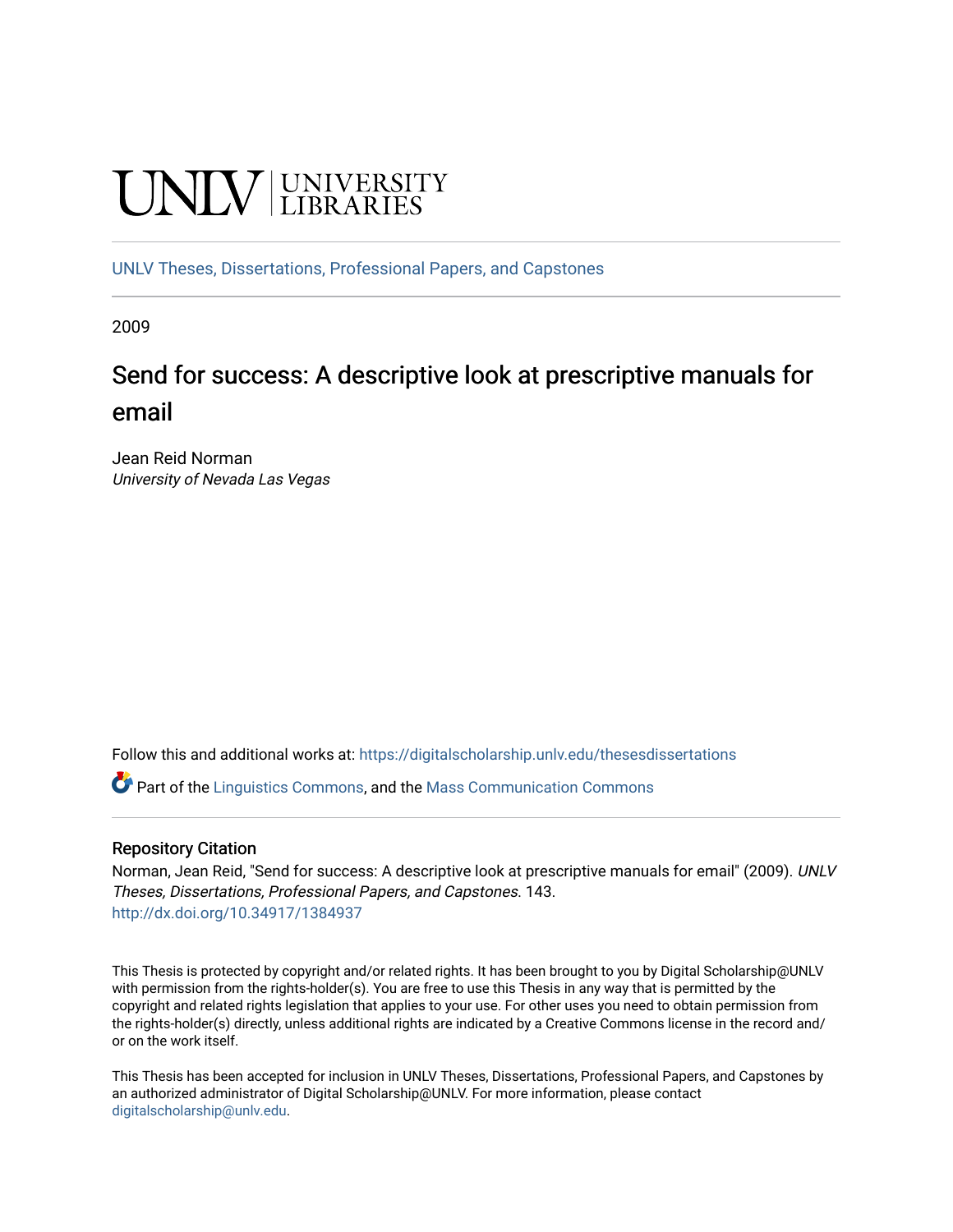## SEND FOR SUCCESS: A DESCRIPTIVE LOOK AT PRESCRIPTIVE MANUALS FOR EMAIL

by

Jean Reid Norman

Bachelor of Science Northwestern University 1979

A thesis submitted in partial fulfillment of the requirements for the

> Master of Arts in English Department of English College of Liberal Arts

Graduate College University of Nevada, Las Vegas December 2009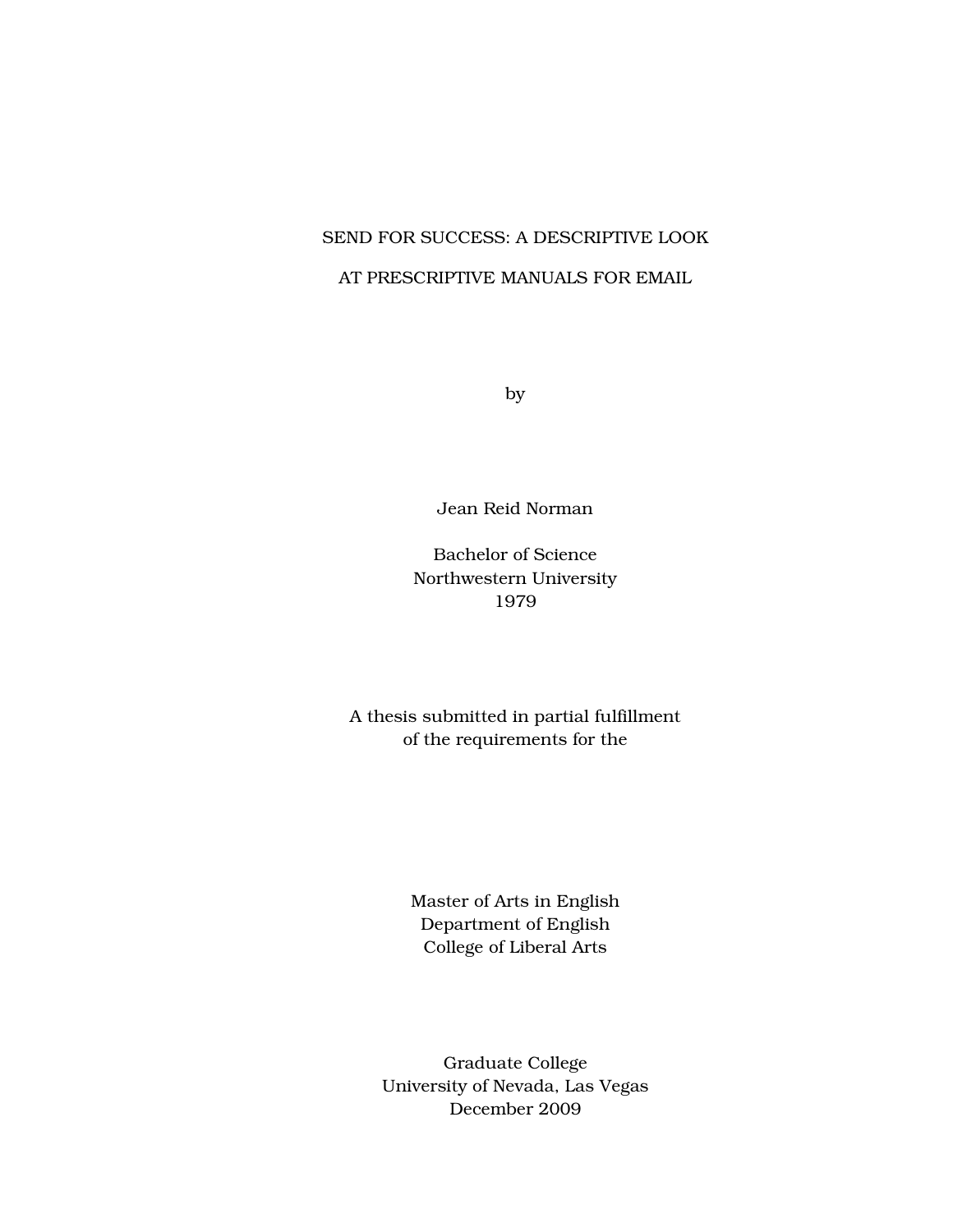Copyright by Jean Reid Norman 2010 All Rights Reserved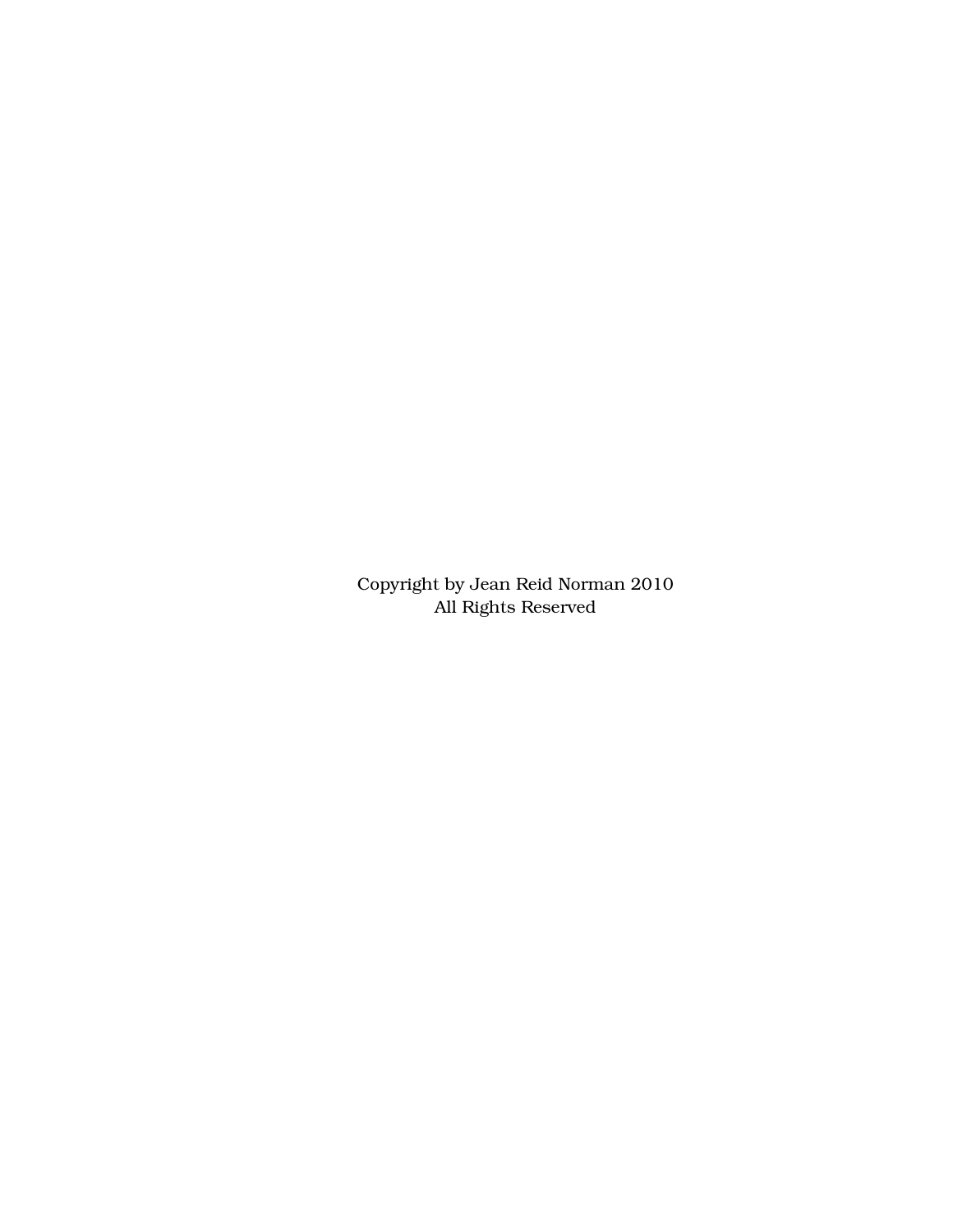

#### THE GRADUATE COLLEGE

We recommend that the thesis prepared under our supervision by

### **Jean Reid Norman**

entitled

## **Send for Success: A Descriptive Look at Prescriptive Manuals for Email**

be accepted in partial fulfillment of the requirements for the degree of

# **Master of Arts**

English

Ed Nagelhout, Committee Chair

Dave Hickey, Committee Member

Denise Tillery, Committee Member

Gary Larson, Graduate Faculty Representative

Ronald Smith, Ph. D., Vice President for Research and Graduate Studies and Dean of the Graduate College

**December 2009**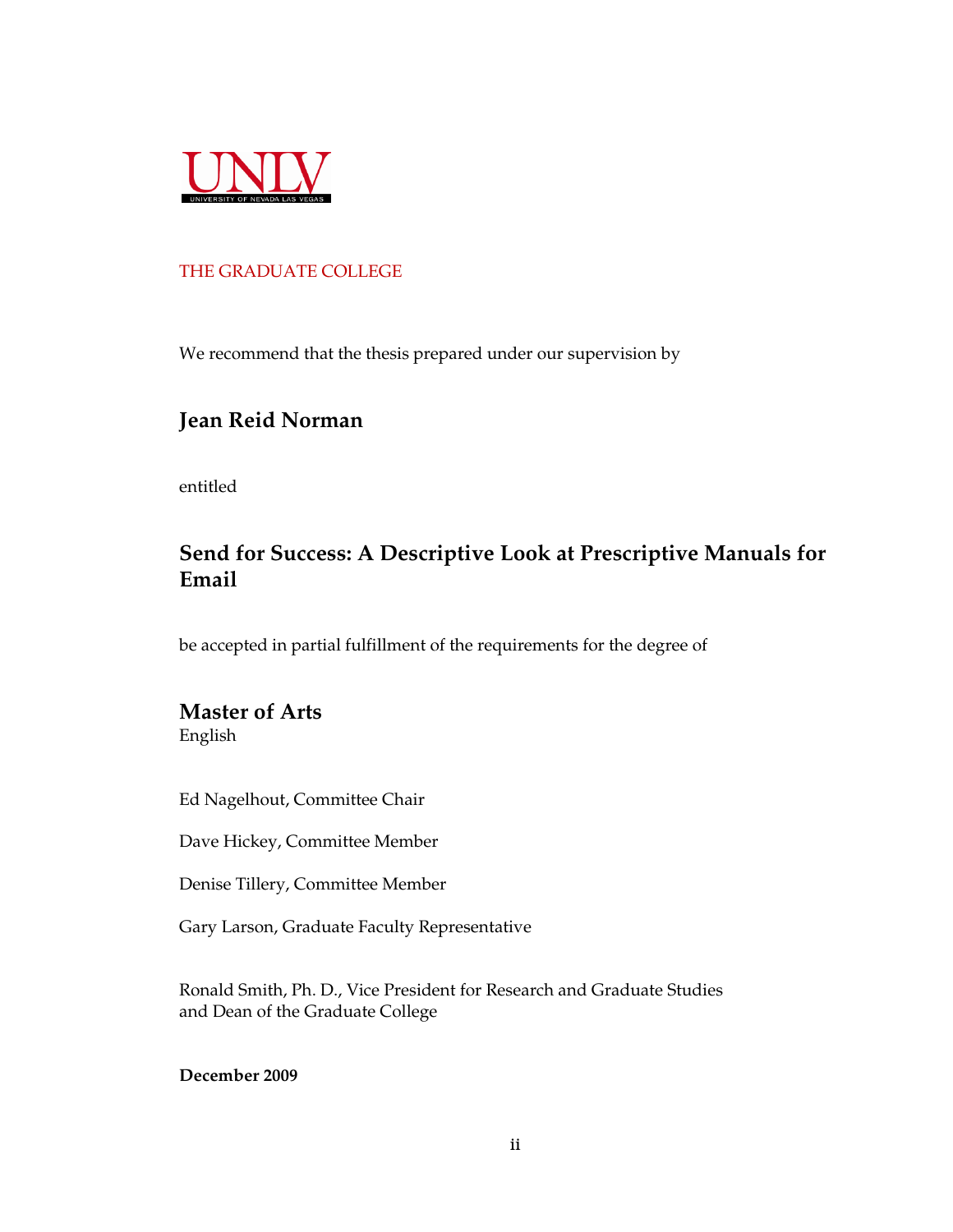#### ABSTRACT

#### Send for Success: A Descriptive Look at Prescriptive Manuals for Email

by

Jean Reid Norman

#### Dr. Ed R. Nagelhout, Examination Committee Chair Associate Professor of Rhetoric and Writing University of Nevada, Las Vegas

Email has existed for almost forty years, but in the past ten, it has become a dominant form of communication in the business world. A sign of the maturation of email and its dominance in commerce is the rise of how-to books on writing effective emails. This paper analyzes six of those recent texts to develop a taxonomy of current prescriptive advice for email. It examines contextual issues as well as issues of content, such as structure and tone; format, such as length of paragraphs, forms of salutation and farewell, and use of emoticons and abbreviations; and grammar and correctness. It finds in the taxonomy evidence that implies some unique attributes in electronic language and areas where email may be creating pressure for change in the English language.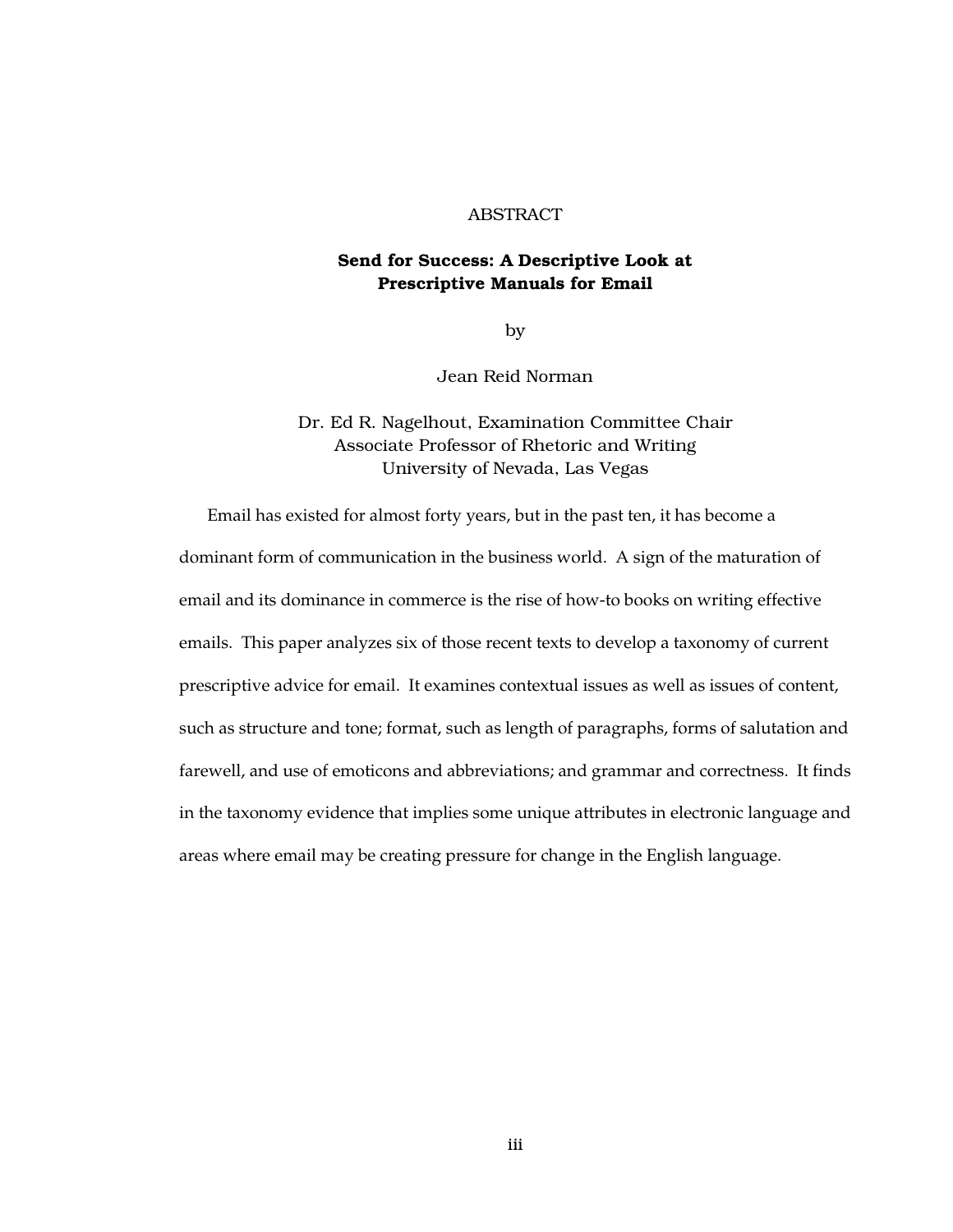| <b>CHAPTER 1</b> |  |
|------------------|--|
|                  |  |
|                  |  |
|                  |  |
|                  |  |
|                  |  |
|                  |  |
|                  |  |
|                  |  |
|                  |  |
|                  |  |
|                  |  |
|                  |  |
|                  |  |
|                  |  |
| <b>CHAPTER 4</b> |  |
|                  |  |
|                  |  |
|                  |  |
|                  |  |
|                  |  |
|                  |  |
|                  |  |
|                  |  |
|                  |  |
|                  |  |
|                  |  |
|                  |  |
| <b>CHAPTER 6</b> |  |
|                  |  |
|                  |  |
|                  |  |
|                  |  |
|                  |  |
| <b>CHAPTER 7</b> |  |
|                  |  |
|                  |  |
|                  |  |
|                  |  |
|                  |  |

#### TABLE OF CONTENTS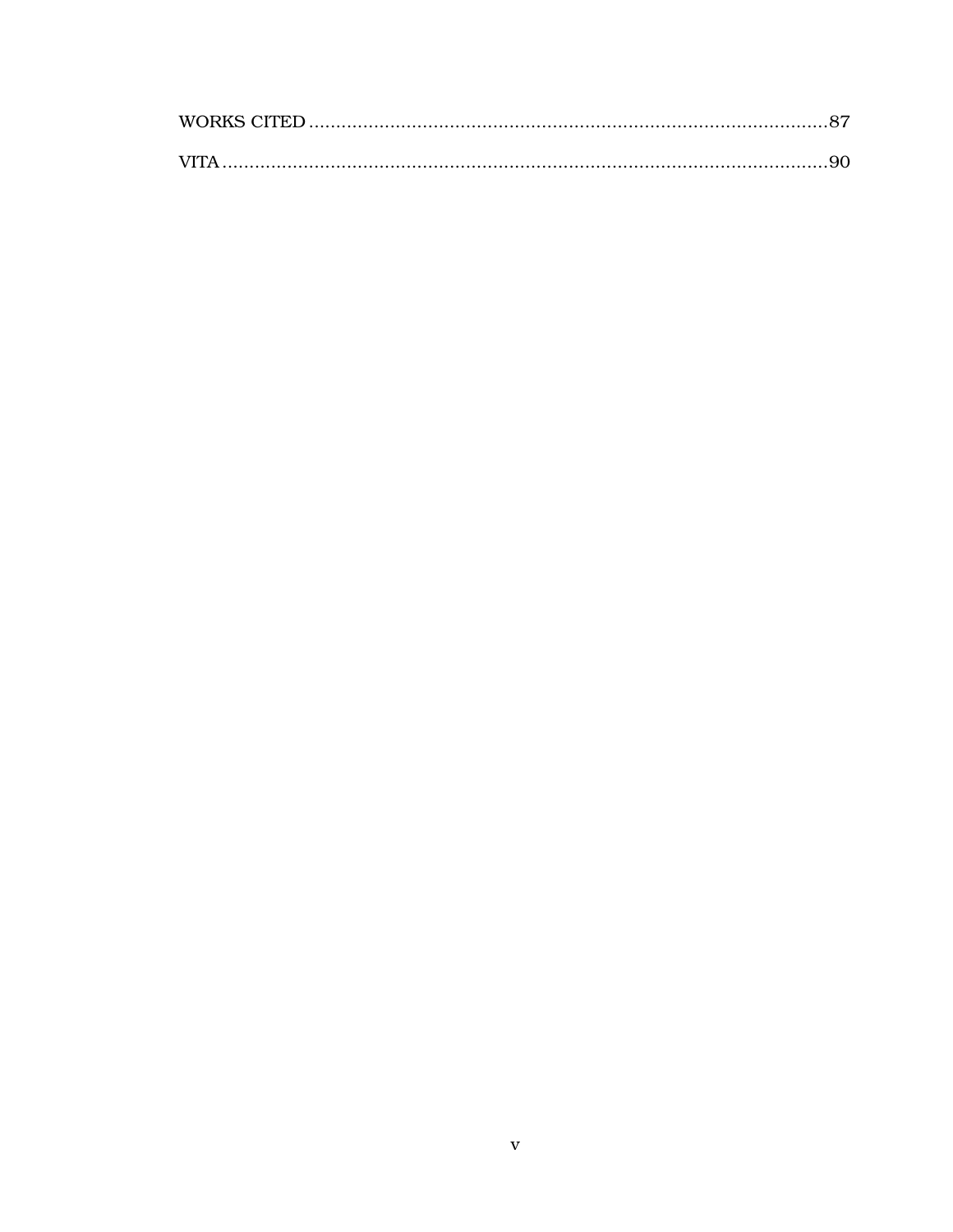#### ACKNOWLEDGMENTS

I would like to extend my deepest gratitude to my examination committee chair, Dr. Ed R. Nagelhout, who provided a great deal of advice and encouragement; and my committee members, Dave Hickey, Dr. Denise Tillery, and Dr. Gary Larson. I would also like to thank Dr. Norma Engberg, with whom I began my studies and who encouraged me to prepare the papers that resulted in my first scholarly publication, and all of the members of the University of Nevada, Las Vegas English Department who walked me through the various challenges on my road to graduation. Special thanks to my husband, Jim Norman, my family, and my friends, who endured six years of neglect as my studies absorbed my time.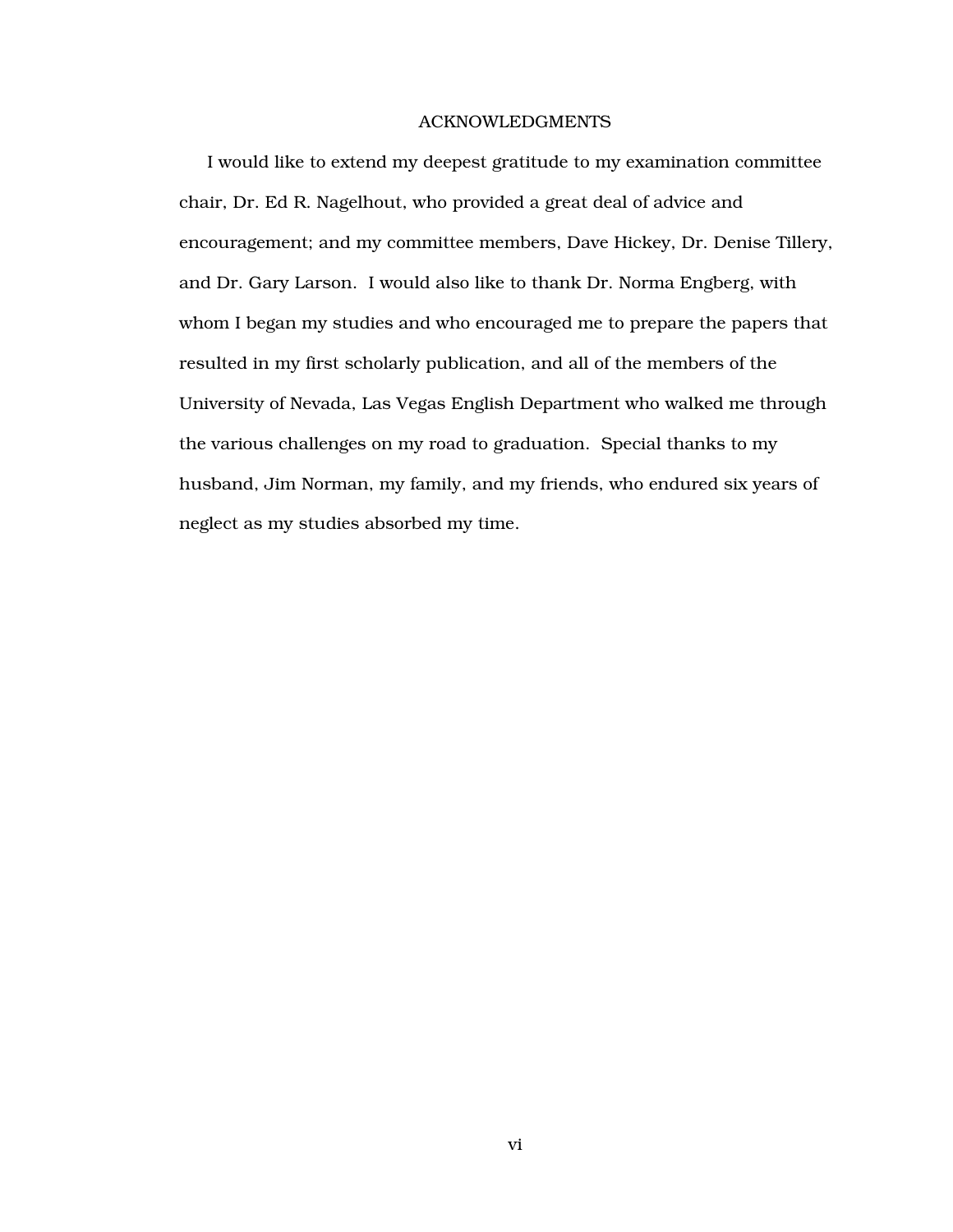#### CHAPTER 1

#### INTRODUCTION

Anyone who thinks technology has a minimal effect on daily language and life need only consider the old joke about the monk who worked as a scribe in a monastery for most of his adult life transcribing passages of the Bible and other holy documents. One day he went to the basement archives to check an original text. Hours later, his fellow monks went looking for him and found him in a carrel banging his head against the wood muttering, "CeleBRATE. It says celeBRATE."

The technology of writing, from its inception with the Sumerian alphabet, development of hand-copied manuscripts of the Middle Ages through books created on a printing press, and now the various forms on the Internet, has had a profound effect on how we use the language we learn at our mother's knee. The changes in our use of our native language have in turn had a similarly profound effect in how we live our daily lives. The alphabet and manuscripts made possible codification of laws and histories. The printing press brought to English standardized spellings and grammars, as well as novels, scholarly papers, and newspapers. The digital revolution, with computers, the Internet, and now mobile devices, has changed the printed word from a linear experience, with a beginning, middle, and end, to one of associations, with hypertext allowing us to choose the order in which we consume written knowledge. It has changed the printed word from a primarily asynchronous experience, with the recipient reading the words at some point after they were written, to either asynchronous or synchronous, depending on whether one is accessing a Web site or using one of the many real-time chat functions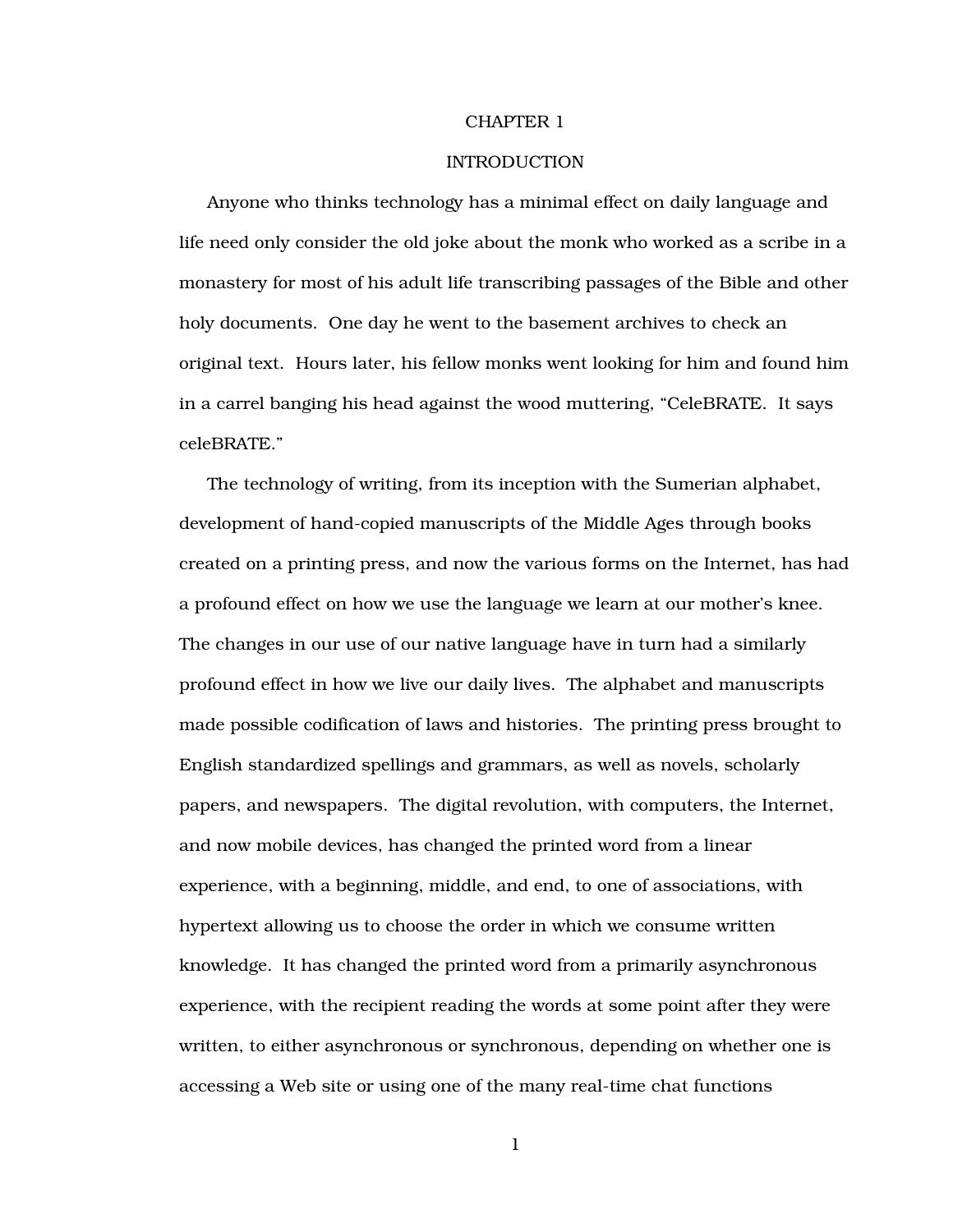available. As Marshall McLuhan so aptly pointed out in the 1960s, well before computers became a household appliance, the medium brings its own message (28), and the message for language is one of constant change as we adapt to each new form.

One could argue that the English language is evolving as rapidly now as it was during the Renaissance, before Samuel Johnson's landmark dictionary, when William Shakespeare made up a word if it did not already exist and spelled his own name several different ways. Not only have new words been added to the English language because of the new technology, new roots for words have sprung up. Place a lower-case "e" in front of any noun, and a new word has been coined, thanks to an expansion of the coinage "email."<sup>1</sup> Emoticons have added a new system of symbols, and text messaging has popularized acronyms such as BRB (be right back), OMG (oh my God), and ROTFL (rolling on the floor laughing).

The view seen in the media is that the Internet is destroying English. Linguist David Crystal in *Language and the Internet* notes how pundits predict the end of the language as we know it (Locations 38-43), and Naomi S. Baron poses a similar question in *Always On: Language in an Online and Mobile World* (6-7). As I have talked to friends and neighbors about my research, I inevitably hear a comment about how email is eroding English, and they give examples of grammar and spelling errors in their digital correspondence. Inevitably, the speaker is a supervisor over the age of 40 in an office setting, complaining about emails received from younger subordinates. It is hard to tell whether the

 $\overline{a}$ 

 $^1$  I have spelled "email" without a hyphen as a noun and with a hyphen as a verb, consistent with the Oxford English Dictionary Online. Within quoted matter, the word is spelled as in the original.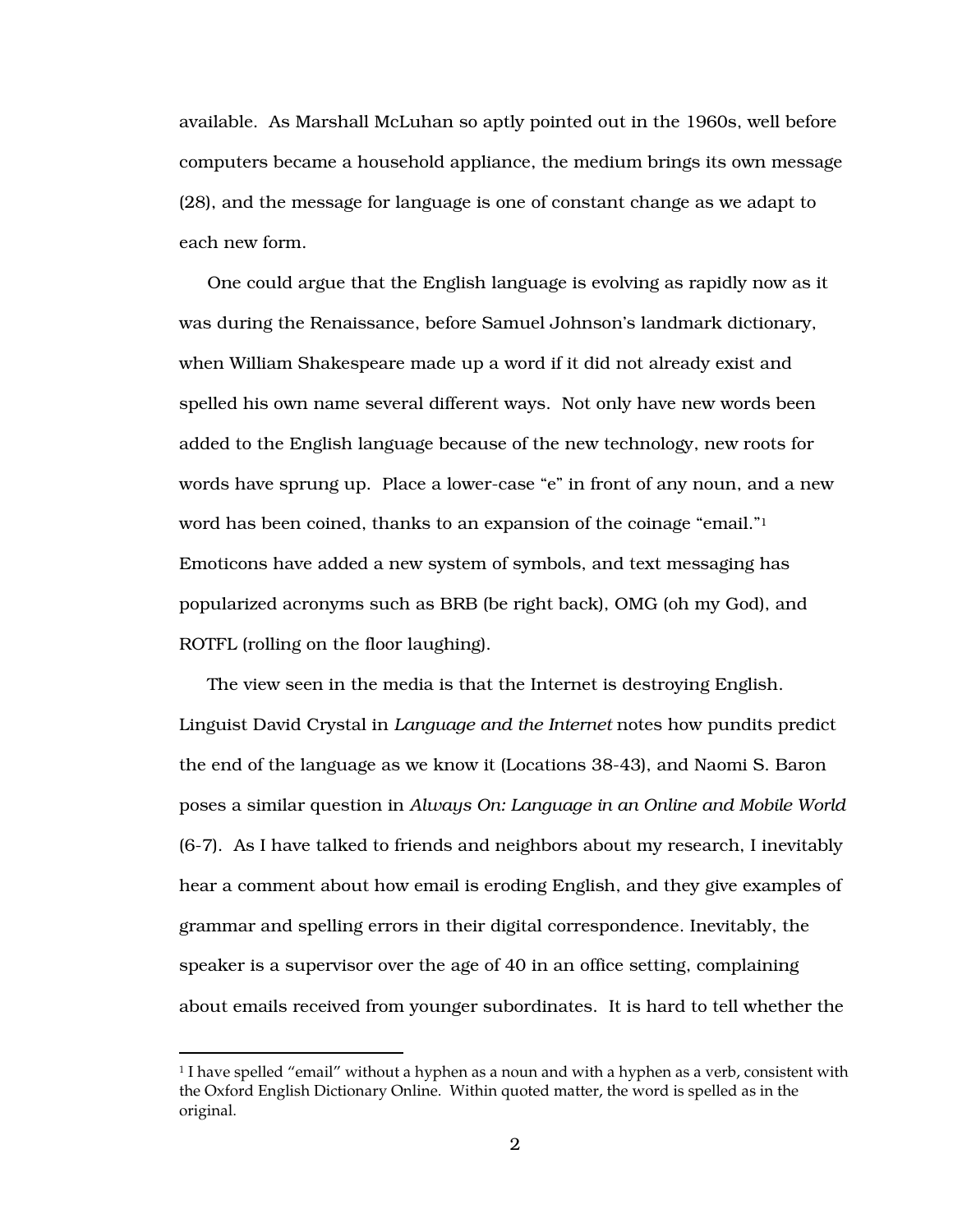complaints are a function of poor education on the part of subordinates, a shift in the use of online language or just curmudgeonliness. As Baron points out in *Alphabet to Email: How Written English Evolved and Where It's Heading*, it is difficult to obtain access to a corpus that will determine that answer because of privacy concerns (Location 5377).

What is not difficult to find is advice on how to properly write for digital media. A search on Amazon.com of "email writing" shows 2,855 results with titles such as "The Executive Guide to E-mail Correspondence," "E-Mail: A Write It Well Guide," "The Art of Email Writing," and "Clear, Correct, Concise E-Mail: A Writing Workbook for Customer Service Agents." A similar search on Google shows 81 million results, though, of course, that would include many duplicates and most of the Amazon.com results, as well as some irrelevant or no-longer-existent Web sites. The search brings up many Web pages that are part of marketing or consulting organizations or other content providers. Most of the advice manuals focus on email, partly because it is the digital function that has been around the longest and partly because it is the most widely used. This reflects a maturation in this form of digital communication that makes it ripe for research.

I intend to examine the use of language in email through the lens of those advice manuals. First, I will look at the roots these guidebooks have in history, from the ancient Greeks and Romans to the Early Modern period. Then, I will look at where they fit in the current evolution of the English language. Finally, I will make a case for a descriptive analysis of these books as an imperfect but defensible way to examine the evolution of a new type of language.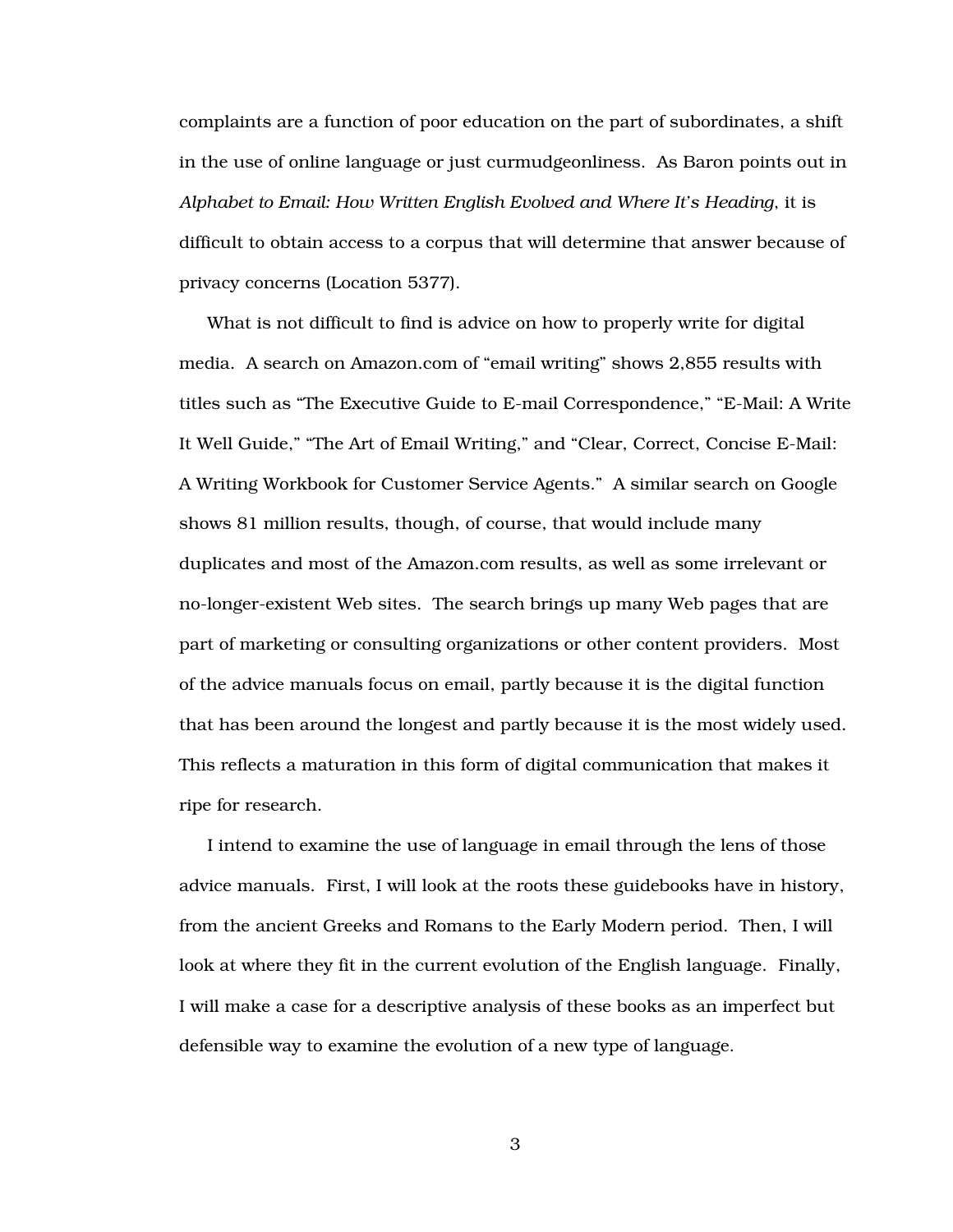#### Prescriptive Tradition

The advice manuals can find their forerunners in the prescriptive language texts that generations of Americans studied in school. The rules set out in these texts, as difficult and arbitrary as they may seem, have served a role of standardizing and formalizing language. This role has existed at least as far back as the rules of rhetoric of the ancient Greeks and Romans and has changed with the technologies used to transmit language.

Prescriptive language texts that many adults studied in school teach as a matter of right and wrong. But language in the real world does not exist in such a stark dichotomy, and it never has. There are levels of formality in language that are appropriate in some cases and not in others. "Y'ain't gonna go there, are ya?" is perfectly acceptable in an informal setting in certain parts of the country, just as "Thx 4 the msg, see u l8r 2nite" is correct in a text message on a cellular telephone. Neither of these usages would be appropriate in a more formal setting.

While there is a segment of the population willing to enforce the prescriptive rules at every turn, I propose the rules should be considered "best practices" of speaking or writing, to use a computer technology term. A look at the history of prescriptive texts shows this to be an accurate portrayal. Plato in *Poetics* and Aristotle most famously in *On Rhetoric* articulated the best way of reasoning in their oral culture. The goal of both was to reason for that which is true, but both works set out their rules not as a matter of right or wrong, but of better use of language that would be more persuasive. Aristotle, in particular, writes performatively, using the rhetoric he is teaching to persuade the reader that his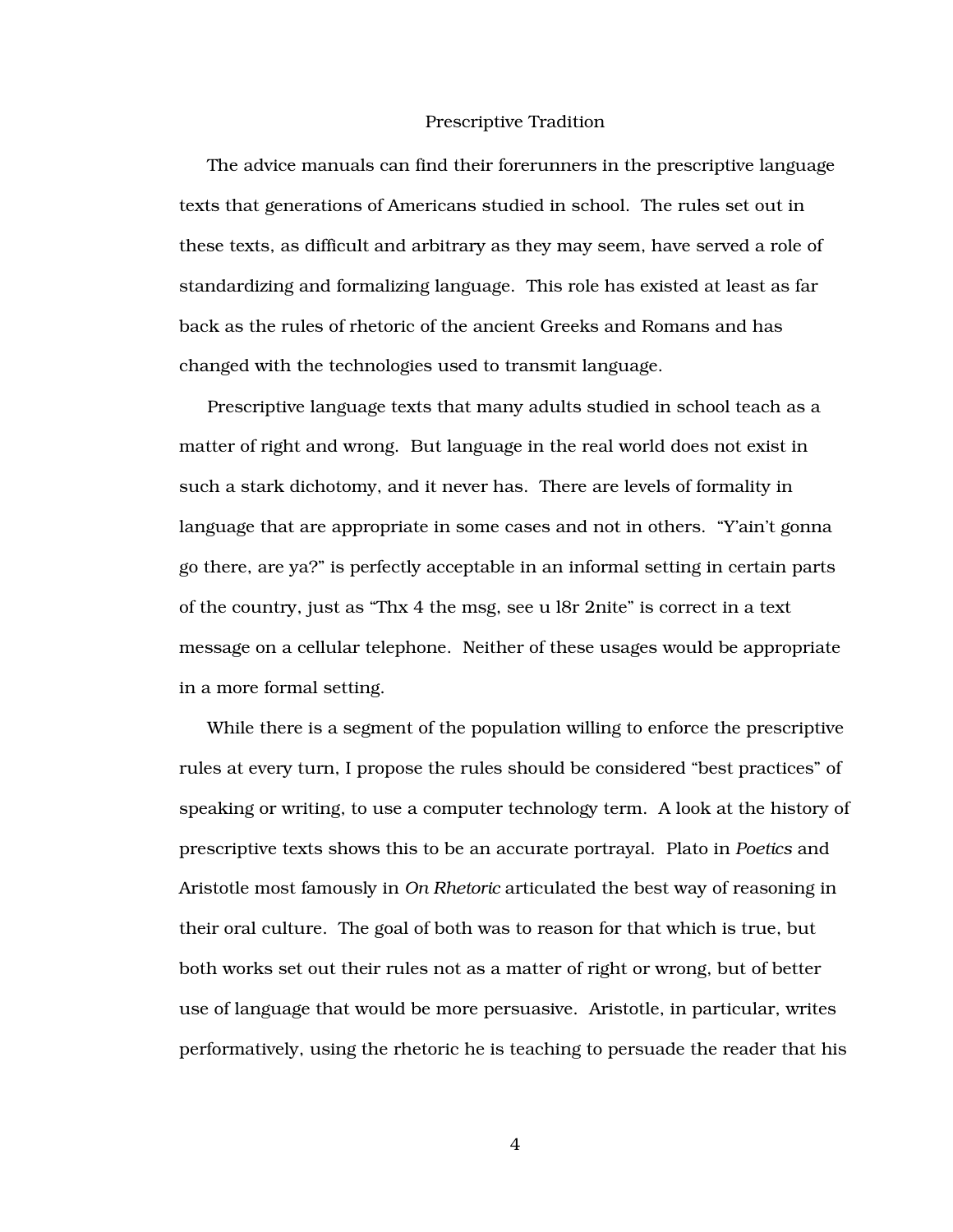way produces effective communication that can accomplish specific goals, such as motivating soldiers or nations to war (Olmsted 14-15).

The Romans took these rules and turned them into a tool for power. Horace addresses the great social power of poetry in *Ars Poetica*, noting that "honor and renown came to the divine poets" (133). Homer and Tyrtaeus, he writes, "sharpened masculine hearts for war by their verse" (133). Horace's own rise from the son of a freed slave to the patronage of Augustus illustrates the power of well-used language (Leitch 121). Ultimately, good use of the language is not a matter of right or wrong, but of clarity, honor, and power, as Longinus underscores in *On Sublimity.* He writes, "Choice of correct and magnificent words is a source of immense power to entice and charm the hearer. This is something which all orators and other writers cultivate intensely" (148). Quintilian, who at the height of the Classical Period made one of the most important statements in Roman rhetoric in his *Institutio Oratorio,* refers to the "weapons of rhetoric" (168). The ancients saw great power in use of language and defined best practices for their students to make them the most effective speakers possible. It was a matter of good, better, and best, not right or wrong.

The email guides follow in this tradition by offering instruction in how to write the "most effective" emails, electronic correspondence that will "get results" in the business world. To make their point, these guides offer examples of emails that can or have obtained the desired results and counterexamples of ones that have produced particularly bad results. In fact, in providing those examples and counterexamples, they do not use the terms "correct" and "incorrect." They use comparatives: Here is one way to write this email; here is a better one.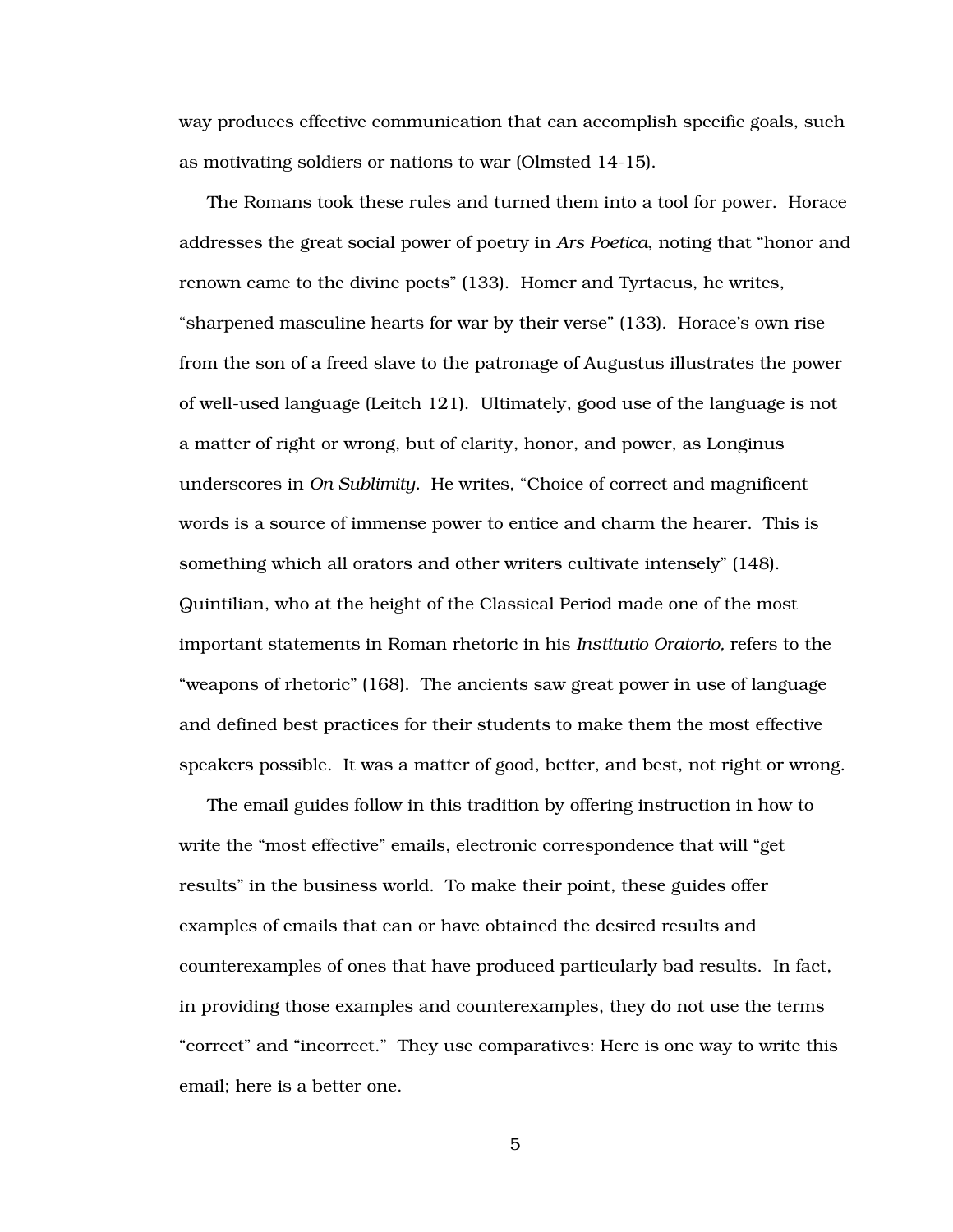The email guides also follow closely in the tradition of the seventeenthcentury grammar books, which cropped up after the invention of the printing press. With movable type technology, the written word became a primary means of communication in commerce, and its use was no longer restricted to highly trained scribes. The printing press is generally seen as a force for standardizing English and, not surprisingly, formal grammar books soon followed, beginning with Latin, still considered the universal language of the civilized world, and later English (Dons 4). The authors sold their books on the premise that their readers wanted to increase their social status by using the language of the upper class. The purposes stated in their prefaces were to ensure that boys who were being trained for leadership roles in society would have the ability to write and speak well in formal occasions and to ensure that immigrants had a standard of their adopted language they could learn so they could take their place in society and the economy (Jonson E1v). They justified their language rules economically, to further commerce and improve the sharing of scientific literature to boost progress.

That tradition of helping to further commerce is followed by the modern instructional books on business writing. These guides market themselves to those in middle management and below who aspire to higher positions and want to sharpen their language skills to fulfill those aspirations. The guidebooks generally have a sympathetic tone to their readers, who may be stepping outside their area of expertise to write a letter pitching a product or requesting a meeting. They try to define rules that, if followed, will make a good impression and facilitate the business the reader is pursuing. As secretarial pools have given way to personal computers and proposals are more likely to be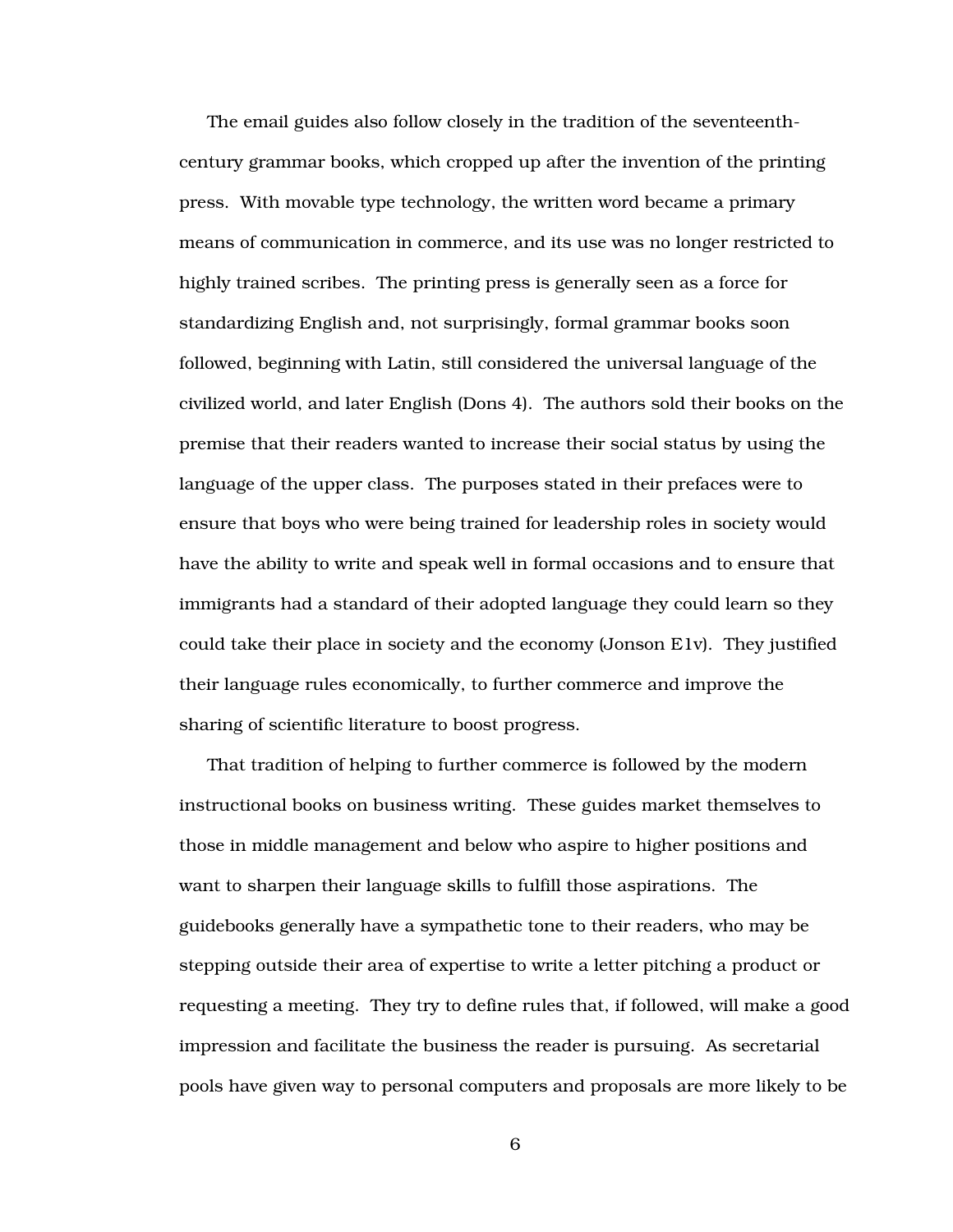emailed than put through postal mail, these business writing books have adapted and addressed the electronic media. They have incorporated early writing guides for the Internet, called Netiquette guidelines, which cover topics from who should receive copies of correspondence to whether or not to capitalize Internet, and they continue to address other writing basics for the non-professional writer.

These books address how email has changed the basics of business writing and how to be most effective in email--what to say and how to say it well. They have evolved quite a bit from the days of Netiquette guides, which were relatively brief and basically told readers that use of all-capital letters was considered shouting. Many email guides are book-length now, and the business writing manuals that address email no longer segregate the topic to a chapter at the end. The advice is integrated throughout the guide.

These books offer an opportunity to examine email in the business world. What are the essential elements in an email in this genre? What issues are specific to this medium? What issues do these "experts" identify as necessary to address for non-professional writers, in terms of structure, tone, and grammar? The topics they choose to address and those they remain silent about point to some of the issues that should be examined in defining Netspeak, and their advice offers a peek into some of the emerging issues in the field.

#### The Literature

Most of the work on computer-mediated communication, as the field is known, has been done outside the field of linguistics, in the field of information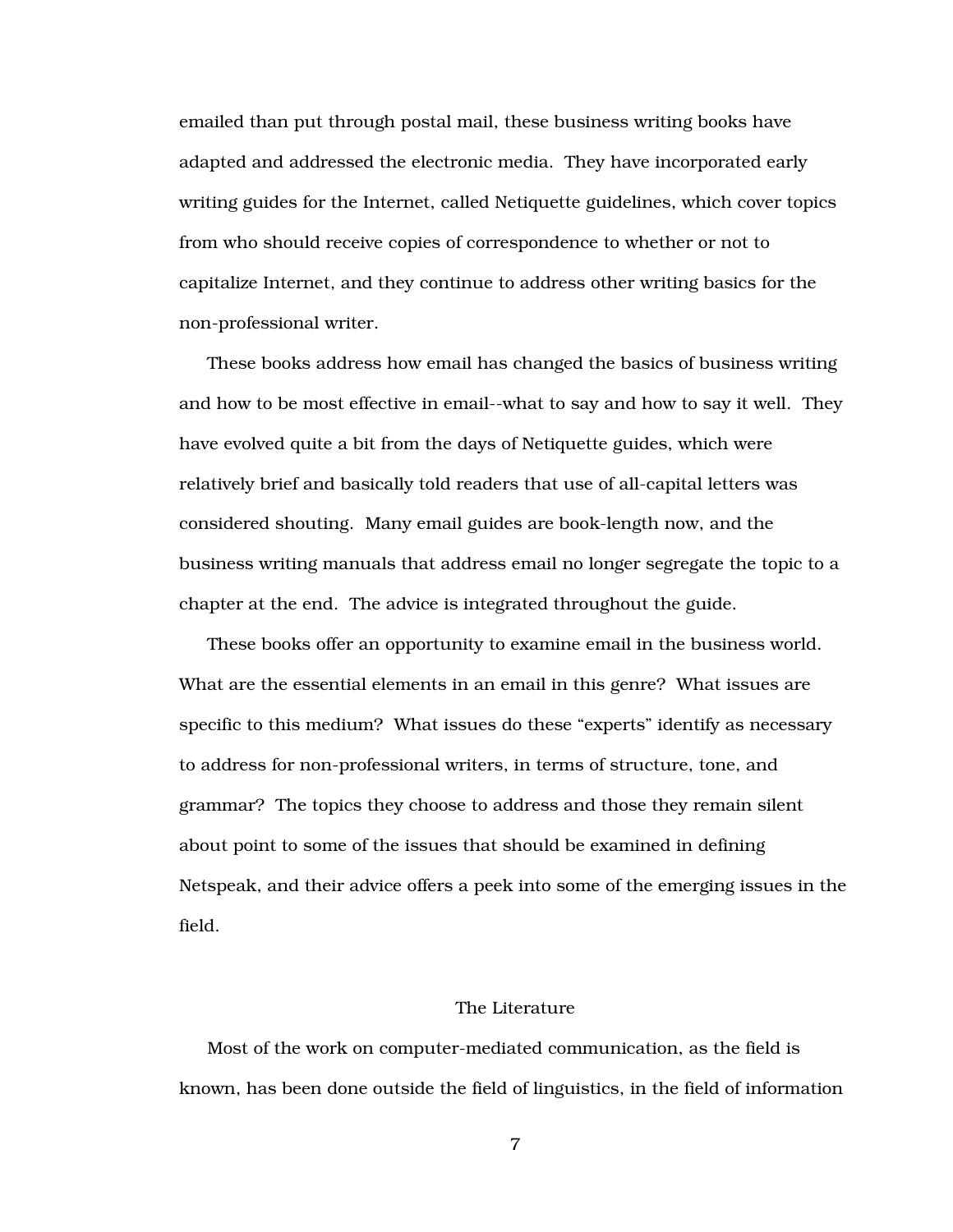systems and sociology or psychology. A smattering of linguistic papers were published in the 1990s trying to define the type of language being used in computer-mediated communications--email, Internet Relay Chat, bulletin boards, etc. Some situated that language within the well-researched speechwriting continuum explored by Walter Ong, Jack Goody, and others. Milena Collot and Nancy Belmore documented what they called "Electronic Language," what people use on Bulletin Board Systems, which at the time of their writing in 1996 was "perhaps the most ubiquitous form of computer-mediated communication" (13). Using Douglas Biber's multidimensional-multi-feature analysis (Biber 63), they analyzed a corpus of about 200,000 words from electronic bulletin boards and found that the genres they most closely resembled were public interviews and letters, personal as well as professional. Simeon J. Yates analyzed a corpus of 2.2 million words from the British CoSy computer conferencing system and compared it against the Lancaster-Oslo/Bergen corpus of written British English and the London-Lund corpus of spoken British English. He found the computer-mediated communication similar to the written word in its choices of vocabulary but more like speech in its use of the first and second person and use of modalities (39-44). The bulk of linguistic work in the field since then has been done by Naomi S. Baron and David Crystal. One cannot credibly write about any type of computer-mediated language issue without entering into dialogue with their work.

Beginning with her 1998 paper, "Letters by Phone or Speech by Other Means: The Linguistics of Email," Baron profiles email based on social dynamics, format, grammar, and style, placing email on a continuum between traditional writing and speech in 24 different features. She finds email to be a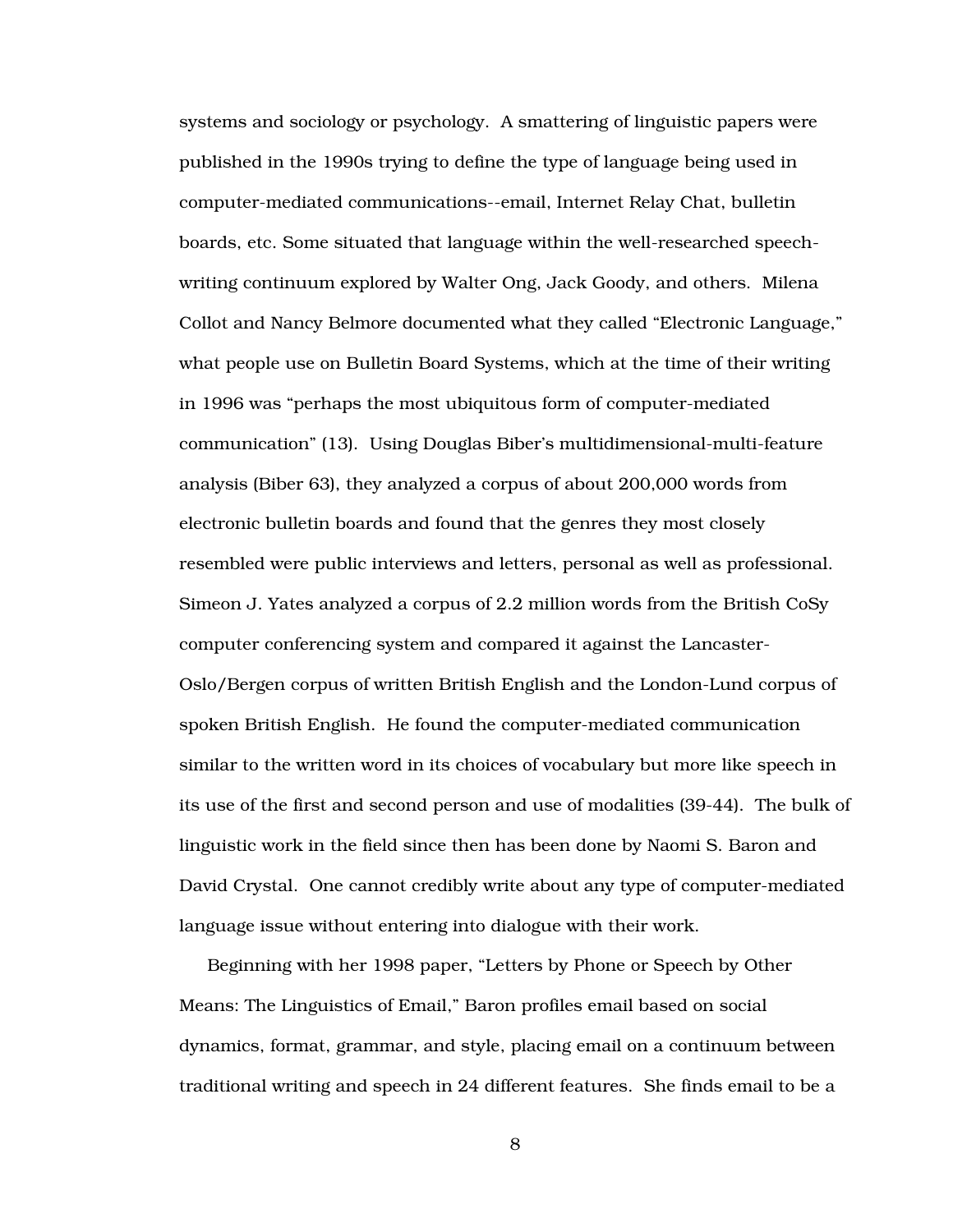hybrid--more like the written word in some way, more like the spoken in others --and suggests it is in the process of a creolization. In her 2000 book, *Alphabet to Email: How Written English Evolved and Where It's Heading,* she describes email as "an emerging language centaur--part speech, part writing" (Location 5375). After a thorough survey of writing systems, beginning with the Sumerian alphabet, she further develops the idea of email as a type of creole between speech and writing, but she pulls up short in defining email as a new language.

In 2001, Crystal takes that step with *Language and the Internet*. He begins by noting the small amount of research done in the field: "I wrote this book because I wanted to find out about the role of language in the Internet and the effect of the Internet on language, and could find no account already written" (Location 39). He credits the scholarly work of the prior ten years for providing substance and an intellectual framework, then dubs the language variety used on the Internet, not just email, as Netspeak. "It does things that neither of these mediums do, and must accordingly be seen as a new species of communication. … I would have to adopt an aliens metaphor to capture my own vision of Netspeak as something genuinely different in kind--'speech + writing + electronically mediated properties'" (Location 553). In showing how Netspeak is similar to and different from both speech and writing, Crystal gives it equal status with writing, speech and sign language. (Location 245)

Baron, in her 2008 book, *Always On: Language in an Online and Mobile World*, adopts Crystal's moniker and assumption that electronic communication constitutes a new form of language equal to speech and writing. While the focus of this book is how the multiple media require strategies to control the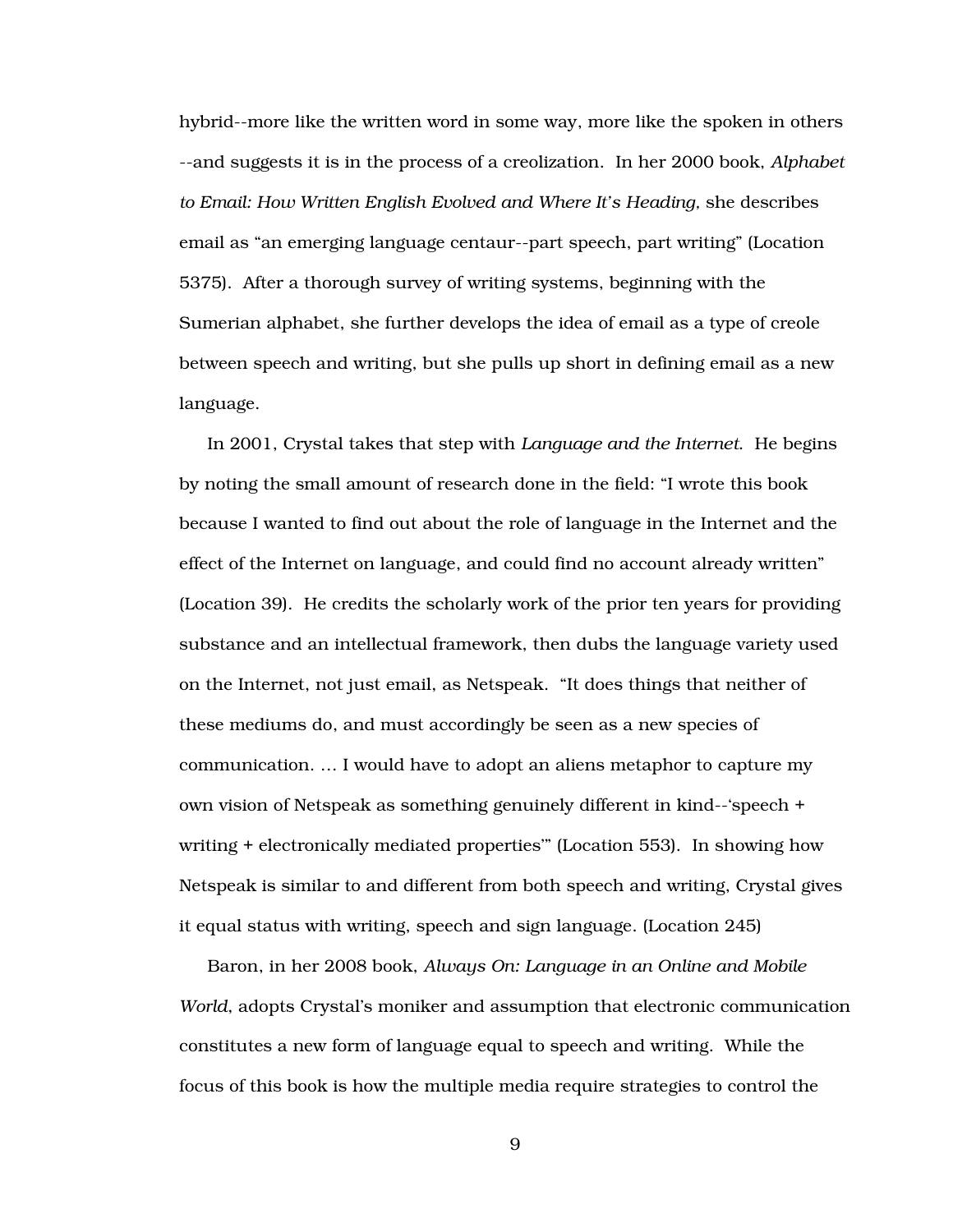volume of language input in our lives, she still keeps in mind the evolving nature of electronic language. She foresees the possibility of "print culture sans print," where writing culture transfers to electronic media. In this scenario, she writes, the written word would continue to be culturally valuable, but the physicality of the printed word could be replaced by electronic books or online texts (211). The future could also hold "print sans print culture," in which the values of well-edited works common in the print culture go by the wayside but books are retained as decorative objects or for other reasons (212).

The email guidebooks seem to be trying to move the language toward the first of those choices. They unequivocally state that email is a written form and, as such, email users must keep several factors in mind, among them its permanence, the need for logical structure, and the benefits of editing out errors. The guidebooks, which are targeted generally for business use of email, seem to agree, in practice anyway, with the claim that electronic communication is its own language. All of the authors in the selected corpus offer advice specific to the electronic nature of email, from the structure of an email to acceptable conventions of salutations and farewells. They discuss the proper uses of the medium and all maintain a constant awareness of the likely email audience--both intended and unintended recipients.

Baron acknowledges the rise of these guidebooks, but she notes, "no one monitors their content, much less whether people are heeding them" (*Alphabet*  Location 5370). While sales figures might give an indication of how useful readers find these books, Baron is correct in pointing out that it is impossible to accurately measure their effect on the language. Of the people purchasing the guidebooks, how many are actually reading them? Of those who read the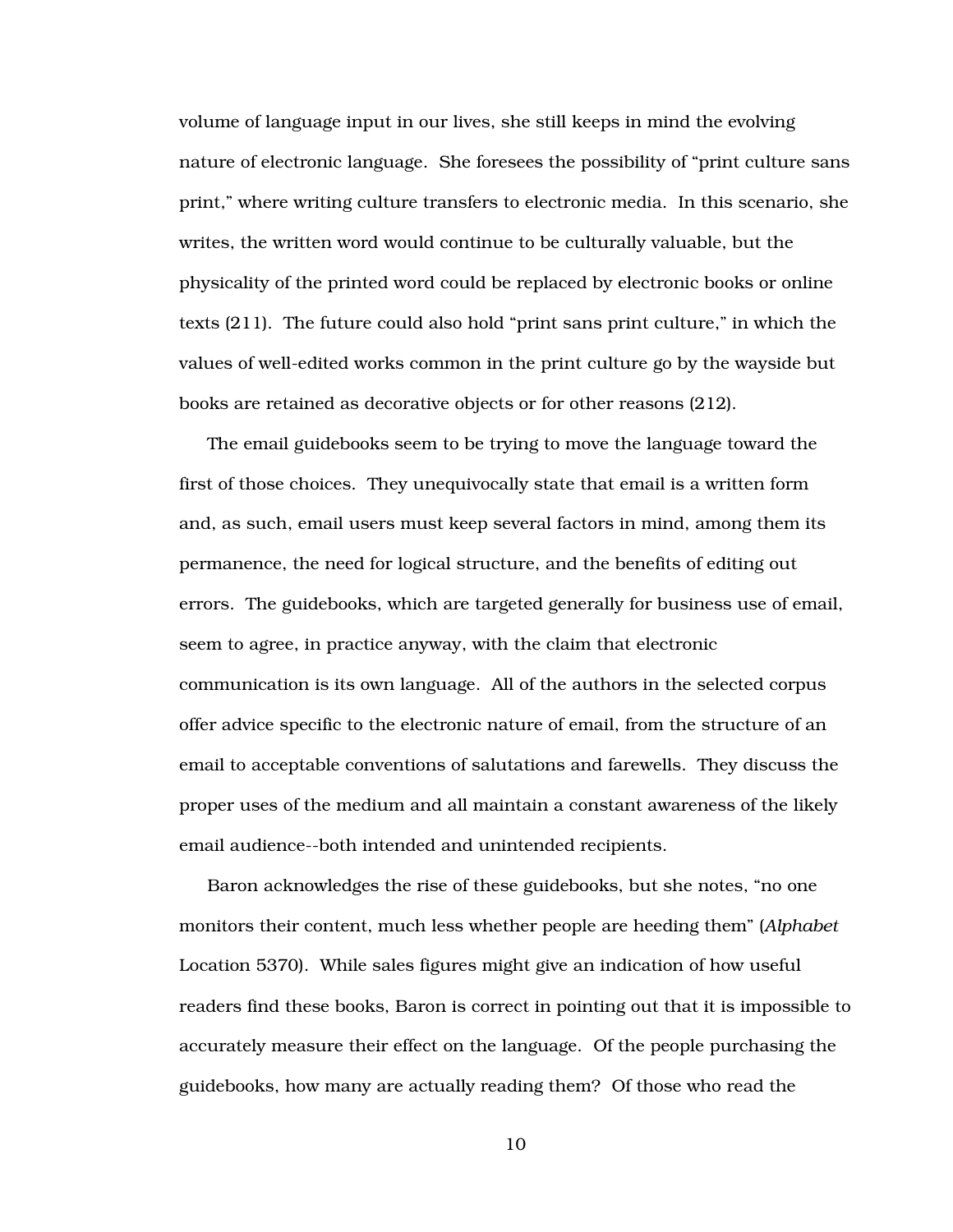books, how many are following the advice? How are the books' directives changing the language? These questions cannot be answered easily, if at all. However, I would argue that an analysis of these books offers a reflected look at how email is developing as a language.

Baron notes correctly that a corpus study of email is difficult, because access to large amounts of person-to-person correspondence, especially at a business level, is hampered by privacy and legal concerns. Business email writing guides provide a lens to examine the pressure points Netspeak creates on written and spoken language as it evolves. These books profess to teach non-professional writers how to compose emails well. They target salespeople, human resources professionals, managers, law enforcement officials, business people, medical professionals, consultants--myriad people for whom writing is not their primary task--to help them craft clear, persuasive electronic communications. The authors are consultants who have worked with corporate executives in designing writing workshops to model the type of electronic language the executives would like to see used. They have presented these workshops with this authority to employees who have been told this is what will help them get ahead. I think, given this context, these books offer at least a tentative look into how electronic mail is evolving in the workplace. While they may not define actual practice, the guidebooks may predict some emerging standards and identify issues that are creating tension among users as they try to sort out what might be most acceptable in this new language, Netspeak.

I propose a descriptive approach to these prescriptive manuals. I plan to use content analytical methods to create a taxonomy of the advice given for writing emails, looking at how the books define the role of email in workplace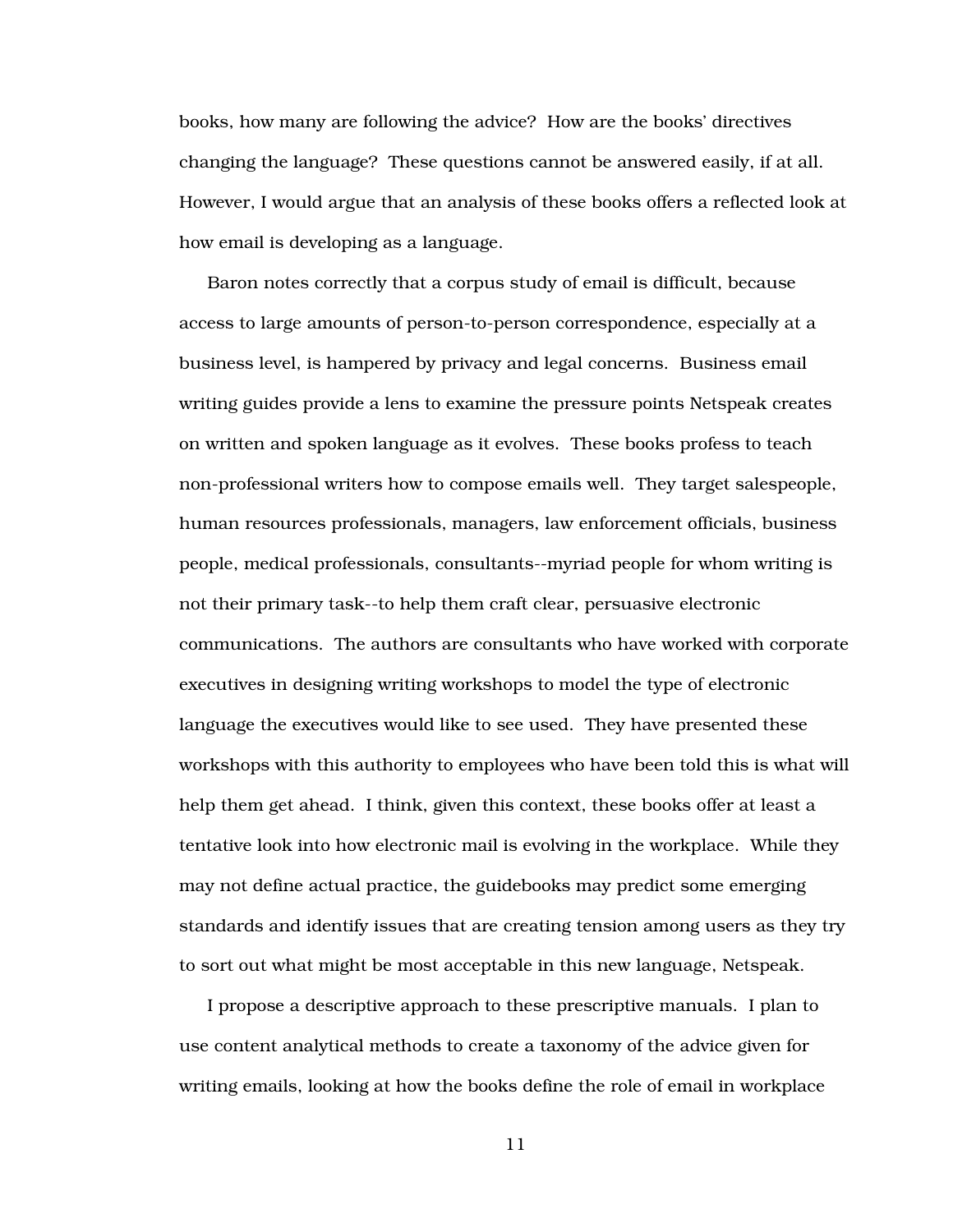communication, issues of structure and content, format, and traditional grammar. What are the general categories of advice given for writing email? What are some of the issues addressed that are specific to this technology? And what points of grammar are consistently addressed through them all? This work should help categorize some of the issues that electronic communication is dealing with as it evolves into its own language.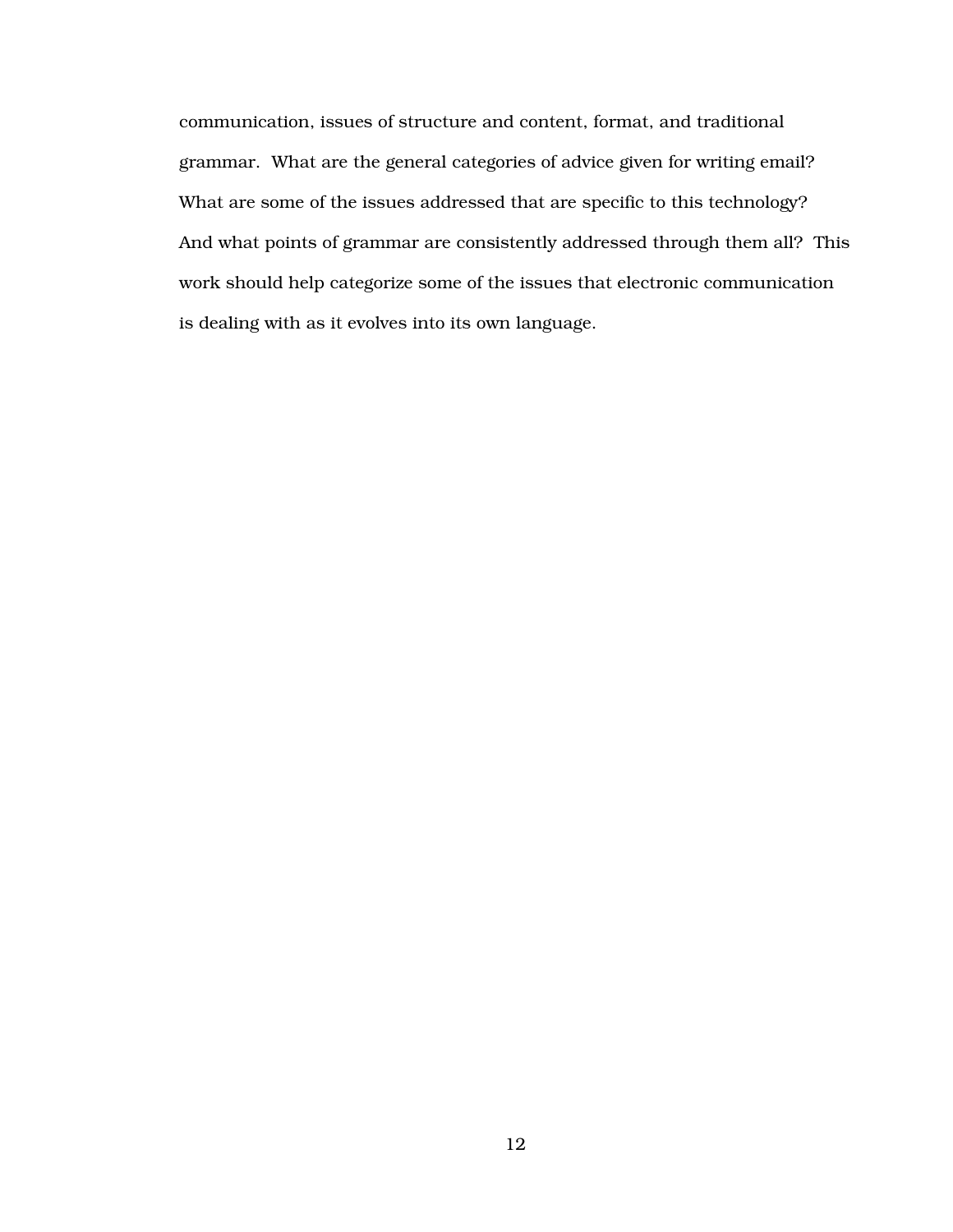#### CHAPTER 2

#### METHODOLOGY

The linguistic research on electronic communication thus far has been corpus-based, finding samples of language being used in the medium and analyzing various attributes that make it similar and different from both the written and spoken word. The two primary corpus-based studies used Bulletin Board Systems (Collot and Belmore) and the CoSy computer conferencing system (Yates). Both are public, one-to-many forms of electronic dialogue. Both Baron and Crystal look at the some of the advice books on writing effective emails and rely loosely on corpora of their own, mostly their own in-boxes and those of close family and friends. The most effective way to analyze the use of a changing language, based on past research, is a corpus-based approach- looking at many samples for patterns, similarities, and other evidence of consistent language use.

I think the current advice books on writing emails offer an imperfect but valuable corpus to examine how the language of Netspeak, as Crystal defines it, is evolving in email in the business world. The best way to do such an analysis is to gather a representative corpus of these books and use content analysis methods to examine how they address compositional and linguistic issues. Dons uses a similar approach with prescriptive grammars of the seventeenth century, doing a descriptive analysis of the primary advice manuals of the day and comparing it to existing corpora of language in that period to discern how well the grammars reflected language as it was actually used. His findings, which might surprise many scholars, were that the seventeenth-century prescriptive grammars were, overall, more descriptively adequate, as defined by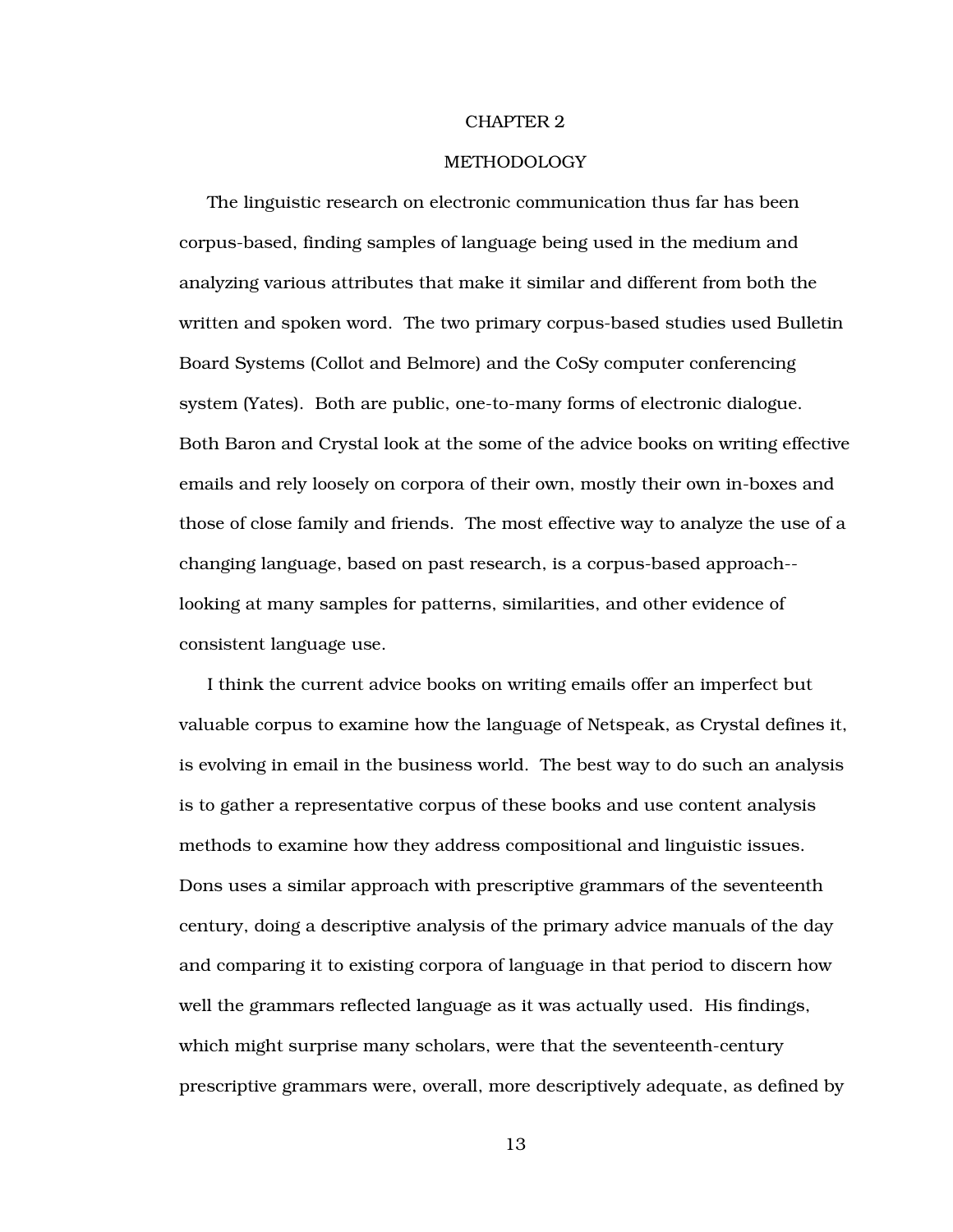Chomsky, than modern analyses (251). While the scope of this work does not include a corpus of actual emails, Dons' finding gives me some confidence that a descriptive analysis of the prescriptive guidebooks on use of email can provide some insight, however imperfect, into the issues that are evolving in this form of language.

#### The Analysis

After reading all of the books to get a broad sense of what they addressed, I chose to look at issues of context, content, format, and grammar. Context was chosen as a constant, to examine the purposes the authors defined for themselves and the reasons they thought their guidebooks were necessary. This context is brought into play to understand disagreements among the authors on certain points and to illuminate some of the broader issues on which they agree. Beyond that, I looked at standard language issues of content and grammar, as well as those format issues that are unique to email. Advice was culled from each of the books and coded into one of these categories.

• Context was defined as unique attributes of email that the authors addressed, such as its immediacy and asynchronous nature; its permanence and space limits on the computer screen; appropriate uses of email; risks, both legal and practical, of using email; general rules of usage, such as editing before sending and exercising care in not allowing negative emotion into email; and assumptions the authors make about the writers and recipients of emails.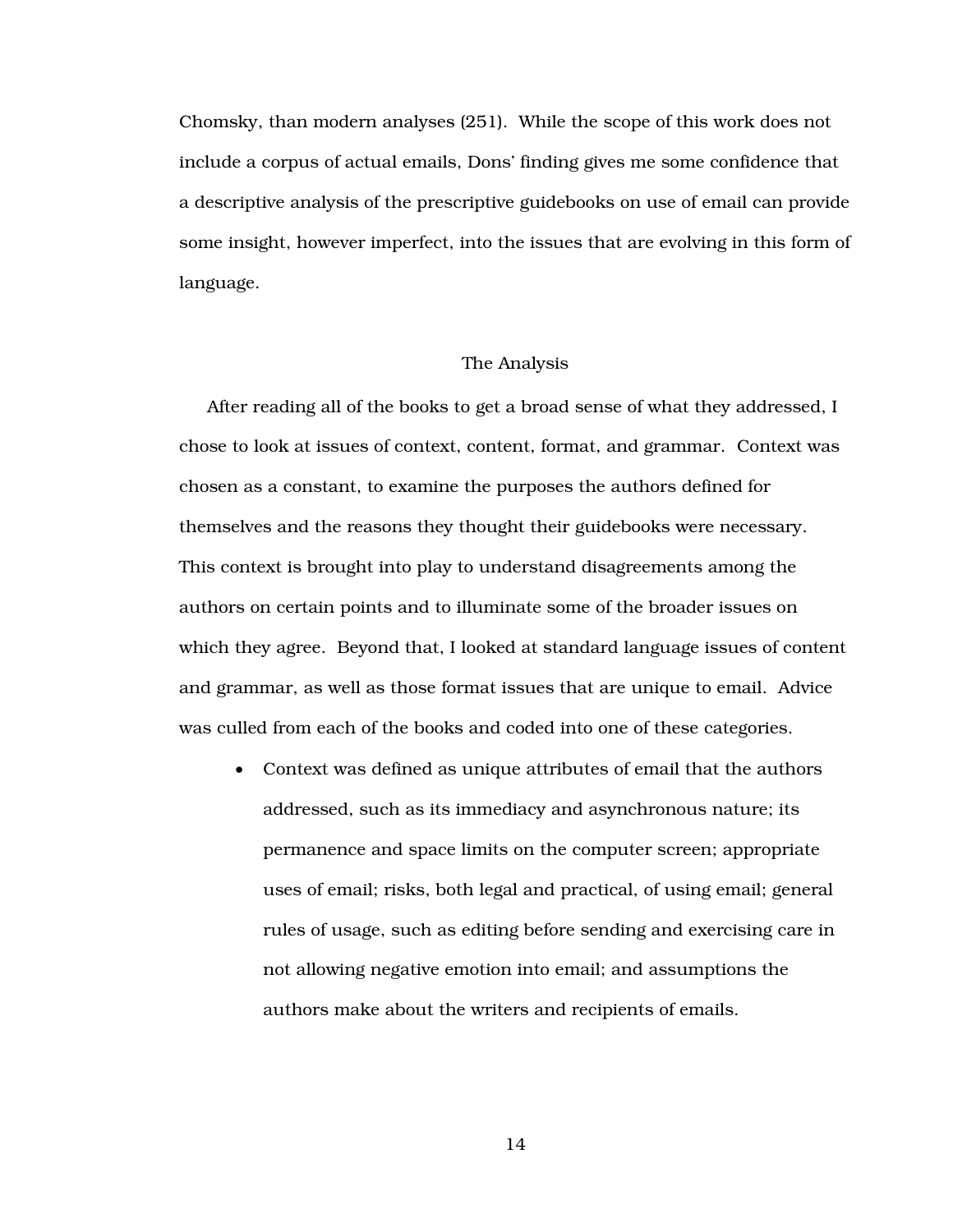- Content covered the authors' advice on how to organize the writing in the body of the text and issues of tone or diction, such as sentence structure and vocabulary.
- Format issues included the length of emails, length of sentences, use of white space; font and type sizes; use of bullets; subject lines, *To:* and *From:* fields, *Cc:* and *Bcc:* fields; salutations and farewells; and use of emoticons and abbreviations.

• Advice on grammar and correctness was divided into issues of spelling, capitalization, punctuation, and other grammatical issues. Within each of those categories, common advice was organized into a taxonomy with an eye to how these attributes might reflect ways that electronic communication is applying pressure on the English language. Issues where there was some agreement, but it was not unanimous, were further analyzed to determine whether an emerging standard in Netspeak might be predicted. In some cases, the proscriptions were as instructive as the prescriptive advice. All of the analysis is directed toward helping to better define Netspeak as it is being taught to those who aspire to move up in a business setting.

#### Selecting the Corpus

To select the corpus, I began with a search on Amazon.com of the words "email" and "business writing." I eliminated books that were not writing manuals and that did not address email specifically in the preface or table of contents. To make the corpus more relevant and manageable, I further limited the books to those written within the past two years--2007 and 2008. A new version of one of the books, *The e-Policy Handbook* by Nancy Flynn, was due out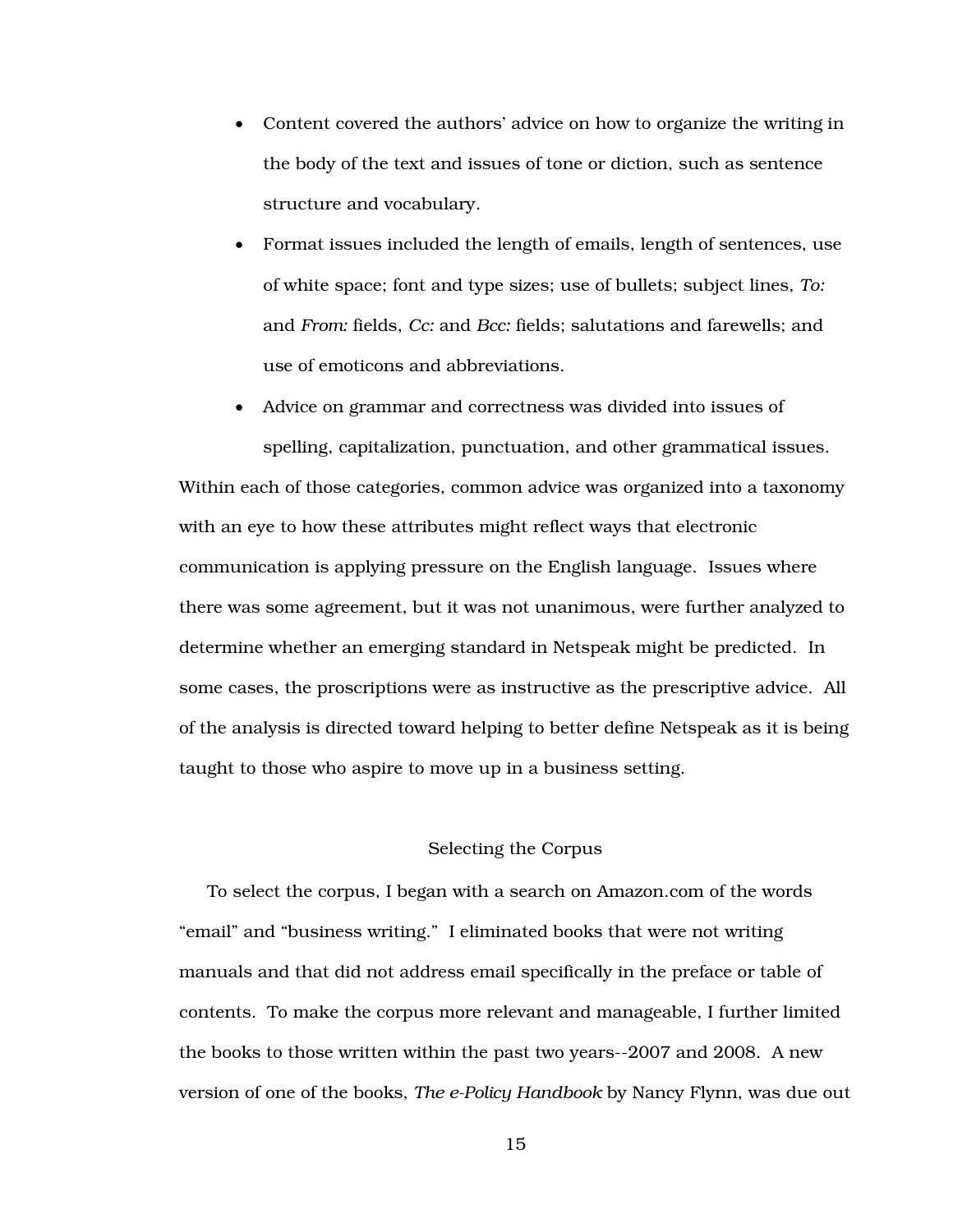in January 2009, so I included it as well, assuming it would be available before I began my analysis in spring 2009.

The result was six books that give advice on business writing and address email specifically. Four of them are published by groups or companies that specialize in business advice, such as the American Management Association, Syntaxis, and Career Press. One, published by Kaplan, the study guide publishing company, is part of a series called "MBA Fundamentals." One, *Send*, is published by a general interest publisher, Alfred A. Knopf. The breakdown of authors follows a similar pattern. Four are consultants who offer writing workshops to businesses and corporations. The Kaplan book is written by a professor, and the Knopf book is co-written by a journalist and a book editor.

Particular attention was paid to the perspective the authors bring to the subject matter. The four business writing consultants differed on particulars, but their advice generally aligned toward a similar goal. Flynn was silent on some of the topics because of her focus on legal issues, but went on at length on other topics. Shipley and Schwalbe took the most situational approach of the corpus because of their focus on the relationships between the parties and the etiquette involved. One might think that readers buying these books are willing, perhaps even eager, to hear and follow the advice offered. But each author nevertheless takes the time to make a case for the sets of rules they lay out. It is worthwhile to examine the underlying arguments they use to justify their advice.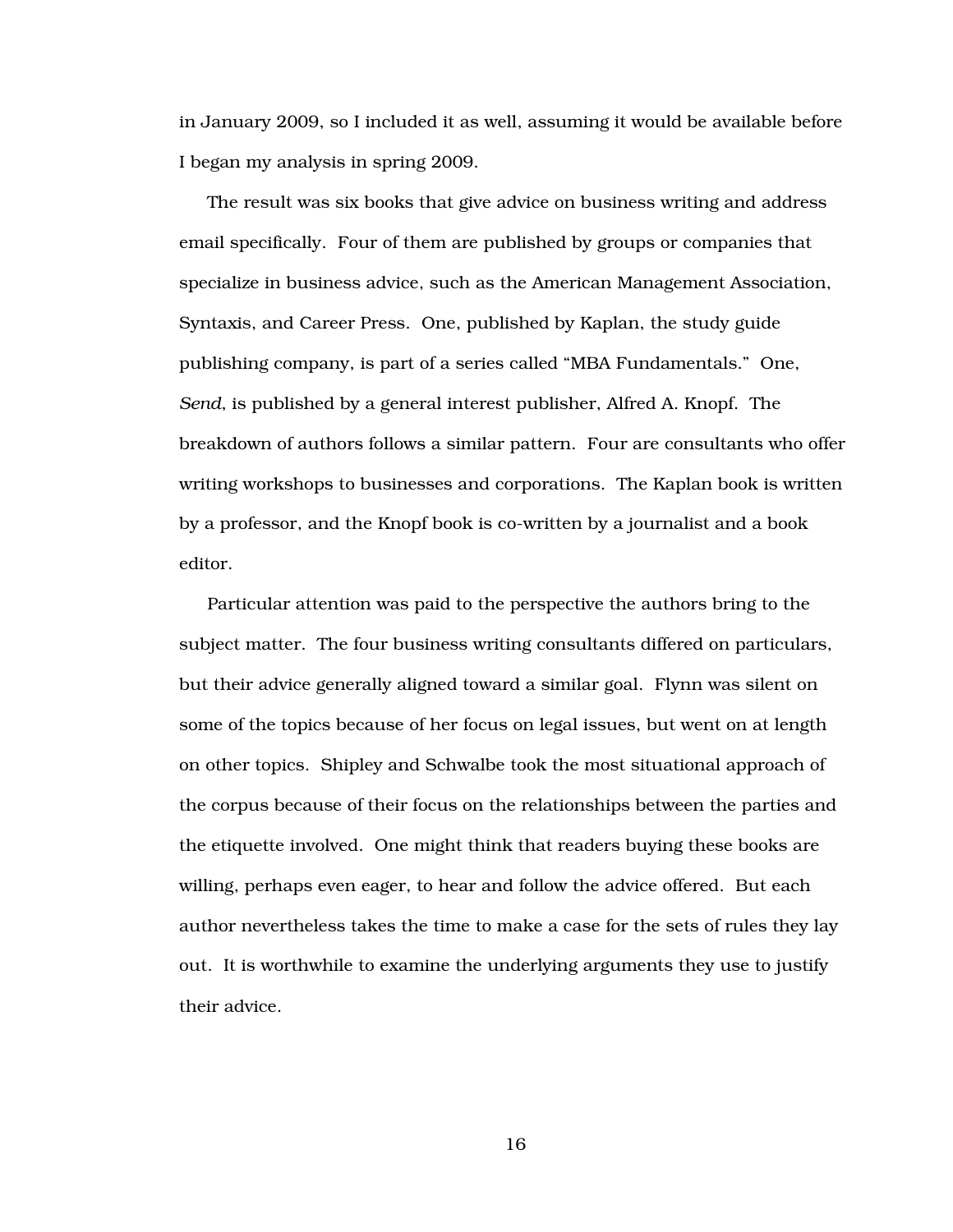#### The Books

*E-Mail Etiquette for Business Professionals* by Ellen Jovin. New York: Syntaxis Press. 2007. This small guide grew out of training sessions and is one of a series by the publisher "designed to combat problems … by developing oral and written communication skills needed in the workplace"(ix). The book deals with broader writing issues, such as organization, wordiness and spelling, but it situates all of those discussions within the medium of email. The author notes in her Introduction: "Despite the conversational feel of much computerbased communication, e-mail is a written form and should therefore observe many of the conventions associated with traditional business letters and memos" (1). Her focus is to bring a more formal style to email writing, and she organizes her work in short chapters addressing topics from the nature of email (she defines it as between a business letter and interoffice memo) to grammatical issues.

*The Executive Guide to E-Mail Correspondence* by Dawn-Michelle Baude. Franklin Lakes, NJ: Career Press. 2007. Baude writes that her approach grew out of coaching writers "whose email documents were a career liability. Their emails were either heavily revised before being sent through the chain of command, or they were bounced back for more and more rewriting." After working with her, she writes, some of her clients went on to receive commendation for their writing skill (3). She argues that email is different from print media and should be treated as such. "E-mail is designed to move or transact information as rapidly as possible from writer to reader. E-mail usually produces immediate action, often in the form of another e-mail," she writes (9). Because of this and other unique features of email, Baude defines a style for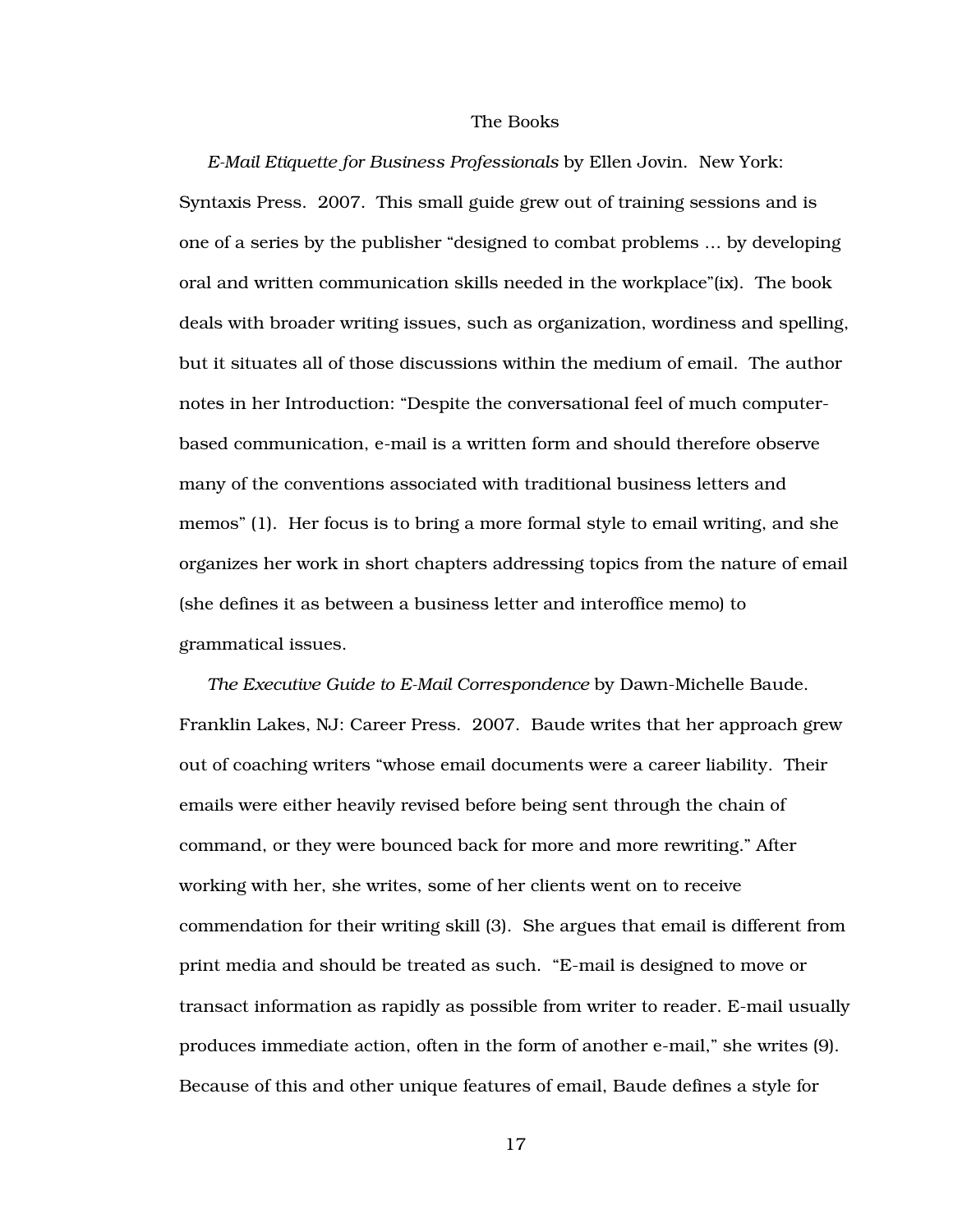email that is concise, clear and simply written. She organizes her advice around sample emails for situations ranging from a sales pitch to reprimand of an employee. Some of the advice is specific to the subject matter; some of it is more traditional grammar advice. Within this framework, she addresses traditional writing topics including organization, rhetoric, sentence structure, and spelling.

*The Language of Success: Business Writing that Informs, Persuades, and Gets Results* by Tom Sant. New York: American Management Association. 2008. Sant is a consultant specializing in improving sales processes and messages and has worked with major corporations such as AT&T, Dell, and Microsoft. He offers a business writing guide that assumes most documents in the modern world will be email. "We emphasize e-mail as the primary medium for delivering most of these messages for several reasons. First, e-mail has obviously become the dominant mode of communication all over the world. Second, it's different enough from traditional ink-on-paper writing that it poses its own unique set of challenges" (1). While giving examples of emails that had disastrous effects, he argues that because of email, "our mistakes are no longer confined to a small group of people who may not have had the highest of expectations for us. Now they are broadcast for the whole world to see" (7). Sant deals with issues from structure, such as how to organize one's thoughts effectively, to formatting, such as the use of fonts and fields. He provides examples of what he considers ineffective emails, principles of writing effective ones and exercises in editing them.

*MBA Fundamentals: Business Writing* by Timothy E. Flood. New York: Kaplan. 2008. This guide by a professor of business writing and oral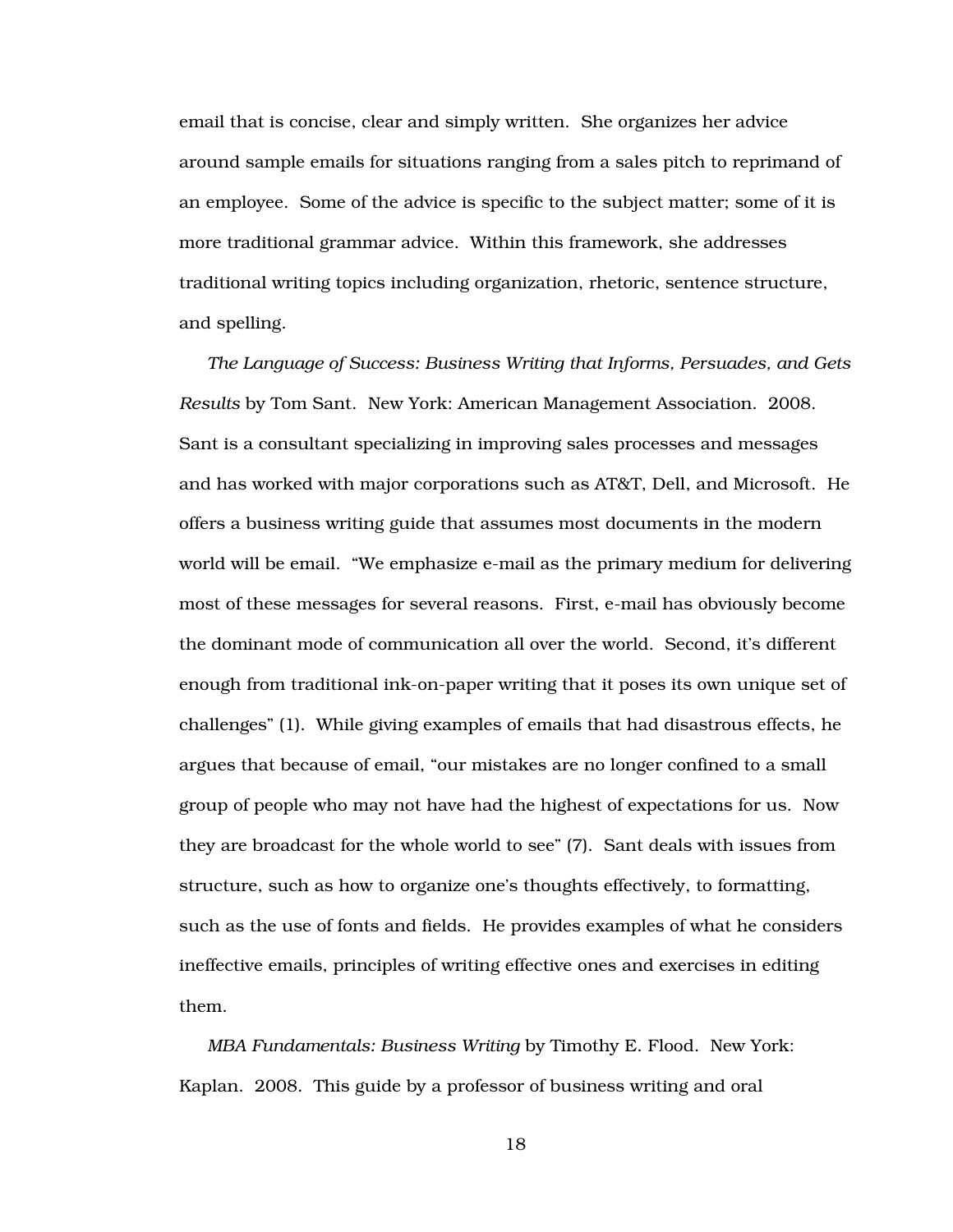communication comes from the company best known for its test preparation. It addresses business writing in general in its first part, then the media specifically--print and email--in the second part. Two appendices address commonly misused words and editing strategies. While Flood argues that all professionals should have writing skills, he does not privilege email as the other authors do. It is another of the many types of writing that an employee who wants to move up the ladder must master. He sees email as having a ubiquitous role in interoffice communication: "Business email is the preferred format for most internal business communications, eclipsing the more formal memo" (147). His advice on writing is more targeted to the audience rather than the medium, but his assumption about audience is narrow. His reader is always busy, scanning for the main point and resentful of any extra time spent combing through too much information. He draws a distinction between seeing and reading, and notes that most readers in business settings see and extract information before they read. In the first part, which focuses largely on email and attachments, he addresses punctuation and grammar issues; tone and choice of vocabulary; and formatting. The second part then deals with issues specific to print and email.

*The e-Policy Handbook: Rules and Best Practices to Safely Manage Your Company's E-Mail, Blogs, Social Networking, and Other Electronic Communication Tools* by Nancy Flynn. New York: American Management Association. 2nd ed. 2009. Flynn is executive director and founder of the ePolicy Institute, a consulting and training firm dedicated to helping employers reduce the legal and other risks of using electronic media. Her work is mostly directed at corporate legal issues regarding email and other forms of electronic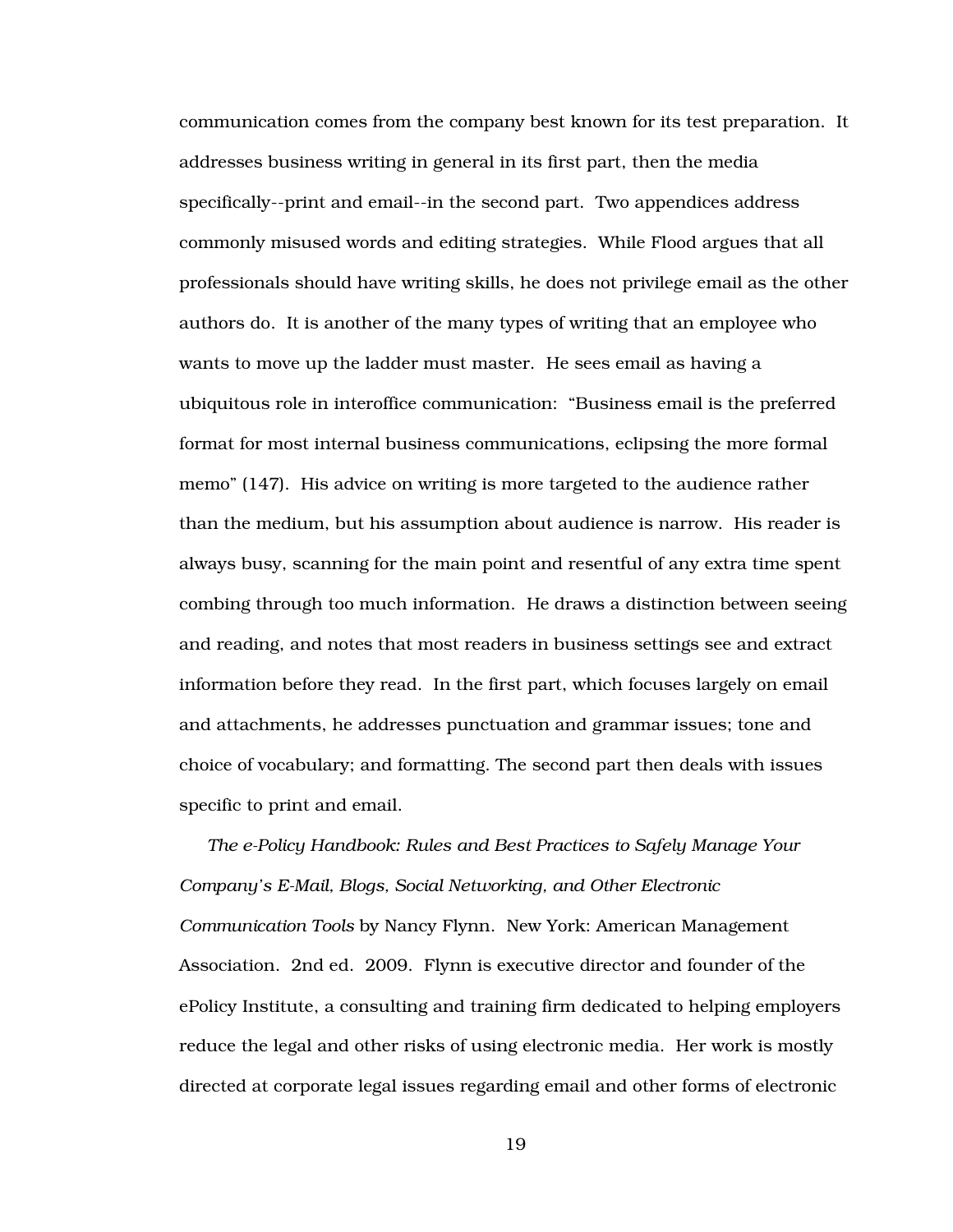communication, including texting and Internet relay chat. She covers the law regarding retrieval of email for legal purposes and makes the point that any computer-generated communication could be evidence at some point. Most of her focus is advising companies how to set up policies that best protect them, but two chapters deal with linguistic issues. In one, she lays out for companies a sample style guide for electronic writing that addresses form, content, and grammar. In another chapter, she turns her attention to individual users, focusing on what should and should not be said in an email. The central point of her ten tips is summarized in e-Policy Rule 51: "Assume you are being monitored at the office and at home, too. Always think before you write, send or surf!" (197).

*Send: The Essential Guide to Email for Office and Home* by David Shipley and Will Schwalbe. New York: Knopf. 2007. Shipley, deputy editorial page editor for the New York Times, and Schwalbe, former senior vice president and editor in chief of Hyperion Books, bring their experience as professional writers and frequent users of electronic mail to examine email from a perspective of etiquette. Their book looks primarily at email in business use, but does not limit itself to that genre. Much of their work addresses choosing the right tone to take with various correspondents in various situations. They begin with their "Eight Deadly Sins of Email," which range from being vague to replying too many times. They write about appropriate times to use email and times when it does not carry the correct tone, as well as formatting issues. They make more allowances for less formal tone or less precise grammar based on the recipient than the writing guides specific to business. They also briefly address legal issues ("The E-mail That Can Land You in Jail"). Their advice, which shows its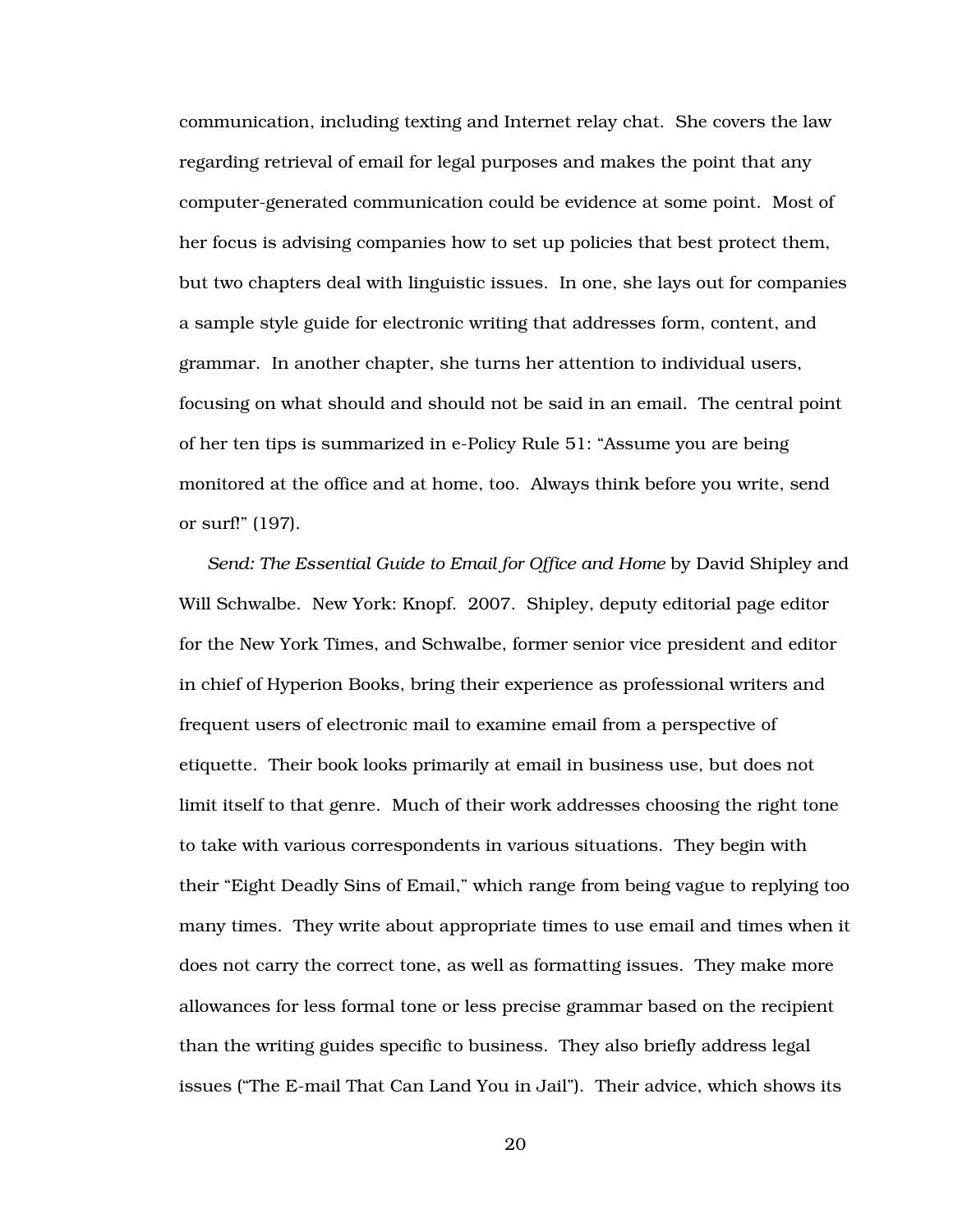roots in etiquette, boils down to this: "Think before you send. Send email you would like to receive" (222).

To summarize, four of the books in the corpus--Jovin, Sant, Baude, and Flood--approach the topic from a business writing perspective, with a focus on getting the desired results, whether that be a bit of information, a sale, or cooperation from a team. One, Flynn, approaches it from a legal perspective, looking primarily at a company's liability, and one, Shipley and Schwalbe, from a viewpoint of propriety, with a theme of "Send unto others as you would have them send unto you." Despite the different contexts, the authors still have many shared issues and points of agreement. It does help, however, to understand their varied perspectives in analyzing their advice.

While six books may be a fairly limited corpus, it allows for a close and detailed analysis of many language issues, from structure to punctuation. Because of the limitations, the analysis should be seen as a pilot study, a look at issues that are worth examining and results that might be found in a broader corporal study. Baron has noted the difficulties of obtaining a valid corpus of one-on-one emails from business settings because of the legal and privacy concerns (*Alphabet* Location 5377). In my conclusion, I suggest two possible approaches to a broader future study to examine the nature of Netspeak.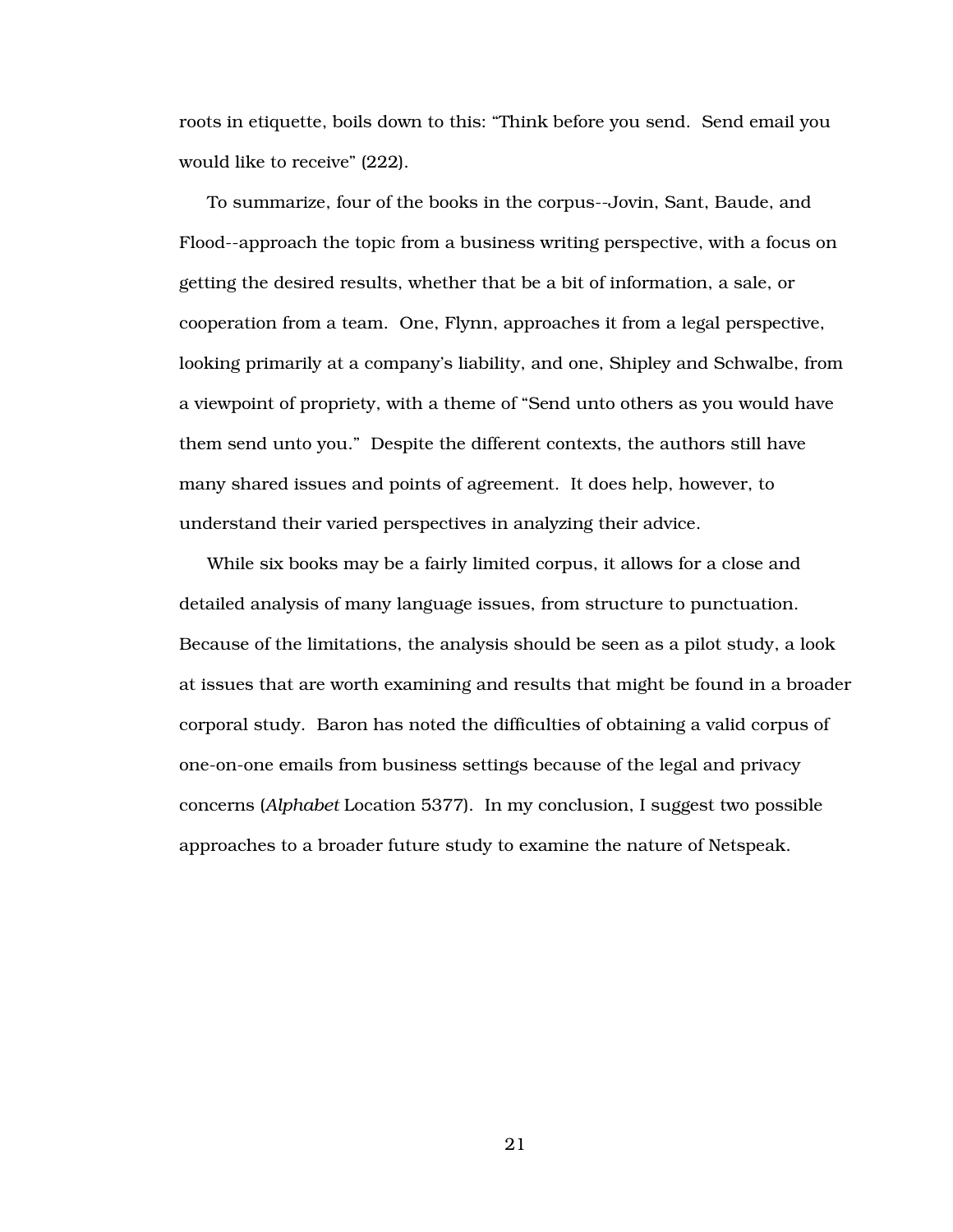#### CHAPTER 3

#### **CONTEXT**

There would be no need for an advice book on email if we all knew how to do it well, and all of the authors begin by defining the problem of writing successful, effective emails. "Just as previous generations struggled to integrate first the telegraph and then the telephone into their lives, we're struggling to integrate email into ours. We're using and overusing it and misusing it. Email is afflicted by the curse of the new," Shipley and Schwalbe write (8). The authors of these six instructional manuals lay out the unique attributes of email and the pitfalls that those attributes present. They address the proper and improper uses of email and provide general rules of usage. Most interestingly, while they focus primarily on email in a business context, they all present slightly different assumptions about the reader or audience. How the authors frame the problem and the assumptions they make about their audience play key roles in the advice they give. I plan to begin my analysis by defining the broad context that these authors lay out for themselves. In these sections, the authors are trying to persuade their readers to think about what they plan to say before they commit it to writing. These issues of context include:

- Unique attributes of email that make writing in this medium different from other types of writing.
- The appropriate uses of email. Just as you would not send a resume in a greeting card, there are some types of communication that are not appropriate for this medium, the authors maintain.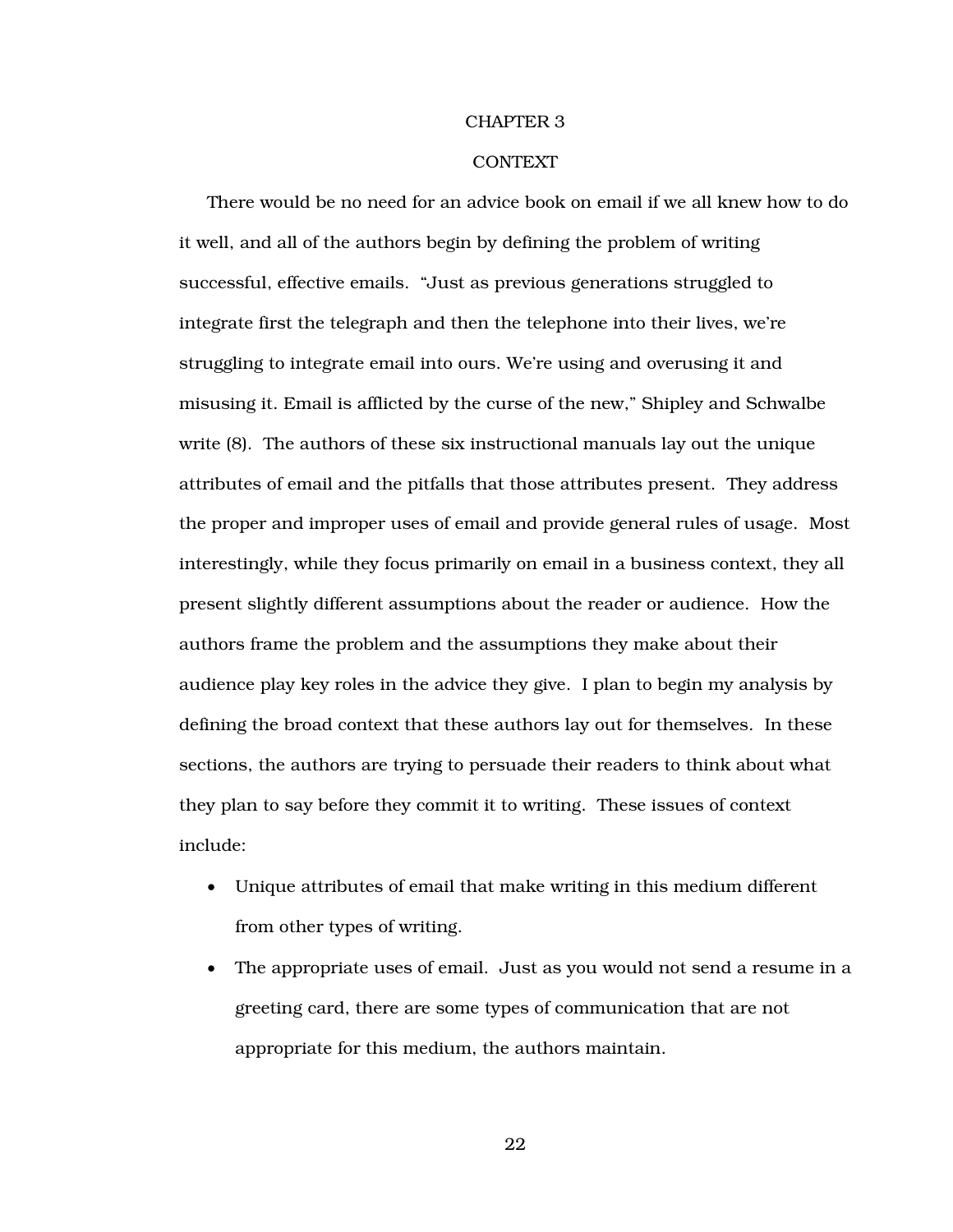- Risks of using email. These include both practical and legal implications.
- General rules of usage. The authors all provide general constraints for what to avoid saying in an email and general advice for a best overall approach to the medium, such as editing before sending.
- Assumptions about sender and receiver. To understand the advice these authors give, it helps to understand who they believe their readers are and the purpose for which those readers are using email.

These contextual issues begin to define this new medium in the same way that the 8 ½-by-11-inch sheet of paper with corporate letterhead sets parameters for the business letter. Understanding how these authors set those parameters is a crucial first step.

#### Unique Attributes of Email

The unique attributes of email both make it a valuable tool and create many of the problems that the authors address. Those characteristics include the time frames in which email is used. It is both immediate, arriving within seconds after the writer hits the "Send" key, and it involves a time lag during which the intended recipient has not seen the message or has seen it and not responded to it. It appears ephemeral but has a lasting effect, for both good and bad. It feels private, almost intimate, but can quickly become public. And it has physical limitations that are different from those of earlier media.

Because of the instant nature of the Send function, the authors note, it is easy to fail to give enough thought to what is being written. This is the primary problem all of the authors address--how to put more thought into emails before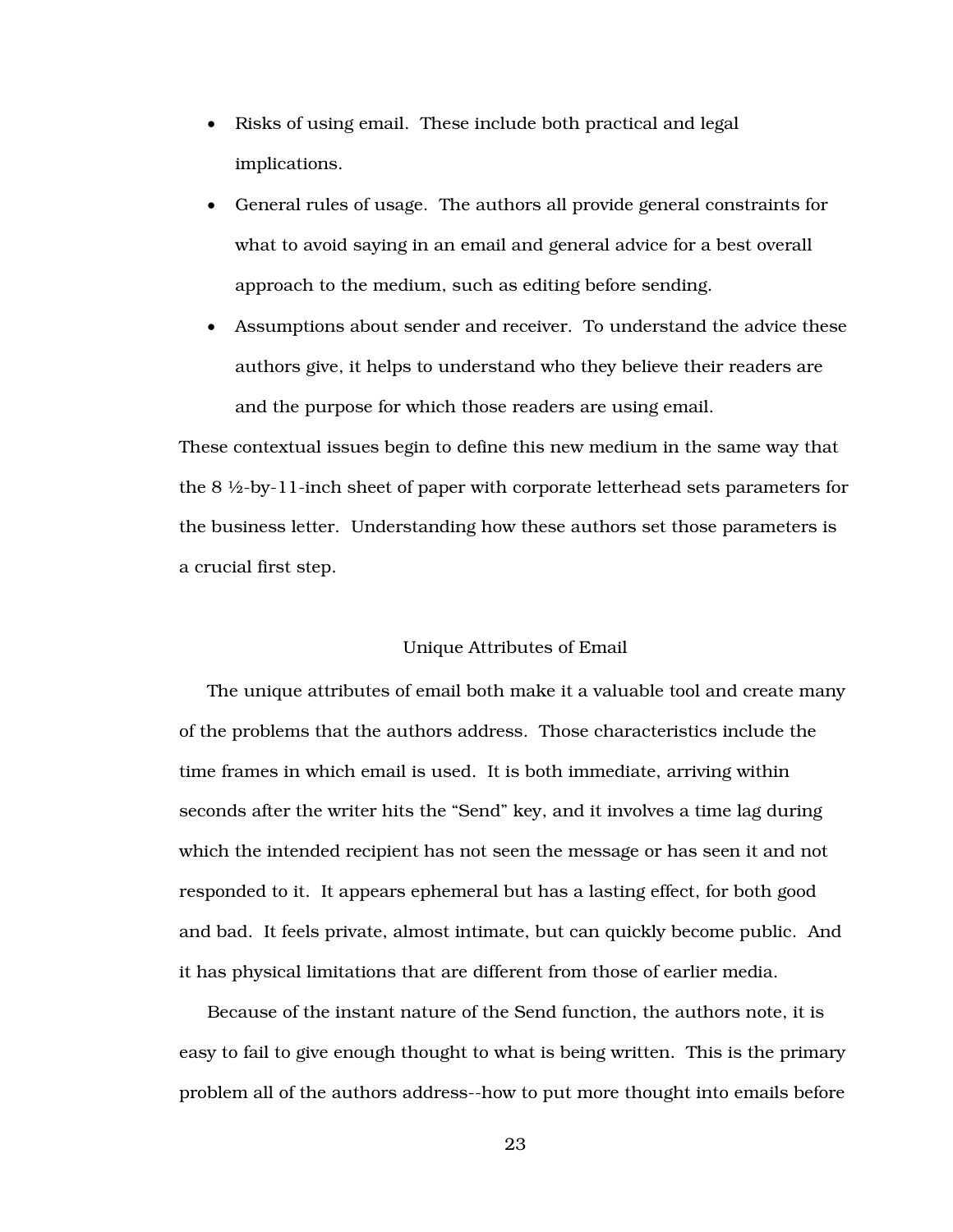they are sent. Baude adds that this immediacy also compels action with each email. She says that, unlike print, email is by its nature a transactional medium--a sent email demands a reply, or action, on the part of the recipient. All of the authors note that the speed of email and its transactional nature are factors in how it is used and how it is changing language. Those are good observations that should be considered in future analysis of the medium.

The inherent paradox of email is that while it is instantaneous in the sending function, there is often, but not always, a time lag on the receiving end. This creates both opportunities and problems. Because of the time lag, email is a perfect medium to communicate across time zones or to try to reach executives directly after regular office hours, Shipley and Schwalbe note. However, with the greater popularity of hand-held devices that make email available at all hours, they say, sending an email outside of regular work hours requires some thought. A sender could unintentionally interrupt the dinner of an executive and leave a bad impression rather than a favorable one. Another advantage the time lag gives email over nonwritten communication is the ability to reply "on your own terms and your own schedule," Shipley and Schwalbe say (19). This gives senders the advantage of thinking through what they are writing or walking away from a confrontation until an initial burst of anger has passed.

However, the time lag also robs the sender of any real-time feedback, all of the authors note. This means that the words in an email must be carefully crafted to avoid unintentional insults. "In face-to-face (or voice-to-voice) conversation, our emotional brains are constantly monitoring the reactions of the person to whom we're speaking. We discern what they like and what they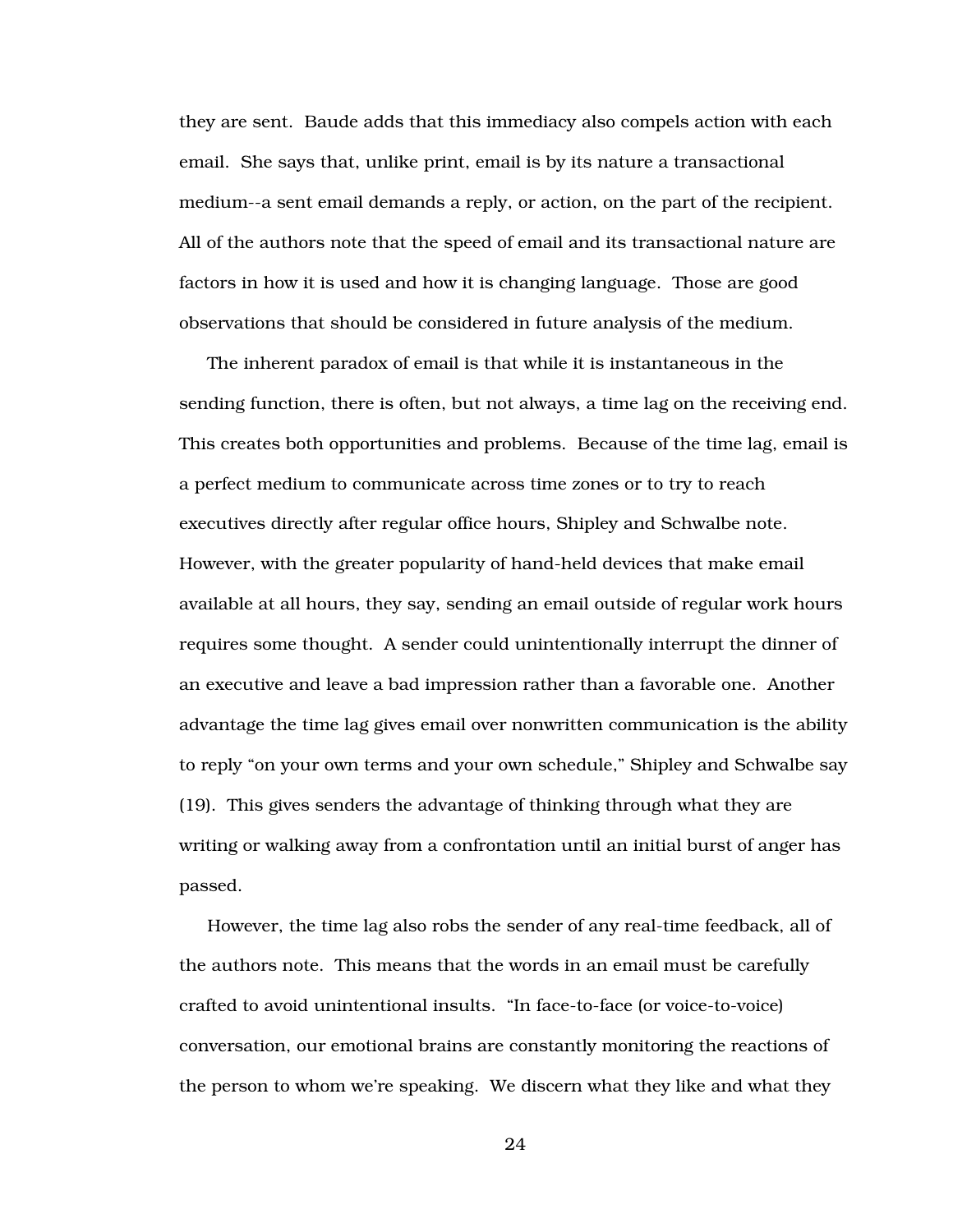don't like. Email, by contrast, doesn't provide a speedy real-time channel for feedback," Shipley and Schwalbe write (11). Jovin writes, "When a person sends an e-mail, vocal and physical cues are absent. Without accompanying nonverbal signals, messages can easily come across as rude, or curt, or confusing--despite the good intentions of the sender" (8). The lag creates problems that are addressed throughout the volumes, and not just on the level of inadvertently insulting the recipient. This time element is the basis for much of the rest of the advice offered, from general rules to tone.

Another unique attribute of email that is repeatedly pointed out is that while it appears ephemeral, each press of the Send button creates a permanent record, if not on the sender's server, then on the server of the recipient and the computers of anyone to whom the email might have been forwarded. "Never forget the permanence of email," Flood writes. "Even when you delete it, it's still on a server somewhere or in someone else's inbox" (159). All of the authors offer examples of email disasters that would not have happened if the senders had just remembered that once an email leaves their screen, it has the potential to take on a life of its own. Email offers no privacy, all of the authors emphasize, despite its appearance of being a one-to-one communication. The fact that the authors were able to obtain emails between other parties for use as examples in their books underscores this nature of email communication.

Five of the authors also point out the physical shape of an email window changes the dynamic of the words. It limits what can be seen (and hence read) at a first glance. If the sender wants to get a point across, it must be done quickly. Baude describes it best: "In e-mail, multiple frames relentlessly focus the eye on the text. Rigid borders confine our gaze, keep it on the words. …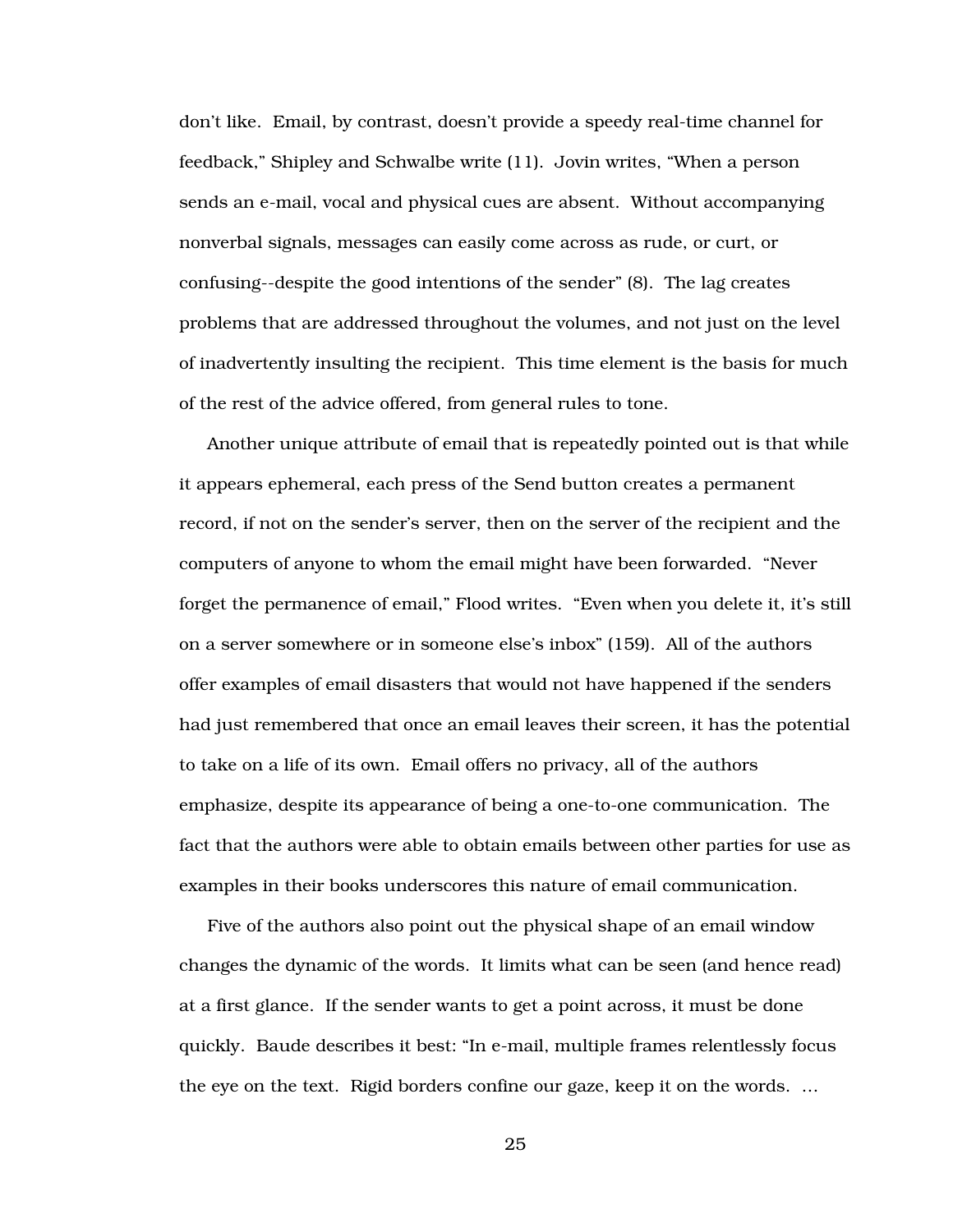When we look at an e-mail, we expect to receive information--right away. And we get frustrated when we don't get it" (9). All but Flynn make at least a reference to the physical limits of email. The four business-focused writers note that the computer screen limits the reader's ability to scan for information, and this is the purpose behind much of their advice on organization. With the exception of Shipley and Schwalbe, whose how-to book is slanted but not exclusively targeted toward business use, the authors offer advice to get results in the business world, and the limits of a computer screen produce this repeated theme: Get to the point quickly.

Three of the authors also address the further limits of the screens on handheld devices. None of them suggests writing emails short enough to be seen in their entirety on a hand-held device, but they do suggest making the point of the email evident in the first sentence because of that limitation. This advice will be addressed in greater depth in Chapter 4, on structure. The authors also make suggestions about the subject line that accommodate the screen size of hand-helds, which will be addressed in Chapter 5, on formats.

#### Appropriate Use of Email

The authors take the time to address when email is the appropriate medium to use for a given communication. It is one of many tools available to a person to carry a message to an intended recipient, and all of the authors recognize that other modes will do certain jobs better. Some authors, such as Baude, find email appropriate for a wide range of purposes, from transmitting legal documents to consoling co-workers who may have just lost loved ones. Others recognize greater limits to email. "E-mail should complement rather than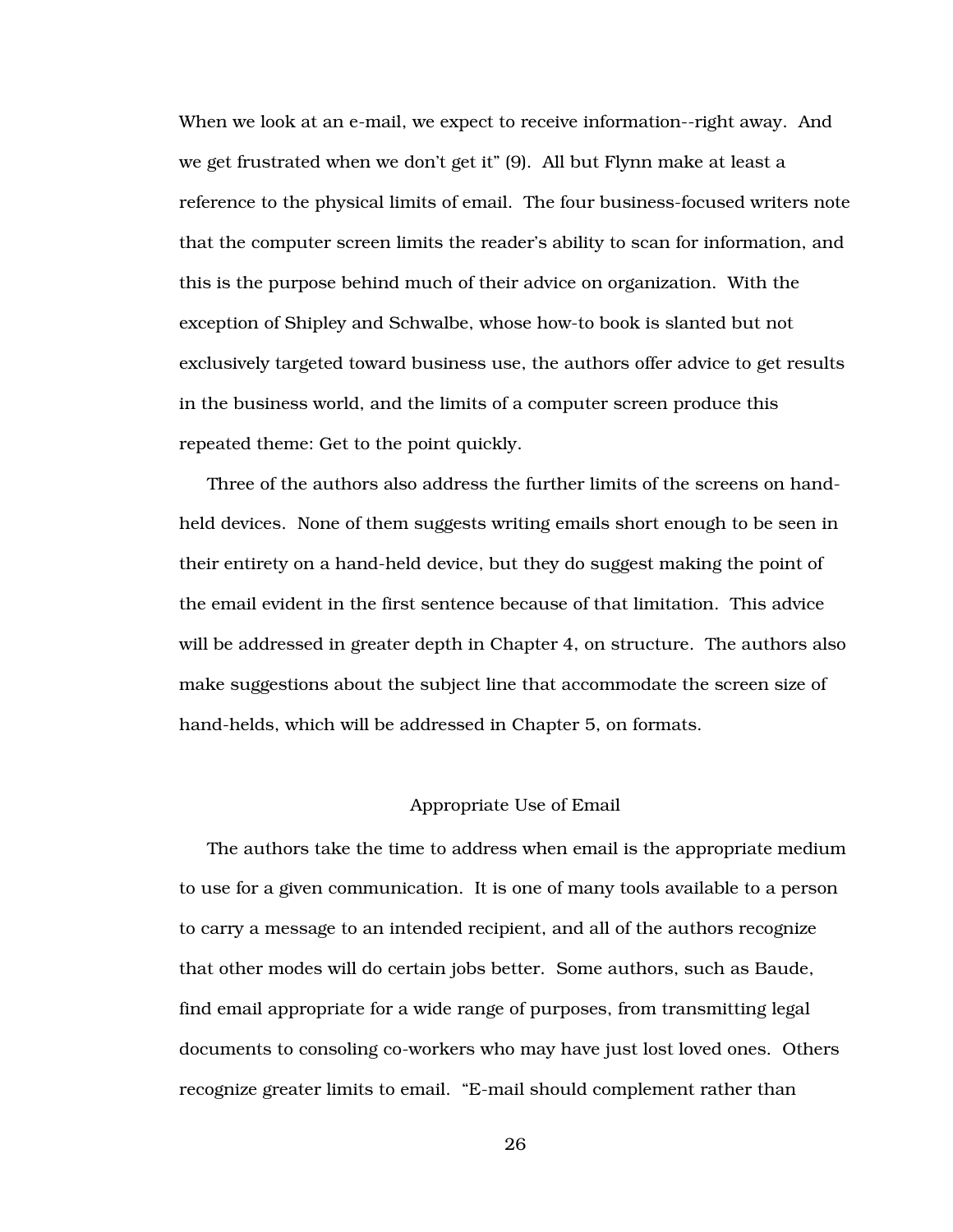replace the spoken word," Jovin writes (82), and she recommends supplementing email with a phone call when a deadline looms or an exchange is becoming confrontational (82-83). Shipley and Schwalbe spend the most time defining appropriate uses of email. They lay out "Eight Reasons You May Not Want To Email," which include such limiting but practical tips as, "If you wouldn't stop by a colleague's office every ten minutes for a chat, you probably don't want to email him frivolously thirty times a day" (23), and "Don't forget that every email is an interruption. If the matter isn't urgent, a letter can be less intrusive" (27). Both Shipley, an op-ed editor of The New York Times, and Schwalbe, a book editor at the time of *Send's* first edition, are recipients of many unsolicited emails and may be more sensitive to those interruptions than the other authors, who are primarily consultants in business writing. It is not surprising, then, that their limits are the most conservative of the bunch, and it is doubtful that they will persuade their readers to send email less frequently. The trend is for greater use of email, and the times to refrain from its use are becoming more and more limited.

However, there is one time Shipley and Schwalbe say email should not be used that rings true with the other authors: It is inappropriate to fire someone or deliver other bad news via email. This would seem like common sense, but all of the authors have examples of employers doing just that. While today's teenagers may find text messaging a fine way to hook up and break up with one another, communicating news of such import via email is considered just wrong by these authors. This may be a prohibition on email's use that could become standard, if this small sample is a fair indication.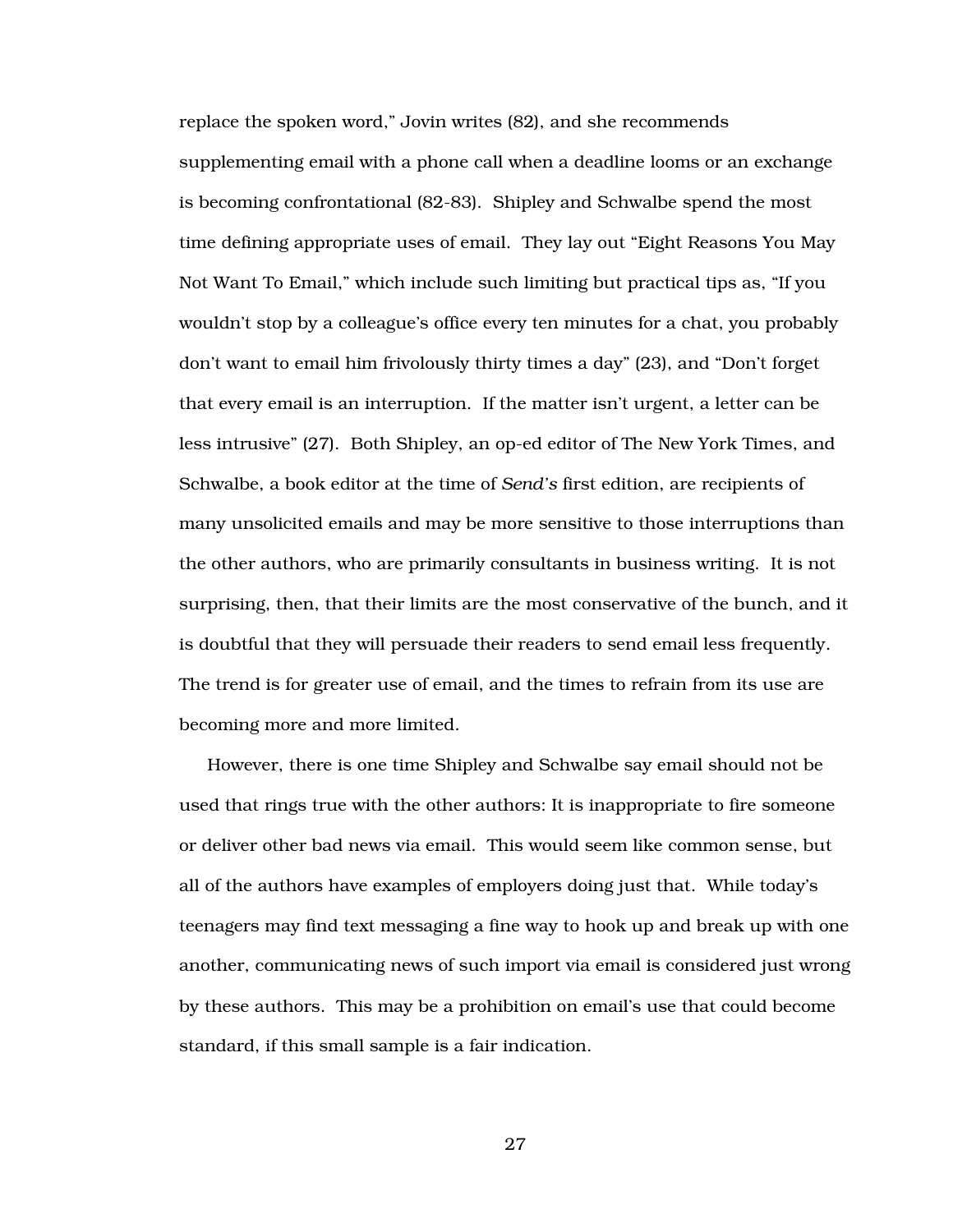The authors are also unanimous on the inappropriateness of email to communicate anger or frustration. They all caution against "flaming," or deliberately insulting someone, in electronic mail. And they go a step further, advising that words written in an emotional moment can come across more harshly than they are intended. Flood writes, "Always remember that once you compose an email and hit send, you can't take it back. The recipient will see it and read it. That email is forever out there. This is crucial to remember when you feel anger or take offense, or experience any other unpleasant reaction to a work related email or to a situation on the job" (155). Baude writes, "Emotions come across in an e-mail with more force than we often imagine. … What may have seemed like an aloof observation could strike the reader as downright rude. The off-hand complaint could come across as aggressive" (16). All of the authors tell their readers not to use email when they are emotional. Pick up the phone instead, they say.

They also caution against trying to be humorous or sarcastic in email. A joke or sarcastic remark delivered via email is just as likely to insult its recipient as it is to make the person laugh. In fact, many of the examples of email disasters the authors offer were attempts at humor. They strive to get their readers to realize that email is more like the written word than the spoken word in this respect. This is another area where the authors are unanimous. The caution against flaming has a long tradition in Netiquette guides, but these authors' expanded definition of inappropriate displays of emotion in email may become standard advice in the workplace.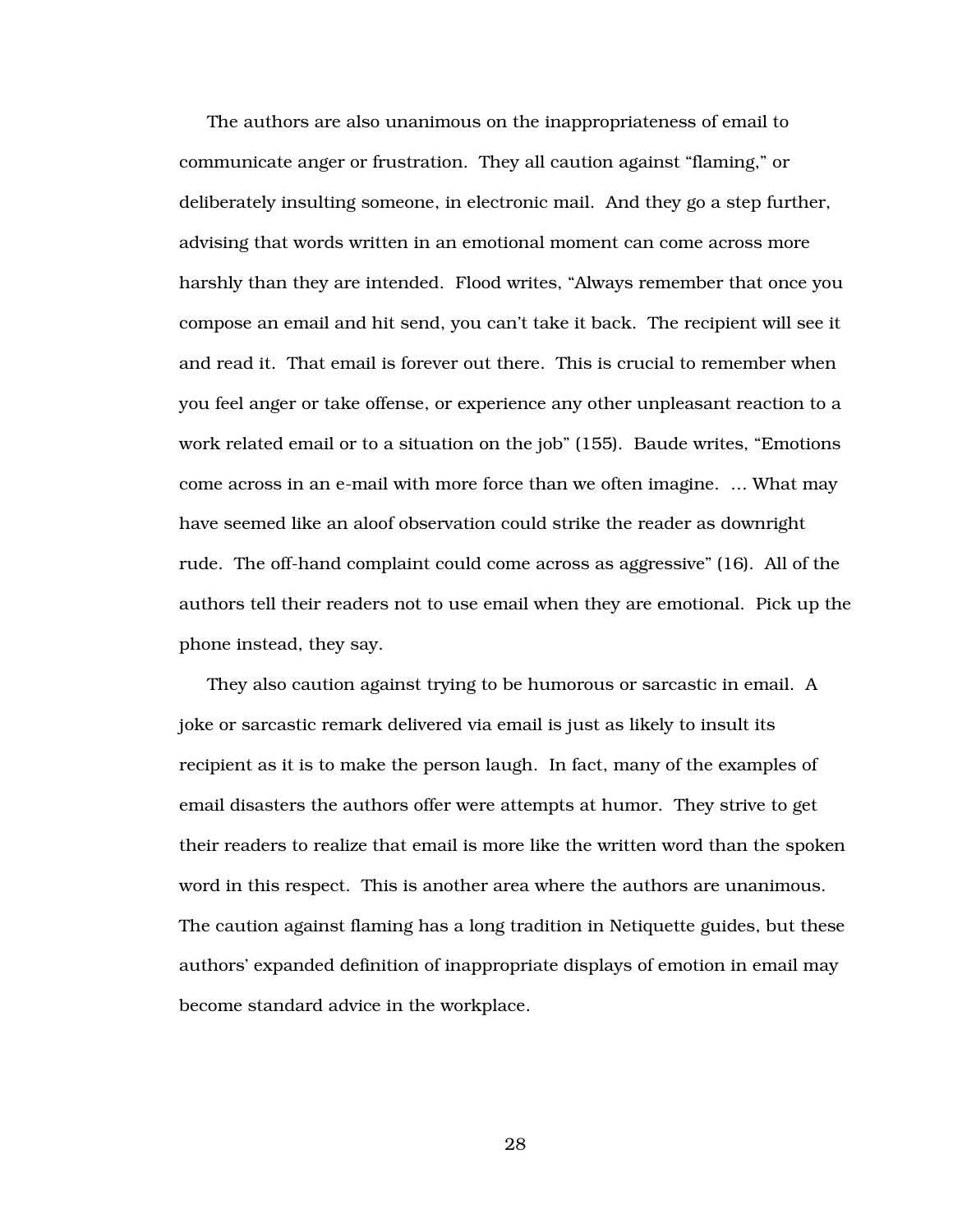#### Risks of Using Email

All of the authors at least touch on the risks of using email inappropriately, in ways that might be construed as discriminatory, sexually harassing, or in any other way unethical or illegal. Jovin notes, "Although it is often treated as conversation, e-mail is not conversation, … Unethical or inappropriate e-mail can do significant damage not only to the sender's reputation, but also to the reputation (and perhaps balance sheet) of the sender's employer" (1-2). Flynn addresses the legal risks as a primary focus of her work, which makes an argument that companies need to have specific policies for use of email and other electronic media in the workplace. She makes the point in several places that an inappropriate email can give an employer cause to fire the employee who sent it. "The easiest way to control your risk of termination is to control your written content," she writes in a chapter directed to employees. "In other words, watch your language. … That means no obscene, pornographic, sexual, harassing, discriminatory, defamatory, menacing or threatening language. Don't transmit gossip, rumors, jokes, disparaging, or defamatory remarks. Don't violate confidentiality rules or expose trade secrets" (201). She defines emails to employers as potential evidence (234) and lays out guidelines for archiving that protect the company in the event of a subpoena. Even Shipley and Schwalbe, who seem to target the broadest audience, mention the legal implications among their "Eight Deadly Sins of Email." Sin number three is "The email that puts you in jail," and sin number eight is "The email that's inappropriate" (13). All of the authors are mindful that the permanence of email on a server somewhere creates a legal liability.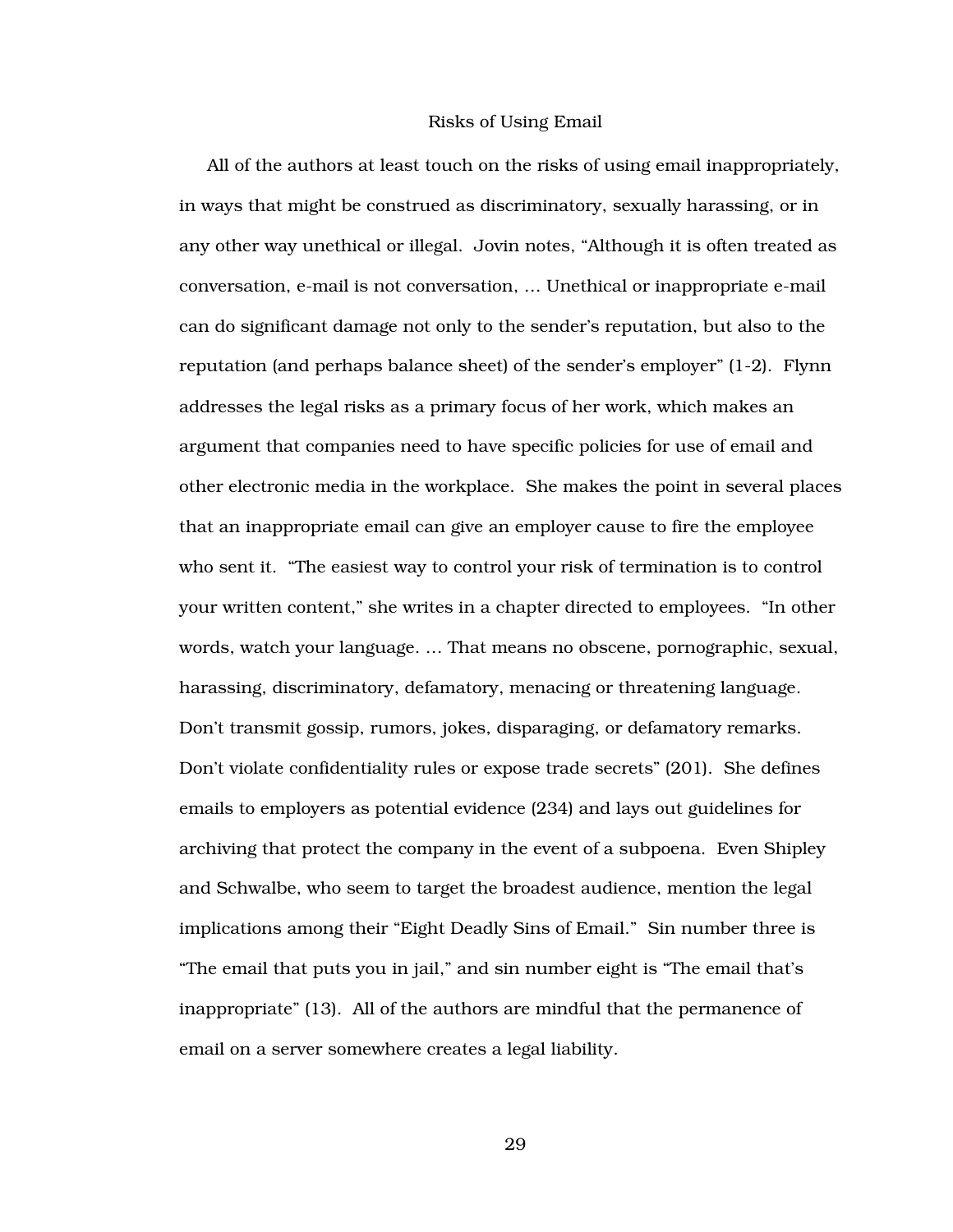But the authors are also mindful of more practical risks that come from the nature of this technology. Flynn points out that employees "have absolutely no reasonable expectation of privacy when using the system to transmit e-mail, surf the Web, or engage in any other form of electronic communication" (197). This extends even to personal email or Internet Relay Chat, such as AOL Instant Messenger, that the employee may access from an office computer or through an office connection. Employees cannot even be assured of privacy when e-mailing at home, Flynn says. Her e-Policy Rule 51 is blunt: "Assume you are being monitored at the office and at home, too. Always think before you write, send, or surf!" (197). That lack of privacy even at home comes in part from the vulnerability email has to being forwarded. Shipley and Schwalbe cite this as one of eight reasons to not send an email. "Rule: Never forward anything without permission, and assume everything you write will be forwarded" (27-28). They note another vulnerability in the next rule: that an email can be changed in the act of being forwarded, and they recommend any sensitive information that the author wants to ensure will not be changed should be put into a hard-to-alter attachment such as a .pdf (28). They also note that emails--not only the ones sent but also the ones received--can be used to hold recipients accountable. "Not only everything you've sent but also everything you've received can come back to bite you," they write. (27) Not all of the authors frame the risk in this way, but they all agree that the ease of forwarding emails is a factor that senders should take into account. In fact, two of the authors point out that letters also can be shared, but that the ease with which emails can be forwarded makes it not only possible but also likely that their correspondence will reach beyond the intended audience.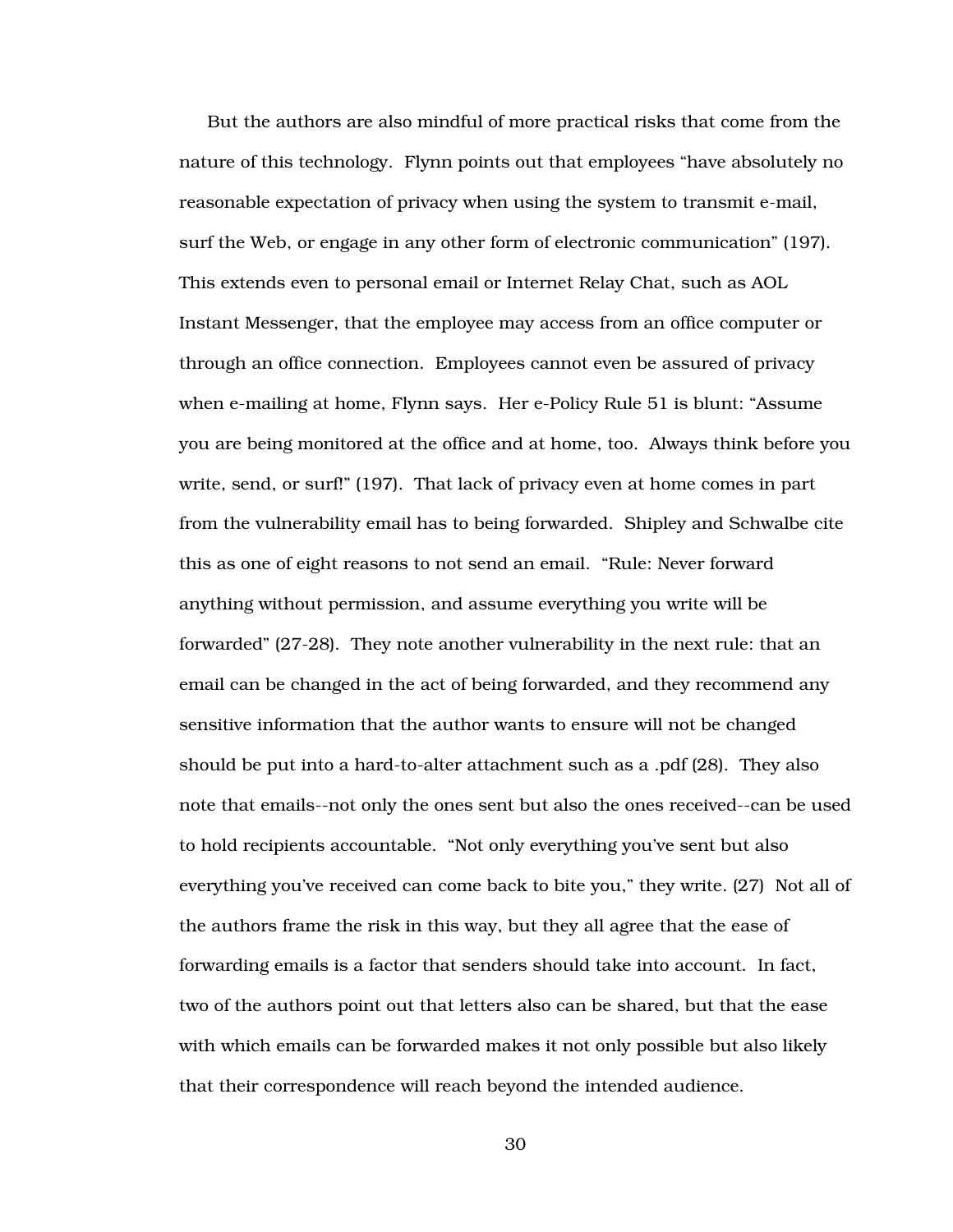These risks must be weighed before any email is sent, the authors say. The risks should help senders measure the words they choose before they commit them to the screen or to edit those words before they execute the Send command. While these risks may not be factors that will define language use in electronic communication, they are important in understanding what makes email a unique medium. And if these considerations are taken seriously by those using email, users could well change how they use language in email communication. The authors provide some general rules they hope senders will use to reduce these risks.

### General Rules of Usage

Because of these unique attributes of email, all of the authors offer some general rules of usage they hope will guide their readers in all of their email correspondence. All of the business consultants' books point out that, while email is rapid and has a conversational feel, it still is a written form and deserves the attention and time that their readers may reserve for print documents. As a written form, emails do not communicate emotion very well, all six authors caution. The most consistent and forceful prohibition in these books is writing an email when angry or trying to convey humor or sarcasm in an email. "No matter how angry, insulted, and indignant you are at the e-mail you just received, fight the temptation to let off steam," Baude writes. "The last thing you need at work is a reputation as a flamer. Coworkers will sift through the ashes and gossip" (16). They all advise self-restraint when writing an email while in any sort of negative mood. Most of them also recommend against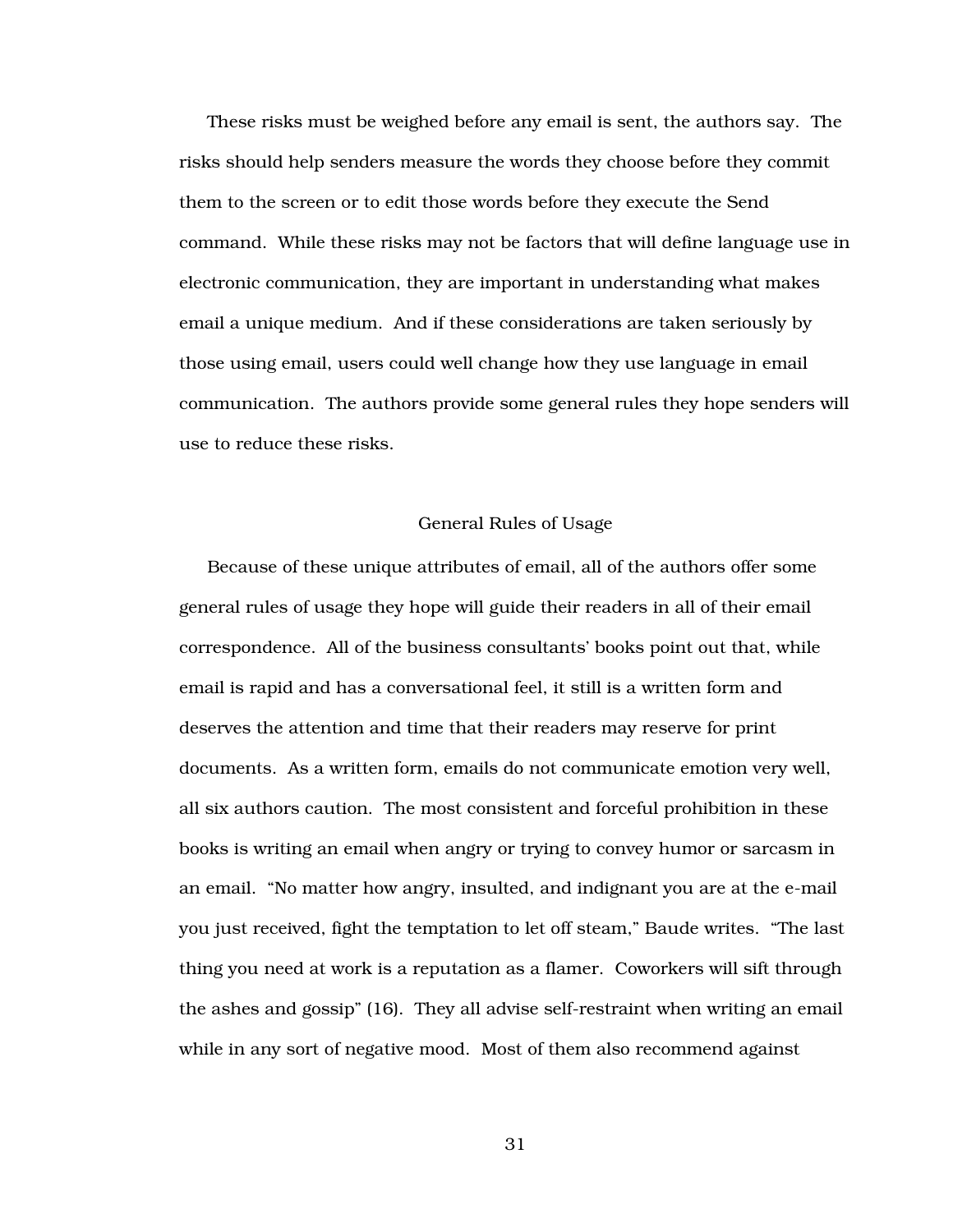using email to deliver bad news, such as layoffs or a reprimand of an employee, though Baude offers a sample email for a reprimand (182).

Mostly, the general rules boil down to Shipley and Schwalbe's conclusion: Think before you send (222). Flood writes, "… it is fundamental to remember that email is just like a report or formal letter. It's simply another kind of business writing you must engage in, and it's just as essential to keep a critical eye on tone and content" (148). That means emails should carry a businesslike tone, the authors agree. "When we write too casually, we may sound amateurish or juvenile," Sant writes (14). Even Shipley and Schwalbe, who are not writing for a business audience, caution their readers about being too casual in their "Eight Deadly Sins of E-mail," where they list as number seven, "The email that's too casual. ('Hiya! Any word on that admissions thing?')" (13). Baude allows for a less formal tone in emails, but still says there should be a minimum level of formality: "E-mail is more like sticking your head through a colleague's office door than introducing yourself at a conference table. It remains polite and dignified, but it often loses many of the trappings of hardcopy correspondence" (12). All of the authors agree that emails should be revised before they are sent, and many of them suggest writing important emails in word processing programs to allow for revision and reflection before pasting them into the email body. This advice deliberately slows down the process that they have defined as speedy and seeks to formalize the use of this new medium, at least in business settings.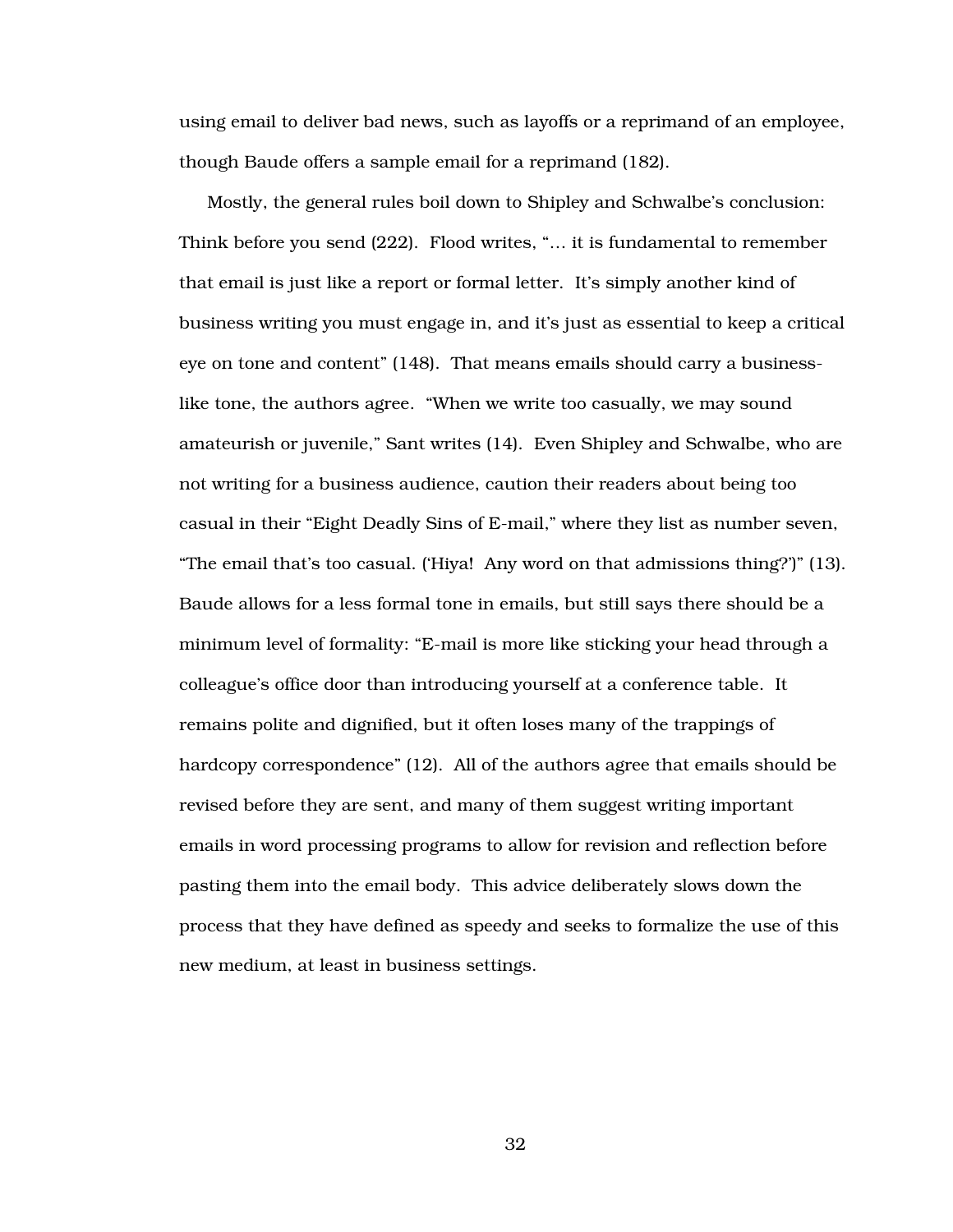### Assumptions about Audience

The one common denominator in all emails is that there is an intended audience. As the authors point out, often emails will be distributed beyond the intended audience, but email software will not execute the Send command unless there is a valid address in the To field. So when the writer begins composing an email, someone or a group of someones is the intended recipient. All of the authors acknowledge the audience in various ways--if only by evoking sympathy for the poor reader who has to make sense out of what the writer has committed to the computer screen. Jovin and Baude take this approach. Jovin writes, "Poor sentence structure can befuddle or weary the audience, making the task of reading more unpleasant than informative" (60). Baude writes, "Readers want to cut right to the chase" (11). Flynn makes the point that the audience in all cases could someday include lawyers and a judge, and Flood defines the audience among his "key concepts" as not only the intended recipient but also "the extended or secondary audience (those people who might seek out or happen upon the text for guidance, validation, reference, or replication)" (4). He also sets out as Rule 1 for effective business writing, "Know Your Audience" (13).

Sant and Shipley and Schwalb take a more holistic approach to audience. "Have you ever coached a team of 8-year-old soccer players? Led a troop of Cub Scouts or Brownies? Then you know you have to speak in a way that gets their attention and is understandable to them," Sant writes. "… Well, our adult audiences would appreciate it if we'd do the same for them" (90). He spends a section of his book discussing two key factors when it comes to audience: the recipients' level of technical or professional expertise and their preferences in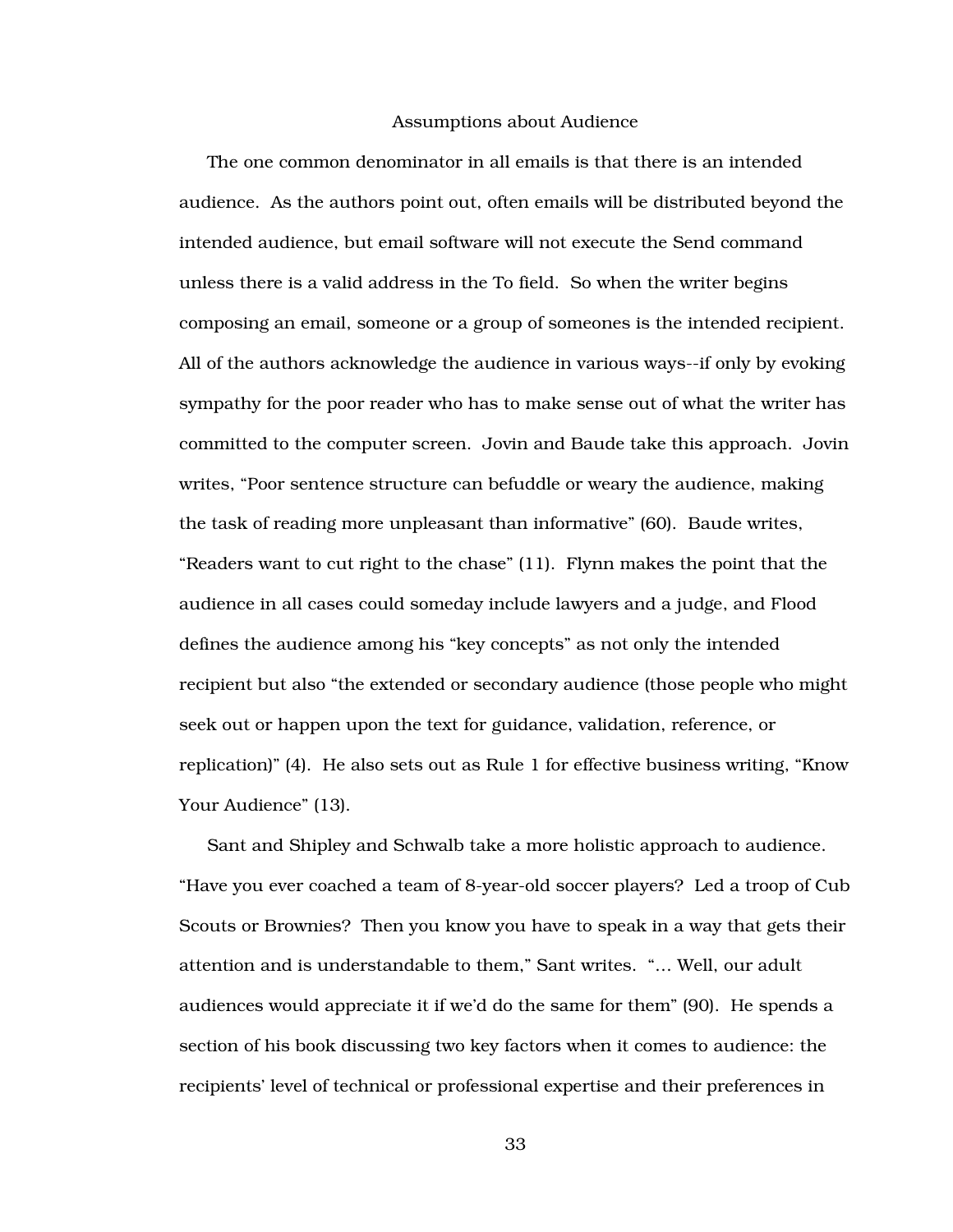how they receive information. Many email writers overestimate the recipients' knowledge of the subject matter, Sant writes, so he advises, "Err on the side of keeping things too simple, not too complex" (92). In addition, some people want just the bottom line, the facts on which they can make a decision, while others are interested in the process and reasons behind the conclusions. He suggests evaluating the knowledge and personality of the intended audience and targeting the email to make it more effective.

For Shipley and Schwalbe, audience is at the core of their advice: "We've emailed badly because we've forgotten who we were in relation to the person we were writing" (11). They return to this theme often throughout the book using vivid examples:

If you were a new employee in, say, tech support, you wouldn't dream of walking into the CEO's office with a minor complaint. If you were a student, you wouldn't think of calling your professor in the middle of the night with a question about an assignment you didn't understand because you were hungover in class. … Email is both so intimate and so easy that it makes unwise actions far more likely: once you have someone's address, you can contact that person any time of day or night from your very own office or bedroom. This once unimaginable access clouds our ability to discern who we are in relation to the person we're writing. (24)

This argument undergirds all of Shipley and Schwalbe's advice: Think about the person you are writing to and your relationship to that person before you press the New Message key. This determines what you say, when you say it, how you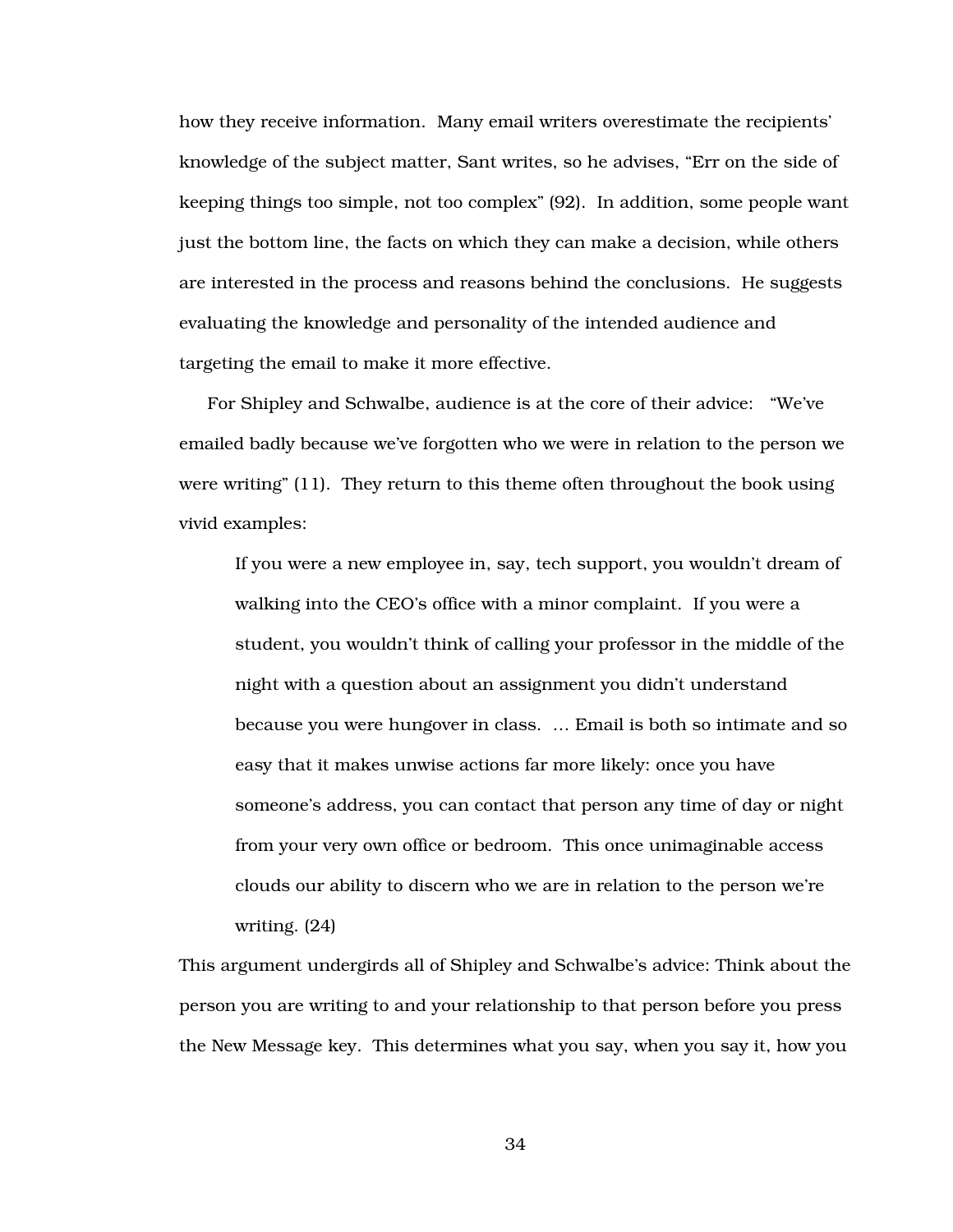say it and whether you use email to say it. It gives their book as much a feel of an etiquette book as a how-to book on email writing.

#### Conclusions

Each of these six authors defines the problem of poor email writing differently and takes a unique approach to their advice based on how they define the problem. For Flynn, email is a workplace issue--a legal liability and threat to productivity and corporate security. For Jovin and Flood, it is just another form of business writing with a few adjustments being made for the new medium. Sant takes a similar approach, but with a stronger emphasis on the potential audience. Baude leaves print behind altogether and sees email as a new medium capable of addressing nearly any business problem. Shipley and Schwalbe address email as a social problem and ultimately point their readers to the high road.

These broad perspectives are essential to understand when examining the specific advice they give on writing and format. Baude, Jovin, Flood, and Sant place their advice firmly within the context of business writing and, as consultants, bring to bear their experience in instructing non-professional writers in the corporate setting. Flynn treats email as a legal issue, and as a result often does not address writing issues the others treat in detail. Shipley and Schwalbe approach email as a social construct, another type of communication that requires rules of etiquette, just as a conversation involves turn-sharing.

The authors offer some common insights on the nature of email that are worth summarizing. They include: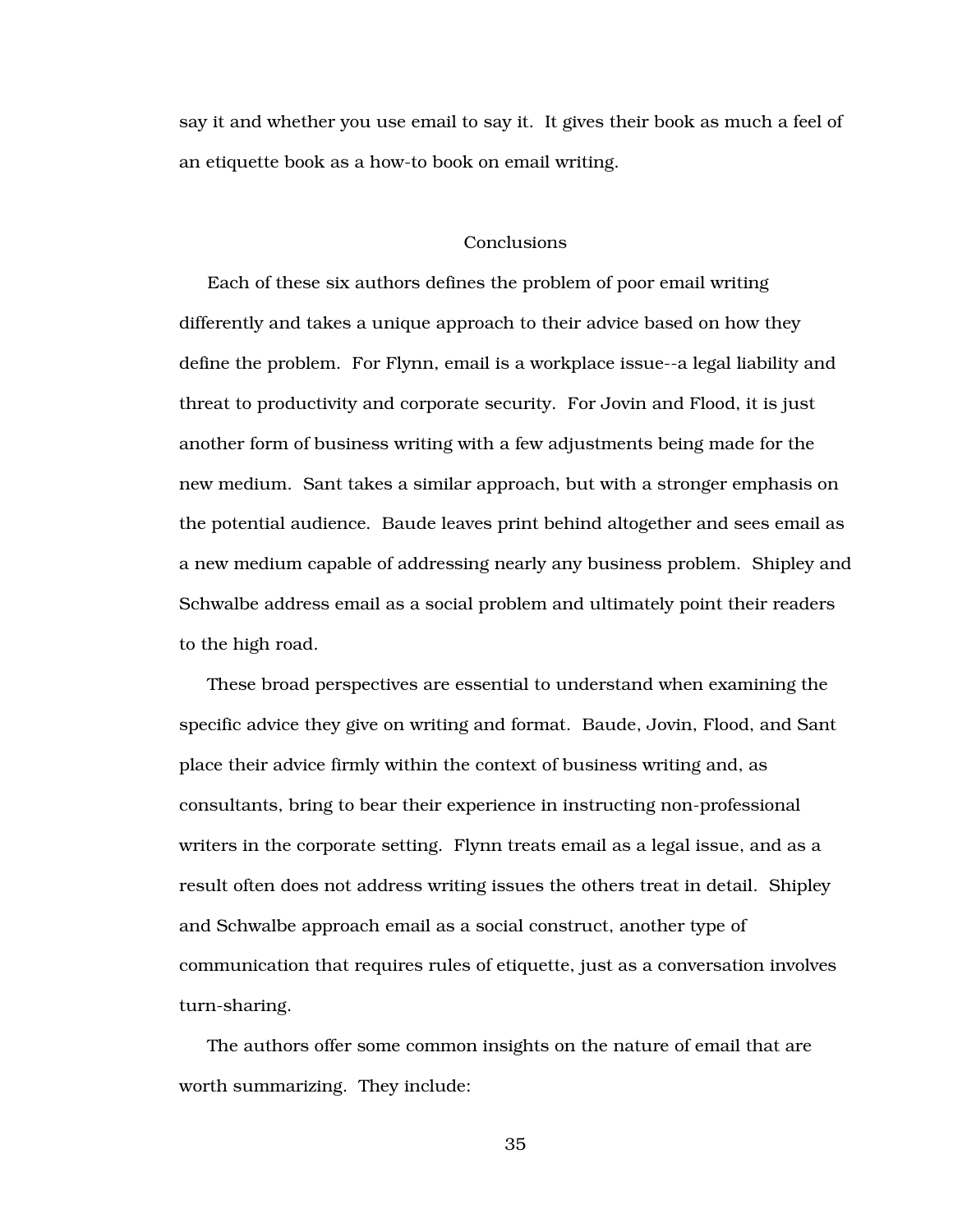- The paradox of email, as both an instant form of communication and one that involves a time lag, can become problematic.
- The asynchronous nature of email robs it of an ability to convey feedback from the recipient and makes it a poor medium for any kind of emotional communication. Negative emotions are amplified and positive ones are often overlooked.
- As a result, email is an inappropriate medium for matters of great importance, such as firing.
- Though it feels one-on-one, email provides no privacy. Any email can be forwarded.
- Email has become a permanent form of communication, although it seems temporary.
- As a result, senders must be cautious about writing inappropriate comments, such as anything that can be construed as discriminatory, harassing, unethical, or illegal.
- Email is an inappropriate medium for humor or sarcasm, which can come across as offensive.
- Email is primarily a written form, though it shares attributes with spoken forms, and as such it should be carefully composed and edited. Given the unique features of email as the authors define them and the authors' assumptions about their audiences, the topics the books address and their advice on these topics offer a window into some of the current "best practices" in email use in a business setting. Where they agree, their advice may point to new emerging standards. Where they disagree, usage may still be in flux or there may be tension developing between Netspeak and written or spoken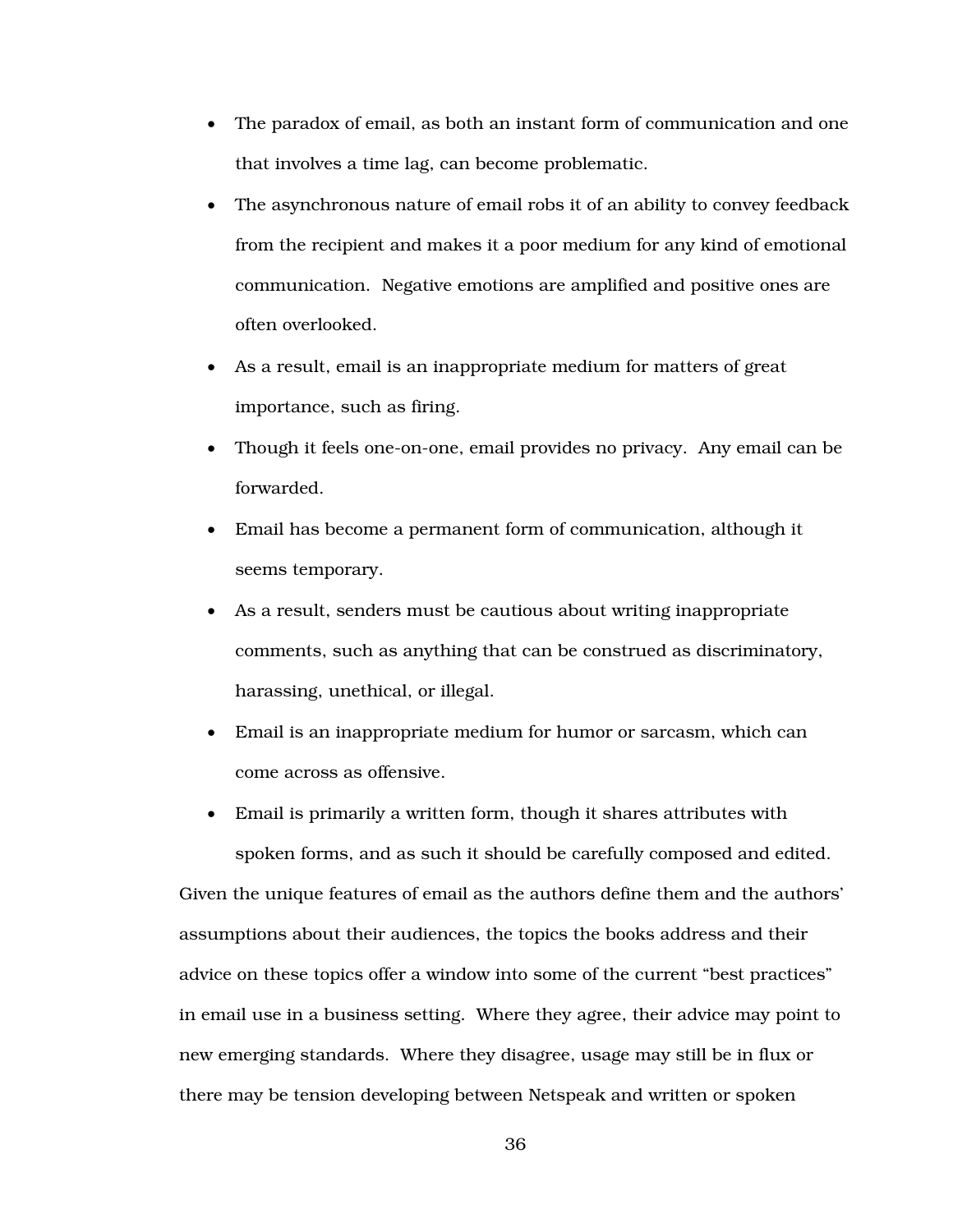forms. Some of their rules may indicate a greater use of certain constructs in email than previously occurred in other forms of the written word. Within this limited study, there may be some hints at how electronic mail is developing its own standards of the English language.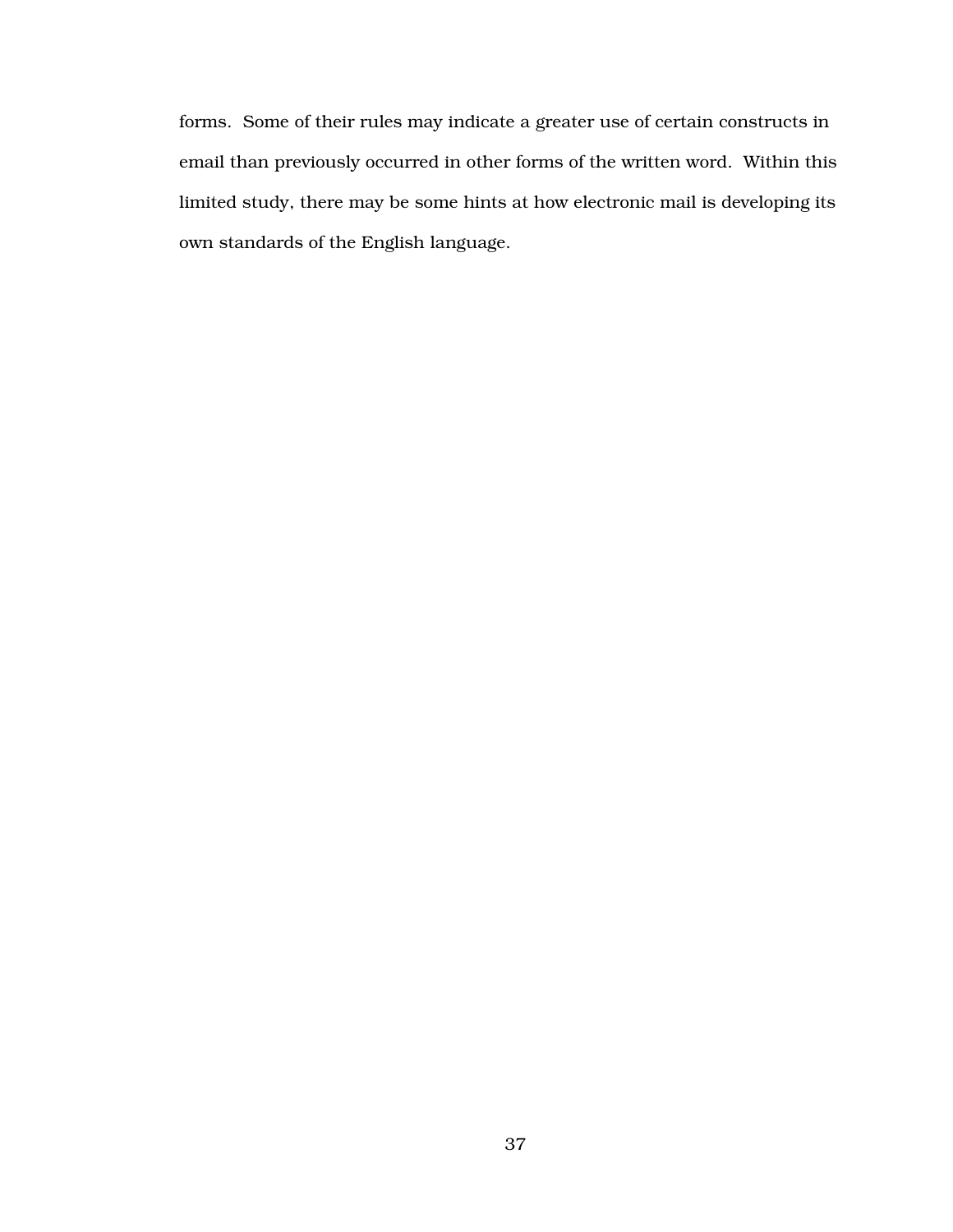#### CHAPTER 4

## **CONTENT**

In the way that poetry was the literary form for an oral society, providing rhythm to aid memory, and the novel is the literary form of a print society, filling leisure hours with an engaging tale, the authors of these email guidebooks attempt to define a structural form for business correspondence in the electronic age. In the spirit of Hemingway, the former newspaper reporter who adapted his writing style to the telegraph, these authors prescribe forms that are adapted to the strictures of the medium of email. As Marshall McLuhan points out (19), the medium carries its own message, and to these authors, that message rings out loud and clear.

The bottom line: Get to the point and be clear about it.

They deal with the process of writing not only from the standpoint of this specific electronic medium but also from the perspective of the genre of business writing. Each provides specific advice about how to structure the body of an email and how to take the proper tone to get the attention of and action from the recipient--their definition of an "effective" communication. Flood breaks down the writing process into a formula, while Jovin gives more general advice. Baude and Shipley and Schwalbe provide samples suitable for adaptation for multiple occasions. Sant combines the approaches. All but Flynn, whose guidebook focuses on legal implications, offer advice on the effective organization of an email, and all of the authors, Flynn included, provide advice on how to shape the tone of an email.

I will look at the ways the authors approach structure and tone. Structure, while the authors may call it by different names or not identify it as such at all,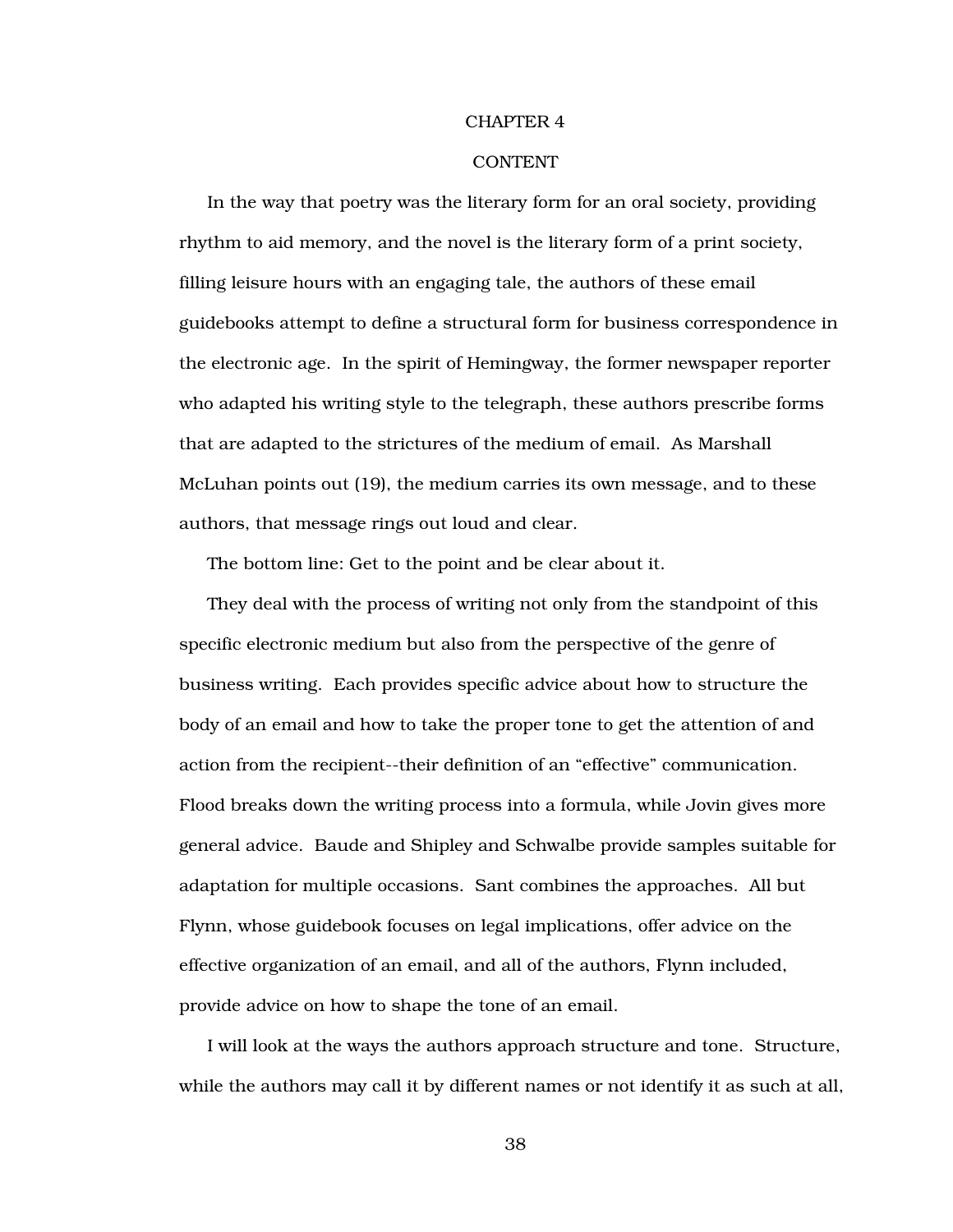addresses how the ideas are organized. The classic structure of an academic paper, for example, is to state the thesis, provide methodology, give supporting points and analysis, and articulate the conclusion. Two of the authors provide a prescriptive formula similar to this for email. The others provide more general advice, but all of it addresses the order in which ideas should be presented, especially at the outset. The matter of tone is similar to the classic idea of diction: sentence-level strategies such as the length and variety of sentences, choice of vocabulary, use of passive versus active verb tenses, and syntax. What these authors advise is largely targeted to a business audience--both the readers of these books and the people the authors assume their readers hope to reach. The challenge will be to discern which matters of structure and tone arise from the nature of the electronic media and which are simply business writing bromides.

## Structure

All of the business-focused authors begin by making the argument that email is hard to skim, so the writer owes it to the reader to provide enough information in the first paragraph to understand the purpose of the email. "Begin with your conclusion, then explain," Baude advises (11). "Screen-based media by nature emphasizes the opening of the announcement, not its middle or end. The opening is visible on the screen when we open the document; the rest of the email often isn't. The reader's behavior is usually determined by the impact of the first few lines," she adds later (145). Flood comes up with an acronym to remind readers of this imperative--BLOT, meaning Bottom Line on Top. "Do not make the readers wait for the key ideas or information. Provide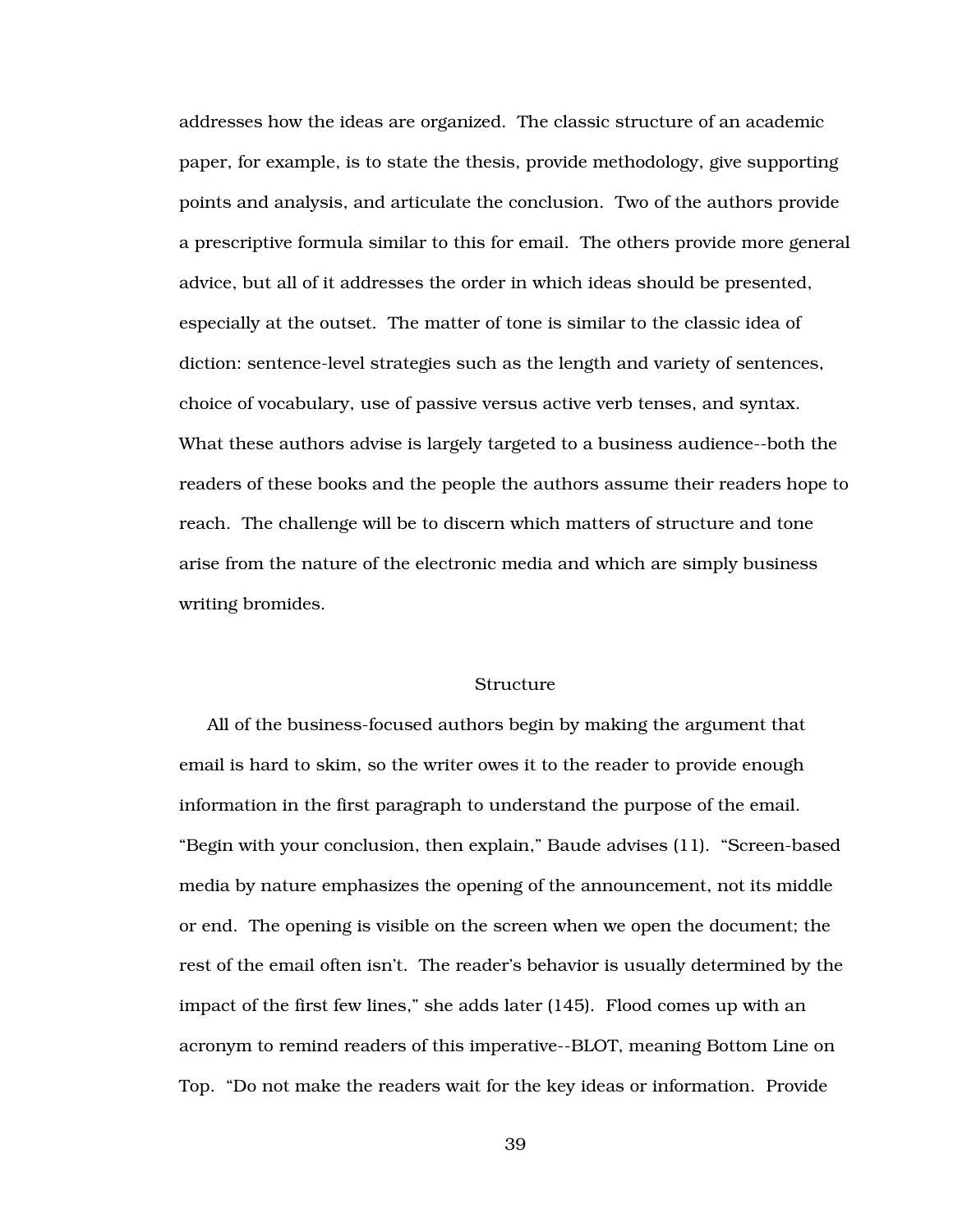key ideas and reference to all actionable items first. Do so in every sentence, every paragraph, every page, every document" (13-14). Jovin advises readers to get to the point quickly, and Sant notes that, because email clients will strip out incompatible formatting from incoming emails, the structure has to carry the weight of the message.

Only Shipley and Schwalbe differ on this point, and it has much to do with their approach to email as a place for good manners. They recommend including a little chitchat in emails. They write:

We don't just walk around barking orders at each other, or answering questions, or apologizing, or even thanking. We say "hello," we ask about one another's health. It's equally important to do this in email. The most effective emails manage to be clear and succinct but also friendly. This is not yammering away; it's about remembering to be pleasant- particularly if what you're about to say is in any way contentious or discomfiting. In those cases, it's best to write something kind at the beginning *and* at the end of the email. (173)

Even though their audience is broader than the strictly business audience of the other authors, it is clear Shipley and Schwalbe intend this advice to be taken in the business sphere. While the advice comes within the context of writing thank-yous and apologies, the examples in the chapter have to do with colleagues and subordinates. It has to do with working relationships, and it is clear that Shipley and Schwalbe believe that the bottom line can wait for a polite, "Hello, how are you?"

Both viewpoints of how to begin an email have validity, and the best approach depends as much on the intended recipient as on the message itself.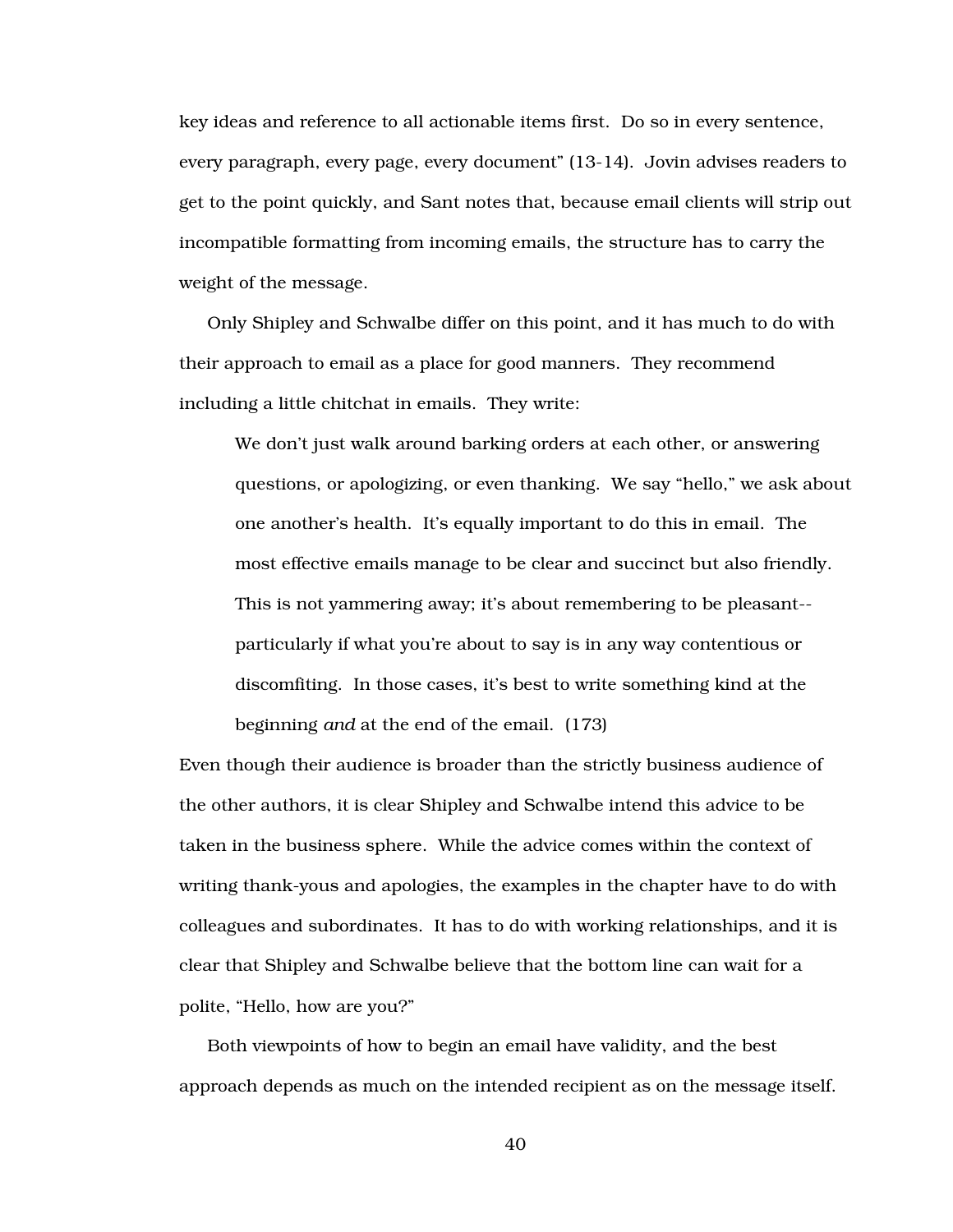Baude, Flood, Jovin, and Sant assume that the recipient is in most cases in a highly formal relationship with the sender--client, prospective client, boss, or subordinates--in a formal purpose. The examples they give include project updates, performance appraisals, sales pitches, and requests for information. They all assume either a low level of familiarity between the parties or a hierarchical relationship that makes time the most important element in the email. Their recipients are always very busy people who do not have sufficient time in any given day to read email. In this view, most effective approach is to take the least amount of time and to facilitate a quick decision.

They make a valid point that the email screen has limited space, and the first paragraph in the message on that screen will be privileged with the most attention. It is probably a good idea to make the point of the message clear within that limited space if the writer wants to keep the reader's attention. But Shipley and Schwalbe, in viewing email as a social construct to further communication, are correct in pointing out that a kind word can be effective in setting the stage for the business to follow. The danger in their advice would be a prescriptive type of social nicety that wears thin from too much use, such as "Hello, how are you" when there is no intention of asking about one's health. Ultimately, the relationship between author and recipient must guide the beginning of an email, and some of the authors show they understand this.

While Flood preaches, "Bottom Line on Top," he also instructs his readers in his first rule of effective business writing: "Know Your Audience" (53). "Effective business writers know their audience well enough … that they can share credit, gratitude, and praise in order to outline past information and simultaneously move the readers toward a path of future action," adding later on the same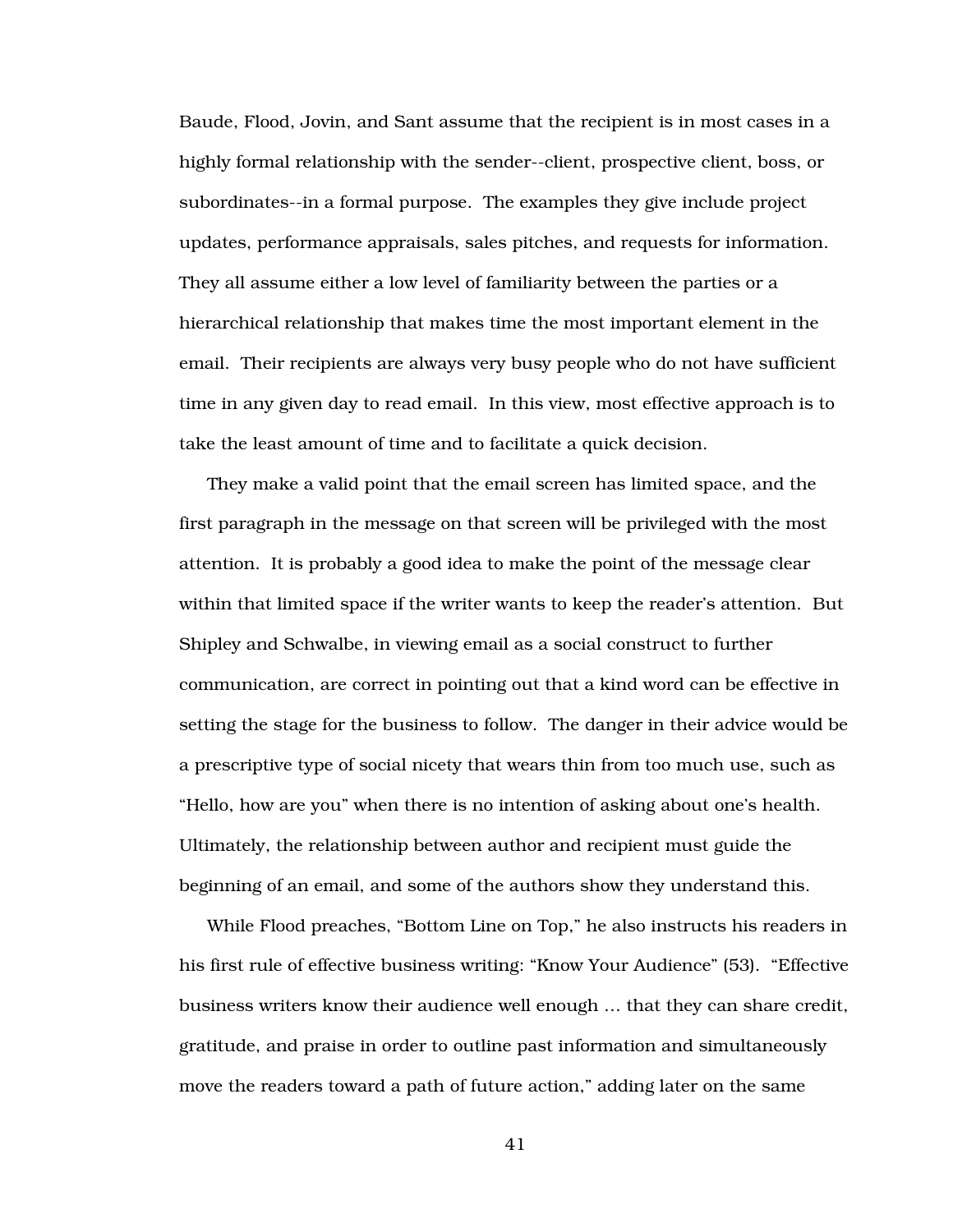page, "Strategic personalization can positively impact a document's readability and success; just don't let personalization obscure the work message" (67). Flood recognizes there is a balance of social niceties and business purpose. In his mind, the social niceties belong at the end of an email, but they at least have a place (67). What he does not do very well is define where an effective balance might be found.

Sant also advises his readers to keep the audience in mind when thinking about how to structure an email. He offers three structures for three different types of business writing, all of which begin with the most salient information. His advice seems to boil down to this: Get to the point. But his examples offer wiggle room. Sant offers among those examples an email to clarify an earlier communication with the advice, "Use a professional tone and keep your message on topic," and he cautions against showing irritation that the recipient did not understand the first time. His counterexample certainly gets right to the point: "Just to be clear, I did NOT say that the new policy will replace personal days." His model of the better way to address this issue actually adds one of those niceties that does not immediately make the business point but does serve a more important relational purpose. "Thanks for writing. I can see how the new policy might be a bit confusing, but …" (138-139). His example of a competitive analysis is addressed from a financial adviser to clients, but spends an entire paragraph on social niceties while laying out the purpose of the email. "Dear Ted and Doris-- / It was great to see you yesterday! And how exciting to hear that you're about ready to retire. Ted, I'm sure the trout from here to Montana are all feeling very nervous if they've heard that you'll soon be pursuing them full time!" (148) This paragraph makes the purpose clear: The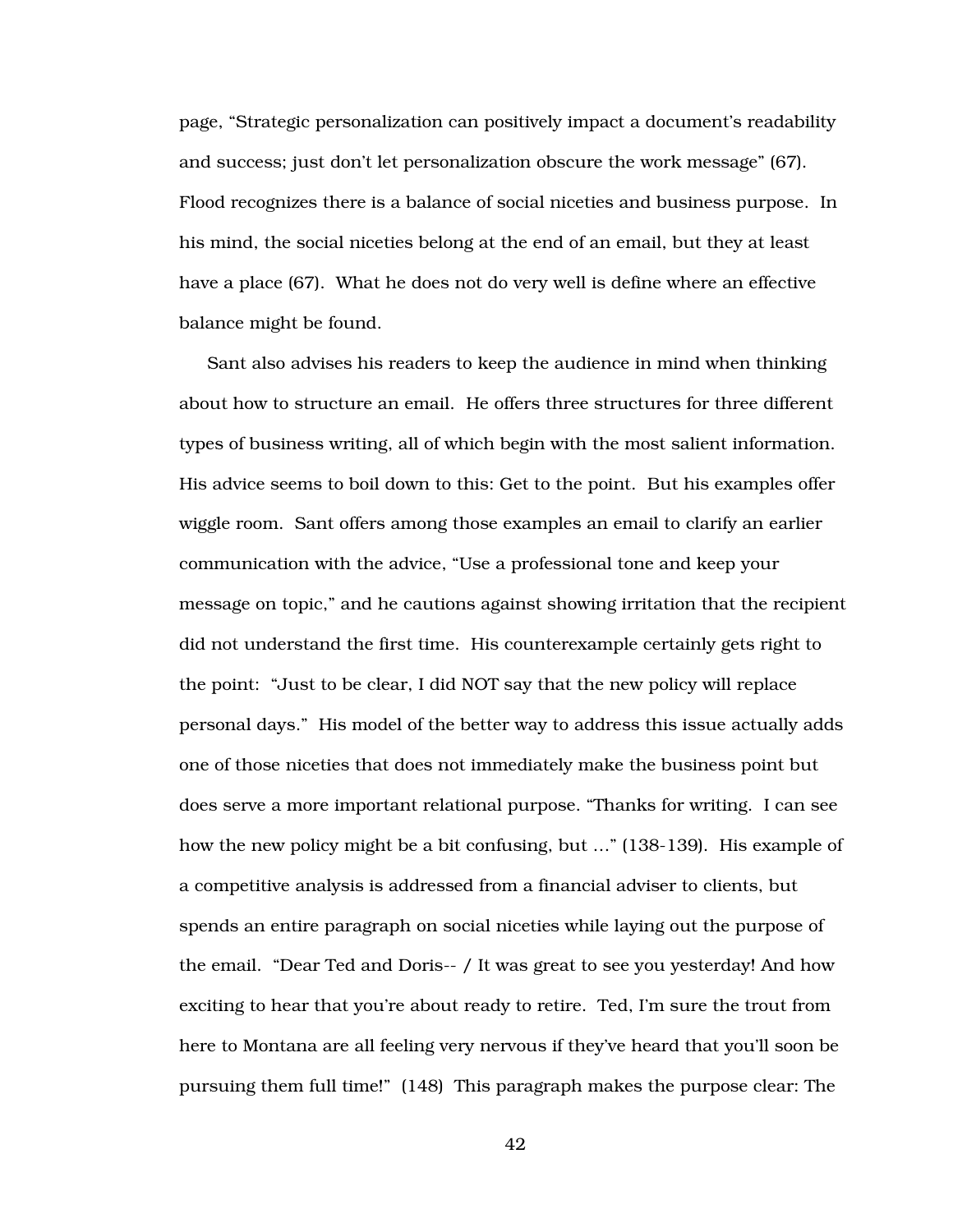sender is following up on a previous meeting about the recipients' retirement. Financial planning is a business, as many are, that depends on trust and relationship-building, and Sant's advice, at least through example, takes the relationship-building as seriously as the immediate purpose.

Shipley and Schwalbe do not offer advice on the structure of the email text beyond suggesting a word of kindness at the beginning and, if needed, at the end. They deliberately sidestep the issue of what is good writing. They instead identify "Six Essential Types of Email" and offer choices for ways to approach them. "A Guide to Requesting," for example, suggests first that the sender consider whether the request is a fair one to make, then gives a couple of possible structures: Introduce yourself and offer to follow up by another medium; put something attention-grabbing in the subject line and make the request early in the email; or make immediate reference to a mutual acquaintance who connects the sender to the receiver. (144-145) They give an example of a state legislator who suggests that emails to her begin with identifying characteristics that connect the sender to current local issues. (152) They take a light touch on the concept of "effective" writing, instead trying to point out the potholes that can be avoided. They leave to their readers the final decision of how to organize their thoughts in an email.

The other authors provide more specific instruction on how their readers can organize their thoughts once they have placed the bottom line in the first paragraph. Some offer sample letters, some do not. Only Flood does not offer choices. He applies his "Bottom Line on Top" advice to the entire structure. His proposed outline for all effective business writing is this:

1. The essential information first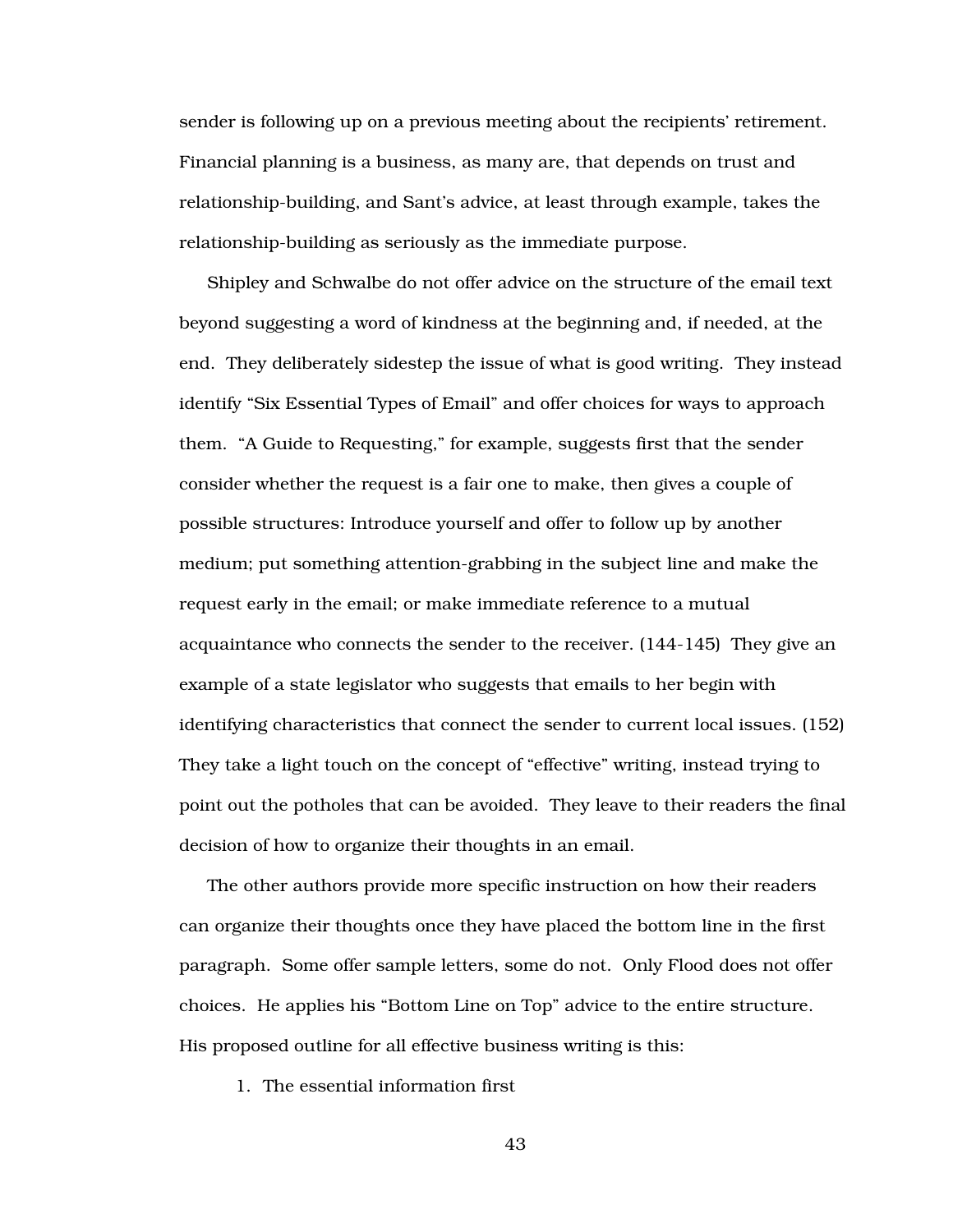- 2. Streamlined detailing next
- 3. Concise reiteration of key points and forward-looking actionable items last. (12)

The strength of the advice is that is makes the sender think through the purpose of the email. What is the bottom line, after all? Does the writer know? The weakness, of course, is that the email may end up sounding abrupt or demanding if the advice is followed prescriptively.

Baude and Jovin offer a few choices each. Baude's structures address four purposes: the need to persuade the recipient, to explain "why," to articulate "how," or to describe "what." To persuade, she says, "use cause-and-effect to make your case. … One thing leads to another, or maybe a pair of things. Then those things lead to a result. When you put the causes in the right order, the result usually has an air of inevitability" (100). To explain why, as in why a person was promoted, she says to "arrange sentences in a present-to-past pattern. … The present-to-past setup emphasizes the facts behind a current development and makes the outcome appear to be a logical conclusion" (108). To explain how, which she says is similar to cause-and-effect but more neutral, she advises "a past-to-present pattern. … The interpretation of the process is up to the reader" (108). Finally, she suggests, "Arrange sentences according to special logic to describe a tangible 'what.'" She suggests either the "zoom technique" or "framing the area." "The zoom technique either begins with the panorama and zooms in on a detail or vice versa. … [frame] the area by moving clockwise, counterclockwise, or in a grid around a visual object" (109). Jovin offers three general organizational principles, which read more like suggestions: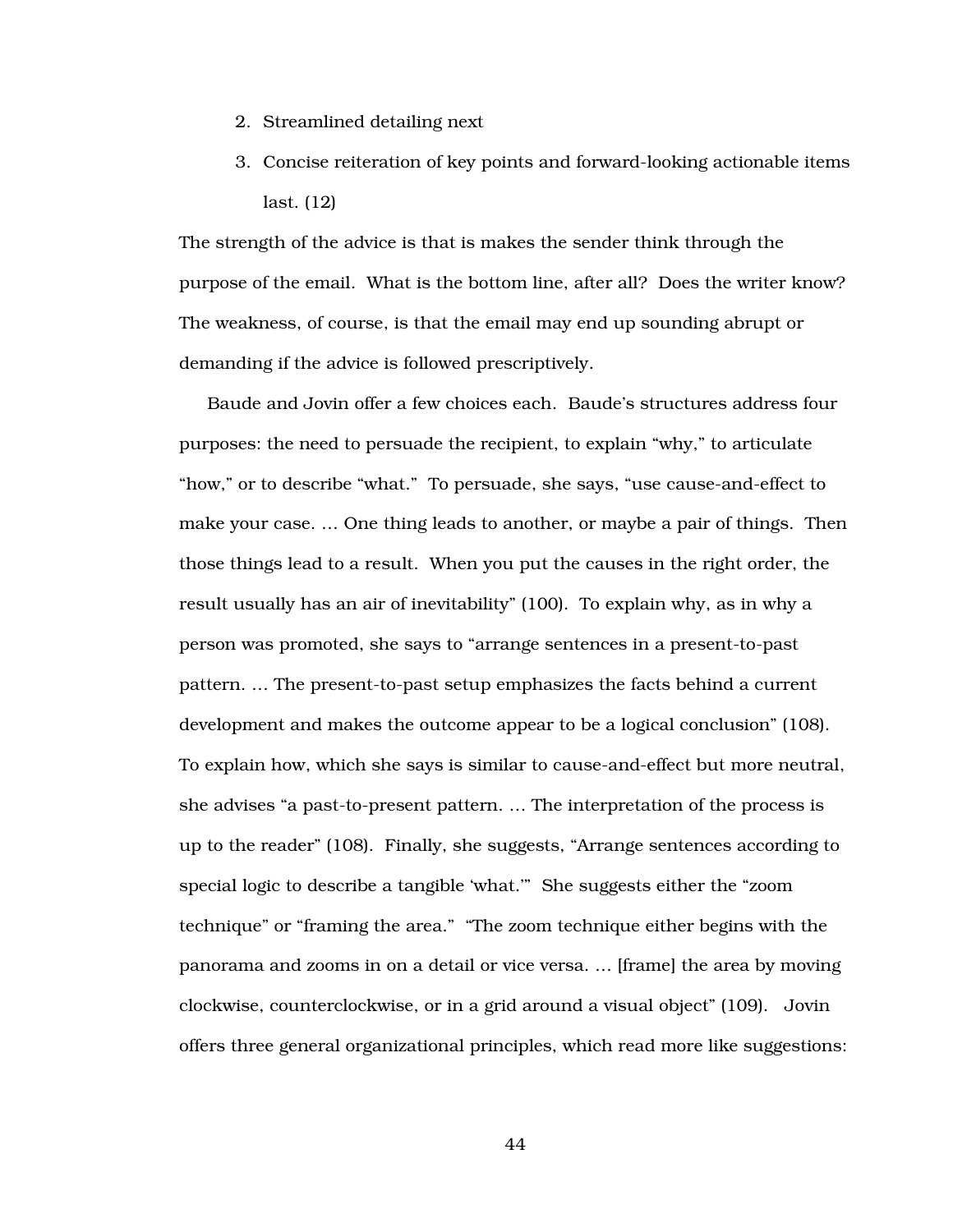- 1. In many e-mails, the most important ideas should appear first, with less important ideas appearing later. …
- 2. In other e-mails, ideas appear in a logical chain. … A cautionary note: where you develop the big idea last, you should still have at least introduced this core theme in your e-mail's opening line. …

3. Content can also be presented in chronological order. (50-51) Jovin allows mixing and matching of these structures, saying "Principle 1 may be at work in one section of an e-mail while 2 or 3 dominates in another section" (53). The common thread here is to make the best use of limited space while fitting the form to the purpose.

Sant gives his greatest emphasis to organization, noting "Structure is more important than style for successful writing. … Over the years, I've come to believe that the worst mistakes in business communication have nothing to do with grammar or spelling or sentence complexity. Instead they stem from using the wrong structural pattern" (102). He explicates three different purposes for writing a business email: to inform, evaluate or persuade. He defines each by identifying the dominant element. If the focus is the subject, the purpose of the email is to provide information about the subject matter; if it is the sender, the email is to evaluate, because it assumes the sender has some expertise; and if it is the audience, the email seeks to persuade the recipient. (121-122) He suggests a journalist's "funnel" approach for the informational email: most important facts first (including who, what, when, where, why and how), then next important, then next, "until there is nothing left to say" (122). To evaluate, he suggests a hamburger shape: "you need a top bun (the introduction), a bottom bun (the conclusion), and lots of meat in the middle" (123). To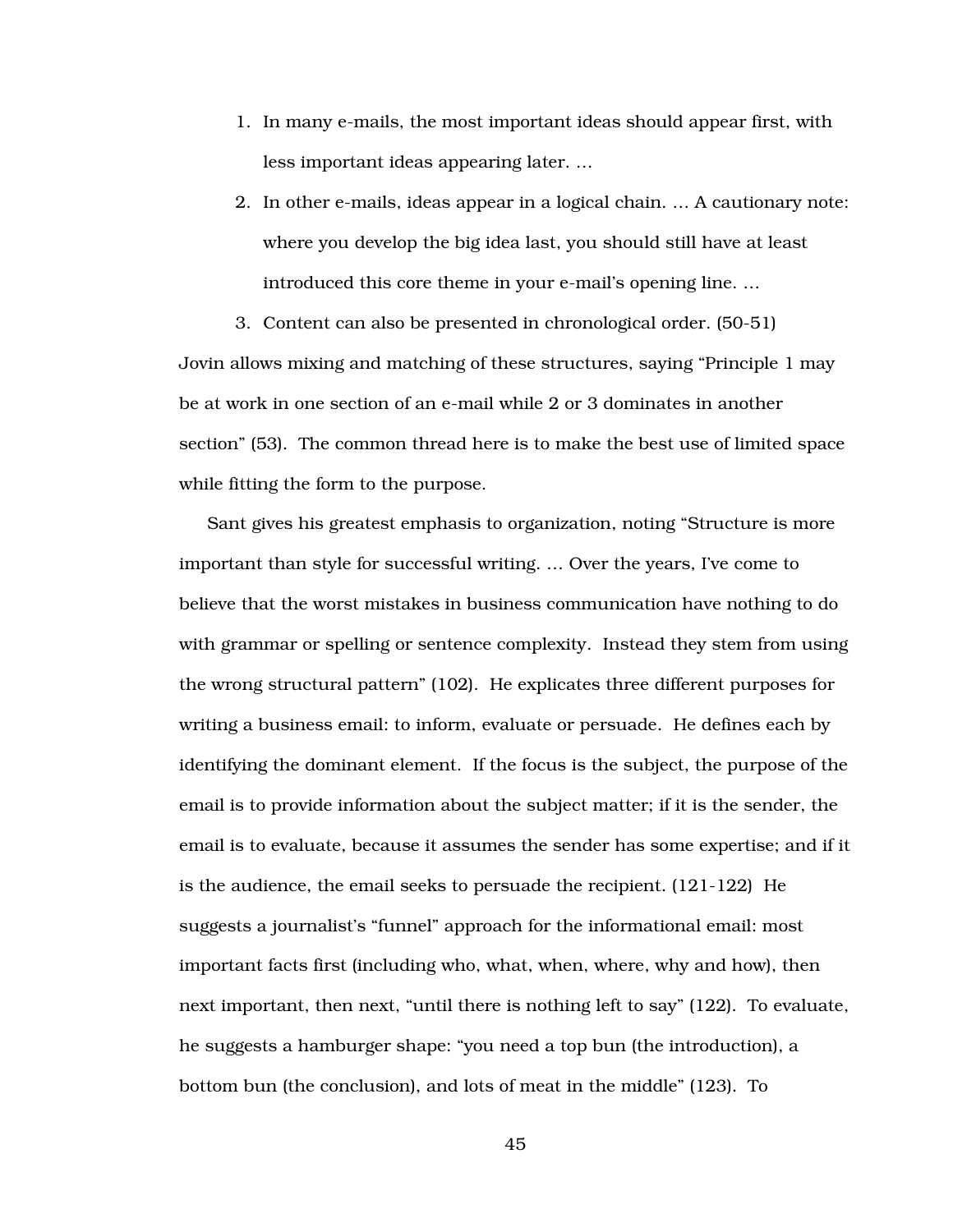persuade, he gives a four-point outline: 1) State the reader's needs, issues, concerns; 2) focus on the outcomes or results the customer want to achieve; 3) recommend a solution; 4) provide evidence you can do it. (124-126)

The advantage of Sant's approach is that it forces email writers to think about the outcomes they desire. What it does not take into account is the ambiguous nature of those definitions. For example, imagine an employee has found a problem with a piece of equipment at work. Does the employee wish to inform the manager of the problem? Evaluate for the manager the cause of the problem? Or persuade the manager to fix it? Sant might argue that it is a matter of emphasis and that the writer should make this decision before composing the email. I think the relationship between the employee and the manager and possibly the employee and co-workers would play a key role in this decision as well. If the manager and employee have a good relationship and the manager sometimes asks the employee for an opinion on matters, the employee might be justified in offering an evaluation. If the employee is a night shift worker reporting the problem to the manager on the day shift, the employee may not know the manager, and it may be informational. An evaluation might seem presumptuous. If the night shift needs the equipment more urgently than the day shift, the night co-workers may be relying on the employee to persuade the day shift to fix the problem. These are only some of the possibilities that would affect how the writer of such an email might approach the structure if following Sant's advice.

While all of the authors take different approaches on the specifics of structure, two common themes emerge: Effective emails must get to the point quickly and they often include some personal courtesy. Both of these themes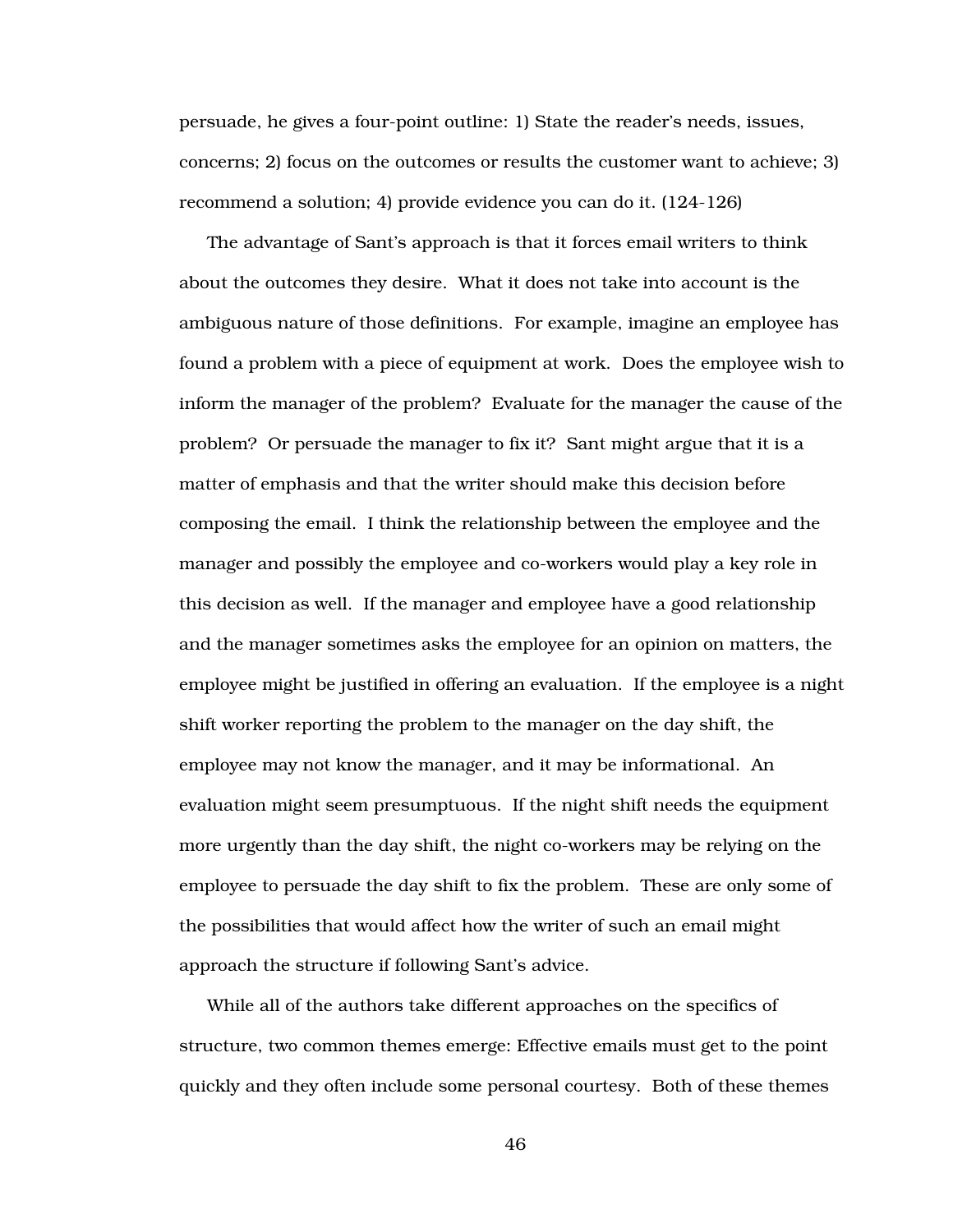arise directly out of the physical limitations of email. The idea that they must get to the point quickly is a bow to the size of the screen window, which is limited in all email programs, but especially in hand-held devices. If email senders hope to have their messages read, at least in the business world, they must ensure that their recipient knows the purpose of the email within the first few lines or risk losing the recipient's attention. And in the tone-deaf world of email, where all of the authors note emotions are easily misread, it is helpful to insert a friendly word early on to avoid unintentionally offense.

### Tone

The authors have a great deal more to say about tone than whether to include a friendly word in the introduction. They are unanimous that humor, sarcasm, anger, meanness, and loaded phrases have no place in email. The computer screen just cannot convey that kind of emotion effectively, they all say. But they all go further, depending on their emphasis. Flynn, with her legal focus, insists that company email policies should require "businessappropriate language and strike a tone that is conversational, yet professional. Instruct employees to adhere to the ABCs of effective electronic businesswriting: accuracy, brevity, and clarity" (230). Shipley and Scwhalbe, with their social perspective, note that email requires the writer pay attention to tone. "… the message written without regard to tone becomes a blank screen onto which the reader projects his own fears, prejudices, and anxieties" (9). They suggest following the correspondent's lead: "The best way to convey a neutral or generally positive tone is to respond in kind to the message you were sent. A long chatty email is a good way to reply to a long chatty email; a fragmentary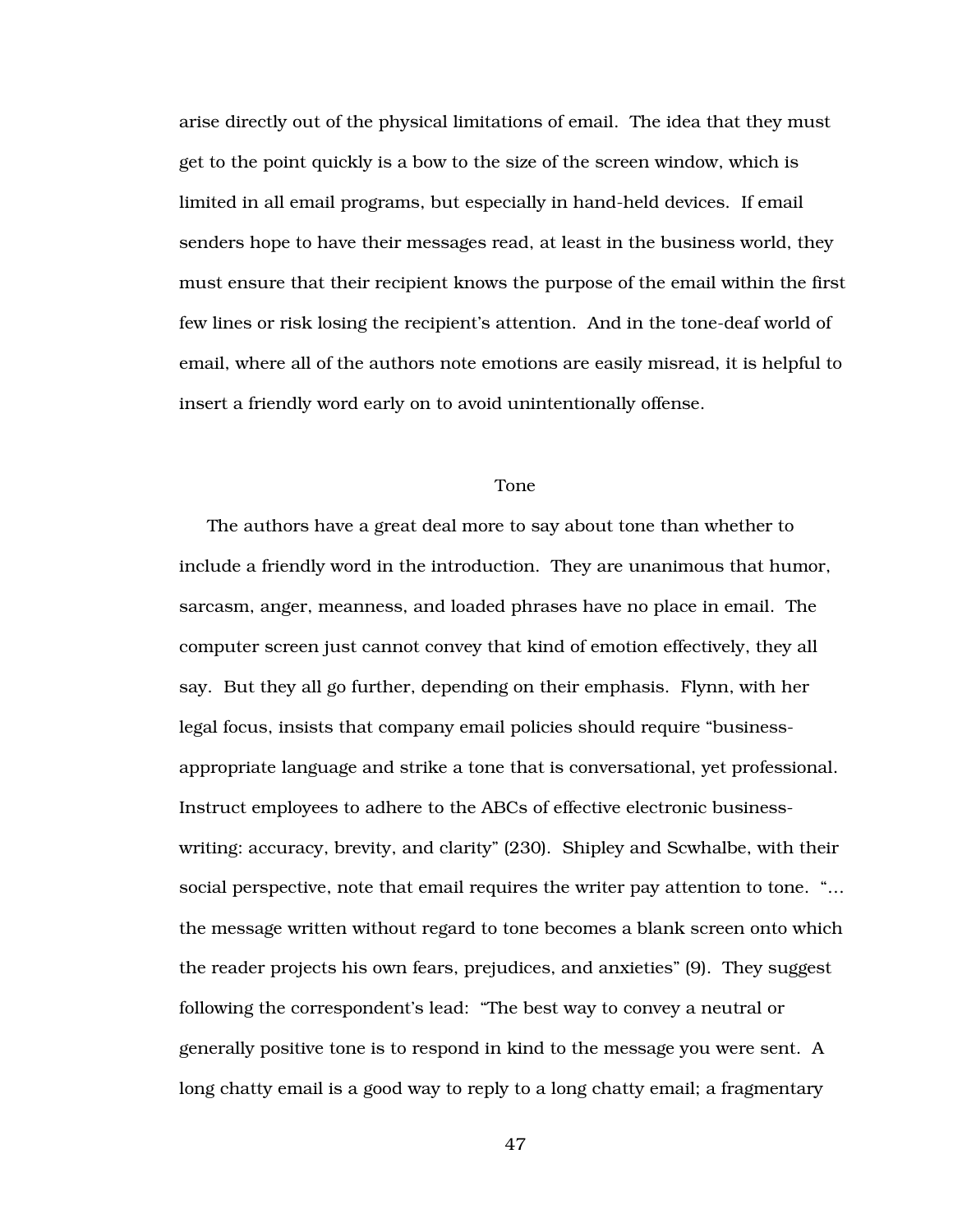answer balances a fragmentary question" (164). They add that corporate culture has a role in the choice of tone. If the boss is always terse, no one takes offense. But if the boss is usually more expansive and sends out a terse note, people might be offended or worried. "Consistency is the key," they write (165). Neither of these authors offers instruction in precisely how to strike their recommended tones. Their advice remains broad and open to much interpretation, but it makes some salient points about one of the limitations of email. It just does not convey paralingual information very well.

The four business-focused authors, however, offer a great deal of specific advice about striking the proper tone. All of them agree it should be an "executive" tone. They tell their readers that they will be communicating with executives or may want to be executives someday, so they should begin now to develop the tone they will need in the future. All of the authors also emphasize clarity through using everyday language as opposed to a multi-syllabic vocabulary and a complicated syntax. Sant and Flood both recommend writing to the comprehension level of secondary school students. Sant recommends a level below twelfth-grade reading. Flood recommends the eighth grade and explains among his reasons that eighth graders are "interested but impatient," "motivated but needing instruction," "focused mostly on the present," "open to new ideas with clear value," and "questioning of authority" (60). For Sant, the way to accomplish the goal is to use readability statistics such as the Flesch-Kincaid Grade Level index, which he says should be below 12, preferably below 10. The reading index measures word choice and sentence length (shorter is better in both cases). He even recommends that writers use the "Show readability statistics" function in the popular word-processing program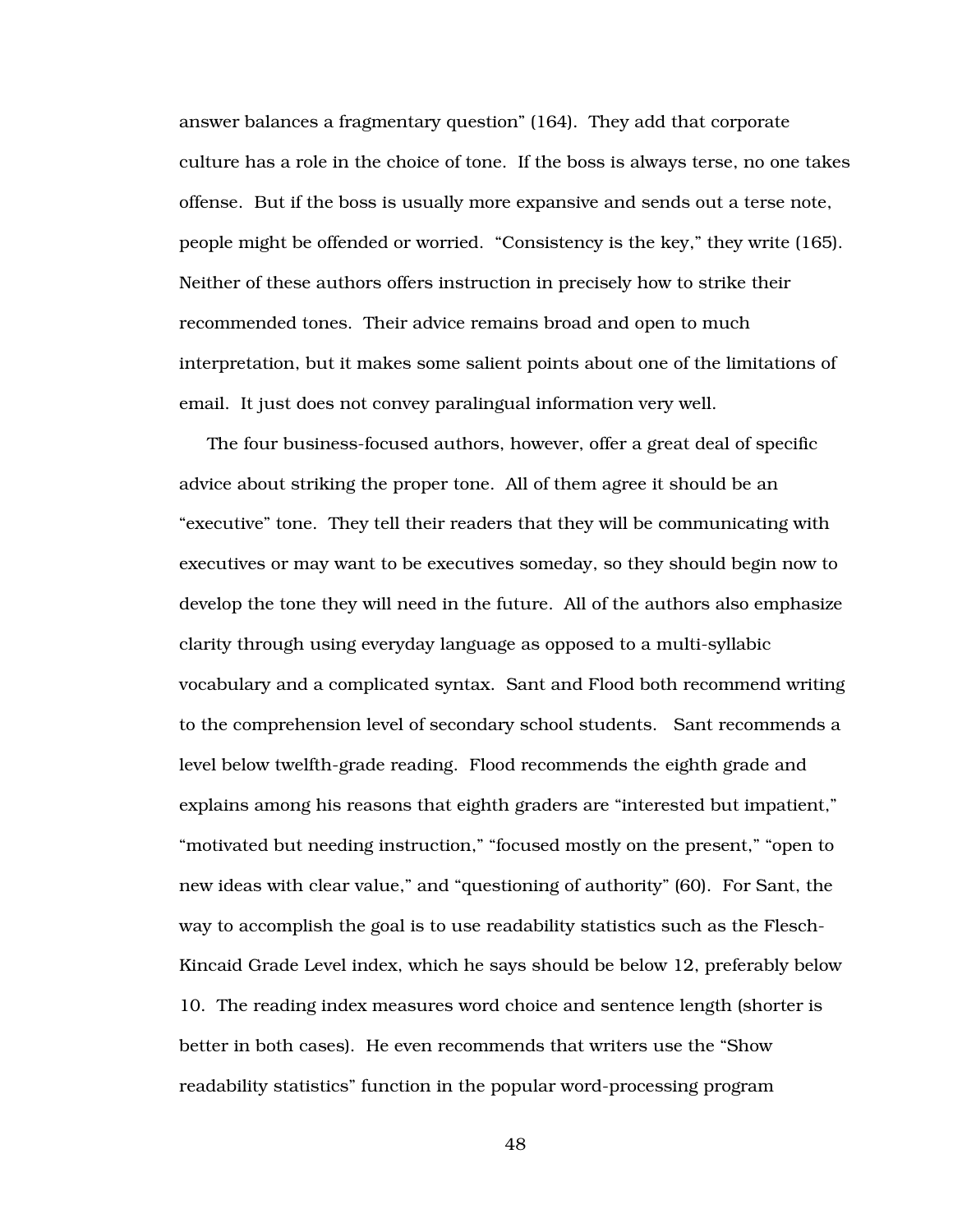Microsoft Word to ensure that words and sentences do not run on too long. (67) Baude echoes this advice, noting "Short sentences keep ideas on track--for the writer as much as for the reader. They're a quick remedy against grammatical issues clogging long, convoluted sentence structures" (12). The authors all agree that effective emails use simple sentences and simple words.

All of these authors say business writing should remain in the active voice and avoid passive as much as possible. Sant even limits the amount of passive verbs in an effectively written piece to ten percent. Jovin says this is commonly given business writing advice that should have some leeway: "The idea … is not to eliminate passive voice entirely; rather, you should avoid excessive or unjustified use of passive voice" (64). They also all rail against wordiness, technical jargon, and business clichés. There are limits to brevity, they all agree. "Being clear is more important than being concise," Sant writes. "You've made a bad bargain if you trade the clarity of your message for saying it in fewer words. Our goal, though, should be to write messages that maximize both qualities" (81). This is advice that English teachers across America would nod their heads in agreement with, where the traditional English composition books meet the purposes of these business writing guides. It is not necessarily advice that responds to any of the unique features of the medium.

When these email guidebooks address the body of the email, their advice falls back onto generations of prescription for business-writing instruction. This is where the authors show their individuality, offering formulas and examples they have devised through their years of consulting to help their clients. The limits of this advice, of course, is that learning to write is a process that requires feedback, and a book offers no such feedback. What the authors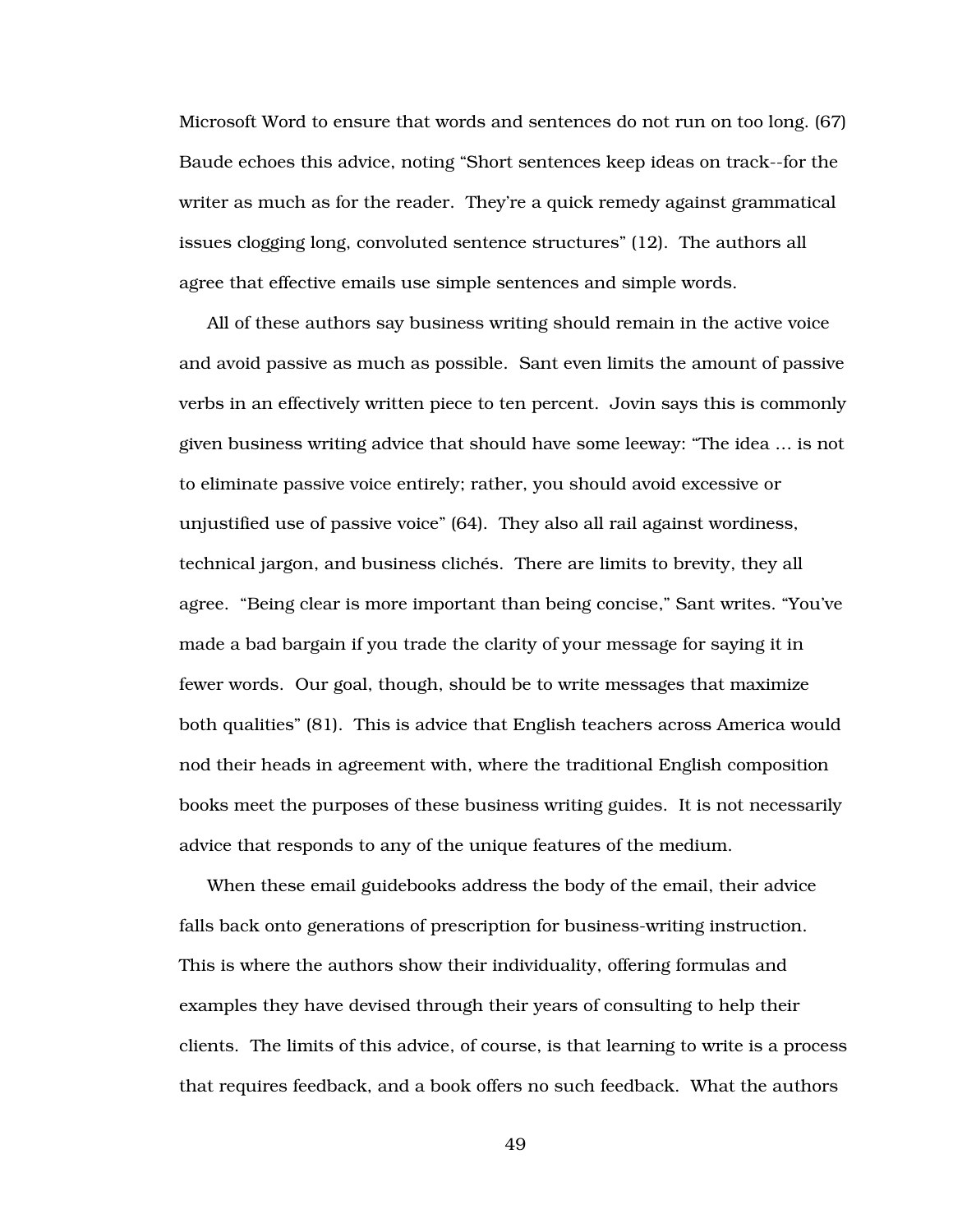do offer, however, is some insight into how the form of the body of an email might develop in response to the physical limitations of the medium. Email is difficult to scan, unlike the typewritten page. This privileges a journalistic or business writing style that lets the reader know quickly the purpose of the correspondence--as Flood would say, putting the bottom line on top. But email also is tone-deaf, requiring some level of social exchange to avoid being abrupt and perhaps rude. Flynn sums up the two competing requirements when she says the tone of emails should be "conversational, yet professional" (230). I would predict that the truly effective email form will find a way, as Sant did in his sample letter from the financial adviser, to combine social relationshipbuilding with a statement of purpose within the first few lines.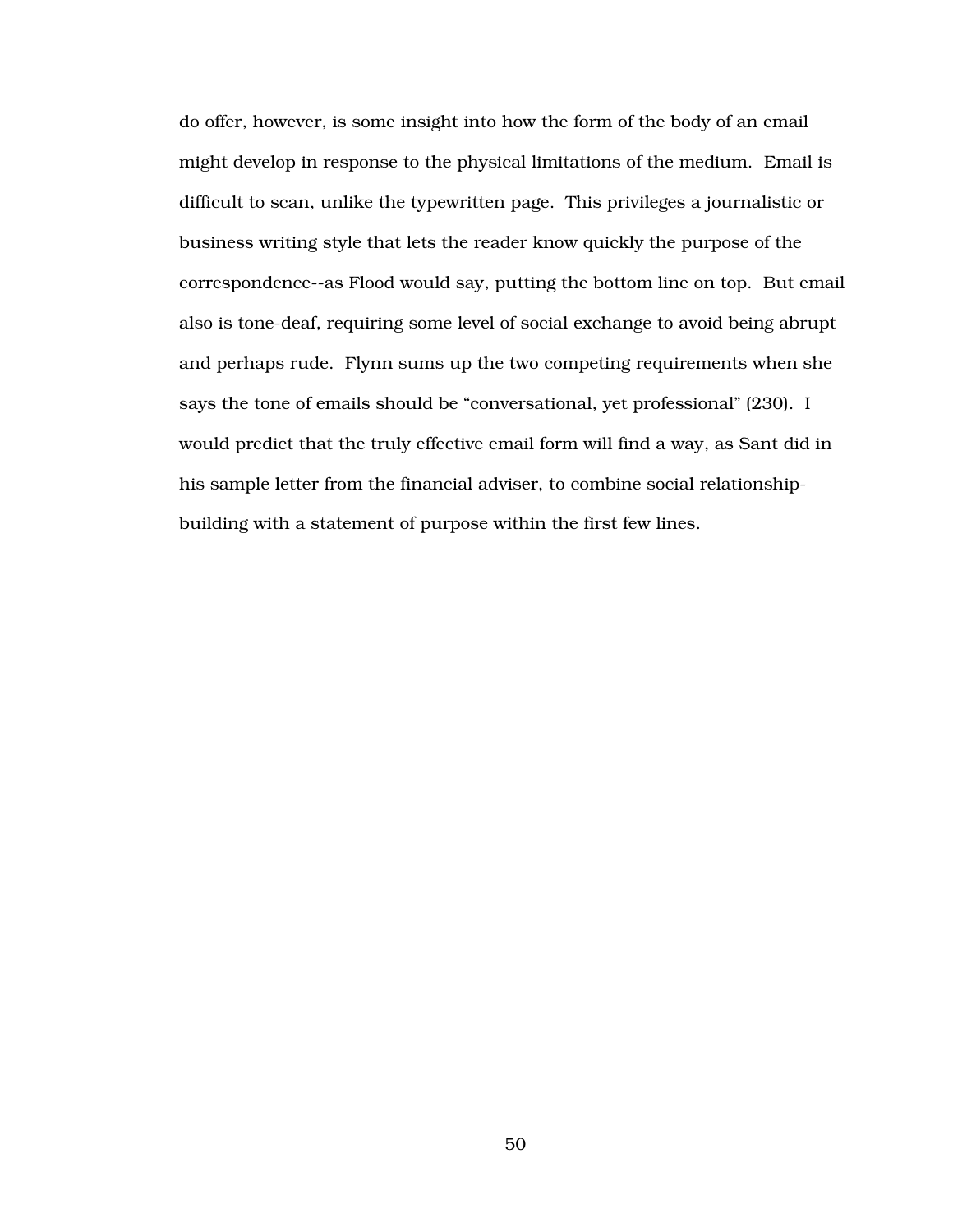### CHAPTER 5

## FORMAT

Email presents many unique issues other than the limits of text on a computer screen. The email format, which mimics that of a traditional interoffice memo, has raised new issues about how to use the empty boxes in the form. How does a writer format the body of the text, issues such as white space, paragraph indents, salutations, and farewells? What is the proper role of smiley faces, fonts, wallpaper, and other ways of personalizing the message? The advice these books give can provide a window into what is widely accepted as standard as email becomes a ubiquitous medium in the business world. Where the authors speak with one voice, a standard may well be set. Where they differ, a standard may still be evolving or may not be called for.

The use of these guidebooks has its limits in that they are a dim mirror. A better way to measure such standards, which is outside the scope of this work, would be to gather a wide array of corporate stylebooks and analyze them in this light. However, this analysis may provide a hint at what a larger study would find. In this analysis, I will look at issues of format, specifically what the authors advise on issues of paragraph length and use of white space; fonts and type sizes; wallpaper and other graphic elements; bullets; subject lines; the *To:*, *From:*, *Cc:* and *Bcc:* fields; salutations and farewells, emoticons; and abbreviations common to text messaging. Consensus is evident on some issues and still clearly evolving on others.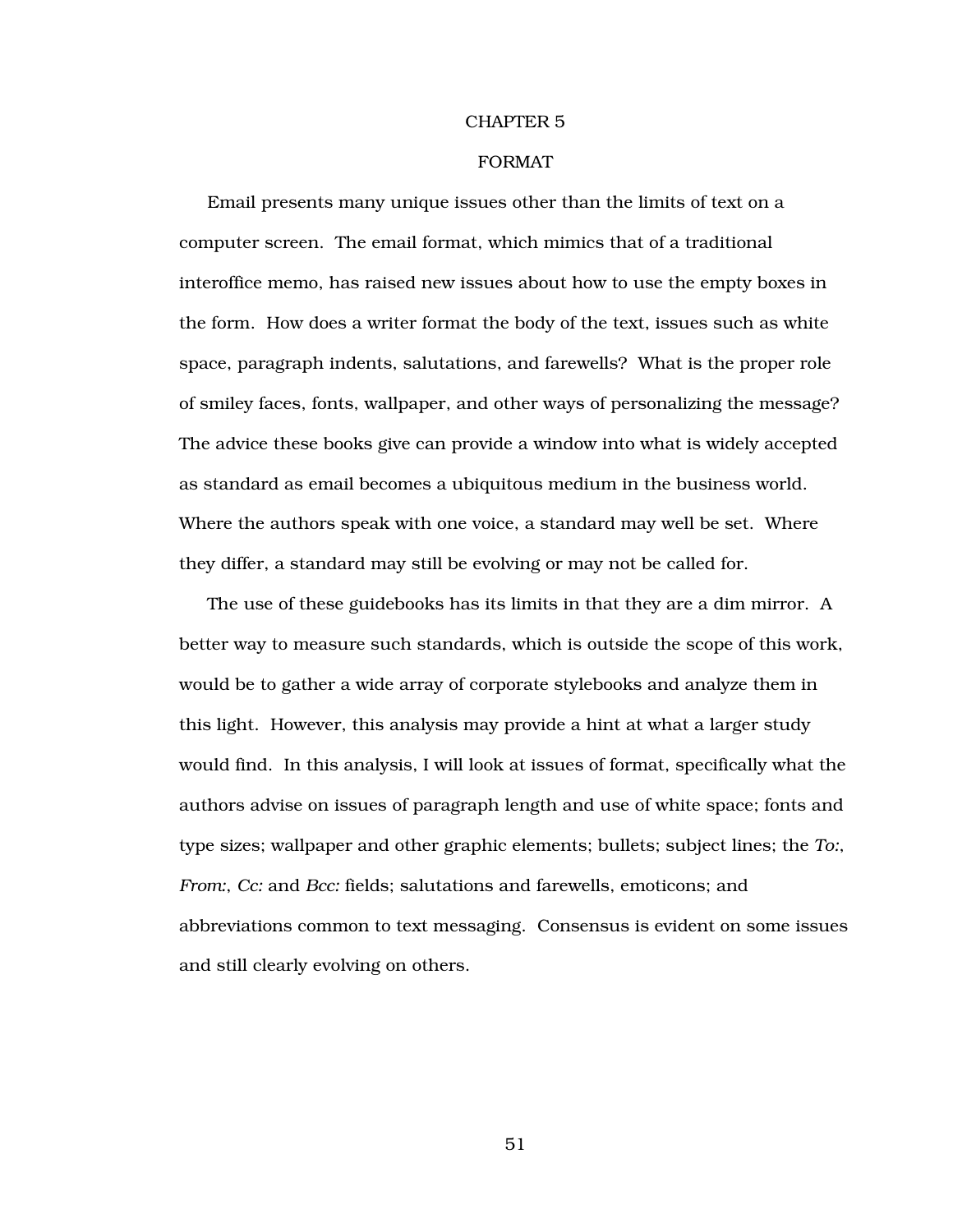### Paragraphs and White Space

The authors are unanimous in their advice that email paragraphs should be short and separated by a blank line. White space is encouraged in all cases. "White space is not empty. It's full of meaning," Baude writes. "White space tells the reader that there's a change in idea, a shift in the argument, an example on the way, a contrast coming, or an objection being raised" (10). "Don't fear white space," Shipley and Schwalbe advise (130). Short paragraphs, like short emails, keep the reader moving, and speed is part of the nature of this new medium. Baude and Flynn add to this point that long emails should be broken up into two shorter ones or that background material can be left out of the body of an email and included as an attachment.

Baude also advises readers to not indent paragraphs (13), a subject that none of the other authors addresses specifically. However, in all of the sample emails provided by the other authors, indents are not used at the beginning of paragraphs. They indent consistently in their own text in these books--no indent after a subhead, but indents beginning all other paragraphs. However, the electronic mail they cite or create consistently omits paragraph indents. Perhaps Baude has noticed and articulated the trend that the others just assume.

#### Fonts and Type Sizes

The guidebooks are also unanimous in their advice on fonts and type sizes, as well as colors, wallpaper, or other visual enhancements in email. Keep it simple, they advise. "As tempting as it is to play with the full range of fonts available, it is wise only if you are in a very creative field and writing to people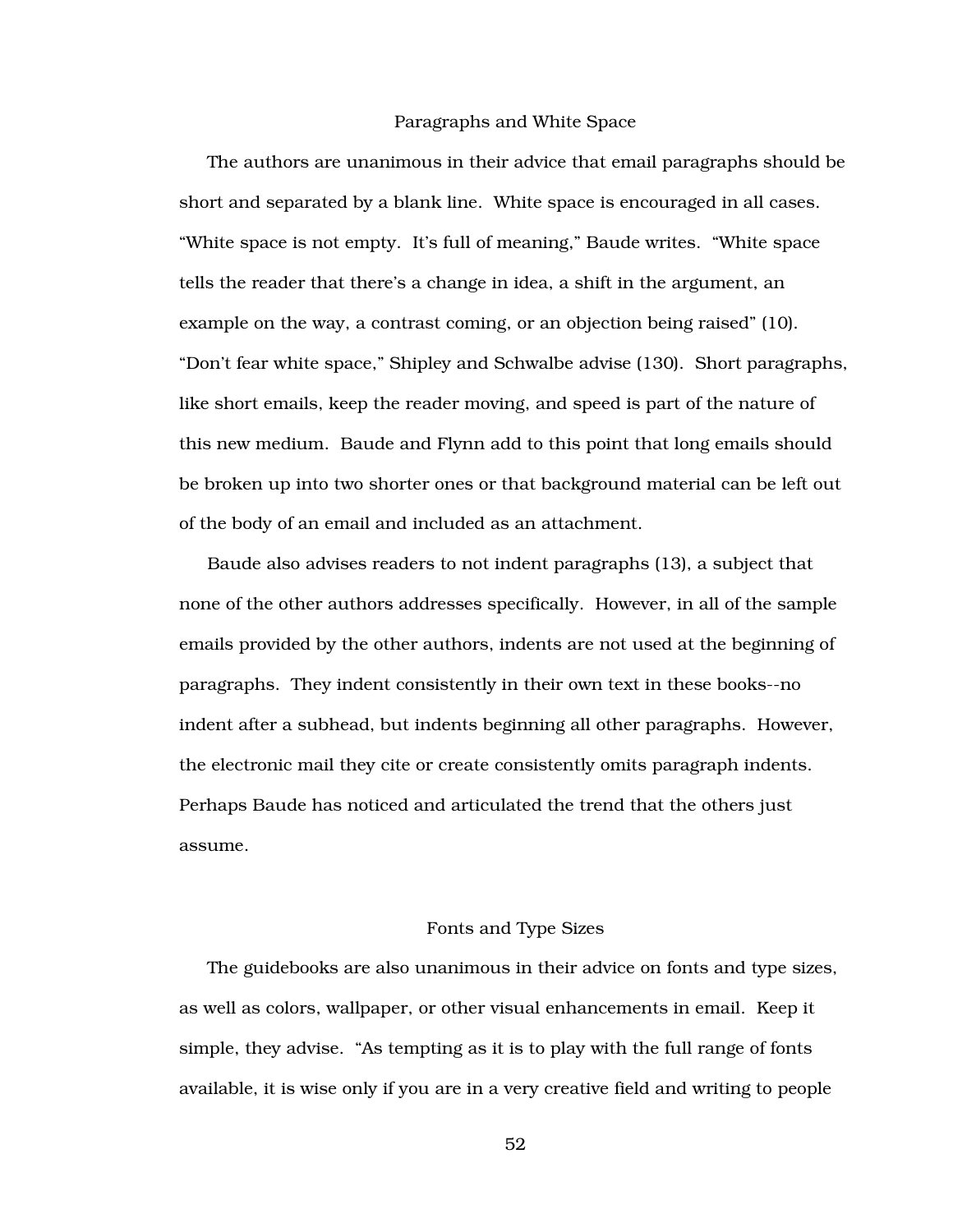who relish eccentricity," Shipley and Schwalbe write. "Common sense tells you as much: the medium should never overwhelm the message" (96). When they provide specific advice on fonts, they suggest a standard Times New Roman, Courier or Arial and point sizes of 10 to 12. "A good typeface policy for business e-mail is not too small, not too large, and not too fancy," Flynn writes. (229) The authors call colored type, wallpaper, and other graphic elements amateurish unless they are designed by professional graphic designers. Based on my own email in-box, where I have correspondents who regularly embed wallpaper or other graphic elements, it is hard to tell whether this advice is considered standard or whether it is a hopeful attempt to restrict a relatively new capability. I do find in my own email in-box that most of my correspondents use a limited range of fonts and usually do not use colors other than black for type.

## Use of Bullets

The five business-focused writers recommend using bullets or bullet substitutes such as hyphens to organize email and shorten paragraphs. They differ on the value of numbering items. Baude warns of the hierarchy that numbers imply. "While numbers are an appropriate structuring device, they carry hierarchical meaning that may clutter a text, send the message that some points aren't as important as others, or encourage the reader to look for sequential links that don't exist" (204). She prefers bullets or hyphens as a substitute. Flynn, on the other hand, recommends numbered lists within paragraphs. "This approach saves space while maximizing readability," she writes. "Example: 'Manage electronic business communication risk through the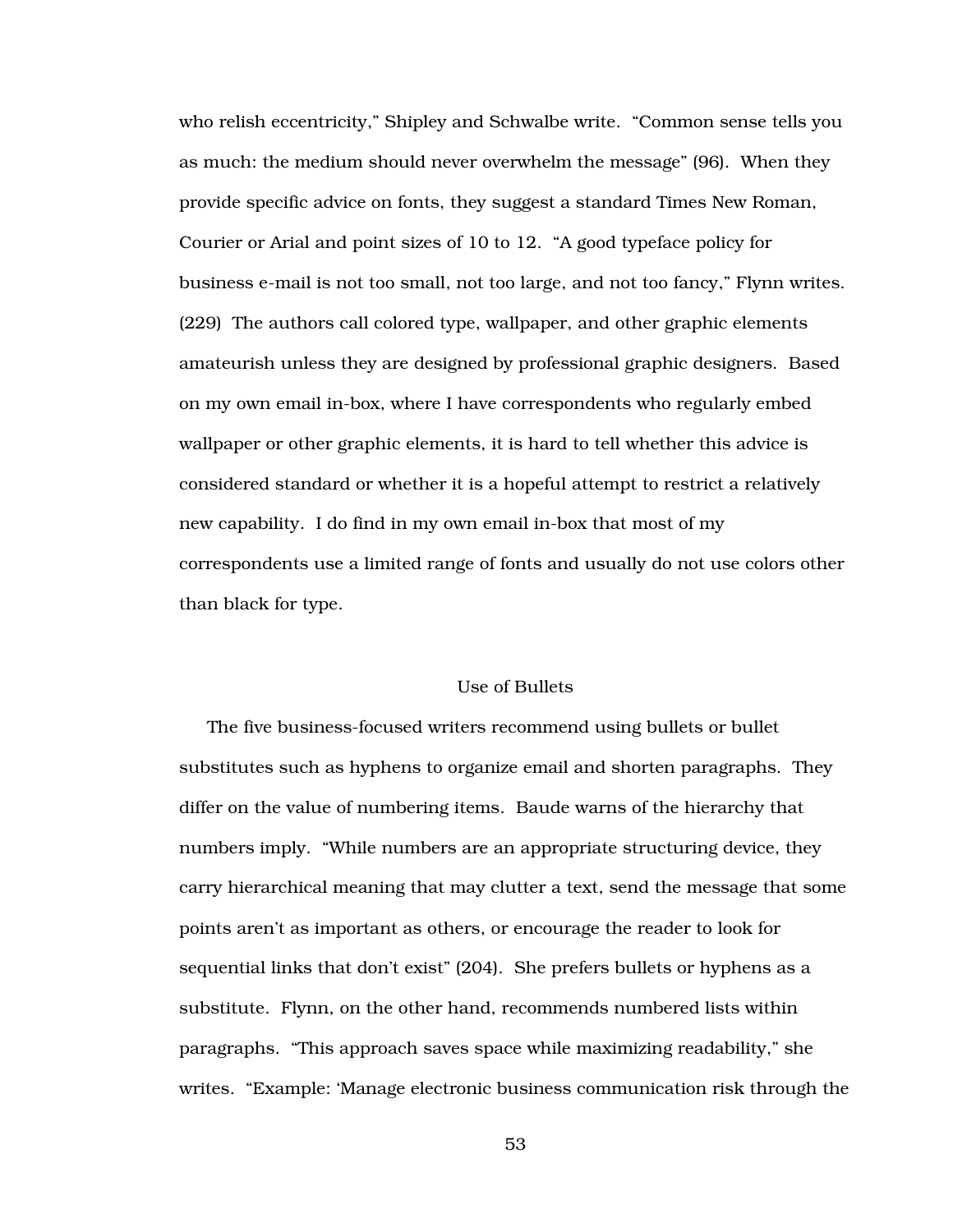implementation of the "3-Es": (1) Establish written policy; (2) Educate the workforce; and (3) Enforce policy with a combination of disciplinary action and technology tools'" (230). Sant does not advocate or prohibit bullets, but he does make the point that often fancy formatting used by the sender is lost on the receiving end. To combat this, he recommends textual cues, such as "First, …" "Second, …" "On the other hand, …" "Finally, …" "because those won't be wiped out if your message gets reduced to plain text" (21). Bullets are useful, these guidebooks say, but there is no widespread standard on their use.

### Subject Lines

Subject lines are seen as a crucial part of the email by all of the authors except Baude, who says, "The problem with subject lines: The busy reader doesn't always read them" (15). Baude does address their use, writing, "Subject fields in e-mail function like titles in hard copy" (14), but she seems to consider them optional, unlike all of the other authors. The others agree with Flood, who notes, "… many writers leave this line blank, thinking of it as an option rather than an integral part of the email. … By writing an accurate, compelling subject line, you increase the odds that your email will be read" (148-149). When the authors give more detailed advice on using the subject line, it generally boils down to what Sant says: "A good subject line should be clear, specific, and short. Short is particularly important, because it may get truncated, depending on how your recipients have their e-mail systems configured" (13). It is hard to say in this case whether there is a standard on the use of subject lines, with Baude just out of step, or whether this is still evolving.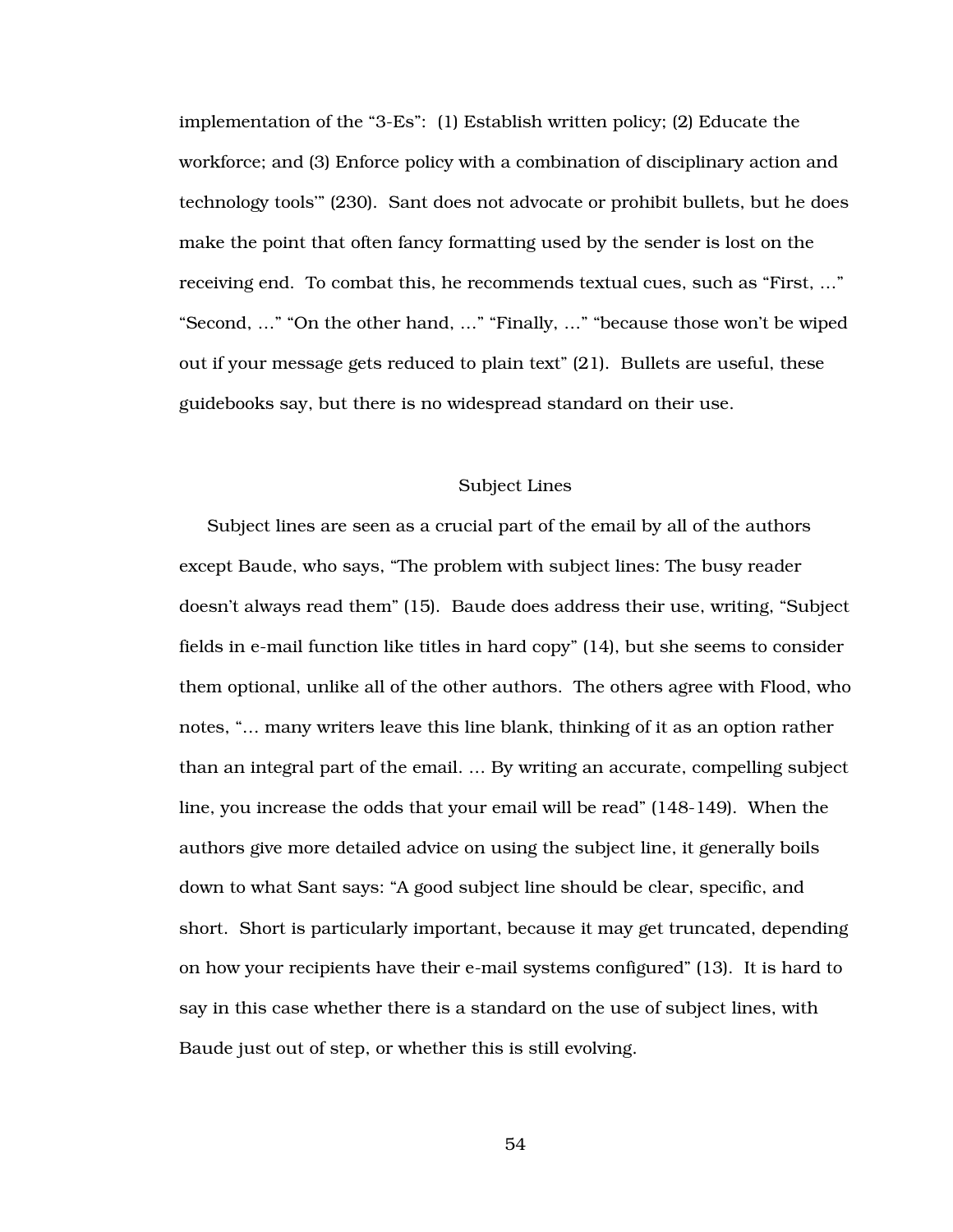#### *To:* and *From:* Fields

Advice is heavy on how to use the *To:* field, but it is not unanimous. The advice does not contradict each other, but the different authors focus on different aspects of this part of the form. Shipley and Schwalbe, who consider the social side of email, spend a quite a bit of space on the subject, and they agree with Flynn on the primary consideration: Think about whom you include. "… even the most elegantly phrased email won't get you want you want if it doesn't go to the right person: the person who can act on it," Shipley and Schwalbe write. (55) Flynn notes: "Send email only to readers with a legitimate need for your information" (87). Shipley and Schwalbe take Flynn's advice a step further, noting that if too many people are in the *To:* field of an email asking that someone bring a document to a meeting, chances are good no one will bring the needed document.

Shipley and Schwalbe address another issue that Flood brings up: the privacy of recipients' email addresses. Flood suggests not placing the names of multiple recipients of an email into the *To:* field, because "Many people consider their address to be private information and do not want it shared with strangers" (148). Both guidebooks suggest putting the email addresses of multiple recipients in the *Bcc:* field so that no one can see the others' addresses.

Shipley and Schwalbe, Jovin, and Sant also raise the issue of the *From:* field. All three suggest paying attention to how the sender's name appears in that field. Jovin says the sender's full name should be displayed instead of just the email address. Sant and Shipley and Schwalbe caution against having email addresses that may reflect poorly on the sender. "Calling yourself RedneckGeezer@gmail.com might be fine if you're exchanging messages only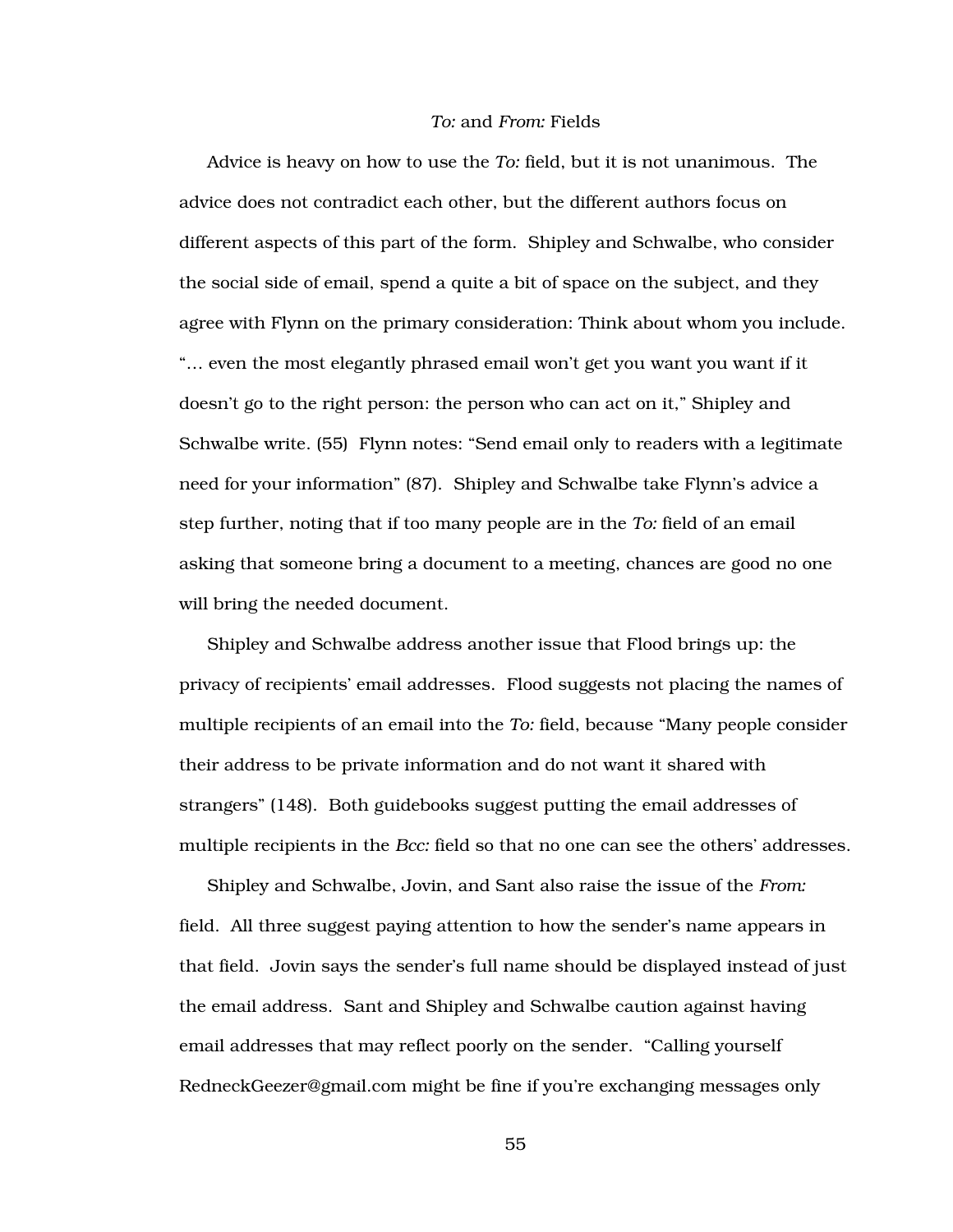with your buddies," Sant writes. "It's a poor choice if you're trying to conduct business" (12). To this, Shipley and Schwalbe add that the sender needs to consider whether to send from a personal or business email address.

Clearly, these authors have given quite a bit of thought to the *To:* and *From:* fields, but a consensus about the important issues regarding these fields on the email format has not yet emerged. Less attention is given to the *Cc:* and *Bcc:* (carbon copy and blind carbon copy) fields. Only Shipley and Schwalbe and Flynn give advice on these fields specifically. Flynn says only to be careful who gets carbon copies. Shipley and Schwalbe, however, give a plethora of advice about whom to include, when to use the *Cc:* field and when to use the *Bcc:* field and when and how to drop someone from the *Cc:* field. All of this advice revolves around the social implications involved and appears not to be an issue for the business-oriented writers. This is an interesting omission for the business-oriented writers in that all of the examples Shipley and Schwalbe provide have to do with the social implications within business settings, such as when to include the boss in a *Cc:*. This reflects Shipley and Schwalbe's greater focus on the relationships and other situational factors involved in email.

### Salutations and Farewells

There is a great deal of disagreement on the matter of salutations and farewells. Email has raised the nagging question: Since the name of the sender and recipient are in the fields labeled *From:* and *To:*, are salutations and farewells repetitive? The one point of agreement for five of the authors is that salutations are still appropriate in email. All but Sant seem to agree with Jovin,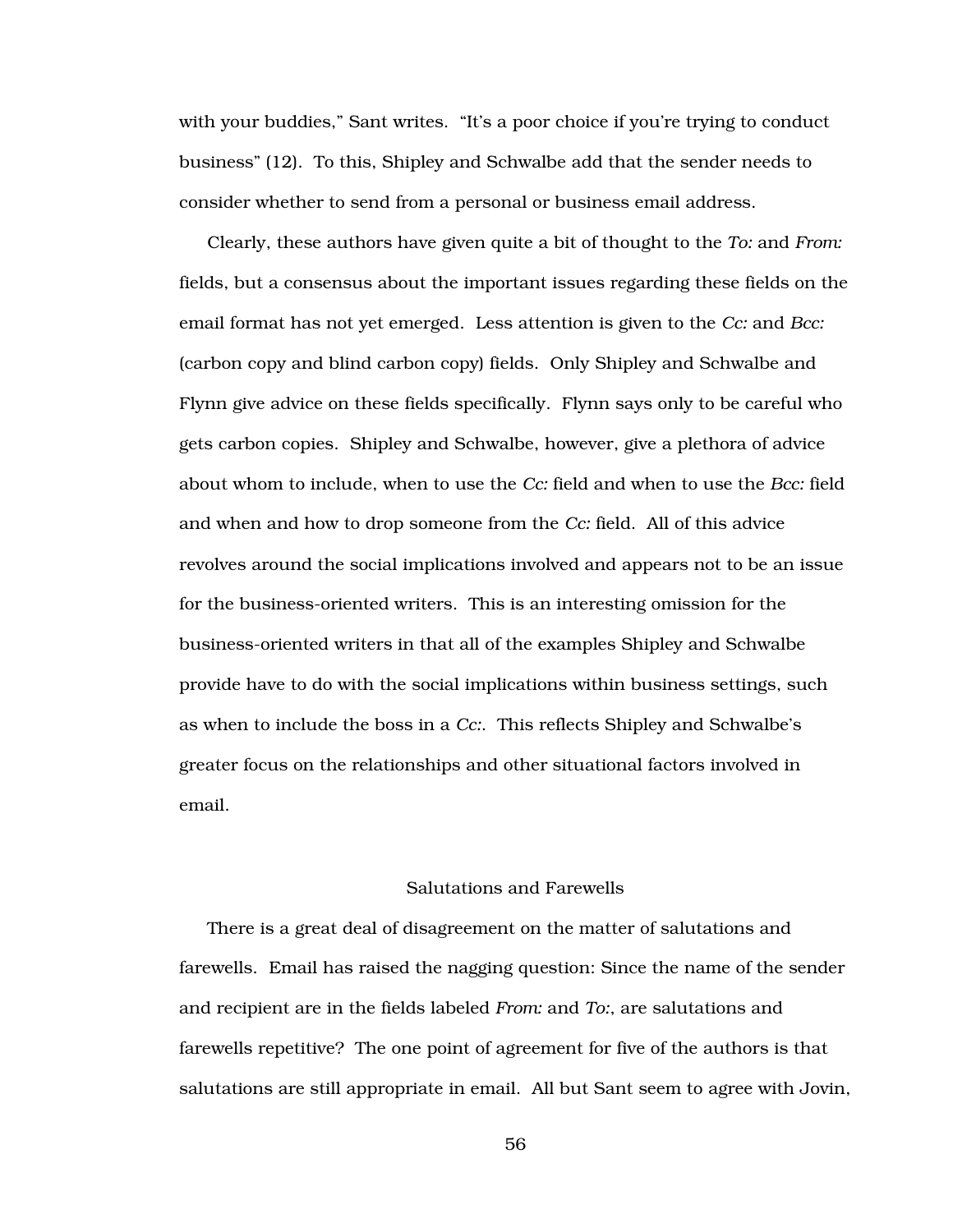who writes, "Although recipient information appears in the *To* field, for most professional e-mails, you should still greet the person in the body of the message. A greeting adds warmth that a name and e-mail address in the remote *To* field does not" (15). Shipley and Schwalbe do allow some instances when a salutation is not necessary (104-105), but seem to prefer emails with greetings.

The form suggested for salutations varies widely. Jovin allows "a number of salutation styles" (15), while Baude insists on the recipient's first name by itself followed by a comma or colon, depending on the desired level of formality (13). Shipley and Schwalbe favor the more traditional "Dear," and note, "People you don't know are always Mr. and Mrs." (97), while Flood suggests "Dear" or "a simple Hello or Hi" (149).

Most of these authors note that the salutations are omitted in a series of dialogic emails, but Flynn advises companies to insist on salutations with every reply. She has a legal purpose in this: The series of salutation and farewell establishes a clear contextual chain within the emails "leaving no doubt who said what," she says. (223-224) She does allow for less formal salutations as an ongoing back-and-forth series of messages continues. (224)

There is less agreement on whether a farewell is necessary and what form it should take. Email now provides the ability to add what is called a "signature file" at the end of the message. Many correspondents use this signature file to include information traditionally put in a letterhead: name, title, company, mailing address, phone number, and/or email address. Sant reflects the lack of consensus on whether a formal farewell is appropriate, given the *From:* field and the widespread use of signature files: "Some people end with a variation of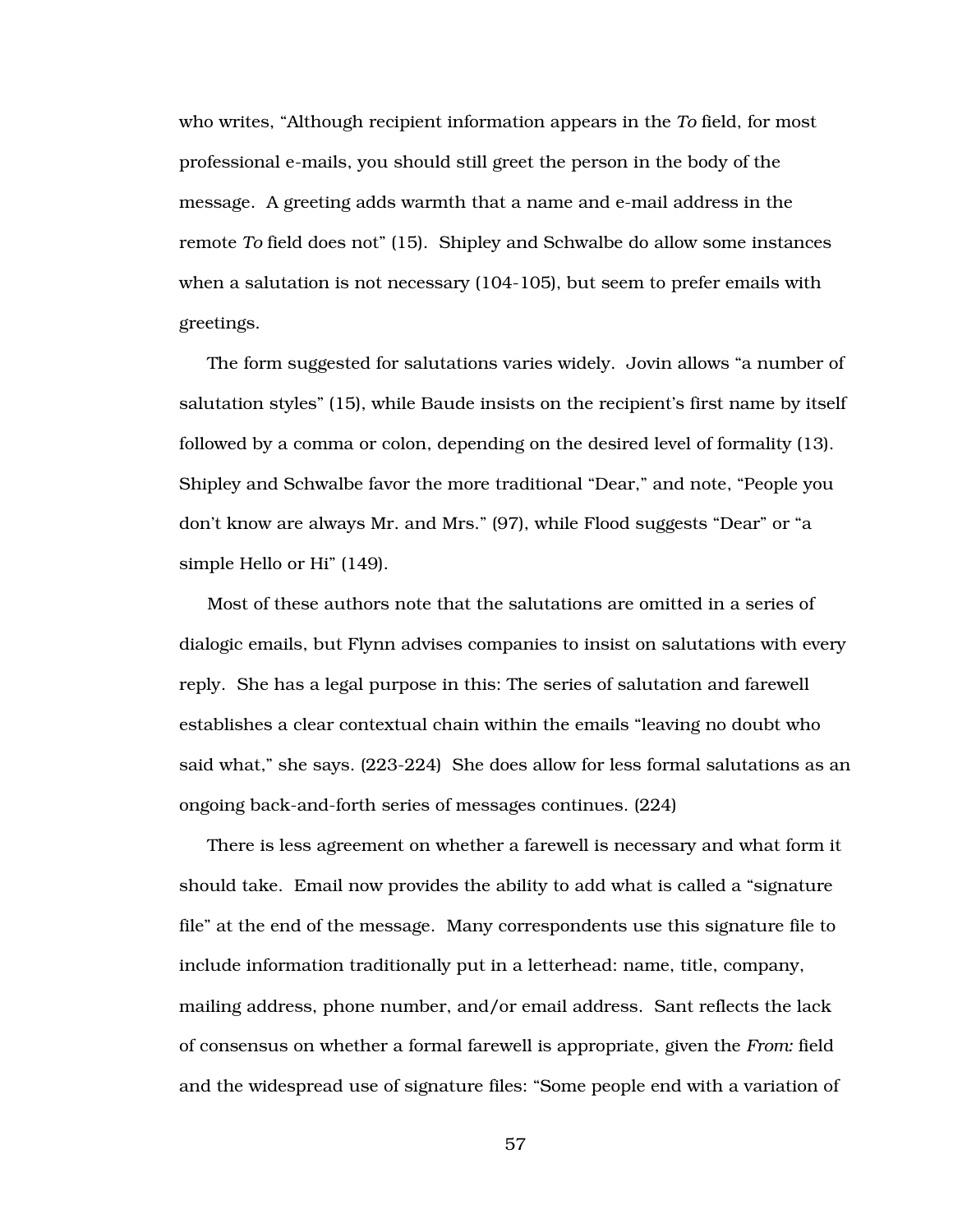the complimentary close, something like 'Regards,' or 'Best wishes,' but a lot of people don't use anything at all. Most people type their name at the end of their e-mails, but even that's not universal" (63). Flynn tells companies that they should have an approved list of appropriate farewells, such as "Best," "Sincerely," and "Cordially" (224). Jovin finds "Sincerely" a bit too formal and prefers "Regards" (26-27). Baude also likes "Regards" over more formal closings such as "Yours very truly," which she says "sound quaint in e-mail" (10). Flood recommends "an appropriate business sign-off, as well as your name (or better yet, a proper signature)" (149). Shipley and Schwalbe like farewells, because "They tell each party something about the nature of the relationship. They also give you an opportunity to let your recipients know how you wish to be addressed" (106). They give examples of "Best" or "Best regards" as the most popular currently and "Sincerely" as the most formal, but add, "What's most important is to make sure that you aren't being inappropriately formal or informal" (107). This clearly is an area that is still developing, though the use of "Best" before a signature seems to be the preferred form when there is one.

# Emoticons and Abbreviations

One can almost feel a shudder going up the spines of the five business authors when they reach the subject of emoticons and text message abbreviations. Emoticons are visual representations of emotion created by symbols on the computer keyboard, such as : ) for a smiley face (it must be viewed with the head tilted left for the correct effect). Emoticons have become so common in electronic communication that many software programs, such as Microsoft Word and AOL Instant Messenger, automatically convert certain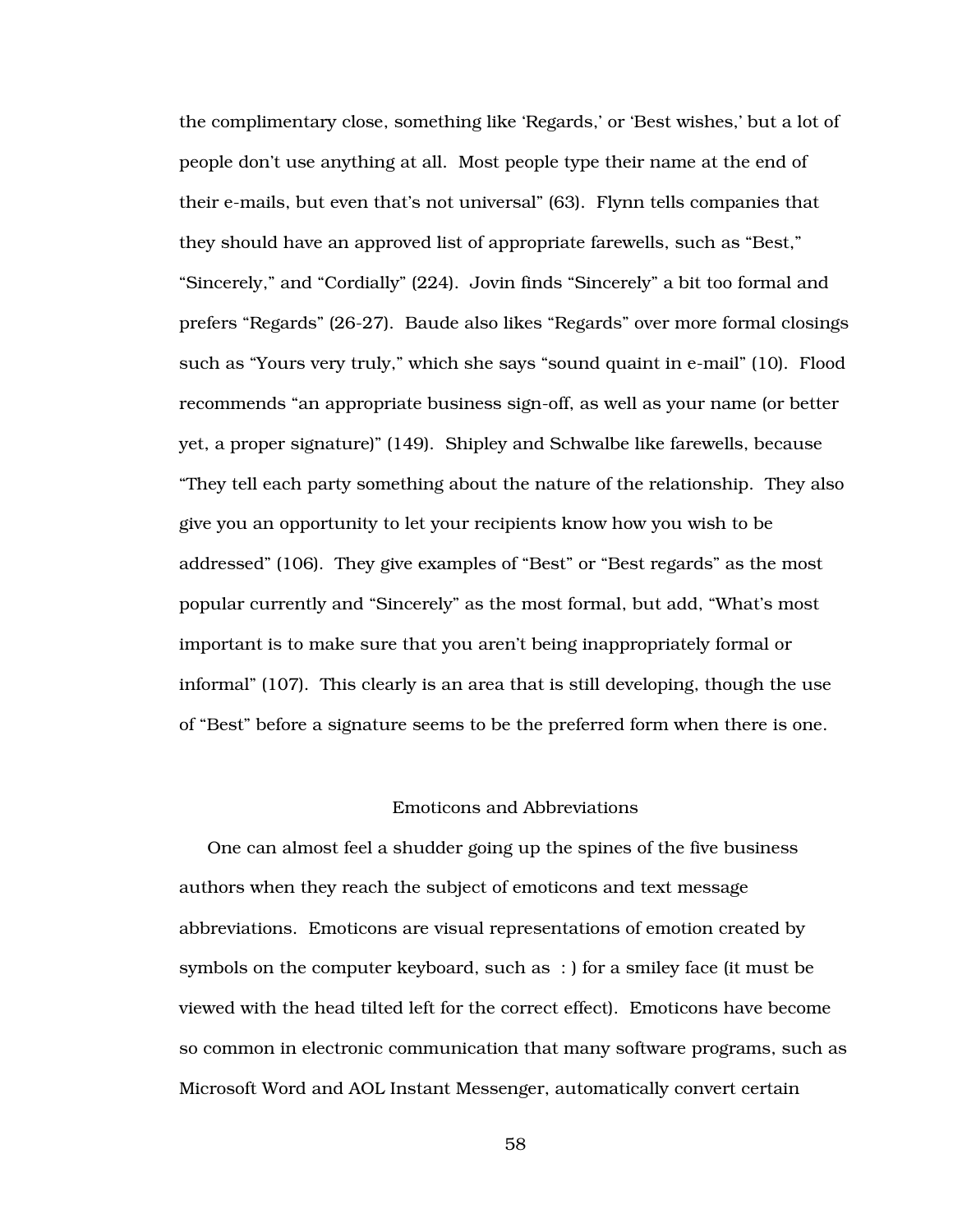combinations of symbols into emoticons, such as ☺. For the business writing instructors, this trend needs to be stopped. "Smiley faces don't belong in your business e-mails," Sant writes. "… Using these is all right if you're sending an e-mail to a good friend, to a child or to a message board, such as one where you can anonymously post your feelings about your favorite sports teams. … But no emoticons in your business e-mails, please" (16). None of the business writing experts allows emoticons in professional emails. Shipley and Schwalbe allow the little graphics, but only among "those with whom you've already established a comfortable electronic correspondence" (134). Formal emails should avoid emoticons, they say.

Text message abbreviations, such as IMHO (in my humble opinion) or LOL (laughing out loud), get a similar treatment among these guidebooks. Flood defines these abbreviations as "emotinyms," a useful moniker, and he says to avoid them. (62-63) Flynn allows only "legitimate and recognizable abbreviations" such as FYI (for your information) and FAQ (frequently asked questions) (228), and Jovin advises, "Resist the temptation to incorporate such shorthand into work-related e-mail messages" (40). Only Shipley and Schwalbe allow that such abbreviations "have an important function. … all these facilitate communication." But they caution, "when the conversation is formal or you're not sure the other person knows the code, spell words out" (136). The situational advice of Shipley and Schwalbe and the strictures of the others imply that the use of emoticons and emotinyms is probably widespread. If the authors' parenthetical comments calling them amateur and juvenile are any indication, these symbols are part of the youth culture and are spreading from young to old, with the oldsters resisting the change. I suspect this is an area of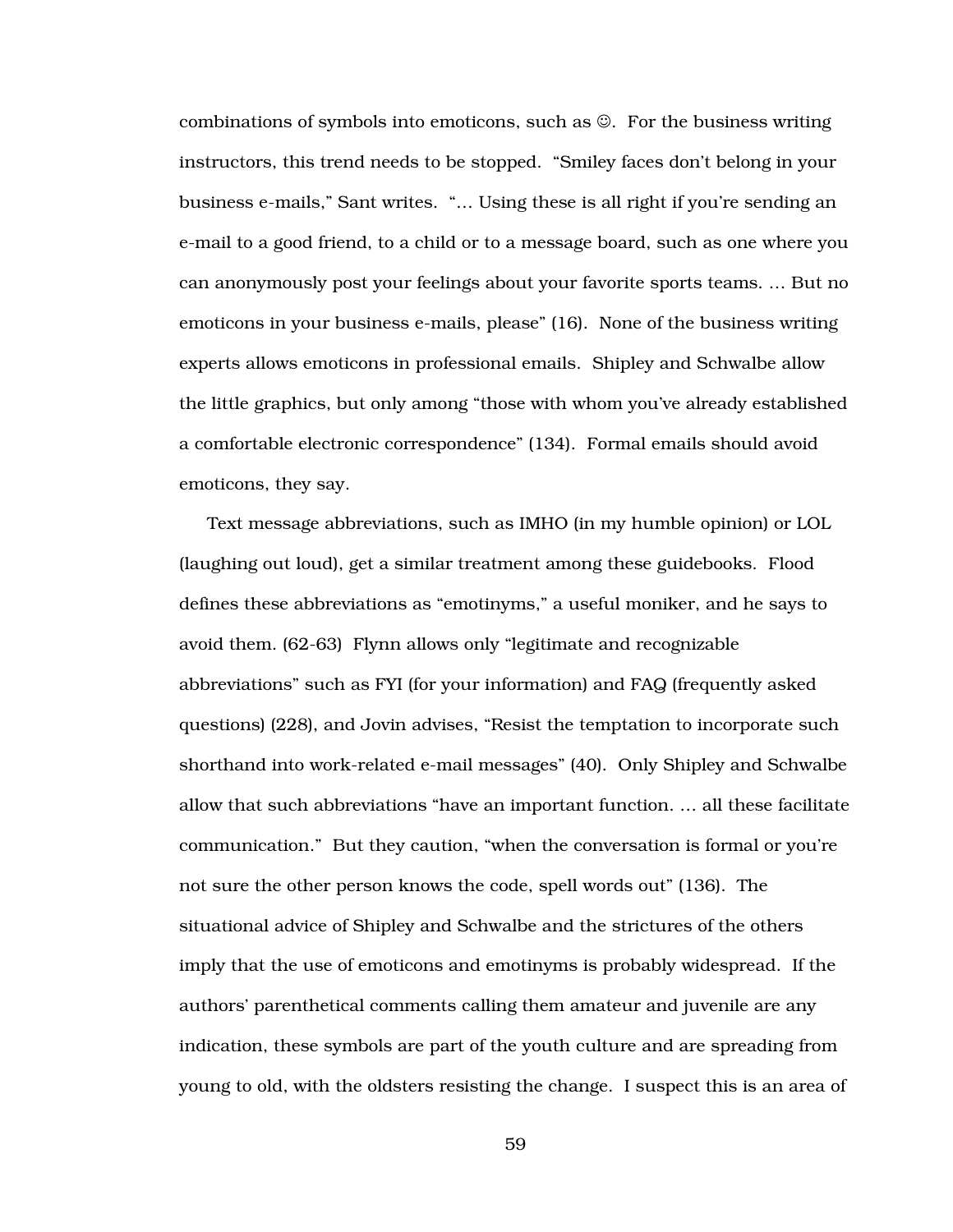the English language that is still evolving, and use of these written pieces of shorthand could become more acceptable in future generations, if they survive. It will be interesting to see how much emoticons and emotinyms are used in twenty years, when today's younger generation takes its place of power in the business world. Will these be youthful flights of fancy that they abandon, or will they become part of the accepted business vernacular?

# **Conclusions**

On format issues--those items that are unique to the way email is designed- a taxonomy of best practices can be derived from areas where the authors agree, overtly or implicitly. They would include:

- Keep paragraphs short.
- Use a blank line space between paragraphs.
- Do not indent paragraphs.
- Keep use of fonts simple. Standard fonts such as Times New Roman, Courier or Arial and point sizes of 10 to 12 are recommended. Do not use colored type unless you consult a graphic designer.
- Use salutations in emails, but less formal salutations can be appropriate. Some examples are just the person's name, Hello or Hi.
- Emoticons are not appropriate in formal emails.
- Text message abbreviations, also known as emotinyms, should not be used in formal situations.

It would be fair to say that these are points on which the self-made email experts agree, and they may reflect what is considered best practices in business emails.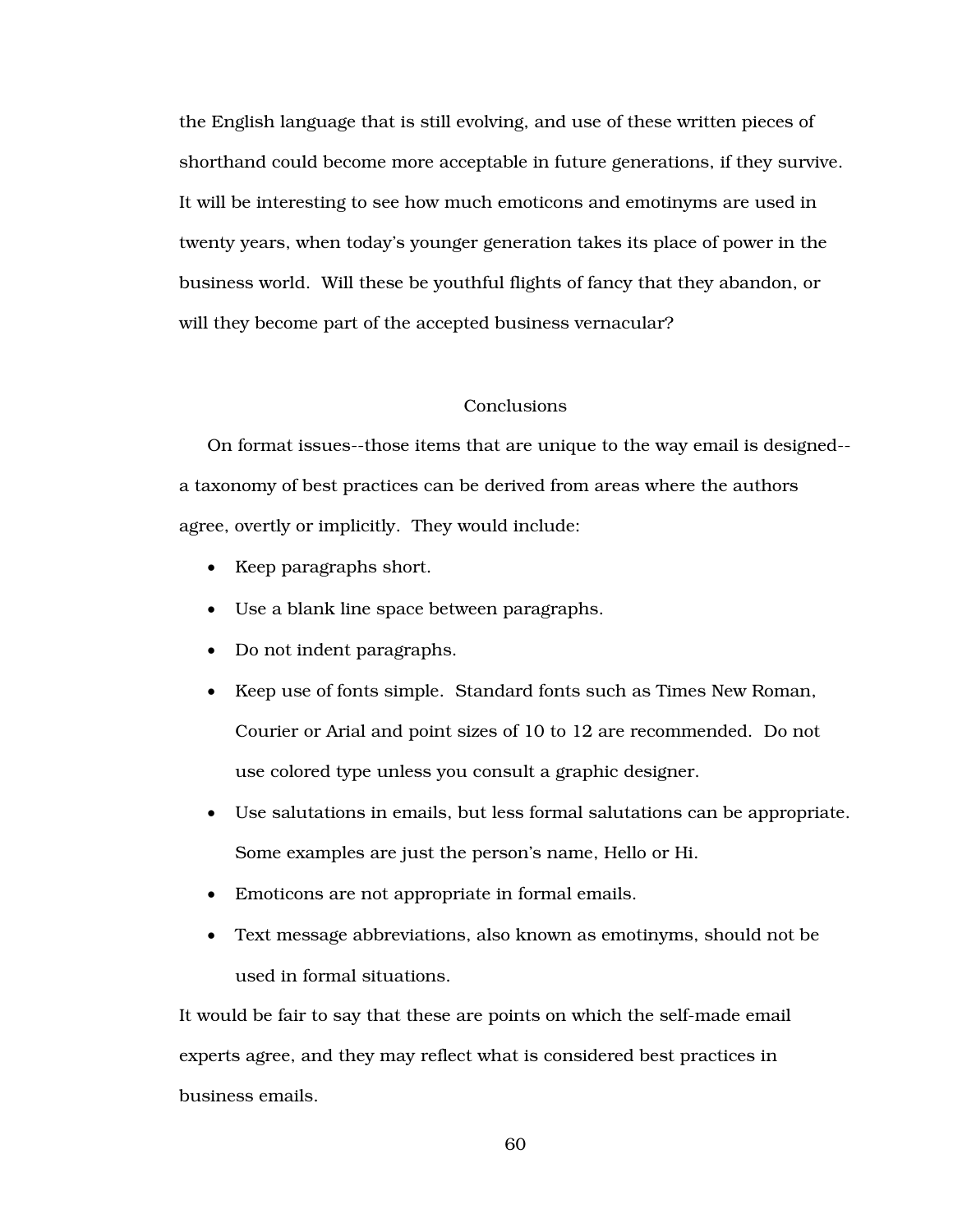There are many other issues that the authors thought were important enough to address but where they differed enough that it appears the norms are still developing. They include:

- The use of bullets. Some of the authors insist bullets are the best way to organize email. One liked numbering systems within paragraphs, and still another recommended textual cues such as "first, second, finally." One difficulty noted is that some email systems strip out formatting, and in those cases, the appearance of the bullets can be distorted.
- Subject lines. Most of the authors strongly recommend using the subject line. They say text in the subject lines should be brief and specific to help the reader know whether the email needs to be read immediately. But one author finds subject lines irrelevant, so it is unfair to say this is considered a best practice. Given the common themes of five out of six authors on subject lines, however, I would not be surprised if the advice of the majority on this issue becomes standard practice.
- *To:* and *From:* fields. Most of the authors provide advice on the *To:* and *From:* fields, but the issues they choose to address do not have a common enough thread to glean any standard practice among these authors. The closest bit of advice, which seems like common sense, is to give thought about whom emails are sent to.
- *Cc:* and *Bcc:* fields. Not enough of the authors address the *Cc:* and *Bcc:* fields to conclude that there are any best practices. The advice that is offered is similar to that for the *To:* field: Think about who is included in the fields.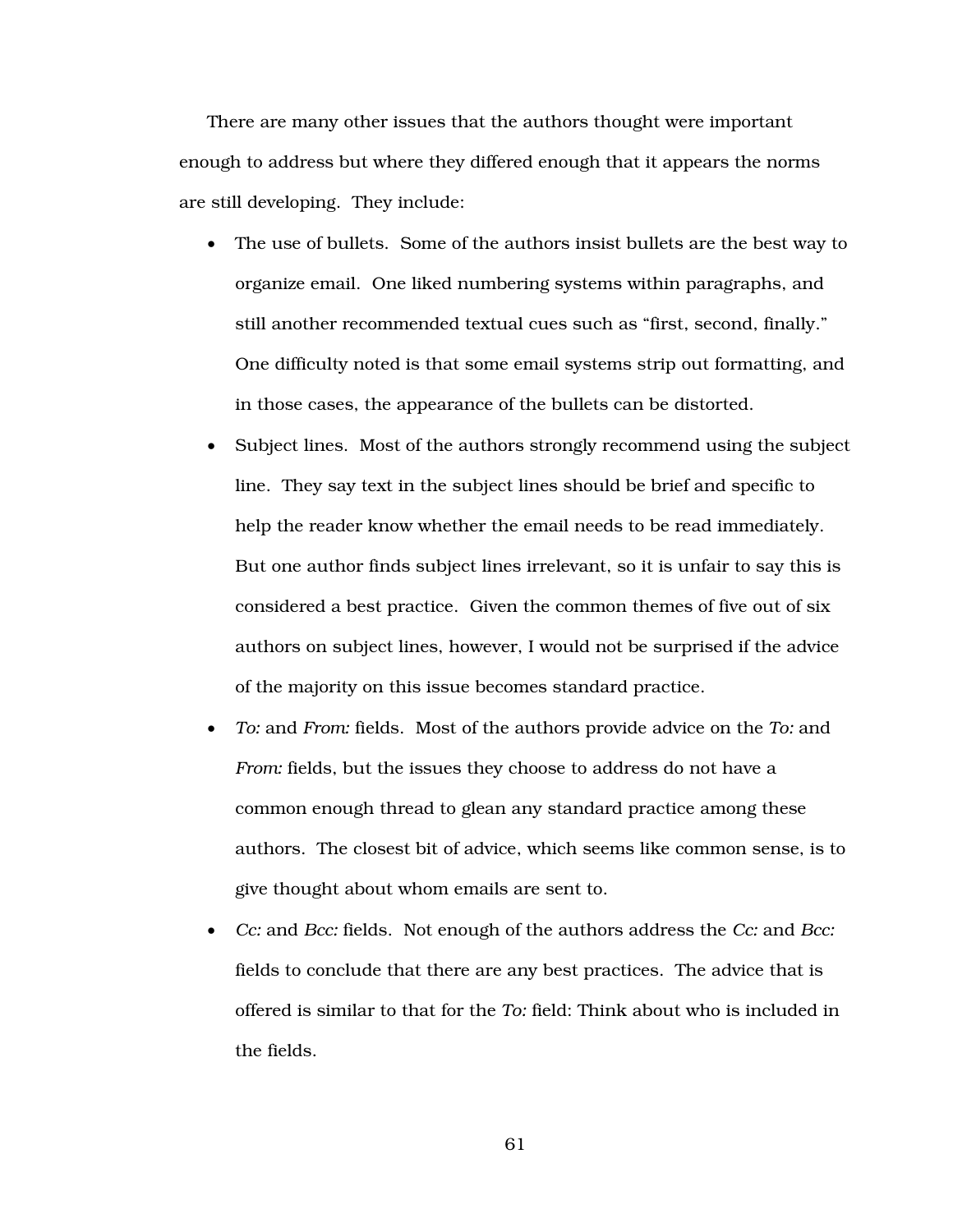• Salutations and farewells. While use of some type of salutation should be considered a best practice based on this analysis, there is no agreement on what that salutation should be, from the formal Dear to just the recipient's first name. There is less agreement about farewells. It is not even clear whether they should be used, or whether the sender should sign a name. The authors mention signature files, which include the name and contact information, but do not agree on their use and whether to combine them with a farewell and signature. There is no standard emerging here at all.

Based on how the authors deal with the subjects and what I see in my own professional and personal email, I would not be surprised to see a standard evolve regarding subject lines. I would expect such a standard to suggest it is a best practice to use the subject line and create a specific, brief description. I also am interested to see how the use of emoticons and emotinyms, or text messaging abbreviations, evolve in emails over the next decade. There currently is a revulsion among the business writing experts for those forms, but I suspect this is a new vocabulary that is generation-specific. The question is whether emoticons and emotinyms will survive into another generation, as some slang words do, and whether they will rise above their current status as being considered juvenile or amateurish. All of the authors do point out that email lacks the ability to accurately convey emotion, so these small indicators may have a usefulness that just has not been accepted yet. And two abbreviations with roots in the interoffice memo and Internet have become widely accepted among the authors: FYI (for your information) and FAQ (frequently asked questions) are considered standard, even by the most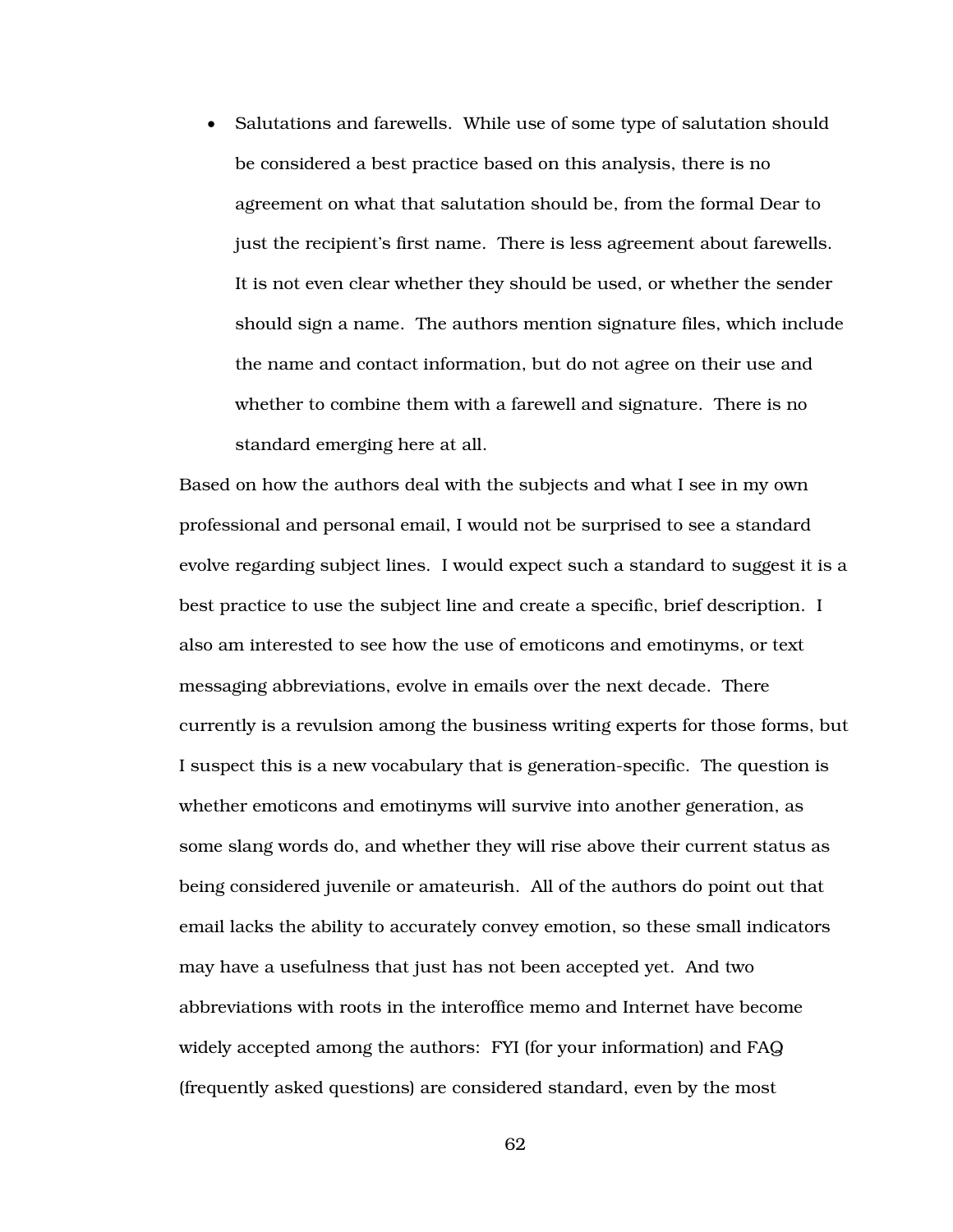prescriptive of these business writers. Can IMHO (in my humble opinion) be far behind?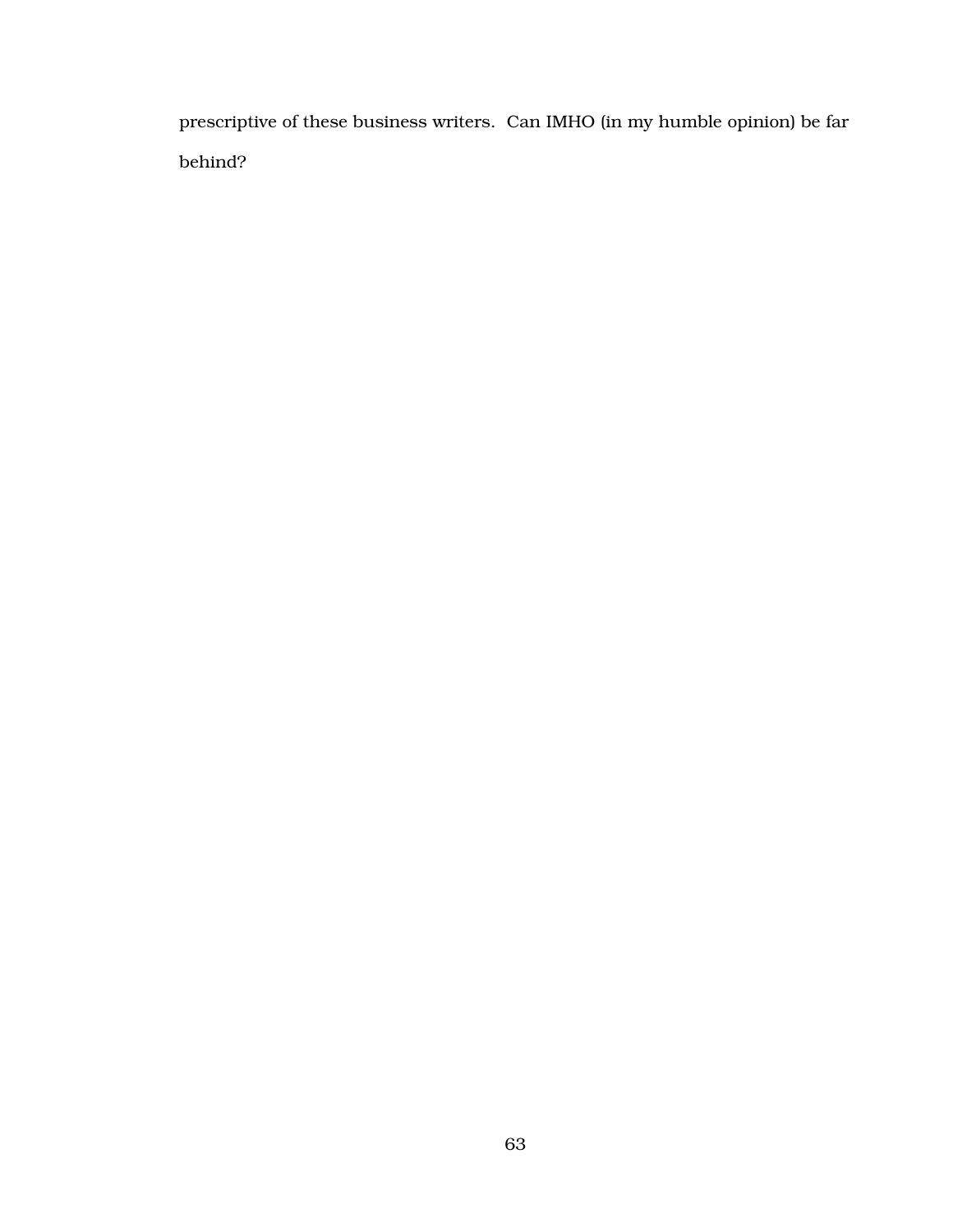#### CHAPTER 6

## GRAMMAR AND CORRECTNESS

All of the guidebooks address grammar and correctness, and they all say it is important to pay attention to traditional rules of grammar and style. "Every message you write, whether electronic or on paper, is a reflection of the company's credibility and your professionalism. Your e-mail correspondence is expected to be just as polished and professional as your written letters and proposals," Flynn writes (213). Her comments are echoed by the other four business writers, and even Shipley and Schwalbe, who write, "Also, because it's *often* acceptable to be lax about the rules of grammar on email, there's the misconception that it's *always* acceptable to be lax about them. That's not the case" (115). Three of the authors restrict themselves to issues they believe are unique to email. Two of them are more comprehensive, taking the opportunity to provide broader rules of usage that they believe are relevant to the business world. Flynn simply recommends companies provide grammar books for employees.

I would expect some of the rules, as with most prescriptive grammars, to reflect the preferences and pet peeves of the authors. But I think more can be learned here. I think this analysis can provide a clue to the direction of the grammar rules of Netspeak, a language that Baron describes as a centaur- part-written, part-spoken, but not fully either (*Alphabet* Location 5375). As written forms of language change with this new medium, which rules do the self-made experts think are relevant enough to reiterate? Which ones are overtly relaxed? Which ones are underscored as especially problematic? Any consensus among these six authors might begin to give us a clue.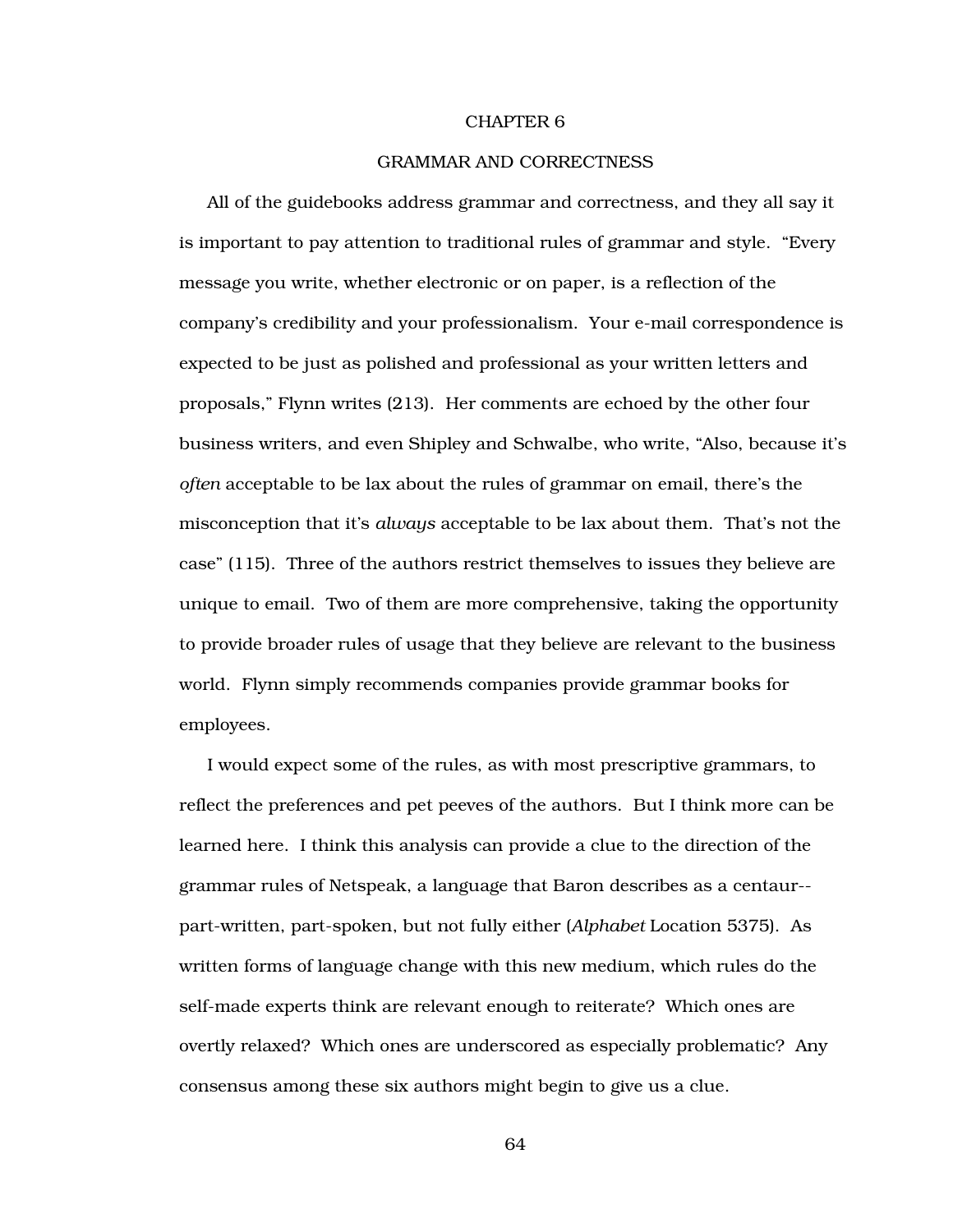I have analyzed the authors' advice by issues of spelling, capitalization, punctuation, and other grammatical issues. Because email takes the form of typed words on a computer screen, most of the grammatical issues specific to email revolve around issues of the written word--spelling, capitalization, and punctuation. Some issues present a clear consensus that can be compiled into a taxonomy. On other issues, the authors do not present enough agreement to define a best practice, but the prohibitions pointed out offer some insight into issues that the authors find problematic. Of course, with this limited project, their consensus offers just a clue as to ways that email is evolving grammatically. A broader study would have to be devised to get a stronger sense of the accepted standards of correctness for email.

# Spelling

All of the authors advocate regularized spelling. "Professionals are judged on their spelling. Fair or unfair, one of the quickest ways to cause readers to draw negative conclusions about your larger competence is to misspell words," Jovin writes (40), and the other authors agree. Flood writes, "You wouldn't let a report or letter go out with embarrassing errors, strange punctuation, or casual comments. Don't send emails like that either" (151-152). The great danger with email, especially as programs have become more sophisticated, is that misspellings are often automatically corrected, and sometimes those corrections end in the wrong word choice altogether. Or the email writer may have just chosen the wrong spelling of a word (its vs. it's is a common example), and the spellchecker will not catch it. Sant makes this point, then helpfully offers his readers thirty-one examples of words that are commonly confused, from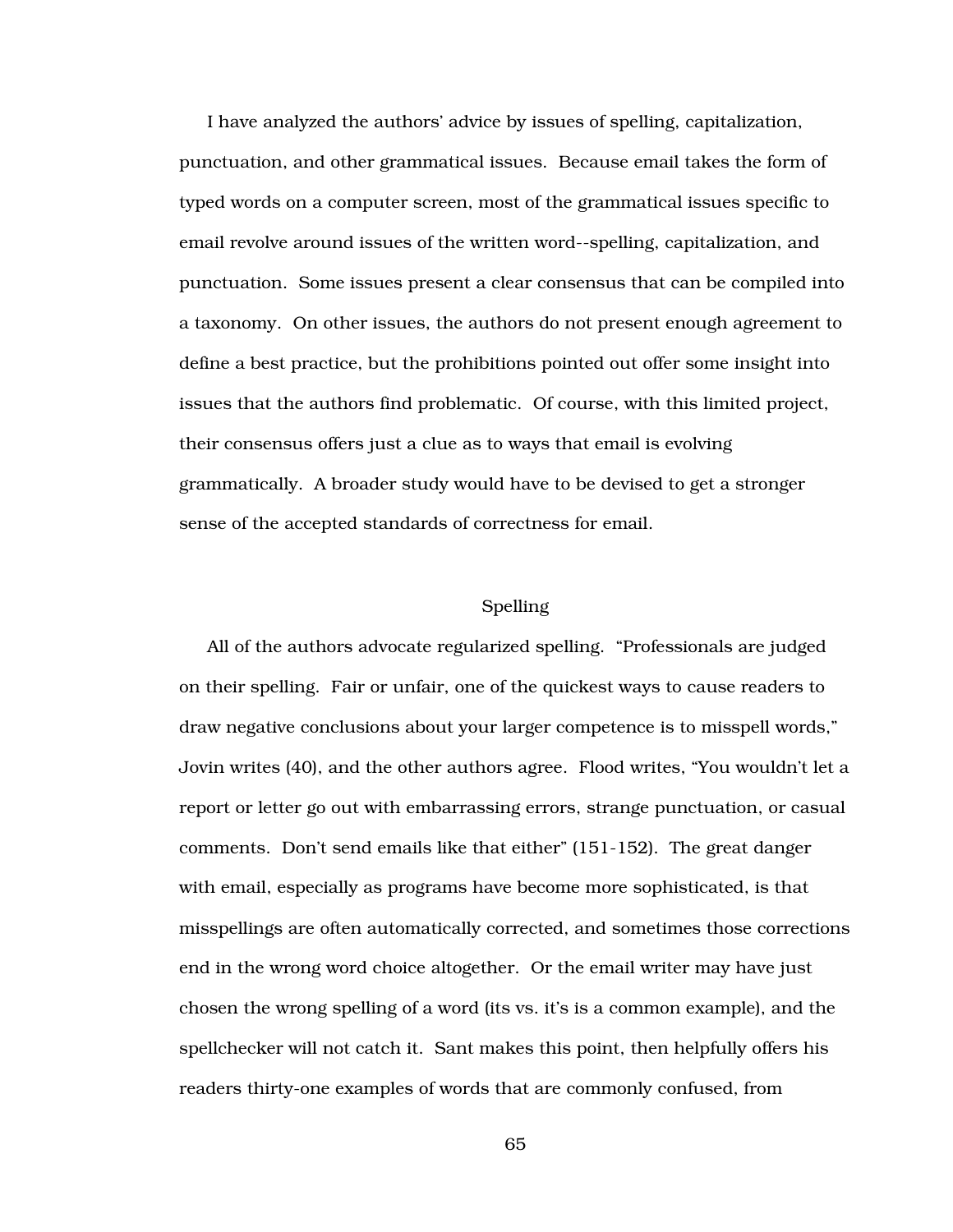affect/effect to precede/proceed (82). All of the authors leave it to their readers to find ways to improve their spelling, and none allows for nonstandard spelling in business email.

### Capitalization

The authors note a current tendency to type entire sentences either using all lower-case letters or all upper-case letters. Shipley and Schwalbe make this point best:

When words are written in CAPITAL LETTERS, it means that THE WRITER IS SHOUTING AT YOU. Since no one likes to be yelled at, and people generally shout when they feel that they can win only by intimidation and not by reason, it's a good rule to never compose entire emails in capitals, even cheery ones.

Oddly, writing only in lowercase doesn't indicate the opposite of shouting--no one thinks you are whispering when you abstain from using capital letters. They just think you are too lazy to hit the Shift key from time to time. … When in doubt, though, capitalize normally, especially if someone wrote to you that way. (132-133)

Flynn takes this advice a step further, suggesting that companies include in their electronic communication style guides standard ways of capitalizing such things as job titles, departments, job functions, and the like. Baude advises readers who may be in doubt about a certain term to look in previous company documents for examples of how it has been done before. The trend here is strongly toward normalized capitalization in business email.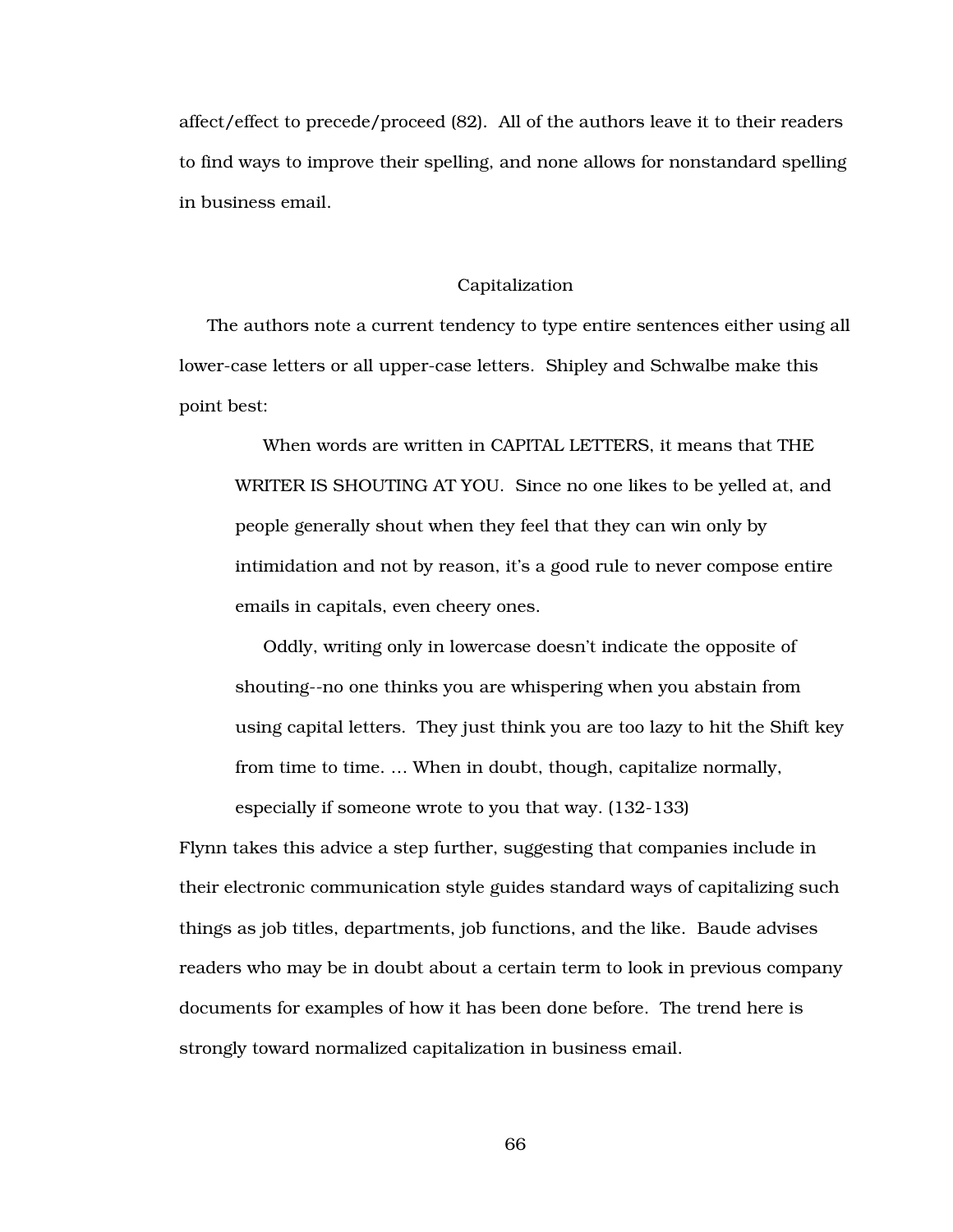#### Punctuation

Punctuation seems to be an area where change is being allowed by these experts, but only to a point. Shipley and Schwalbe note that the written language has changed dramatically, and so has the purpose of punctuation: "It's useful to remind ourselves that punctuation originated as a reading tool. … Punctuation was a lifeline in a sea of poor handwriting and ink blotches. But email is completely legible. Generally, you can understand what someone is trying to tell you" (128-129). Still, they say, it is best to punctuate correctly if you are e-mailing someone senior to you or people whose emails arrive in your inbox properly punctuated. Because the other authors assume a more formal audience than Shipley and Schwalbe, they all advocate standard punctuation overall.

However, Baude makes some specific allowances and prohibitions for email that may be a reflection of changing usage. She notes that the semicolon is little used in modern English. "Once email took over most of our communication needs, the semicolon lost more ground to the multitasking dash," she writes. (160) Comments by other writers also seem to indicate that the dash is in much greater use in email than it was in other written media. Shipley and Schwalbe make a reference to "paragraphs … littered with dashes" (128), and Jovin notes, "The dash is a relatively flexible piece of punctuation, but distribute your dashes with care!" (39) The need for such caution and the reference to dashes as litter indicate in a negative way that dashes are becoming more commonly used in electronic media.

Similar cautions about the proper use of ellipses also indicate a spreading use of this punctuation mark that the authors find troublesome. Flood, in a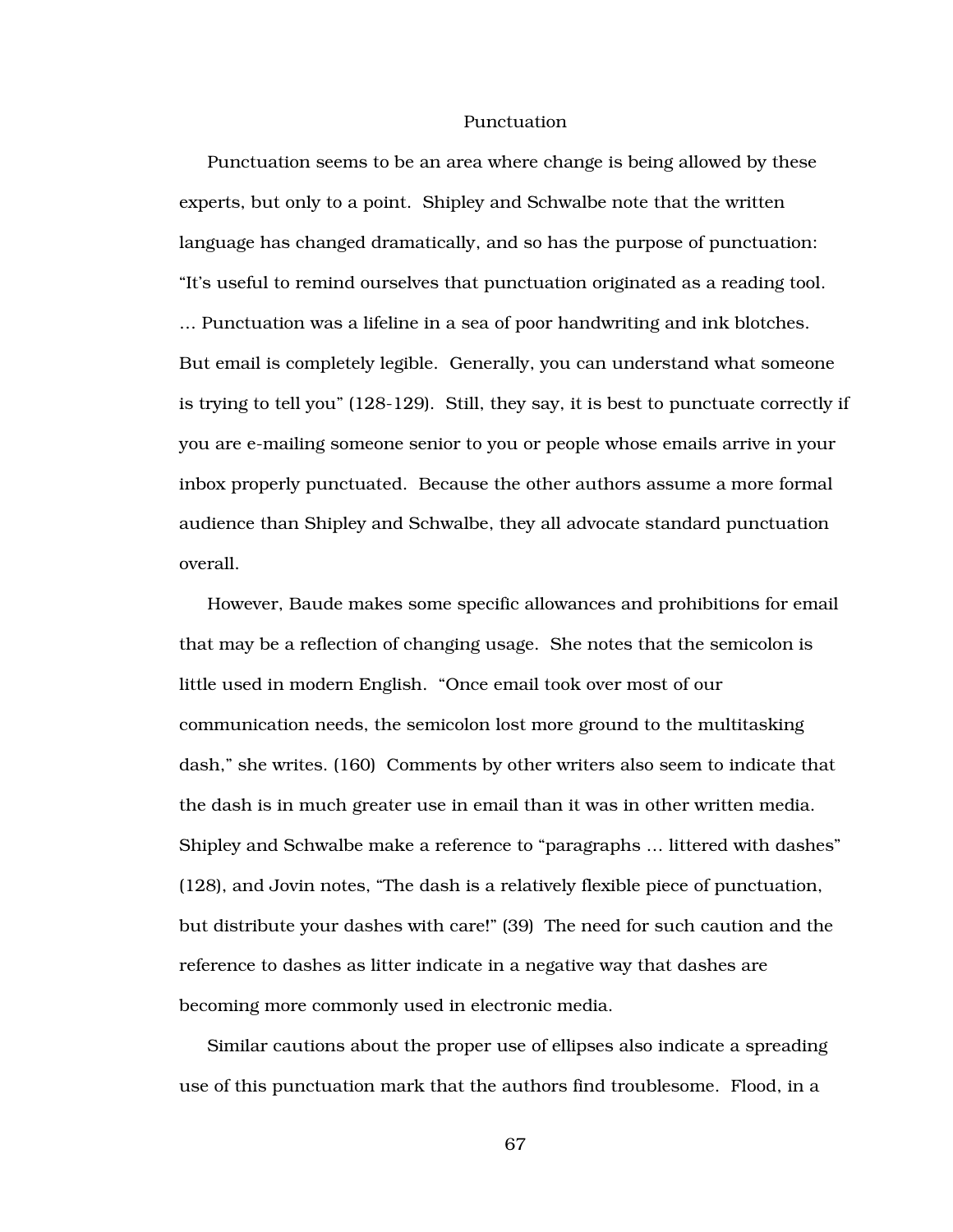long list of Do's and Don'ts for email grammar, says, "DO use ellipses to indicate that a section of a quotation has been omitted. DON'T use ellipses to indicate trailing thoughts" (24). That seems to be the theme of the misuse of the ellipses, to indicate a trailing thought. Of course, this use of ellipses did not begin with email. Herb Coen, longtime columnist for the *San Francisco Chronicle*, and Joe Delaney, longtime entertainment columnist for the *Las Vegas Sun*, both used trailing ellipses regularly in their columns. The remarks of the email guidebooks indicate this use has become common enough in email to warrant specific instruction against it.

Baude makes a point of allowing greater use of parentheses in business email. "Often overlooked as marks of punctuation, parentheses provide a handy, concise way of expanding, explaining, or commenting on a point you've already made," she writes. (137) None of the other writers make an overt mention of parentheses, but both Sant and Flood use them in ways consistent with Baude's direction.

The one form of punctuation that is advocated strongly for email is the apostrophe when used in contractions. Shipley and Schwalbe do so most overtly, with this statement:

Email--flat, informal, democratic email--should encourage us to use contractions in a way we'd never use them in formal letters. In email, *not* contracting comes with a risk. … The word "don't" is a warning; the phrase "do not" is both a warning and a reprimand. … Many noncontractions manage to make the recipient feel scolded. … In most general email correspondence, the contraction should be the default, the uncontracted form used for special emphasis. (131)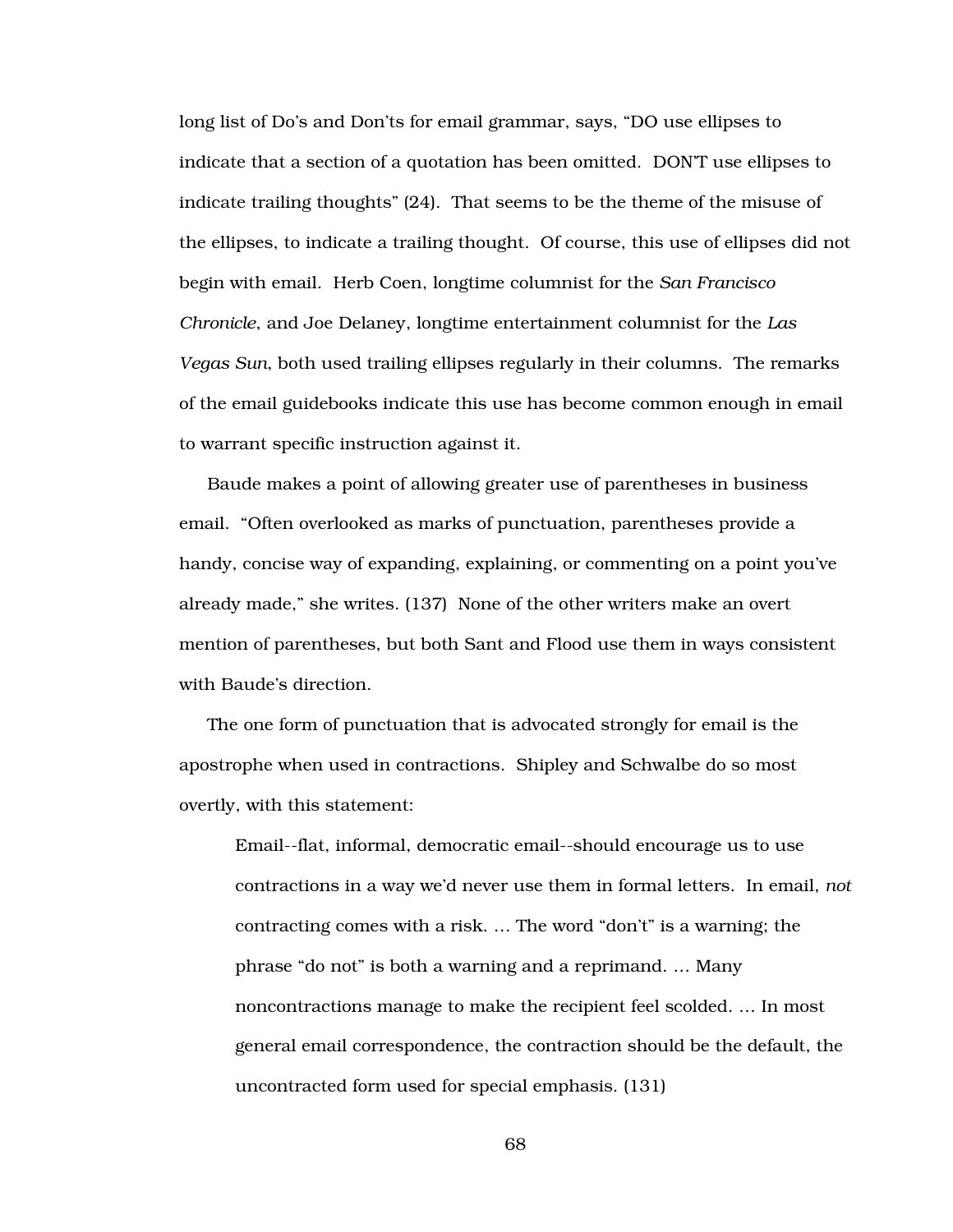While other authors do not prescribe contractions so specifically, they tend to favor their use through example. The sample emails include contractions, most commonly of negative constructions, but some authors include the future tense "will" and forms of "to be" regularly in contractions as well. This is likely a change that would be found consistently between email and more traditional written forms in a larger study.

One prohibition most of the authors note indicates another habit that seems to be unique to email: what Jovin calls aggressive punctuation. She defines this as "the combination of multiple consecutive exclamation points and/or questions marks (instead of the usual allotment of one) to demonstrate anger, irritation, or urgency" (39-40). Baude makes an amusing comparison on this point: "Just as a loud scarf or tie can ruin an otherwise perfectly good professional look, too many punctuation marks can bring down the authority of an e-mail. One exclamation point, used properly, carries more emphasis than 10 used improperly" (81-82). The fact that the authors feel the need to address use of multiple exclamation points or question marks indicates that they have seen this usage often.

## Other grammatical issues

For the most part, other traditional grammar points, such as subject-verb agreement and run-on sentences, do not come up. Flood, in his laundry list of Do's and Don'ts, does encourage agreement of subjects and verbs and of subjects and their object pronouns (41-42), and Jovin shows her readers what a comma splice is (63), but for the most part, the authors leave these issues to other books that give the issues a more thorough treatment. Shipley and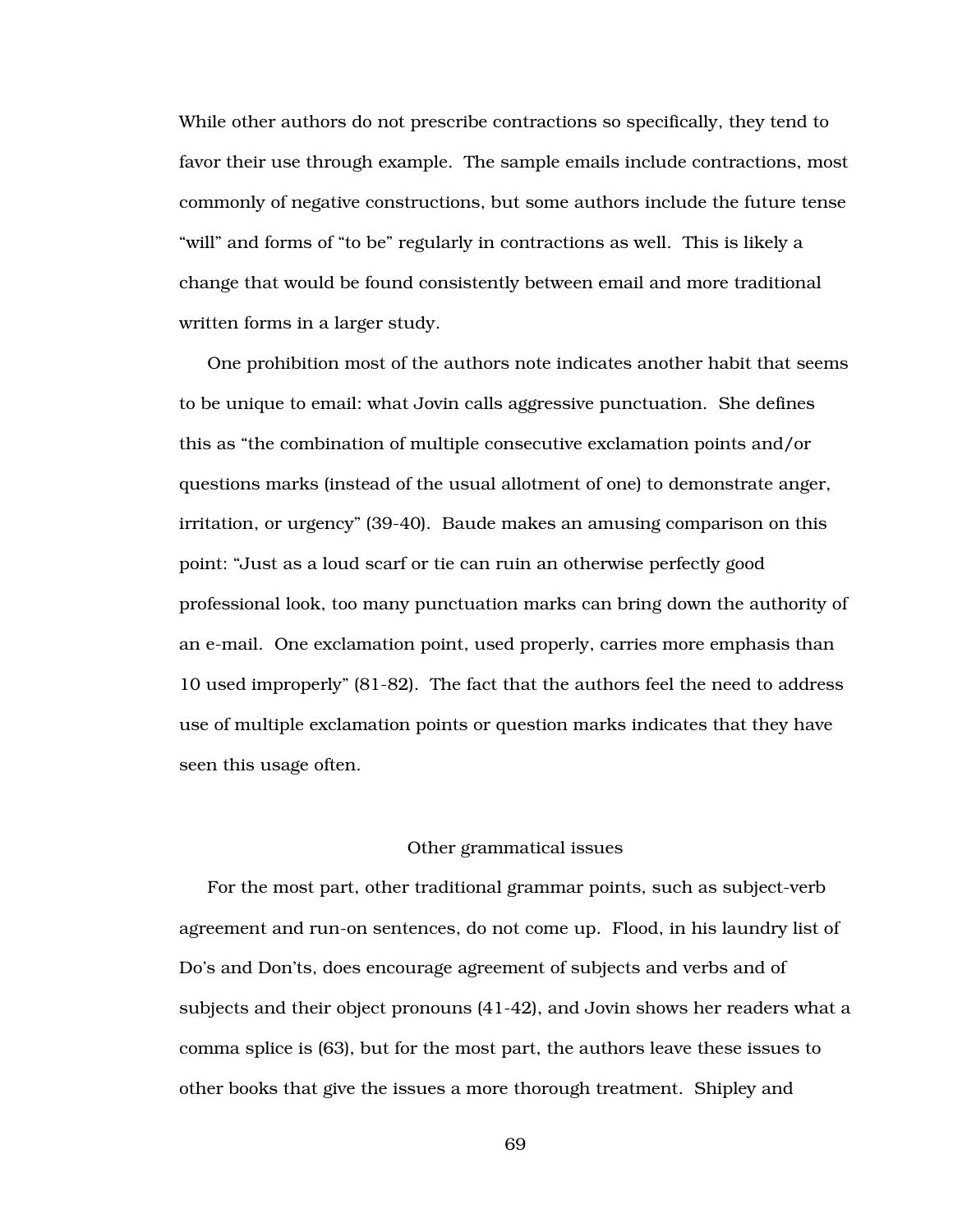Schwalbe, in fact, state this explicitly: "We aren't going to offer a guide to style and usage here--lots of books have done that already and done it well" (115). Flynn also recommends that company executives "provide employees with dictionaries, writing style manuals, and grammar and punctuation guidelines" (231). This bow to traditional sources of information on these issues indicates that these are not grammatical issues that are relevant to email as a unique medium or language. Email is not pushing the standards of English on these matters, nor are the traditional standards of English applying pressure to email.

## **Conclusions**

The authors had some areas where their agreement was strong and unanimous, and it is fair to compile this advice into a taxonomy that may point to best practices as they define them. They include:

- Use regular spellings, and be careful of words that are similar but have different meanings. Spellchecking programs will not make a correction if affect is used instead of effect, for example. In fact, some spellchecking programs may correct a badly misspelled word to a word totally unintended by the sender.
- Use standard capitalization.
- Do not write in all-capital letters. It is considered shouting.
- Use standard punctuation when in formal situations.
- Make greater use of contractions.

This taxonomy is fairly short and relies on an assumption that the reader understands what standard spelling, capitalization, and punctuation are.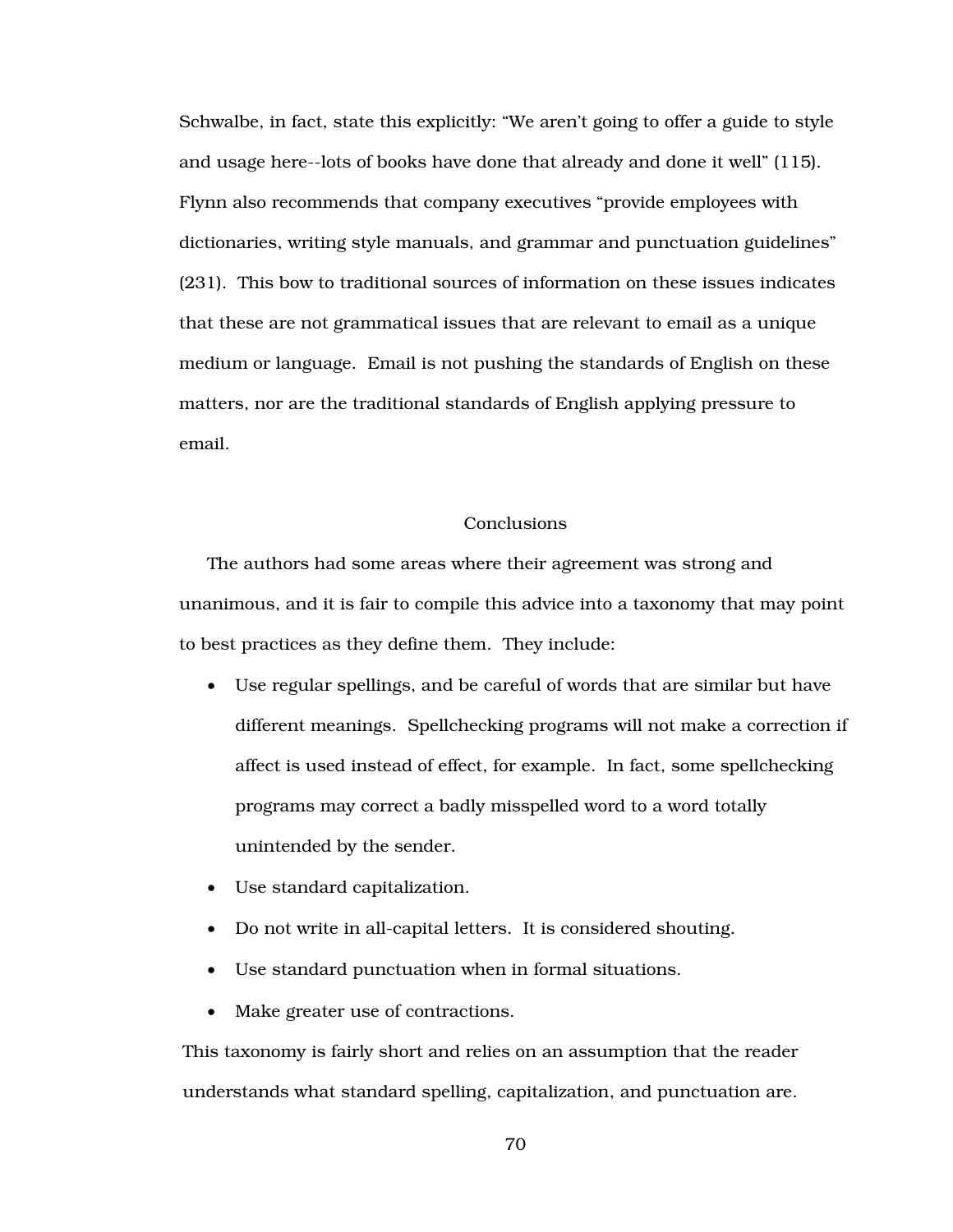Some of the authors give a primer on those subjects, and some do not. The gist of the advice is to treat email as any other formal written work, to a point. Email writers should not relax their standards of spelling, capitalization, and punctuation just because they are composing an email, but they should make greater use of contractions.

The authors' advice of what to do is not as interesting as their advice of what not to do. In their prohibitions, the authors give a hint of some of the troublesome trends they see cropping up in business emails, either in emails they receive or in the concerns of the executives who pay them. Those trends may be a better barometer of how email is defining itself grammatically. Some of those issues include:

• In spelling, the use of shortcuts common in text messaging, such as "gr8" for "great" or "u" for "you." The business authors hate these shortcuts, and even the most permissive authors note that their use should be limited to recipients with whom the sender has a close relationship. I have to wonder, however, whether the strength of their comments is in proportion to the actual usage of these shortcuts. When I talk to people about the subject matter for this thesis, this is always the first issue I hear about. My acquaintances, usually over 40, immediately launch into how terrible it is to see these shortcuts in email. However, this is a construction I rarely see in emails I receive. Maybe this has to do with the age and position of my correspondents, but it is also possible that the reaction to this trend is overwrought, and this is not the great danger to the English language that some imagine. Either way, the fact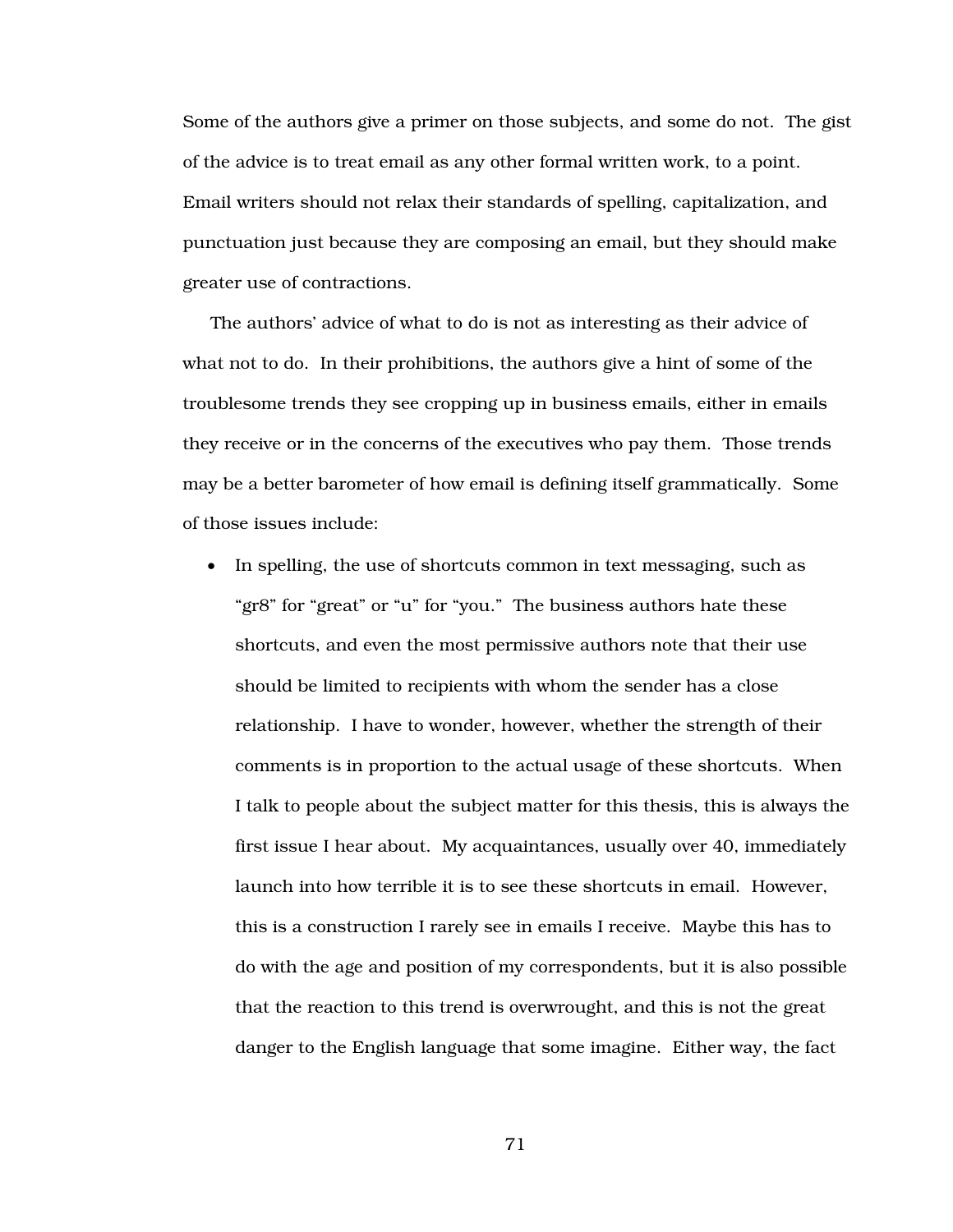that the authors all feel compelled to mention it indicates it is an issue where email is applying pressure to standard English usage.

- In capitalization, the use of all lower-case letters, disregarding standard style for use of capital letters at the beginning of a sentence or for names. Even the most permissive authors note this trend and gently advise against it. Given the increasing use of hand-held devices, with their tiny keyboards, to deliver email, this may be an area where new technology presents a force for further change. English has been evolving toward fewer capitalizations since the seventeenth century, when it was considered correct to capitalize all nouns. e.e. cummings made lowercase style fashionable in poetry. Maybe email will continue that trend into a new genre.
- An increasing use of dashes. The authors disagree on the appropriateness of dashes. Some caution against their overuse, and others say they work well for emails. Either way, the attention dashes receive indicates their use is changing, and email is a force in that change. None of the authors prohibits the dash--as some English teachers might. But the fact that some of the authors feel the need to caution their readers against its overuse indicates that they, and the executives they report to, are seeing more of them. And the fact that one author advocates them indicates that a greater use of the dash may be acceptable in this new form of language.
- Use of trailing ellipses. Not all of the authors address ellipses, but those who do note that they are for omitted material, not to indicate thoughts trailing off. It is not a new construction, but apparently it is becoming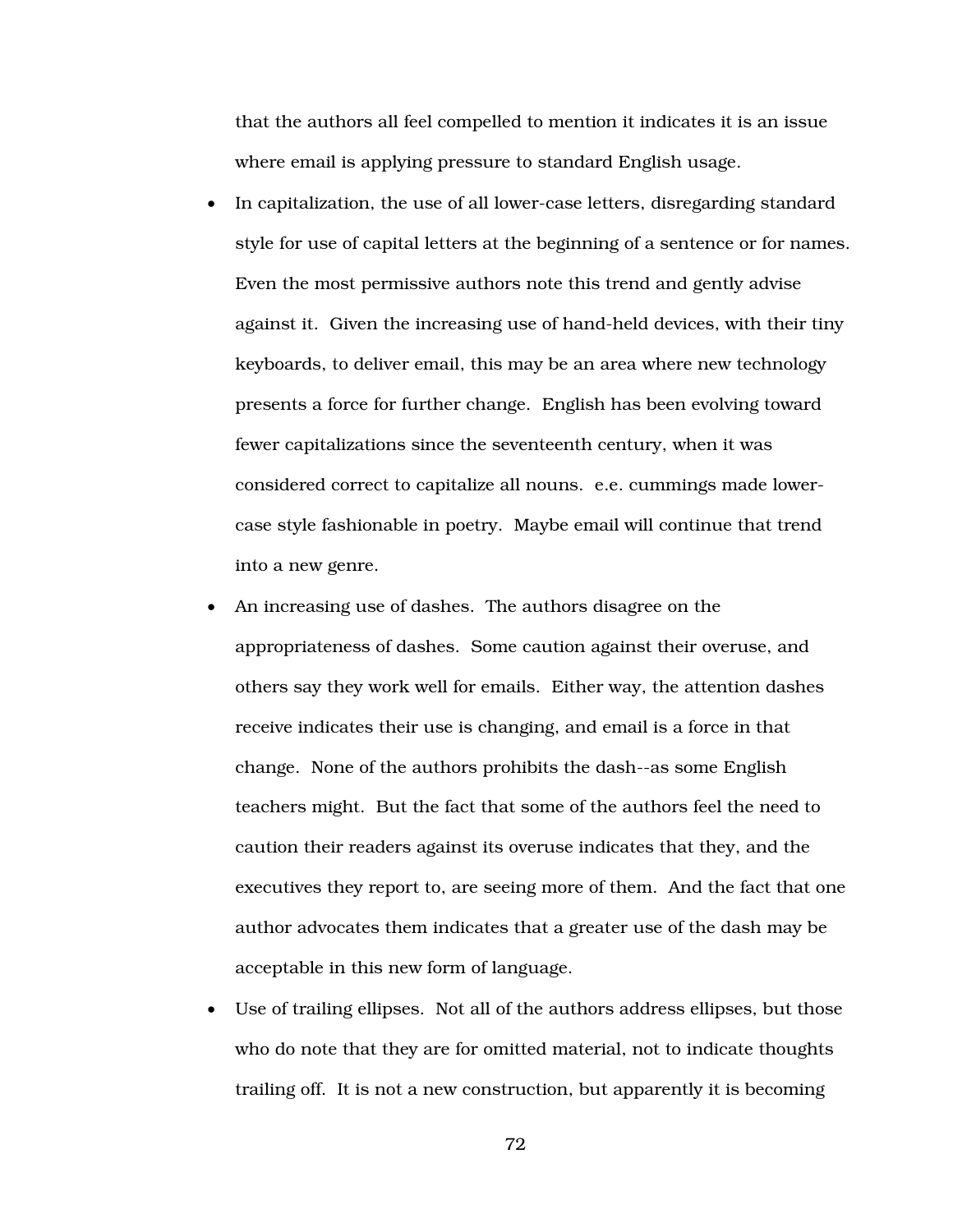more frequent in email, if the reaction of these authors is an indication. It is a construction unique to written language (although, I have heard people say, "dot, dot, dot" to indicate the meaning of trailing ellipses). And apparently its use is cropping up more in this medium that has some features of the written word and some of the spoken word. The fact that some of the authors point out what they consider as this incorrect use of the period is a telling indicator that its use is increasing in electronic media.

• Aggressive punctuation. Jovin defines this as use of repeated exclamation points or question marks, and all of the authors address this point. The business authors prohibit repeated exclamations and caution against their overuse in general. However, one of these books advocates their use to convey emotion in a medium that is not very expressive. I think this is an area where email is defining new standards for itself.

Spelling, punctuation, and capitalization appear to be under pressure from this new electronic medium, but subject-verb agreement, use of pronouns, and other issues do not seem to be. Perhaps this can be attributed to the fact that capitalization, punctuation, and spelling are grammatical issues unique to the written word, and a new way of writing is bound to challenge the traditional way of doing things. Subject-verb agreement, use of pronouns, and similar grammatical issues have to be dealt with in both the spoken and written word, so email has less of an opportunity to effect change there.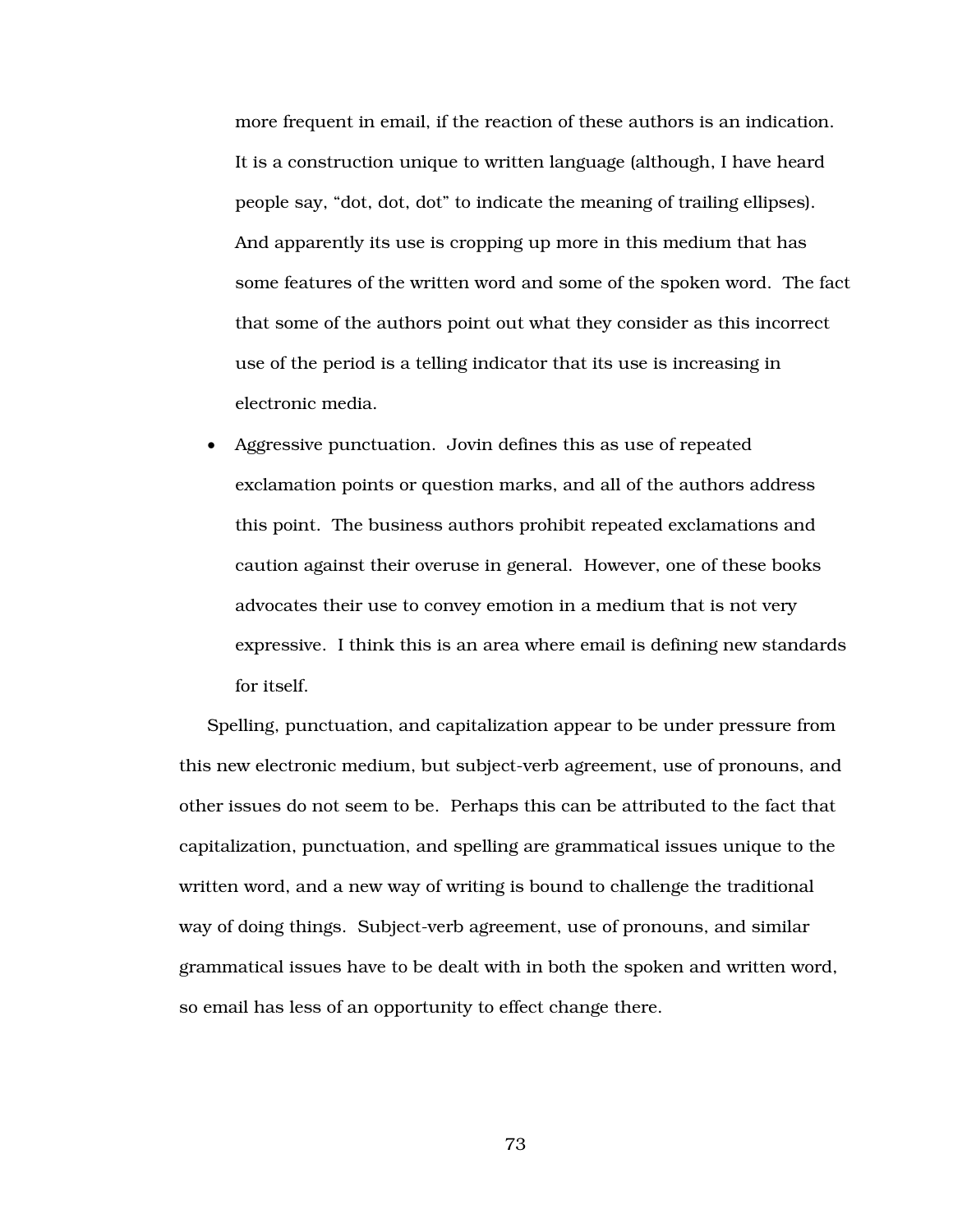#### CHAPTER 7

## **CONCLUSION**

Out of these six guidebooks for writing effective emails can be gleaned some common threads that may point to future standard practices for what Crystal calls Netspeak. Given the authority these authors bring to the subject--most are consultants who teach or coach those in the business world on writing--the taxonomy of issues where they agree can provide a reflected view at what executives in corporations, who brought these consultants in to their companies, would like to see in the business world.

The taxonomy provides insight into unique attributes of email and what they mean in practice; the best practices for organizing the body of an email, given its physical limitations; emerging standards on the various format issues; and grammatical issues that are changing with this new medium. The authors also inadvertently suggest new ways to look at email academically. Their observations suggest sources to obtain a legitimate corpus of individual-toindividual emails within a corporate setting, rather than relying on academic bulletin boards and listservs, as past corpus-based studies have. They also suggest that situational factors play a bigger role in email style than previously recognized, and from this observation I will suggest a new model to consider in future research.

## Unique Attributes of Email

At first blush, email does not seem much different from an interoffice memo. But as Crystal and Baron have pointed out, the new medium has spawned a new way of using language. It shares features with the written and the spoken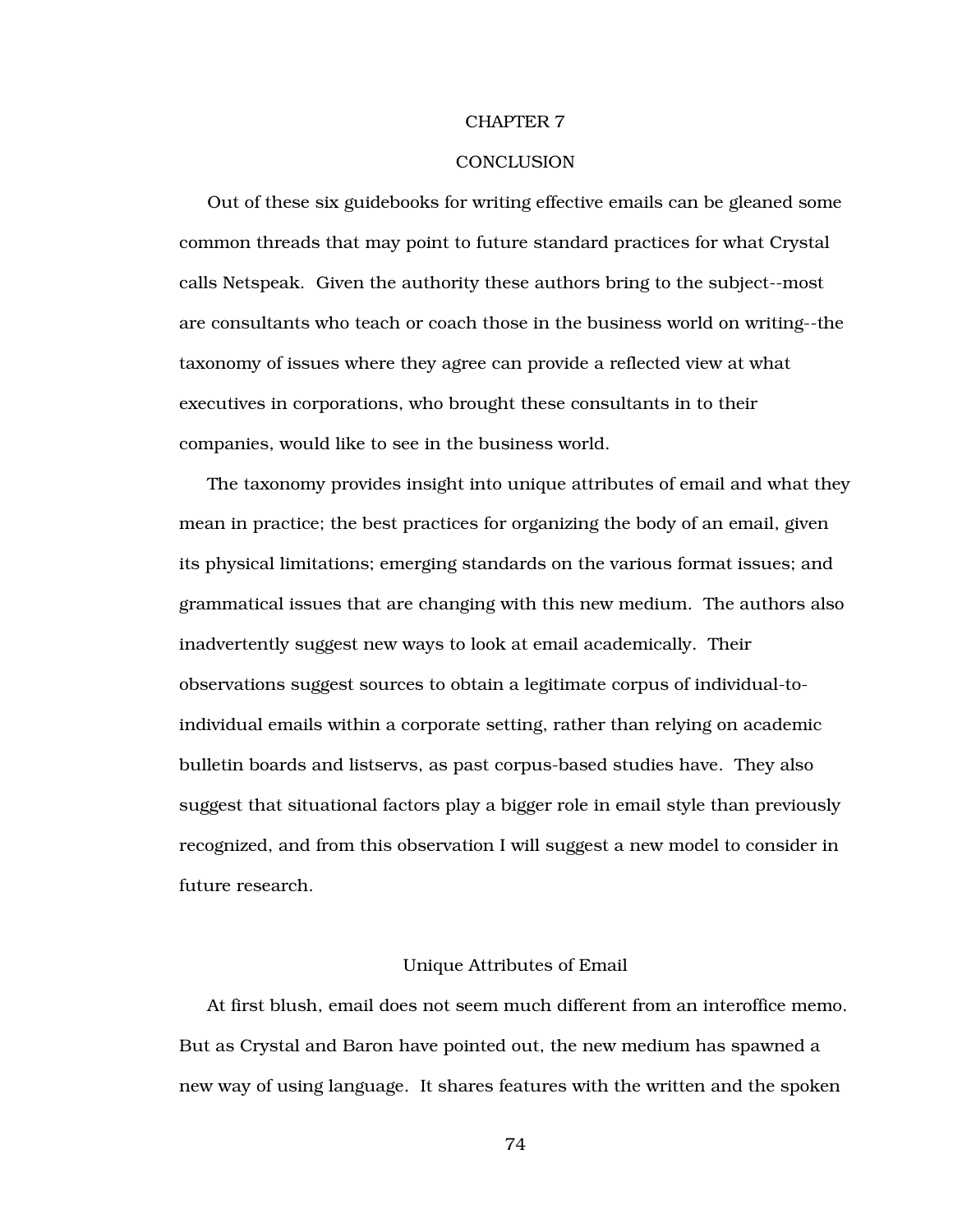word but is its own form of communication, they say. The six authors in this study articulate many unique attributes of email that set it apart from traditionally written forms of communication. While these attributes may seem obvious, the authors detail the implications of these unique attributes- implications that are shaping the development of the unique Netspeak that Crystal and Baron describe.

Email exists in a time paradox. It is both instant, in that it takes only the click of a button to send, and involves a time lag until the recipient reads the email and replies. The instantaneous nature of email makes it a transactional medium. When an email is sent, it prompts an action of some sort--if only a reply email. It can reach across time zones and can reach the in box of busy executives at all hours. Given the rise of hand-held devices, this can be a drawback as well as an advantage for the sender. If the busy executive is interrupted during down time by unwanted emails, the executive may be unfavorably inclined to the sender. The asynchronous nature of email robs the medium of the ability to convey feedback from the recipient, making it tonedeaf. Negative emotions come across more forcefully than intended, and a friendly tone has to be deliberately created to avoid coming across as rude or abrupt. Because of this attribute, email is a poor medium to use for bad news of great importance, such as firing. It is also inappropriate for humor or sarcasm, which can come across as offensive, the authors agree.

Email also appears ephemeral but creates a permanent record, another paradox that puts constraints on its best uses. Email feels like a one-to-one, controlled communication, but because of the ease of forwarding, no email communication is private. Senders must assume that their emails will reach a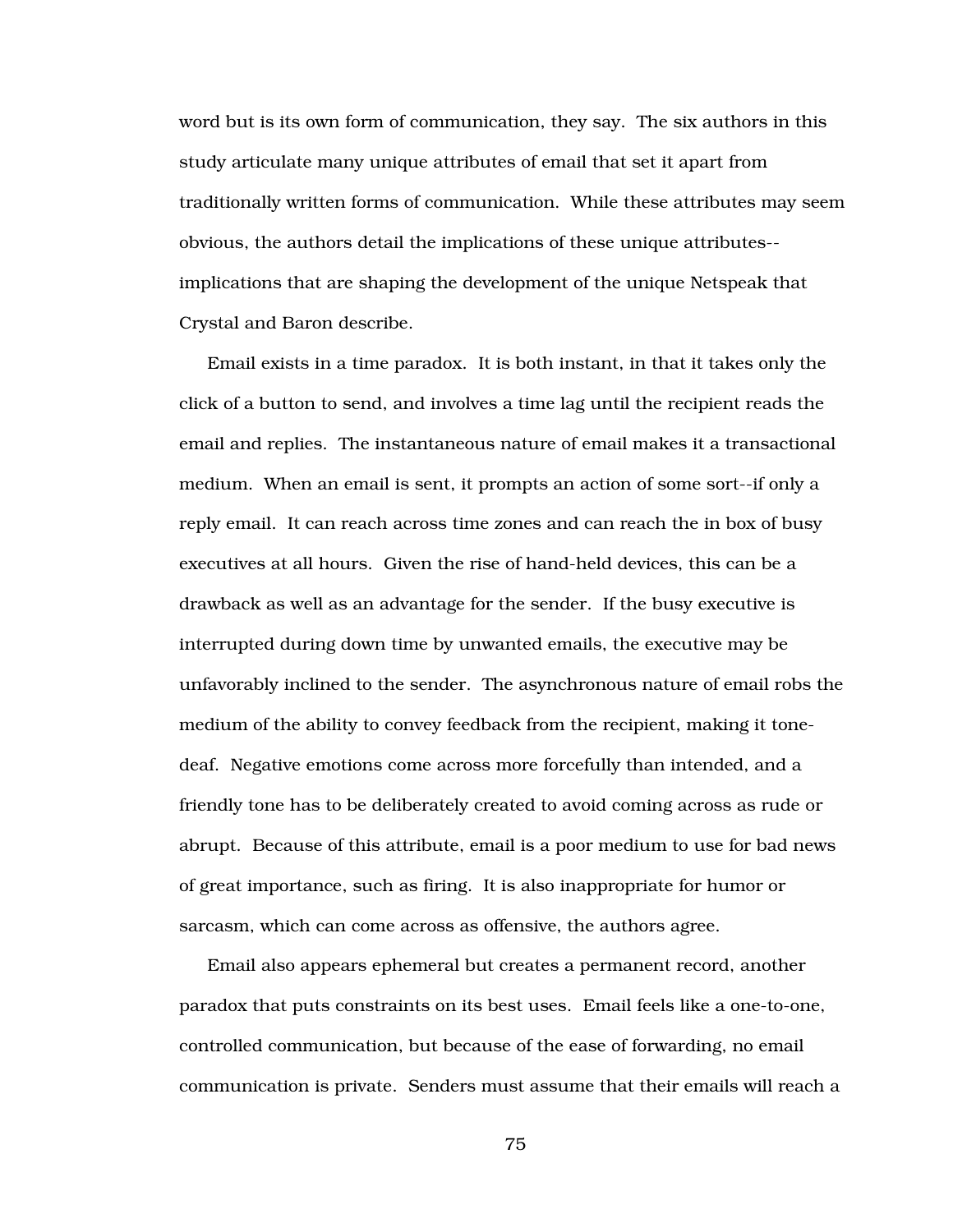much broader audience than was intended. And because of this ability to forward so easily, emails never die. A sender can delete an email, but it still exists in the in box or archive of the recipient and anyone else it might have been forwarded to. The fact that all of the guidebooks offer real examples of misguided emails shows just how vulnerable the medium is to public exposure. Because of this, senders must guard what they say. This is another argument for not including sarcasm or humor in email, because even if the intended recipient understands it, the context may be lost on any unintended recipients, and it may be misinterpreted and used against the sender, as some of the examples illustrate. In addition, senders must be careful not to write inappropriate comments, such as anything that can be construed as discriminatory, harassing, unethical, or illegal, the authors say. The emails that include those comments can come back to haunt the sender.

The point all of the authors make in defining these unique attributes is that email users need to think before they send. Users should consider whom they are addressing, the purpose of the message, and the consequences of a misstep. They should edit their emails before they send them, as they do other written communications. Some of the authors even recommend writing important emails in regular word processing programs first, then copying and pasting the text into the body of an email. While their purpose is not academic, their observations do offer topics for future academic study.

#### Features of Netspeak

In addressing form and content of email, the authors agree on enough points to provide a taxonomy that gives a glimpse into ways language in this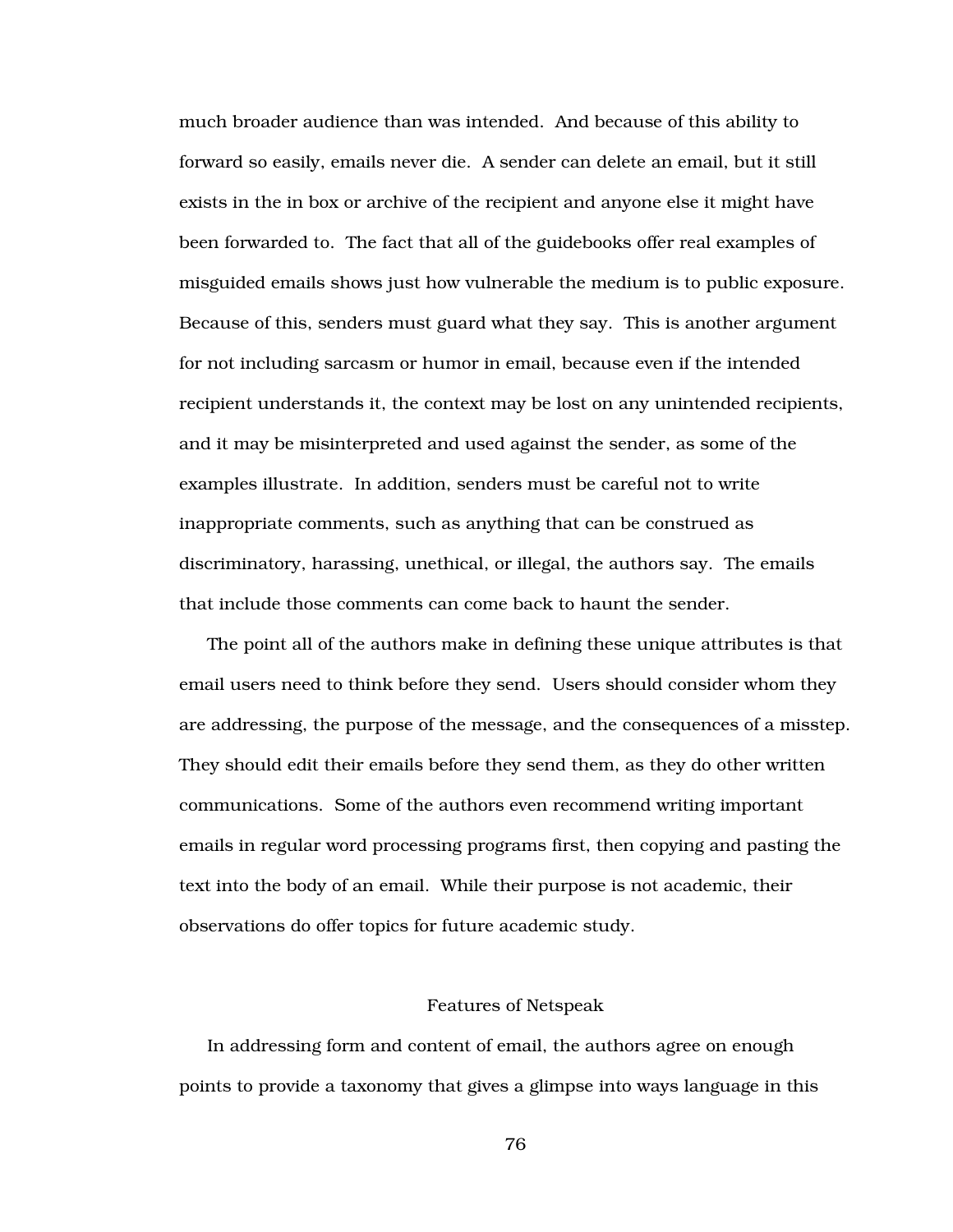electronic medium might be different from the written and spoken word. They base their advice on the physical limitations of the medium, its format, and practices they see that they think are not appropriate--at least in a business setting. In some cases, their advice points directly to practices that are likely to become part of this new language. In others, their proscriptions, and the vehemence with which they make them, indicate practices that are widespread enough to gain their unfavorable attention.

The physical limitations of email elicit the advice to get to the point quickly. The nature of email makes it difficult to scan, and the email window limits how much text the recipient can see at first glance. It is important within those first few lines that are visible to do two things: Make the purpose of the email known and establish a friendly, professional tone that furthers the relationship between sender and receiver. A journalistic or business writing style, where the conclusion or most important point comes first, is privileged in this format, but it should be softened with a personal touch to keep from appearing too abrupt.

The rest of the form for emails--the *To:* and *From:* fields, availability of fonts, and other format features--raise several issues. Tentative standards appear to be emerging on some of them. These experts seem to agree that paragraphs should be short, a blank line should separate paragraphs, and no paragraph indentation should be used. Fonts should be standard with point sizes of 10 to 12 and the type should be black. Salutations should be used, though there is no consensus on what form those should take, and there is no consensus on whether to use farewells or even to sign the end of an email, especially given the rise of signature files. No firm standard has evolved yet on subject lines, though five of the six authors recommend using the subject line and making it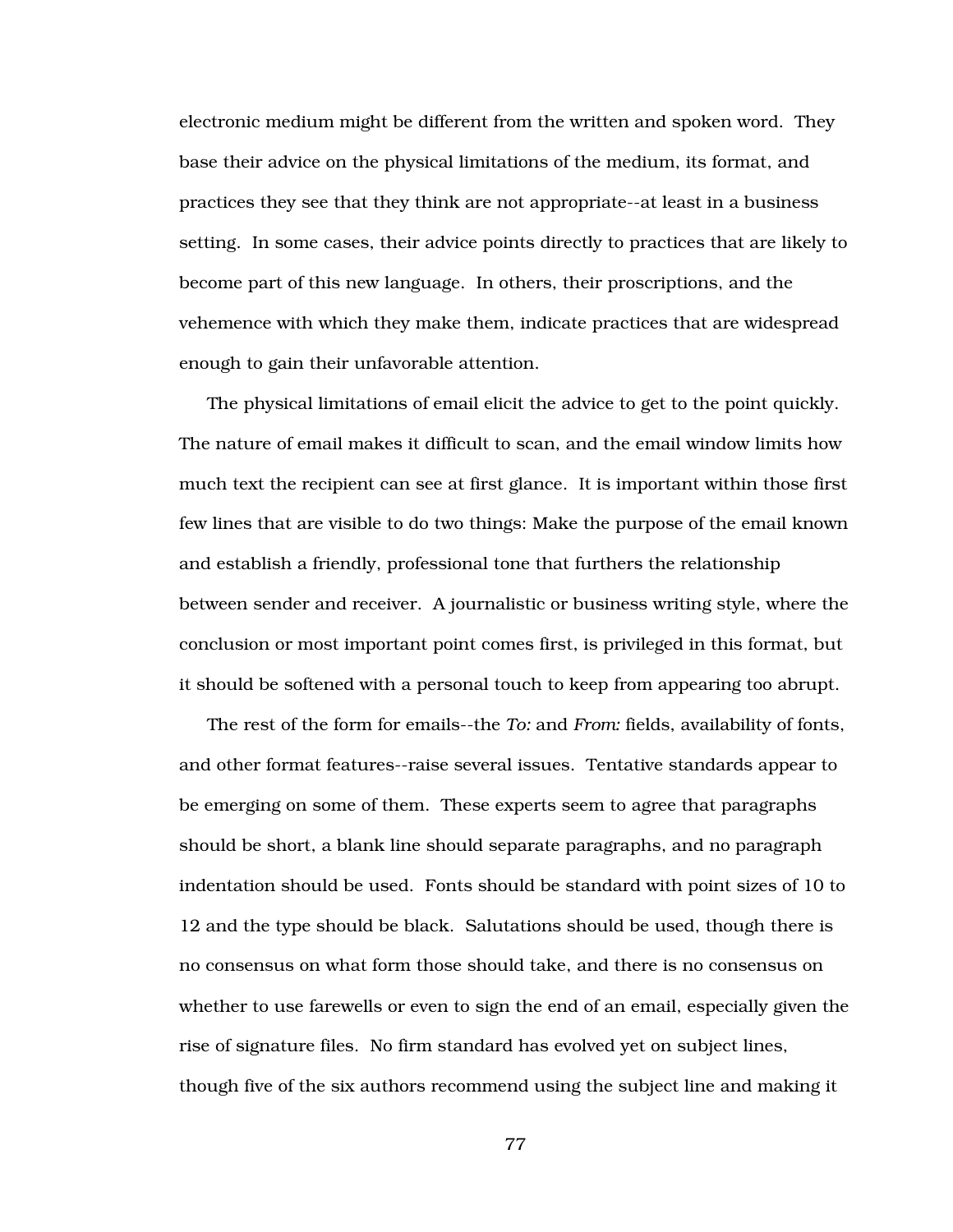as specific as possible and brief. Five of the authors rail against use of emoticons and emotinyms (abbreviations common to text messaging) for business emails, at least in formal settings, but this is an area of the language that may be generational. All of the authors note the inability of email to convey emotion but call emoticons and emotinyms juvenile and amateurish. Perhaps they are the lexicon of younger generations and will become standard as those generations take their places in the business world. On the other hand, those generations may outgrow the use of emoticons and emotinyms. The issue is worth revisiting over time.

The grammar points that are commonly addressed illustrate the written nature of email. They focus on spelling, capitalization, and punctuation, issues that are not relevant in spoken communication. However, the advice in the taxonomy shows how the electronic medium is changing the way these topics are addressed. The authors advocate regular spellings, standard capitalization, and standard punctuation. The fact that they prescribe standard usages indicates there is a common usage of non-standard spellings, capitalization, and punctuation that the authors feel needs to be corrected. A couple of them mention some of those common usages, such as spellings shortcuts like "u" for "you," writing in all-lower-case letters, or using commas where periods are called for. They all note that use of all capital letters is considered shouting in this format and proscribe this practice. Dashes and trailing ellipses are also more common in email. Three authors caution against overuse of dashes and use of trailing ellipses, although Baude advocates dashes, implying this may be an area of punctuation that is becoming unique to email. Also through their proscription, the authors indicate an increasing use of what one calls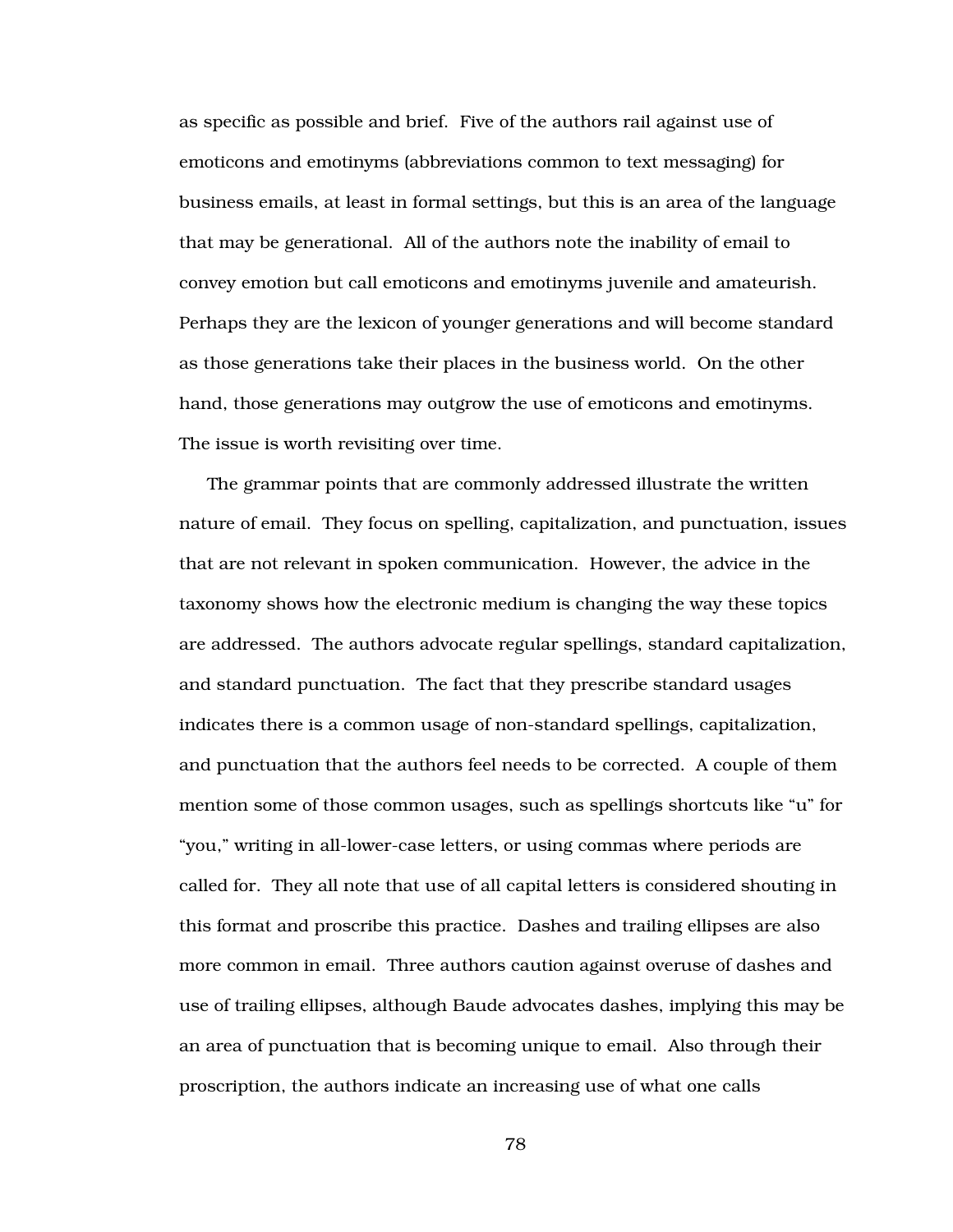"aggressive punctuation"--an increasing use of exclamation points and multiple exclamation points and question marks together. It would be interesting to see if a corpus study confirms these grammatical patterns in real business emails.

### Sources for a Corpus

Baron points out the difficulty of gaining access to a corpus of emails from a corporate setting, given the existence of privacy concerns. Flynn's work suggests two ways to study Netspeak as it is developing in that sphere. She advises corporations to create stylebooks for their own best practices in the use of email, Internet relay chat, text messaging, and other forms of electronic communication. Surely some corporations have already done so, and it may be possible to gather a corpus of these stylebooks to gain a more direct look at what corporations consider best practices in the use of Netspeak. These will still be prescriptive, but they have the authority of the company behind them, so they will reflect a true set of best practices. Flynn also points out numerous times that once the Send key is pressed, an email becomes potential evidence. In fact, she mentions several legal cases involving email, and the court documents from those cases would include those email exchanges. A search of public court records would probably result in a good sized corpus of authentic email exchanges. Another source not mentioned by these authors could be emails from governmental offices, because such correspondence is considered public record. The White House, in fact, has released emails to presidential libraries as part of the presidential papers. When those documents become available to scholars, they would provide an email corpus, albeit a specialized one.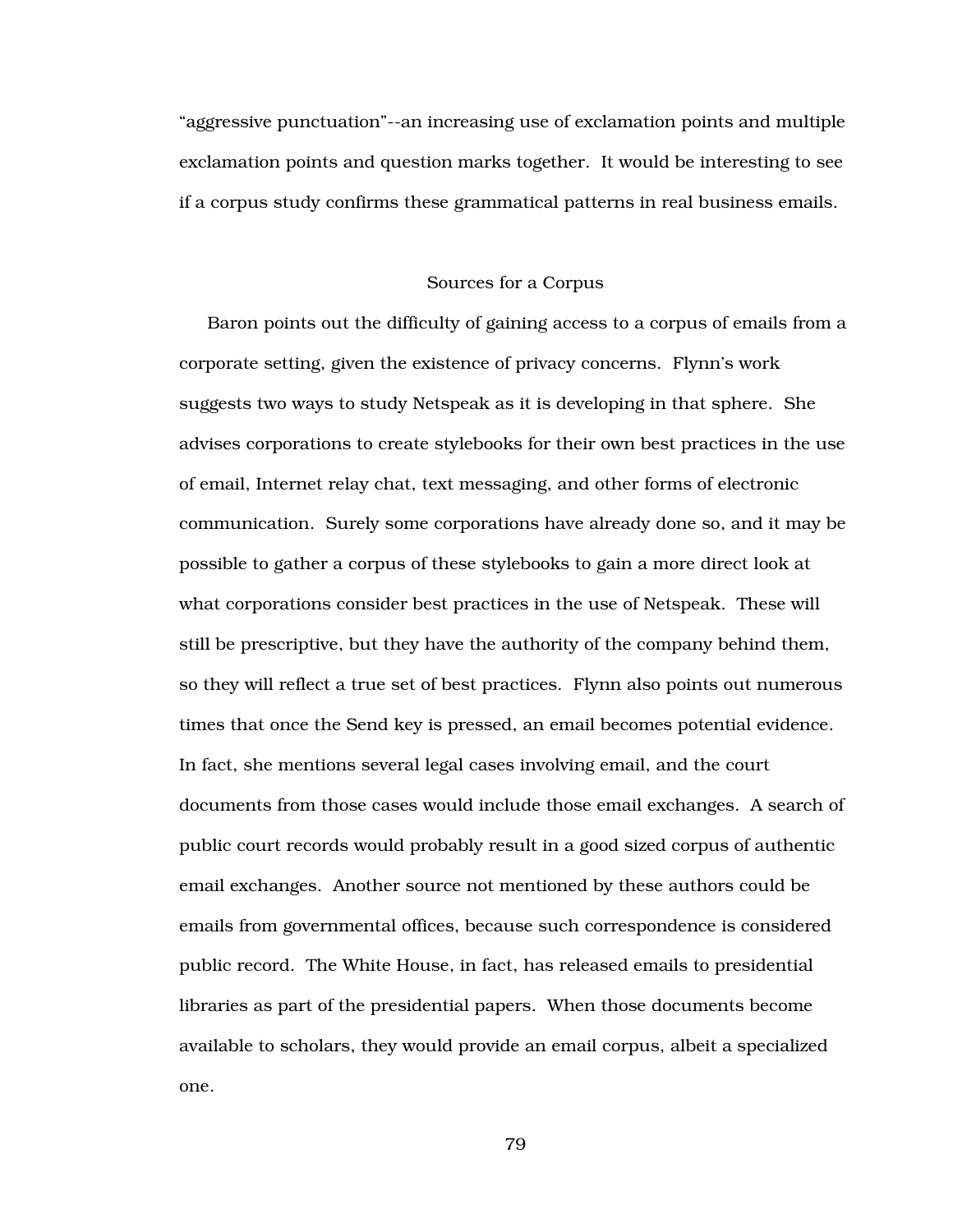## A New Model

Most of these authors assume a formal, hierarchical relationship between email sender and recipient. While all of them address audience, only two of them consider that the audience might be someone other than a boss, client or subordinate and that the relationship might be something more than strictly formal. This might be a fair assumption for the author of a prescriptive writing guide who wants to set a high bar, but not for a descriptive look at current practices in the medium. The need for a model that is more relational becomes clear in a couple of anecdotes Baron and Crystal share in their work.

Crystal, in examining some earlier Netiquette guides, analyzes the style guide for *Wired* online magazine at length. The Wired style guide was written specifically for the online magazine, but it was published for the general public and marketed as sound advice for anyone who wanted to venture into online communication. Crystal writes, "What is of interest, in the burgeoning Internet literature, is to see the way writers are struggling to maintain a bent which is naturally descriptive and egalitarian in character, while recognizing a prescriptive urge to impose regularity and consistency on a world which otherwise might spiral out of control" (*Language*, Location 727). He says the need and apparent demand for such instruction is one sign that Netspeak is a new variety of language, but he also argues that the informal style advocated by the *Wired* style guide may not be appropriate or comfortable for all users of the Internet. He tells the story of a retired teacher friend who, after reading directives about informal style suited for the Internet said that, clearly then, the Internet was not for her. "Of course it is," he writes. "It's the manual that needs revision" (Location 1173).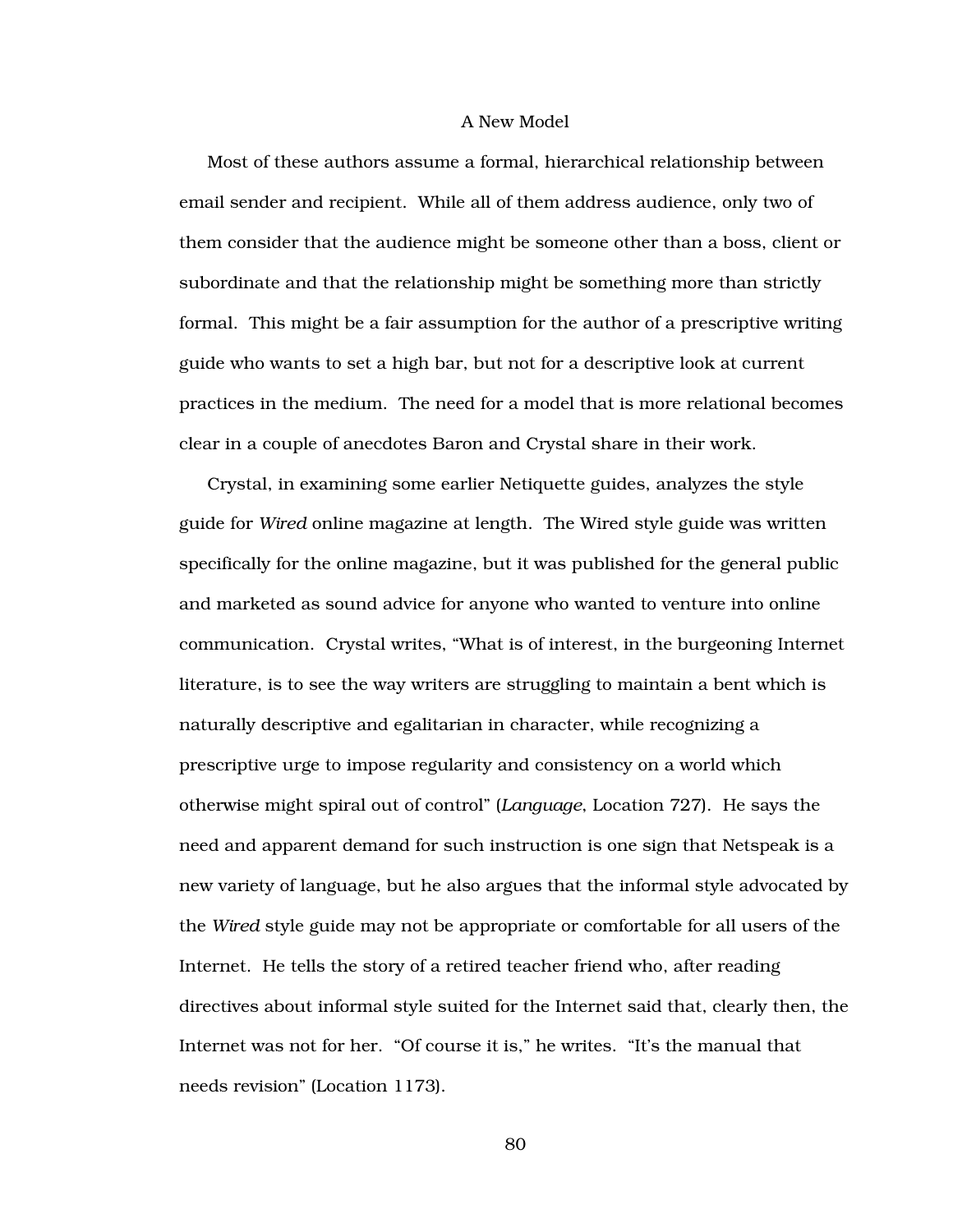Baron gives an example from the opposite perspective. She tells of an email she received from a graduate student at a university in the Philippines. The graduate student emailed Baron requesting help on his master's thesis in computer-mediated language.

The thesis, it seems, was due very soon, and his library's resources were sparse. After presenting me with a long list of questions, he closed with, 'OK, NAOMI. I really need your information as soon as possible.' I responded (politely and briefly), though 'OK, NAOMI' seemed rather presumptuous from a person who was probably half my age and was, after all, seeking my help. My correspondent felt I was withholding information. He wrote back: 'If you know something … tell me.' Email is legendary for inviting personally aggressive behavior, but here was an assault against the rules of social decorum. (*Always On* 165)

In both cases, what is overlooked is the audience and, more importantly, the relationship between sender and receiver. When I was an undergraduate student studying journalism, one of my professors emphasized clear writing by imploring us to "Think of the poor reader." This rhetorical approach to consider the audience is apropos for any computer-mediated communication, because, unlike speech and writing, communication on the Internet is always intended for a reader of some sort. One does not talk to oneself or write a private diary on the Internet. Any communication that is created for this medium is created with an ultimate audience in mind, and, as became clear in the taxonomy, there is always the potential that the audience can spread beyond the original intention.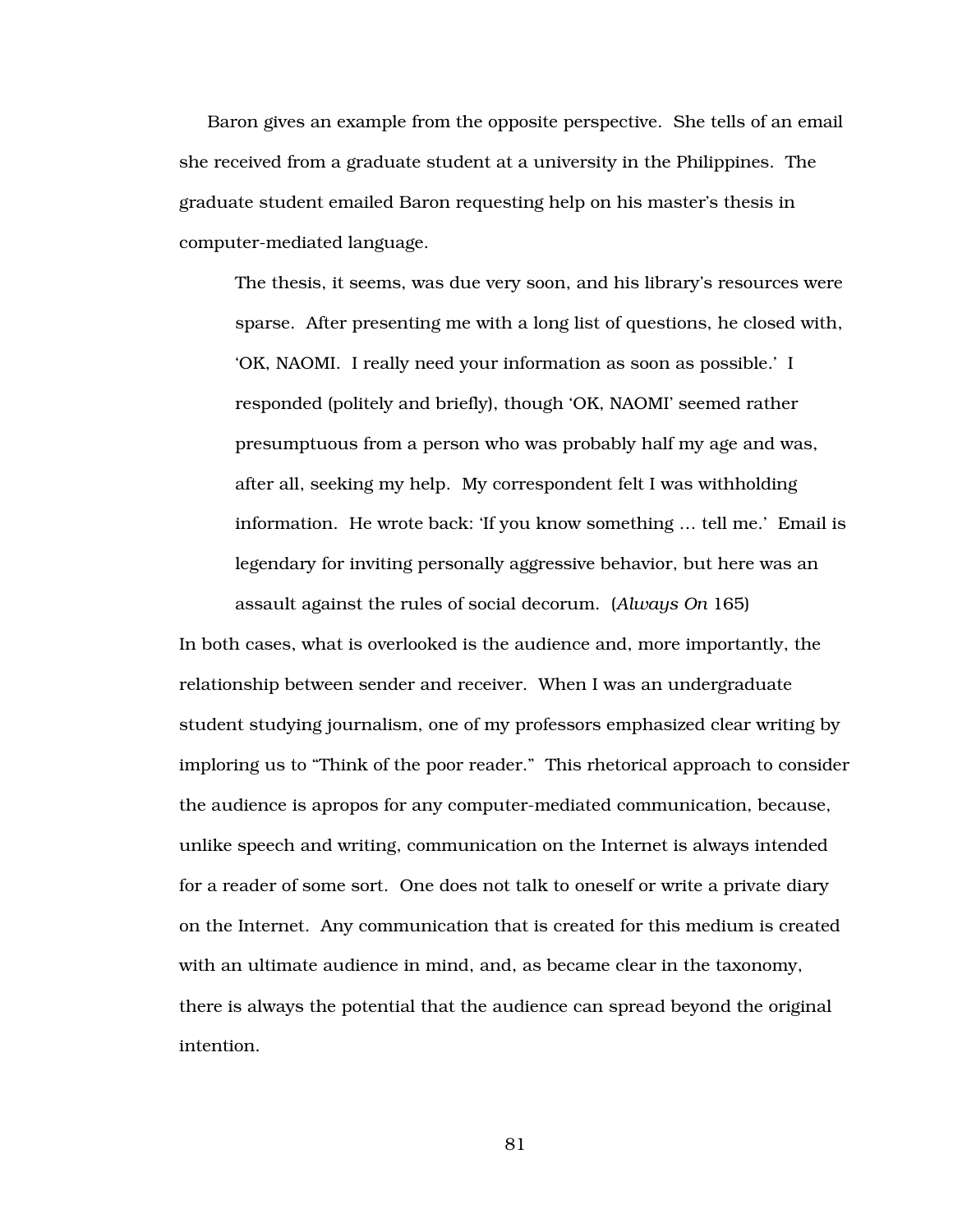Crystal and Baron both consider the reader in their work, but only in a general way. Crystal, with his teacher example, points out that not all readers or senders of email are the same. Baron's anecdote about the graduate student underscores how the sender did not take into account his reader. So while his email delivered a message in intelligible English, it delivered it in such a way that he did not get the desired results.

M.A.K. Halliday defines three situational factors he says should be taken into account in analyzing semiotic meaning. Each situation consists of a field, tenor, and mode. The field consists of the social action; the tenor is the role structure among the participants; and the mode is symbolic organization, or the status assigned to the text within the situation (57-58).

Using Halliday's types, I would like to propose a new way to think about email that I think can be useful. The mode is the medium in this case: use of email, subordered within the genre of business writing. As Crystal and Baron note, email is part of a new type of language, Netspeak. Halliday writes that "the organization of text-forming resources is dependent on the medium of the text" (59). The analysis of structure within the corpus indicates that email presents organizational issues unique to the medium. Halliday's analysis of mode applied to this corpus provides additional support to Crystal's and Baron's argument that electronic communication is its own language.

More useful for my analysis are the other two types Halliday defines: field and tenor. I think three factors are crucial in determining the how formal or informal a tone is appropriate for an electronic communication and how much context is needed. These are  $(1)$  the level of familiarity with the recipient(s);  $(2)$ any hierarchy of authority between sender and receiver(s); and (3) whether the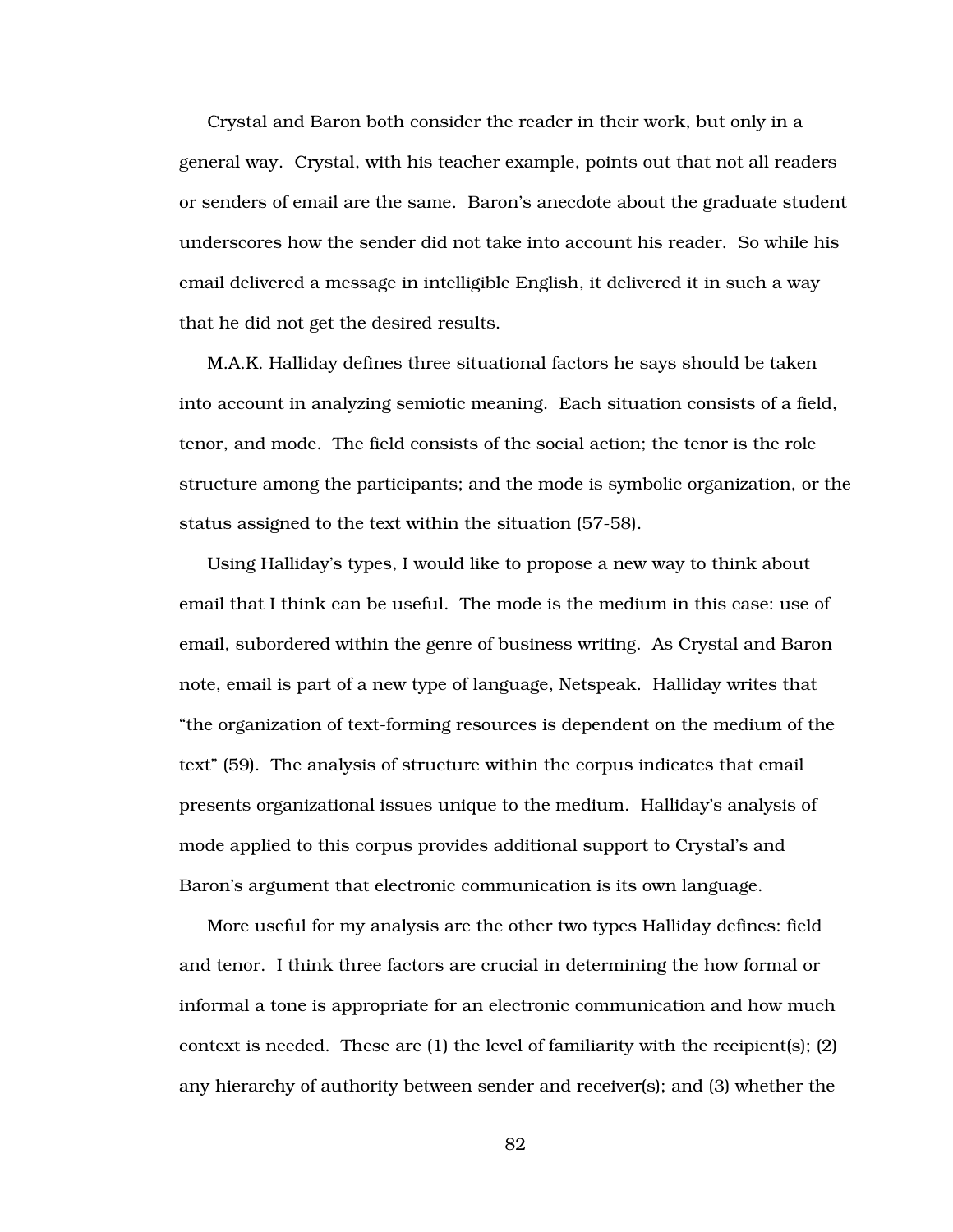purpose is personal or professional. An email between best friends or siblings is likely to be very informal and include abbreviations and other linguistic shortcuts that do not need explanation because of the level of familiarity. Such a communication can probably tolerate vulgarities, typos, and wordplay that would not make sense or would be considered offensive outside their private world. An email between mother and daughter probably will have similar linguistic shortcuts but may not include the vulgarities or typos. A text between a boy who hopes to flirt with a girl (or vice versa) may also include less formal language and even typos, but is likely to require more context to fill the gap of lack of familiarity. In the professional world, an email between workmates sitting desks apart from one another is likely to be less formal and require less context than one between one of those workmates and a supervisor or one of those workmates and a client.

To define these factors within Halliday's analysis, the professional/personal dichotomy is the field of the communication, "what socially recognized action the participants are engaged in" (58). The social action on the professional side of the dichotomy is the conduct of business; on the personal side, it is purely social interaction. The hierarchy of authority between sender and receiver makes up the tenor by Halliday's definition. This is "the role of the relationship in the situation" (59). If the correspondents are equals, the tone will be different than if one is trying to sell a product to the other or issuing a reprimand. The level of familiarity is a second-order social role by Halliday's definition, "the roles that come into being only in and through language" (59). Familiarity, especially within Netspeak, comes only through communication. In the first exchange of email on a professional level, there is likely to be no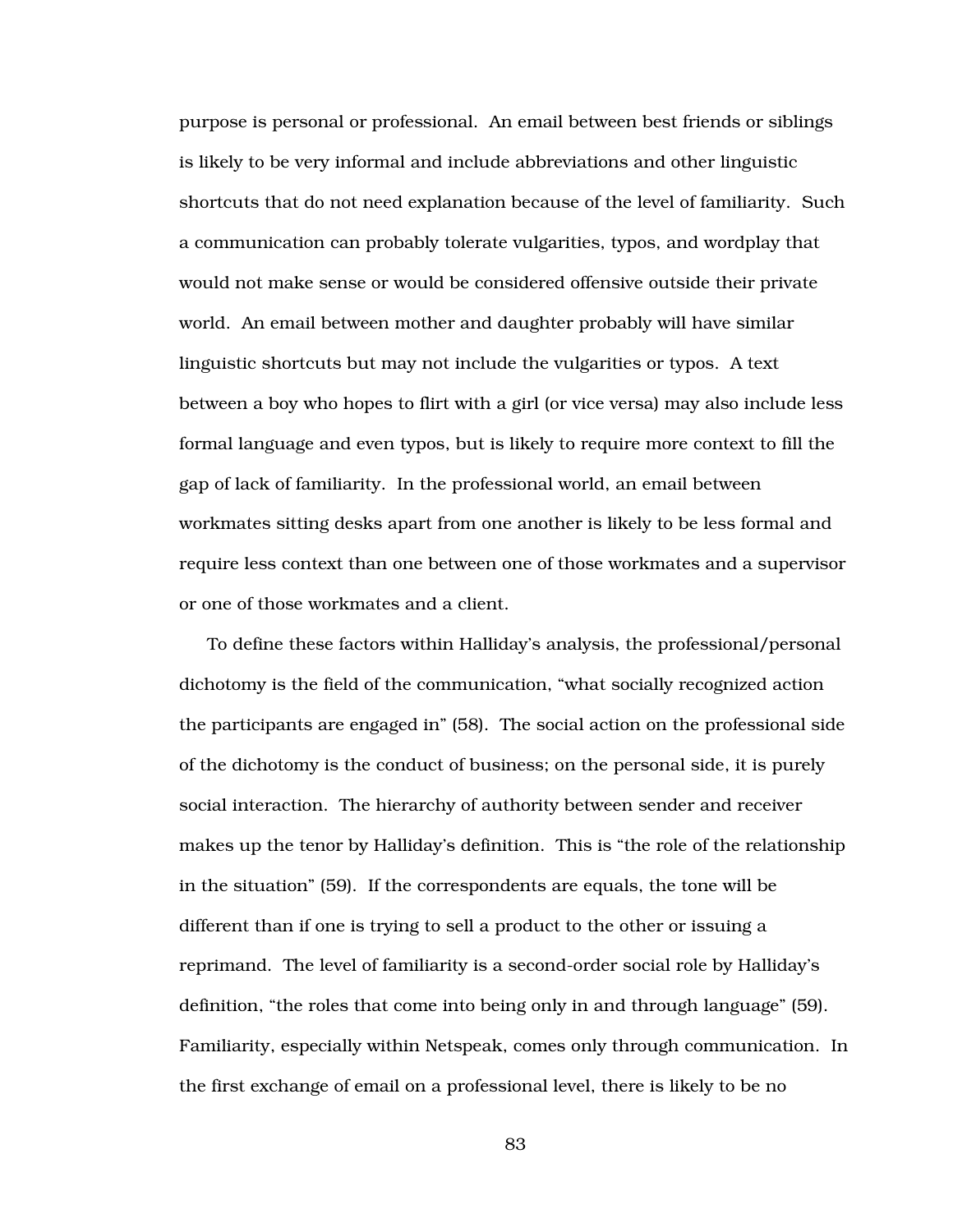familiarity or a low level of familiarity (perhaps a brief introduction at a business mixer) between the correspondents. Over time, as the correspondents engage in dialogue through electronic and other media, they become more comfortable with one another and the level of familiarity increases.

I think the most important of these variables is the professional/personal dichotomy. Electronic communication has become such an integral part of the corporate landscape of the twenty-first century that any competent employee understands that words committed to email in the workplace must be at a different level than those send from a personal email account. The five business-oriented authors within the corpus assumed all electronic correspondence occurs at this level. The level of hierarchy I believe is the next important factor--whether the intended recipient(s) has any sort of power over the sender, which can be supervisory authority or just the power to say yes or no to a date or a sales pitch. The final factor, familiarity, can provide a sender a little more wiggle room in a situation that might otherwise require a greater level of formality. Think, for example, of a professional situation in which a sales executive has dealt for years with the same contact at a company that is a regular customer. Over time, they have probably talked about their families, hobbies or other interests, even if they have never met face to face, and that level of familiarity may allow easing in the formality otherwise considered appropriate of the professional situation and level of hierarchy. Levels of formality can be modulated by use or absence of honorifics, modal verb forms, and presence or lack of polite language. Levels of context can be modulated by including or excluding such information as an introduction and the amount of detail regarding the purpose of the email.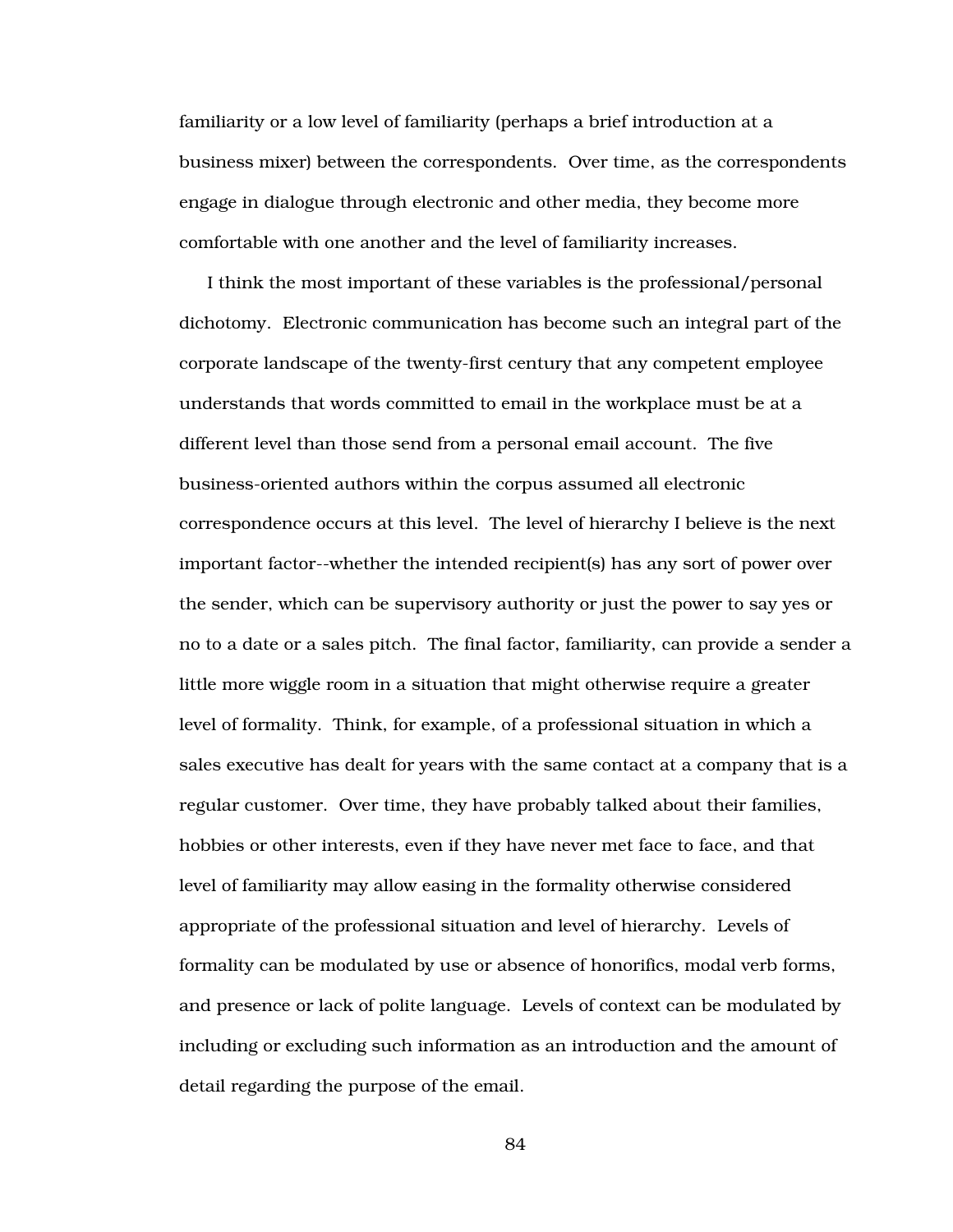Baron's graduate student was clearly out of line on two out of three of these factors. It was a professional communication in a hierarchical situation: He was requesting the help of someone more experienced who had something he needed. There was no level of familiarity. He appeared to have provided ample context (his school library was deficient and he provided a list of questions) but should have also gone in with the highest level of formality. No wonder his email did not have the desired effect. It communicated an intelligible message in English--please help me--but it carried a subtext in its form of a lack of respect. Crystal's retired teacher, on the other hand, might find that there could be some instances in electronic communication where she might enjoy letting her guard down a little, as long as it is not required in every instance. For her, the levels of formality might remain higher longer, and that is certainly an acceptable choice.

Of course, the level of familiarity, level of formality, and amount of needed context will vary from person to person, situation to situation. What one person considers an appropriate level of formality or an accurate measure of familiarity in a relationship may be very different from the other party. In such social matters as communication, we always need to make adjustments as we go. The scope of this research was not conducive to consider how these factors were addressed within the corpus, but it is clear at least some of the authors have given them quite a bit of thought. Future studies may want to consider this application of Halliday's types as they analyze electronic communication. In the tone-deaf world of email, I think it is useful to keep these social factors in mind, because we cannot tell from a facial expression whether we have erred. A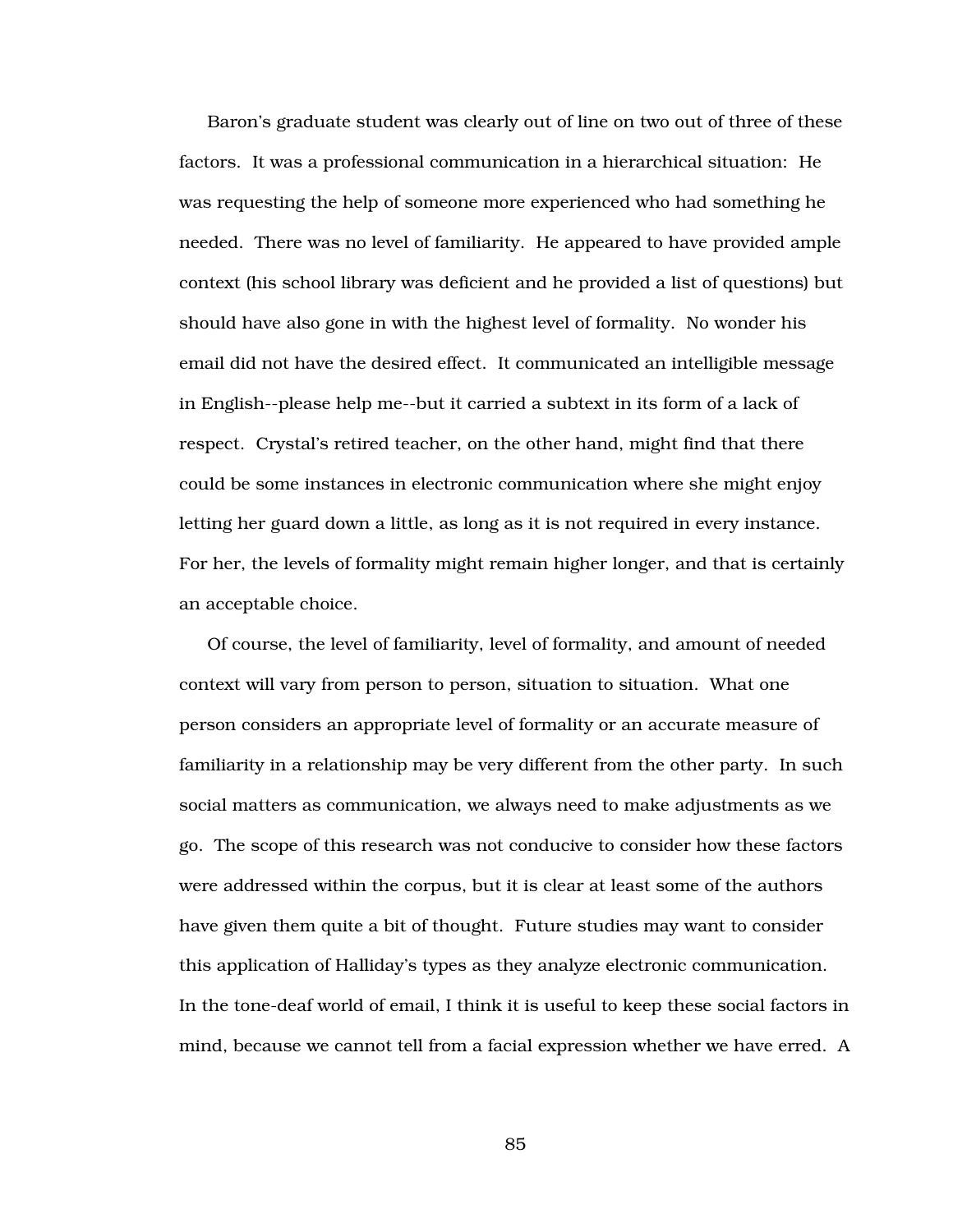more rigorous examination of how they come into play in email might provide insight into the nature of Netspeak.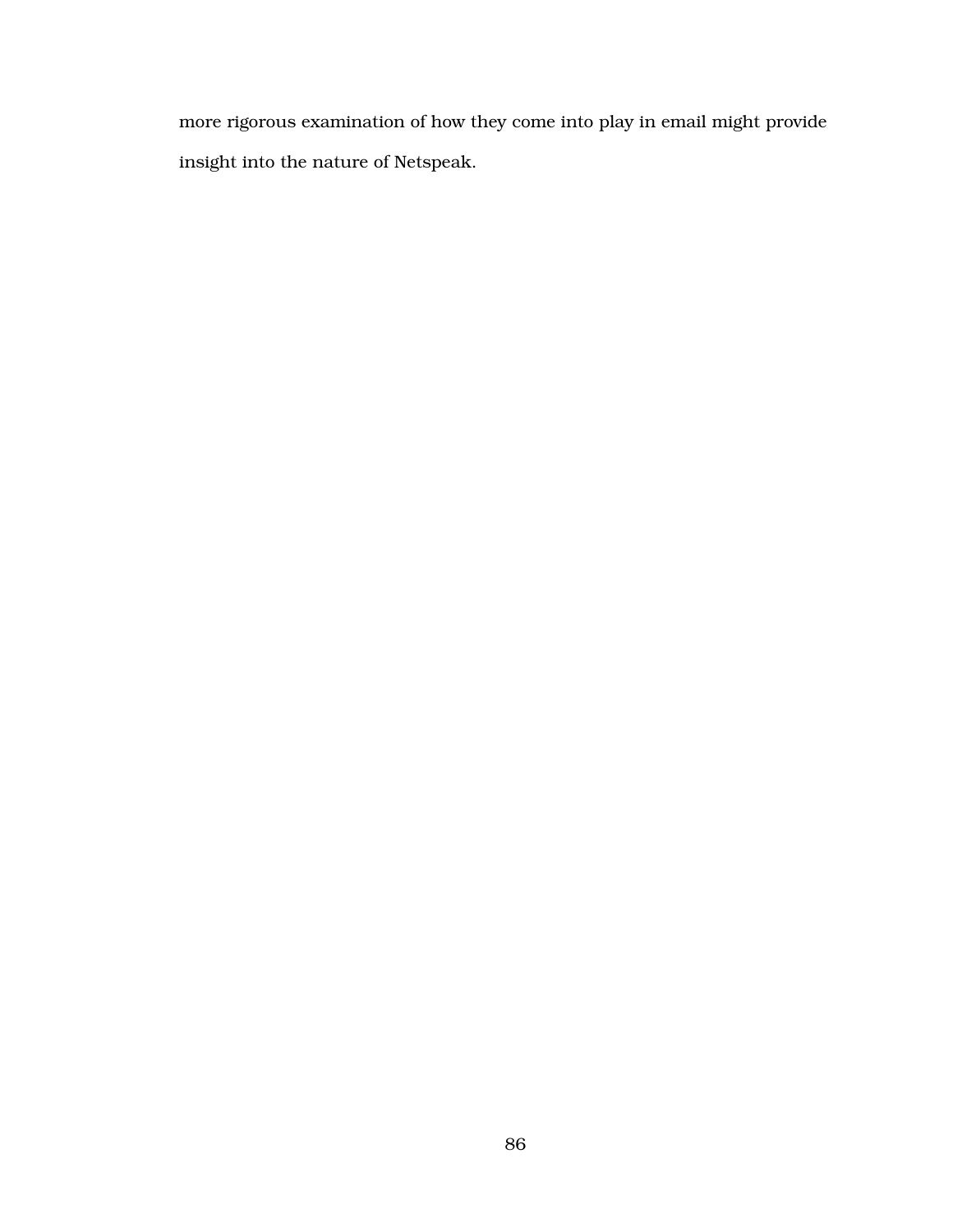### WORKS CITED

- Baron, Naomi S. *Alphabet to Email: How Written English Evolved and Where It's Heading*. New York: Routledge. 2000. Taylor and Francis e-Library. 2003. Kindle.
- ---. *Always On: Language in an Online and Mobile World*. New York: Oxford UP. 2008. Print.
- ---. "Letters by Phone, Speech or Other Means: The Linguistics of Email." *Language & Communication*. 18.2 (1998): 133-171. *Academic Search Premier*. Web. 2 November 2009.
- Baude, Dawn-Michelle. *The Executive Guide to E-Mail Correspondence*. Franklin Lakes, NJ: Career Press. 2007. Print.
- Biber, Douglas. *Variation across Speech and Writing*. New York: Cambridge UP. 1988. Print.
- Collot, Milena and Nancy Belmore, "Electronic Language: A New Variety of English," in *Computer-Mediated Communication: Linguistic, Social and Cross-Cultural Perspectives*, Ed: Susan C. Herring. Philadelphia: John Benjamins Publishing Co. 1996. Print.
- Crystal, David. *Language and the Internet*. 2nd ed. New York: Cambridge UP. 2006. Kindle.
- ---. *Txtng: The gr8 db8*. New York: Oxford UP. 2008. Kindle.
- Dons, Ute. *Descriptive Adequacy of Early Modern English Grammars*. New York: Mouton de Gruyter. 2004. Print. Topics in English Linguistics 47.
- Flood, Timothy E. *MBA Fundamentals: Business Writing*. New York: Kaplan. 2008. Print. Kaplan MBA Fundamental Series.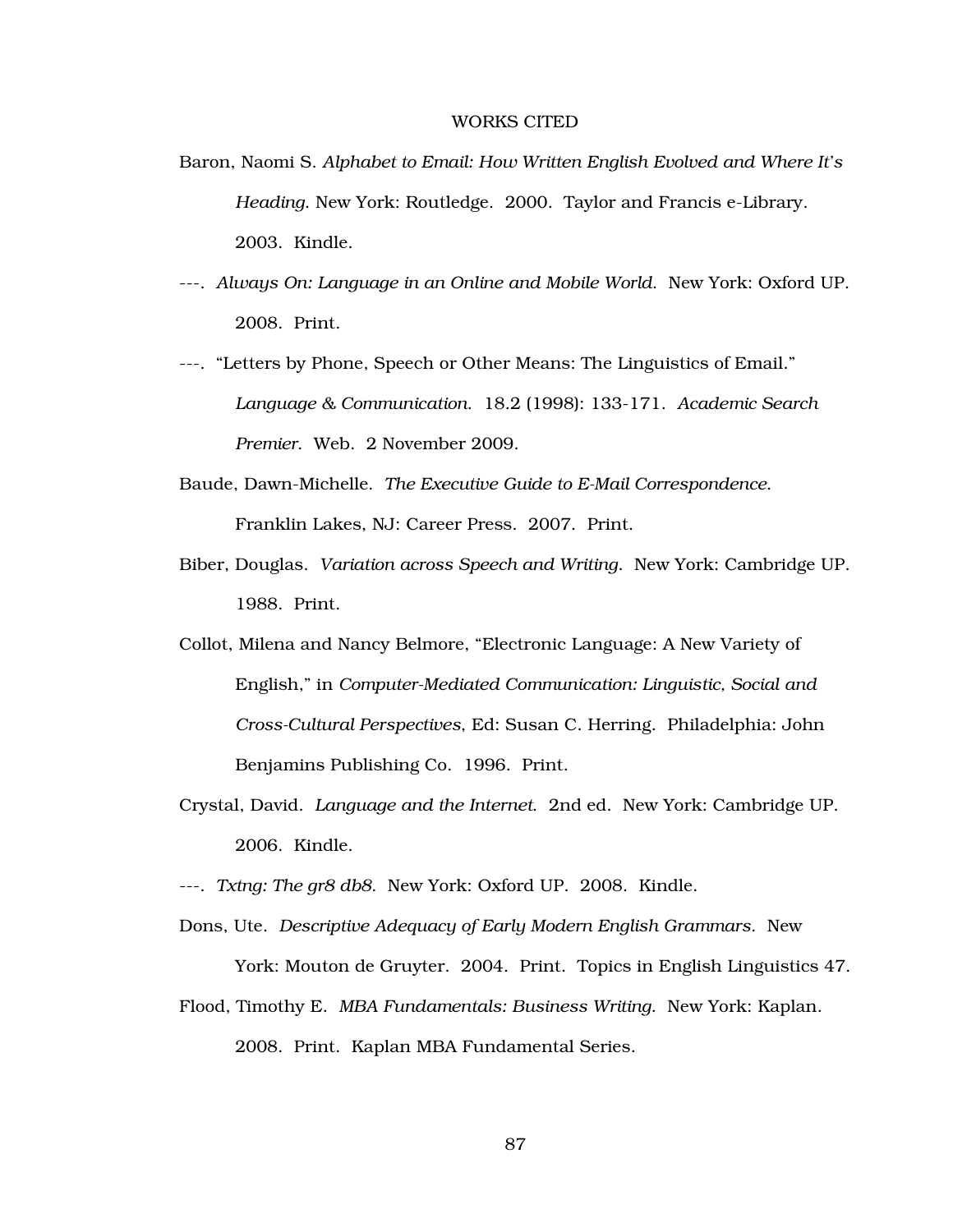- Flynn, Nancy. *The e-Policy Handbook: Rules and Best Practices to Safely Manage Your Company's E-Mail, Blogs, Social Networking, and Other Electronic Communication Tools*. 2nd ed. New York: American Management Association. 2009. Print.
- Fowler, H.M. *Modern English Usage*. 2nd ed. Rev. Sir Ernest Gowers. New York: Oxford UP. 1965. Print.
- Halliday, M.A.K. *The Essential Halliday.* Ed. Jonathan J. Webster. New York: Continuum. 2009. Print.
- Horace. *Ars Poetica*. Leitch 124-135.
- Jonson, Ben. *The English Grammar*. 1640. Microfilmed at University of Illinois Library. Urbana, Ill. Photocopy.
- Jovin, Ellen. *E-Mail Etiquette for Business Professionals*. New York: Syntaxis Press. 2007. Print.
- Leitch, Vincent B., gen. editor. *The Norton Anthology of Theory and Criticism.*  New York: Norton. 2001. Print.
- Longinus. *On Subliminity*. Leitch 138-154.
- McLuhan, Marshall. "The Medium is the Message" in *Understanding Media: The Extensions of Man*. Ed. Terrence Gordon. Corte Madera, CA: Gingko Press. 2003. 18-35. Print.
- Olmsted, Wendy. *Rhetoric: An Historical Introduction.* Malden, MA.: Blackwell Publishing. 2006. Print.
- Quintilian. *Institutio Oratoria.* Leitch 157-171.
- Sant, Tom. *The Language of Success: Business Writing that Informs, Persuades, and Gets Results*. New York: American Management Association. 2008. Print.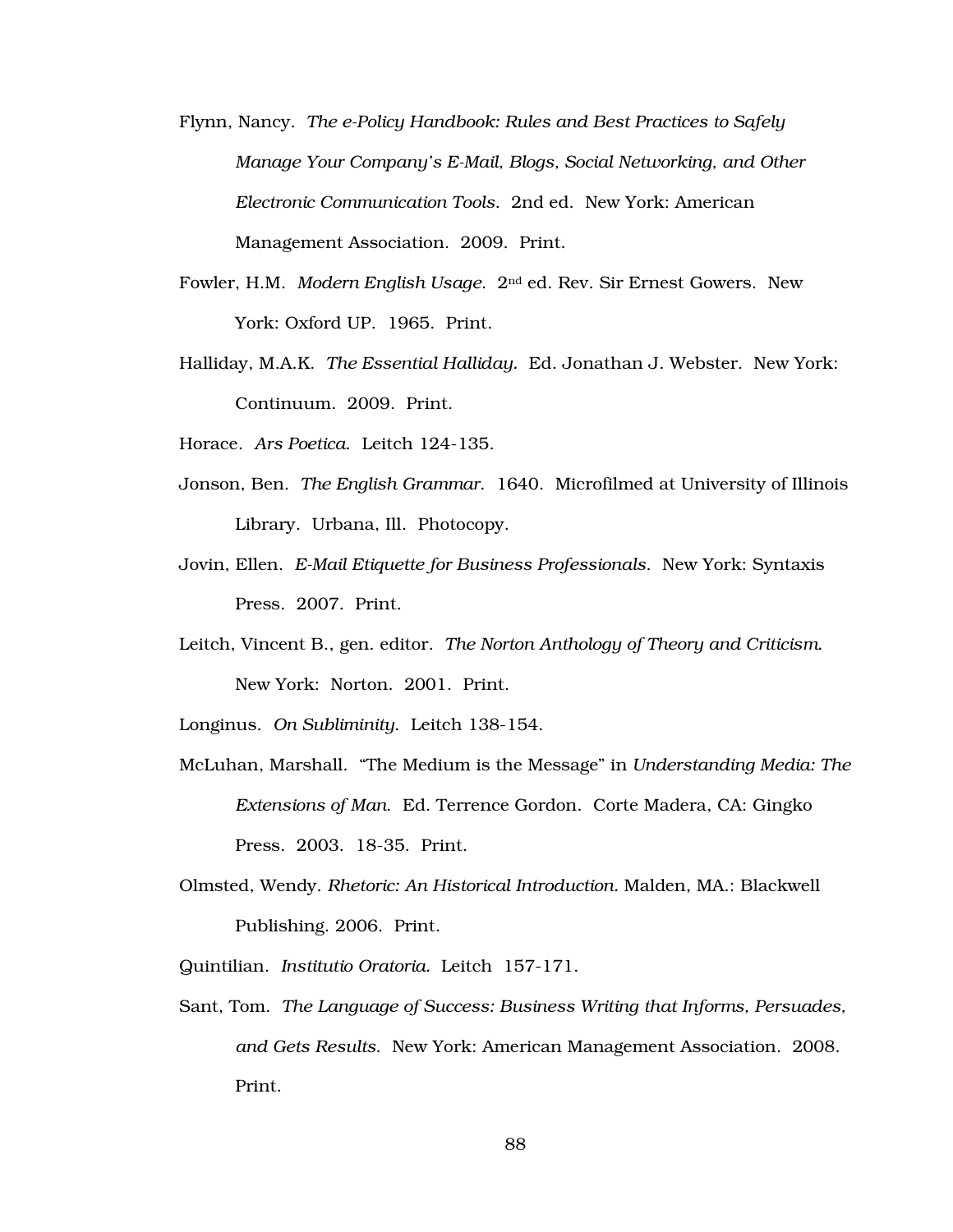- Shipley, David and Will Schwalbe. *Send: The Essential Guide to Email for Office and Home*. New York: Knopf. 2007. Print.
- Yates, Simeon J. "Oral and Written Aspects of Computer Conferencing." *Computer-Mediated Communication: Linguistic, Social and Cross-Cultural Perspectives.* Ed. Susan C. Herring. Philadelphia: John Benjamins Publishing Co. 1996. Print. Pragmatics & Beyond New Series 39.